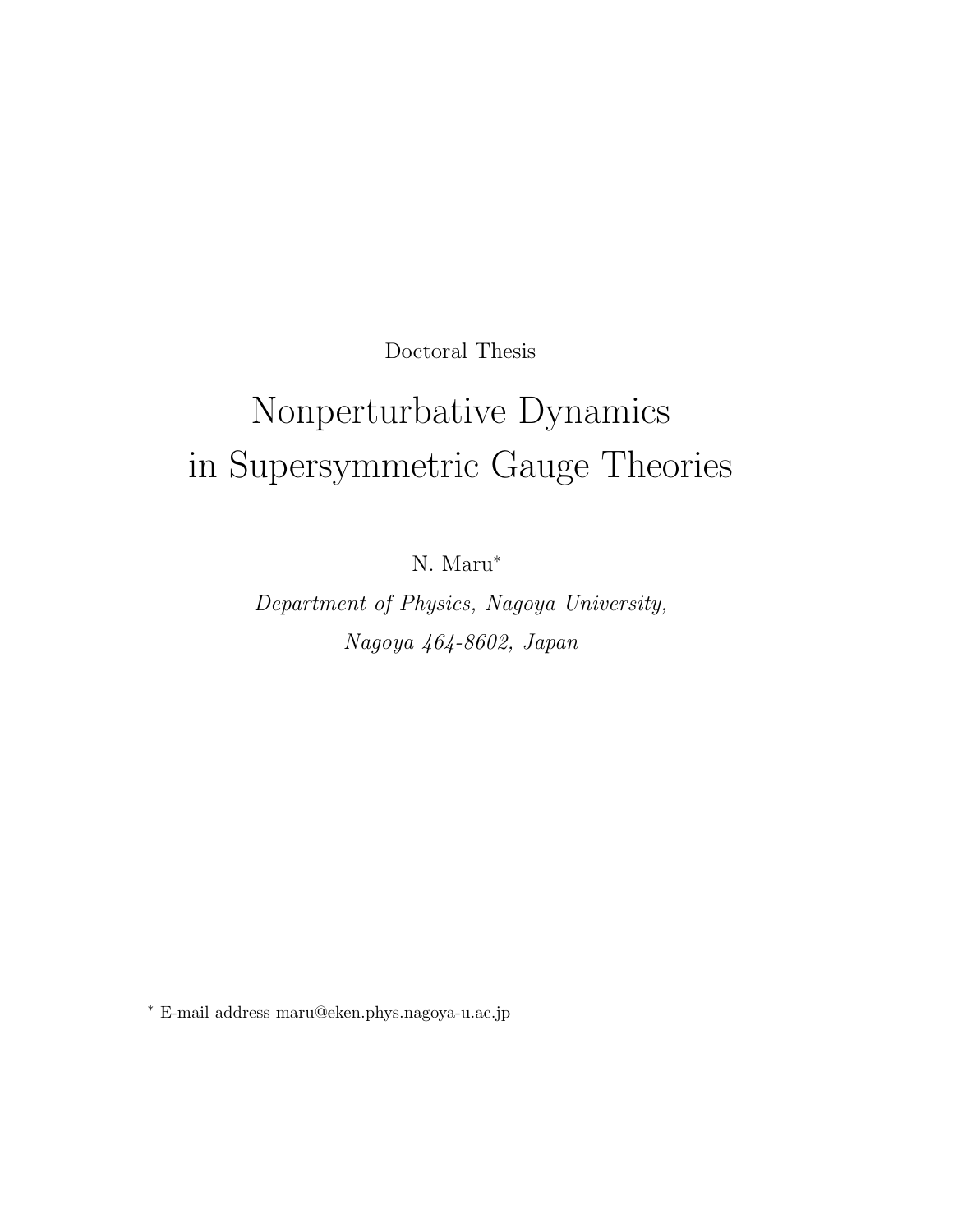#### **Abstract**

Recently, there has been a remarkable progress in the study of strong coupling dynamics of the gauge theories. Especially, in supersymmetric case, a certain sector can be determined exactly. In the former part of this thesis, we discuss the phase structure of  $\mathcal{N}=1$  supersymmetric gauge theories, especially focusing on the confining phase and the non Abelian Coulomb phase (duality). In the latter part, we discuss its phenomenological applications, especially focusing on the gauge mediated supersymmetry breaking.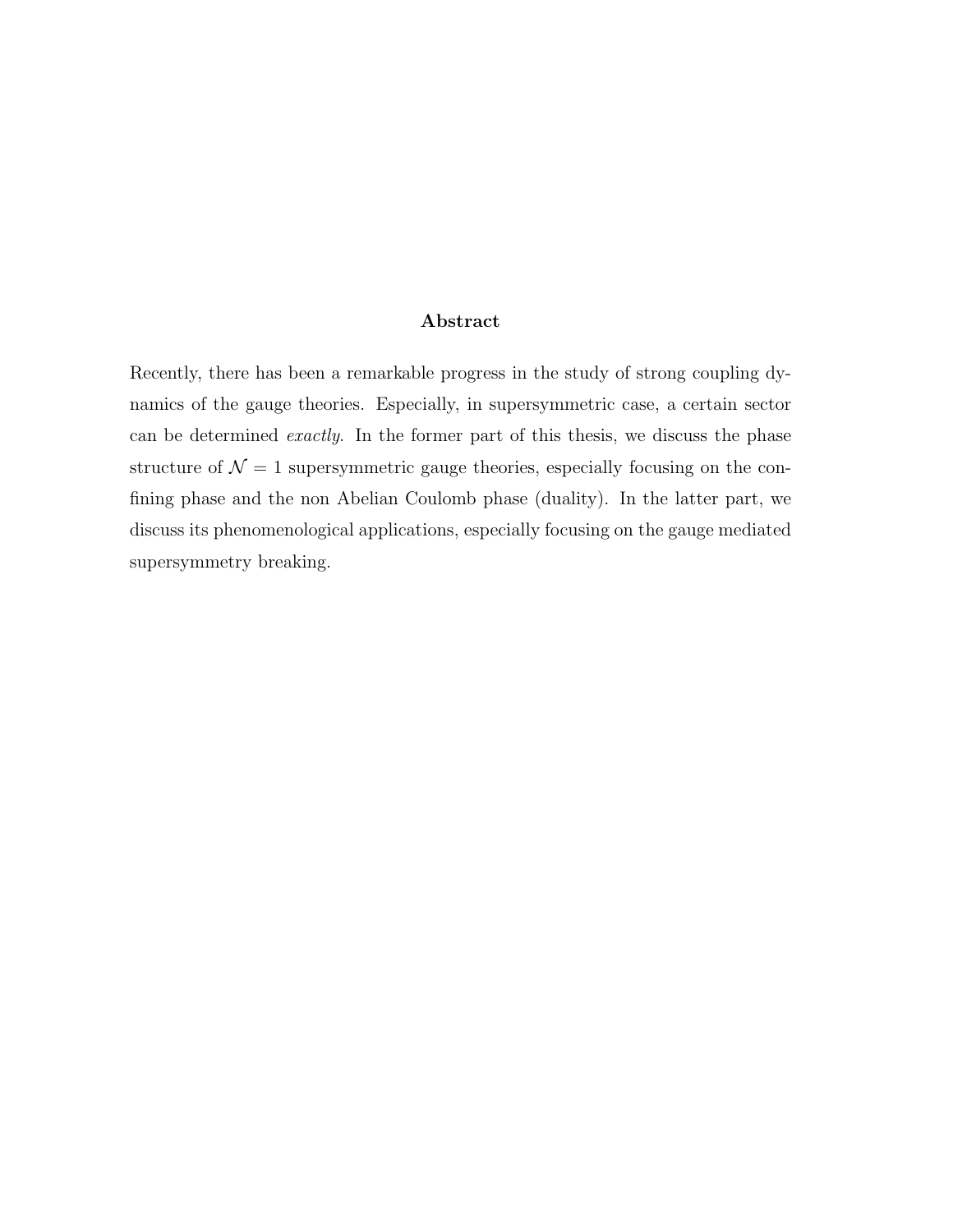## **Contents**

| $\mathbf{1}$                                 | Introduction                                  |                                                                                     |                 |  |  |
|----------------------------------------------|-----------------------------------------------|-------------------------------------------------------------------------------------|-----------------|--|--|
| $\overline{2}$                               | Phases of Supersymmetric QCD                  |                                                                                     |                 |  |  |
|                                              | 2.1                                           |                                                                                     | $6\phantom{.}6$ |  |  |
|                                              | 2.2                                           |                                                                                     | - 9             |  |  |
|                                              | 2.3                                           | $N_f = N_c$ (quantum deformation)                                                   | 11              |  |  |
|                                              | 2.4                                           |                                                                                     | 13              |  |  |
|                                              | 2.5                                           |                                                                                     | 16              |  |  |
| 3                                            | <b>Negative Dimensional Group and Duality</b> |                                                                                     |                 |  |  |
|                                              | 3.1                                           |                                                                                     |                 |  |  |
|                                              | 3.2                                           | Negative dimensional group $\ldots \ldots \ldots \ldots \ldots \ldots \ldots$       | 29              |  |  |
|                                              | 3.3                                           |                                                                                     | 30              |  |  |
| 4                                            | Confining Phase in SUSY SO(12) Gauge Theory   |                                                                                     |                 |  |  |
|                                              | 4.1                                           |                                                                                     | 34              |  |  |
|                                              | 4.2                                           |                                                                                     | 39              |  |  |
|                                              | 4.3                                           |                                                                                     | 43              |  |  |
| $\bf{5}$                                     | <b>Gauge Mediated SUSY Breaking</b>           |                                                                                     |                 |  |  |
|                                              | 5.1                                           |                                                                                     | 44              |  |  |
|                                              | 5.2                                           |                                                                                     | 46              |  |  |
| <b>Effective Messenger Sector Model</b><br>6 |                                               |                                                                                     |                 |  |  |
|                                              | 6.1                                           | Messenger sector as the effective theory of DSB sector $\dots \dots \dots \dots$ 50 |                 |  |  |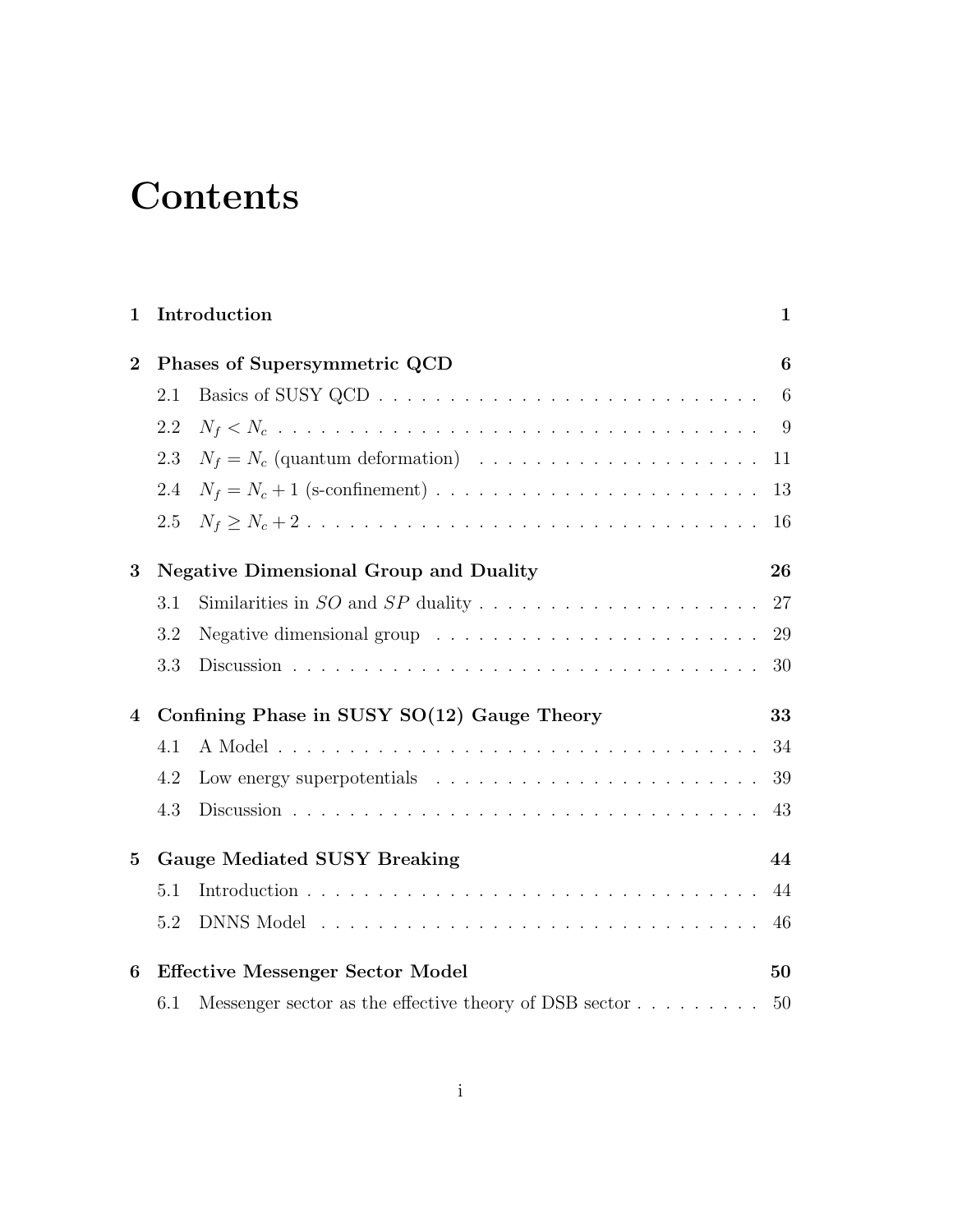| 6.3                              |                        |    |  |
|----------------------------------|------------------------|----|--|
| 7 A DGM Model with an Affine QMS |                        |    |  |
|                                  |                        |    |  |
|                                  |                        |    |  |
| 8 Conclusion                     |                        | 69 |  |
|                                  | A Superspace formalism | 74 |  |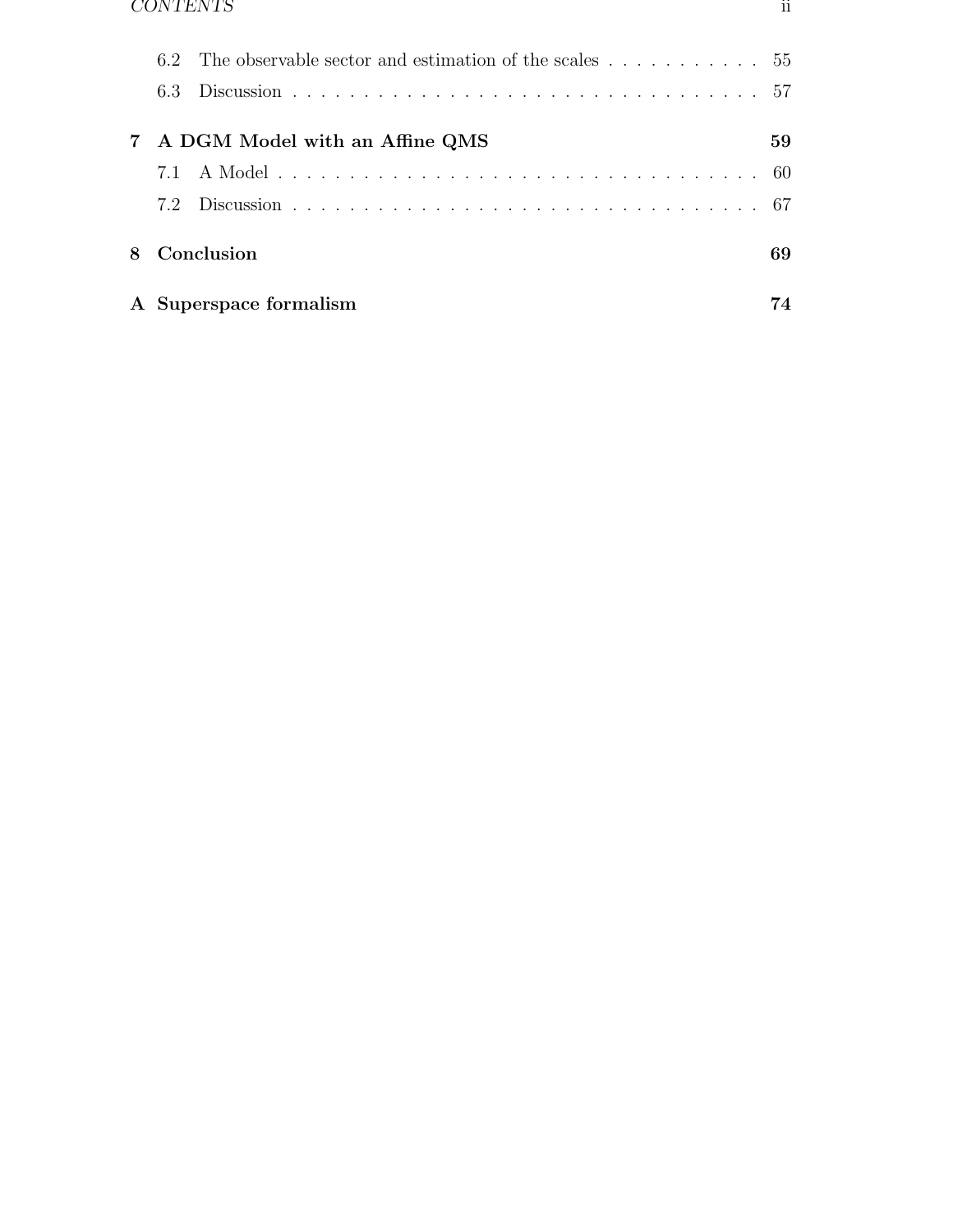### **Chapter 1**

### **Introduction**

The Standard Model (SM) describes the various experimental measurements very well, but none of particle physists believe the standard model as the fundamental theory. One of the problems in the standard model is the hierarchy problem, which appears in the Higgs sector, *i.e.* Higgs boson, which is introduced to trigger a spontaneous breaking of symmetry  $SU(2)_L \times U(1)_Y \to U(1)_{em}$ . Taking into account radiative corrections to the Higgs boson mass squared  $\delta m_H^2$ , one can easily see that  $\delta m_H^2$  is quadratically divergent *i.e.*  $\delta m_H^2 \sim \mathcal{O}(\alpha \Lambda^2)$ , where  $\alpha$  represents the gauge coupling factor, and  $\Lambda$  is a cut-off scale (nothing but a parameter in the standard model). The relation between the bare mass squared  $m_o^2$  and the renormalized one  $m^2$  is written as follows,  $m^2 = m_o^2 + \delta m_H^2$ . In order to give the electroweak scale,  $m^2$  has to be  $\mathcal{O}((100 \text{GeV})^2)$ . This needs a fine tuning of  $m_o^2$  if the cut-off scale is assumed to be larger than the electroweak scale. For instance, if we assume the cut-off scale to be the Planck scale ( $\sim 10^{19} \text{GeV}$ ), then the above Higgs mass relation implies  $\mathcal{O}((100 \text{GeV})^2) \simeq \mathcal{O}((10^{19} \text{GeV})^2) - \mathcal{O}((10^{19} \text{GeV})^2)$  for  $\mathcal{O}(\alpha) \sim \mathcal{O}(1)$ . This is quite an accidental result! Once assuming the cut-off scale to be much larger than the electroweak scale, we cannot help accepting a terrible fine tuning of the Higgs boson mass. In principle, though one cannot rule out this possibility, it appears to be implausible that the nature behaves like this. We have to explain how the small scale (the electroweak scale) arises from the fundamental scale of the theory (the Planck scale, for instance). This is called "the hierarchy problem".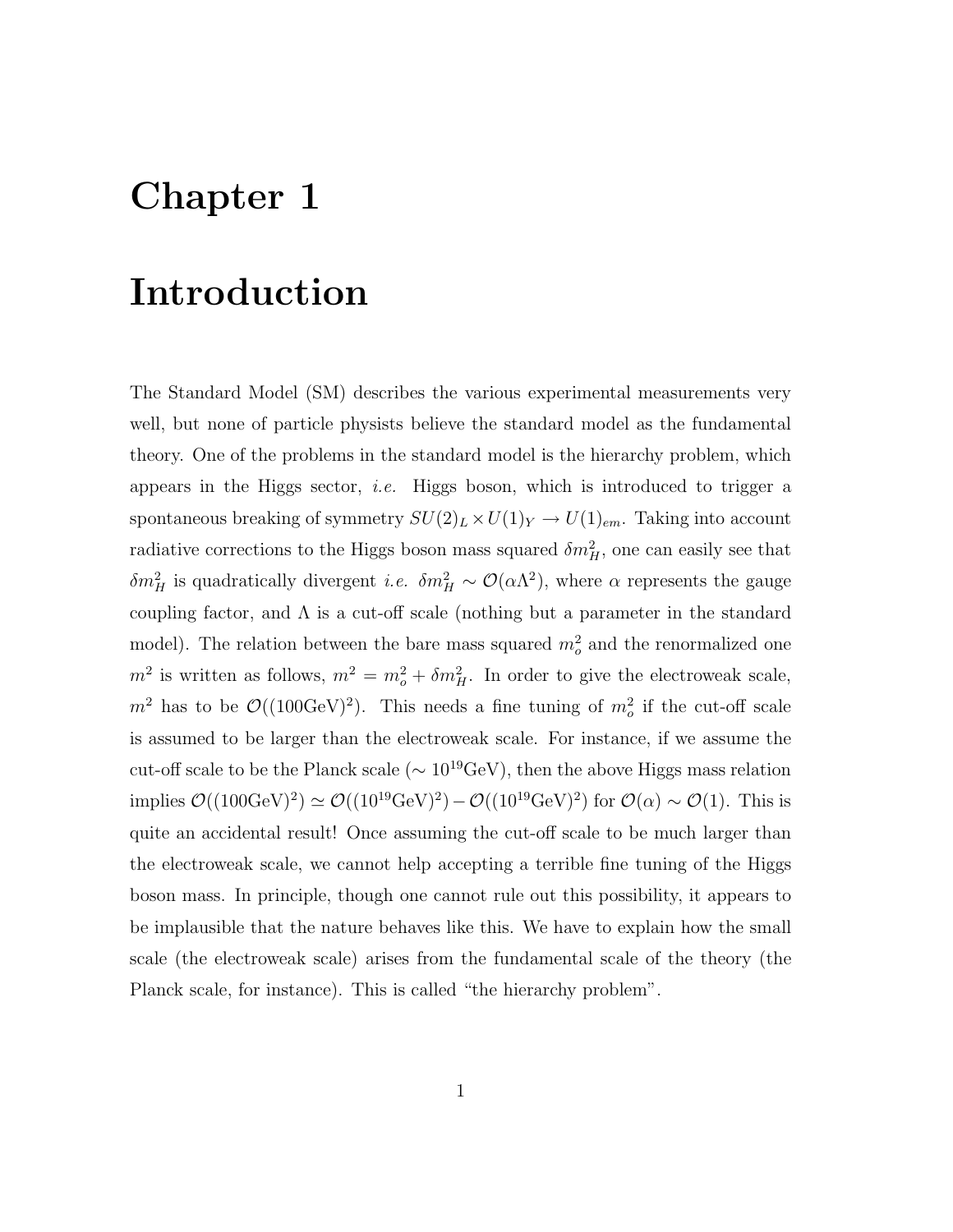One of the most attractive approaches to solve the hierarchy problem is "supersymmetry"(SUSY). In short, SUSY is a symmetry which transforms bosons into fermions and vice versa. The origin of the hierarchy problem is that there is no symmetry for scalars to guarantee the masslessness. Combining supersymmetry and chiral symmetry which guarantees the masslessness of the fermions, we can easily realize that scalars have to be massless from the requirement of symmetry. Indeed, the quadratic divergence of the Higgs scalar mass is milded by the cancellation between boson contributions and fermion ones.

In 1994, there was a remarkable breakthrough in supersymmetric gauge theories. First, Seiberg and Witten found the exact solutions in  $\mathcal{N} = 2$  four dimensional SUSY gauge theories [1]. Second, Seiberg [2] conjectured the dual description of  $\mathcal{N} = 1$  four dimensional SUSY gauge theories, which describes the same physics as in the original theory in the infrared limit. The key ingredient of these findings is "holomorphy". Thanks to this holomorphy, certain functions (the prepotential in  $\mathcal{N}=2$  case or the superpotential in  $\mathcal{N}=1$  case) are determined exactly. Therefore, we can investigate the strong coupling dynamics in more detail compared to non SUSY theories.

In this thesis, we focus on the issues on  $\mathcal{N} = 1$  SUSY gauge theories. They are mainly separated into two parts. One is a theoretical aspect of  $\mathcal{N} = 1$  SUSY gauge theories, the phase structure of the theory. Especially, the confining phase dynamics and the duality will be discussed. One will be able to understand through this discussion how powerful the holomorphy is. The other is a phenomenological aspect of  $\mathcal{N}=1$  SUSY gauge theories, especially, the gauge mediated SUSY breaking. This issue is inevitable from the viewpoint of the phenomenological applications since SUSY must be broken at low energy. As the strong coupling dynamics of various theories have been revealed, a large number of SUSY breaking models have also been constructed. Therefore, it is worth while investigating the properties of each model applied to phenomenology.

This thesis is organized as follows. In chapter 2, the phase structure of SUSY  $SU(N_c)$  gauge theory with  $N_f$  flavors is reviewed. It is instructive to review this theory because it includes the dynamical features which are common to those in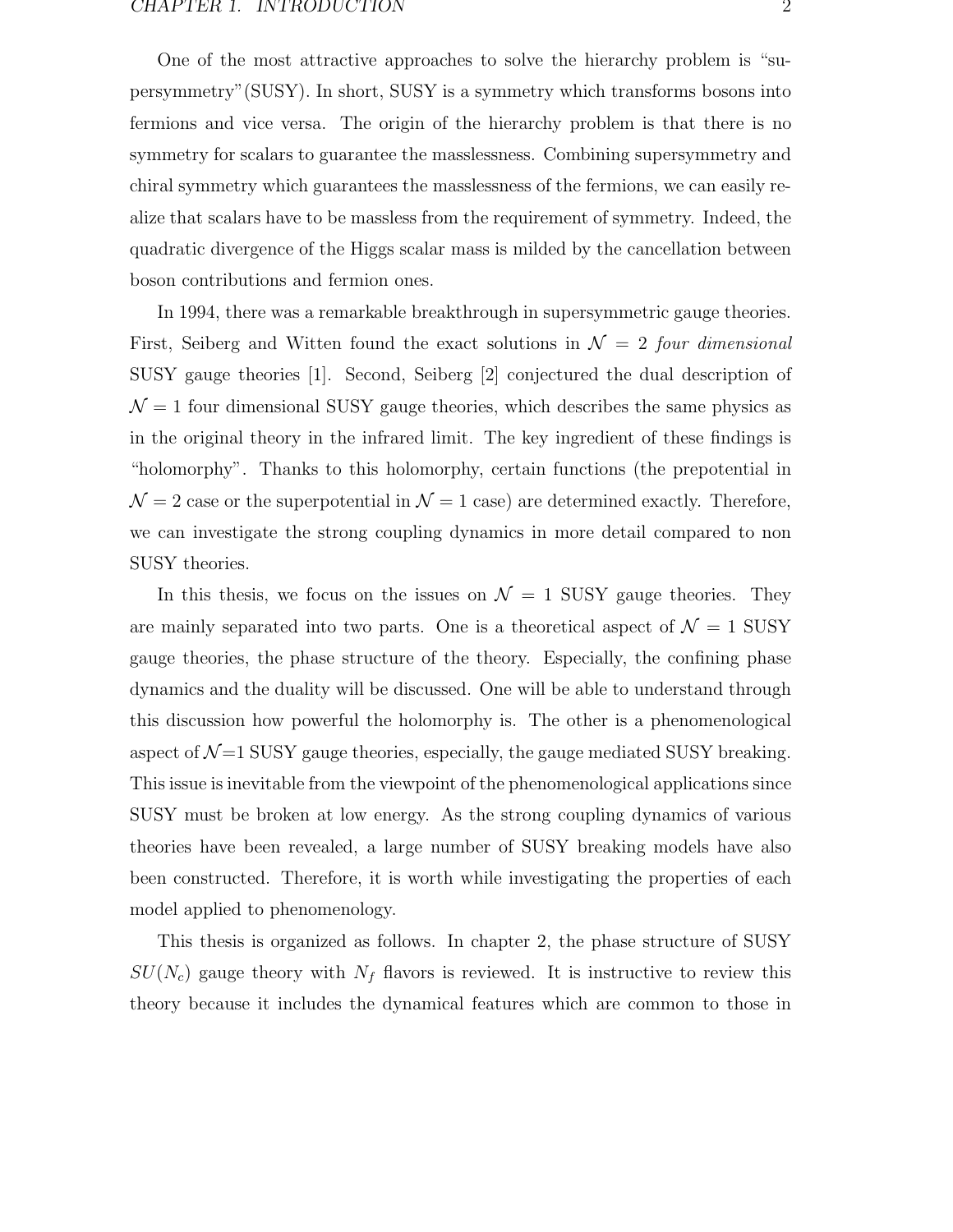other theories. Various phases appear as a function of  $N_f$  (No vacuum, confinement with chiral symmetry breaking, confinement without chiral symmetry breaking, a free magnetic phase, a non-Abelian Coulomb phase, a free electric phase.). Of these phases, the non-Abelian Coulomb phase is remarkable because Seiberg [2] found a dual pair which describe an equivalent physics in the infrared limit. Furthermore, a strong coupling dynamics of one theory can be described by a weak coupling dynamics of another theory and vice versa.

By using the duality, we can investigate the strong dynamics analytically. So, it is interesting to ask whether this duality is generic or not. Unfortunately, although many dualities have been discovered so far, we have no systematic approach to find a duality. In chapter 3 which is based on the work by myself and S. Kitakado, we found that the  $SO$  gauge group duality and the  $Sp$  gauge group duality are interrelated through the negative dimensional group. This negative dimensional group technique is useful and powerful in finding a new duality because if we know the  $SO(Sp)$  group duality, we can easily obtain a new  $Sp(SO)$  duality by a simple manipulation.

Another approach to search for a duality is to extract its informations from the confining phase dynamics. Since the duality must recover the result of the confining phase, the informations are quite valuable. The advantage of this approach is that the confining phase can be investigated systematically by symmetry and holomorphy. In chapter 4 which is based on the work by myself, I have studied the confining phase of SUSY  $SO(12)$  gauge theory with one spinor and several vectors. The motivation to study this particular model is that I would like to clarify the structure of the duality in SUSY  $SO(N_c)$  gauge theory with  $N_f$  vectors and  $N_Q$  spinors. The known dualities in this class have remarkable features which are not included in the duality Seiberg found. From this point, I think that we might be able to understand  $\mathcal{N} = 1$ duality by clarifying this class of dualities. Along this line of thought, I constructed the exact superpotentials systematically, and conjectured the subgroup of the dual gauge group. Unfortunately, it turned out that we need more insight to find the above mentioned duality.

In the remainder of the thesis, we focus on the phenomenological aspects. In chapter 5, the concept of gauge mediated SUSY breaking is introduced. This is a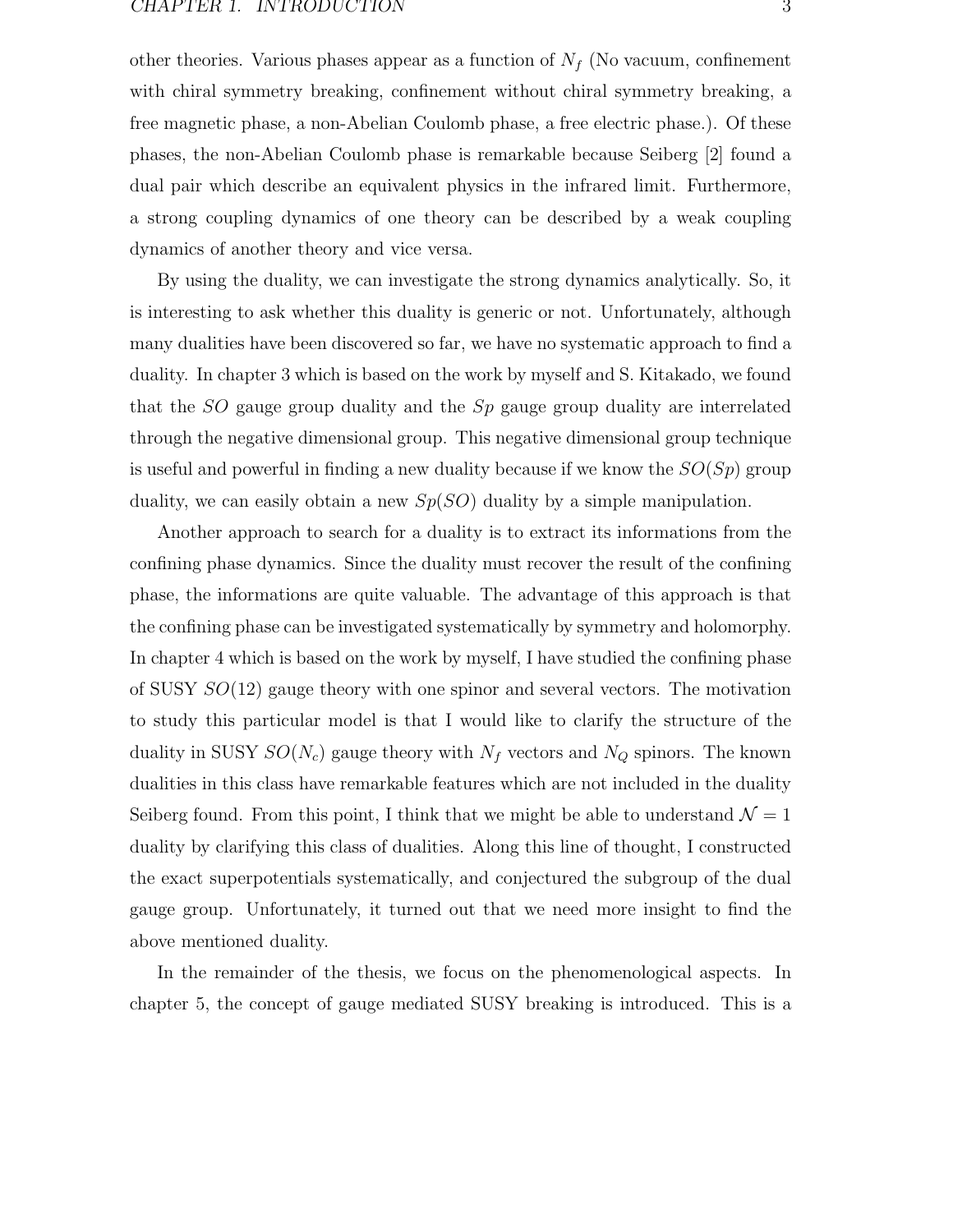scenario that SUSY breaking effects are communicated to the low energy by gauge interactions, which is an alternative to the supergravity (SUGRA) mediation scenario. Gauge mediated SUSY breaking has phenomenological advantages compared to the gravity mediation scenario, namely, the degeneracy of the sfermion masses is automatically achieved. Therefore, there is no flavor changing neutral currents (FCNC) problem. Next, the typical model by Dine, Nelson, Nir and Shirman (DNNS model) is reviewed. This model consists of three sectors, namely, the dynamical SUSY breaking (DSB) sector, the messenger sector and the observable sector. The messenger sector makes the mechanism to communicate SUSY breaking effects to the observable sector quite complicated. To make matters worse, in the true vacuum of the DNNS model, the color and the electroweak symmetries are broken at the scale which is higher than the weak scale. From these facts, the DNNS model became the driving force to simplifying, modifying the model or finding new models. In the next two sections, our new models are presented.

Chapter 6 is based on the work by N. Haba, T. Matsuoka and myself. We constructed the model in which the messenger sector is the effective theory of the DSB sector. More precisely, we identified the fields in the messenger sector with the massless composite fields in the DSB sector in contrast with the DNNS model in which the fields in the messenger sector are put by hand. This model simplifies the complicated structure of the DNNS model naturally. Furthermore, we have shown that in the true vacuum, the color and the electroweak symmetries are not broken at the scale higher than the weak scale. Then, we estimated various mass scales in the model, which are phenomenologically viable.

From the viewpoint of the simplicity of the model, it is natural to ask whether or not SUSY breaking effects can be communicated to the observable sector directly. This framework is referred to as "Direct Gauge Mediation (DGM)". In chapter 7 which is based on the work by myself, I constructed a new and a simple model of the DGM with an Affine quantum moduli space. The advantages of this model are as follows. First, the effective Kähler potential is calculable and simple because on Affine quantum moduli space, we can easily identify the massless composite fields by 't Hooft anomaly matching conditions. Second, SUSY breaking mechanism is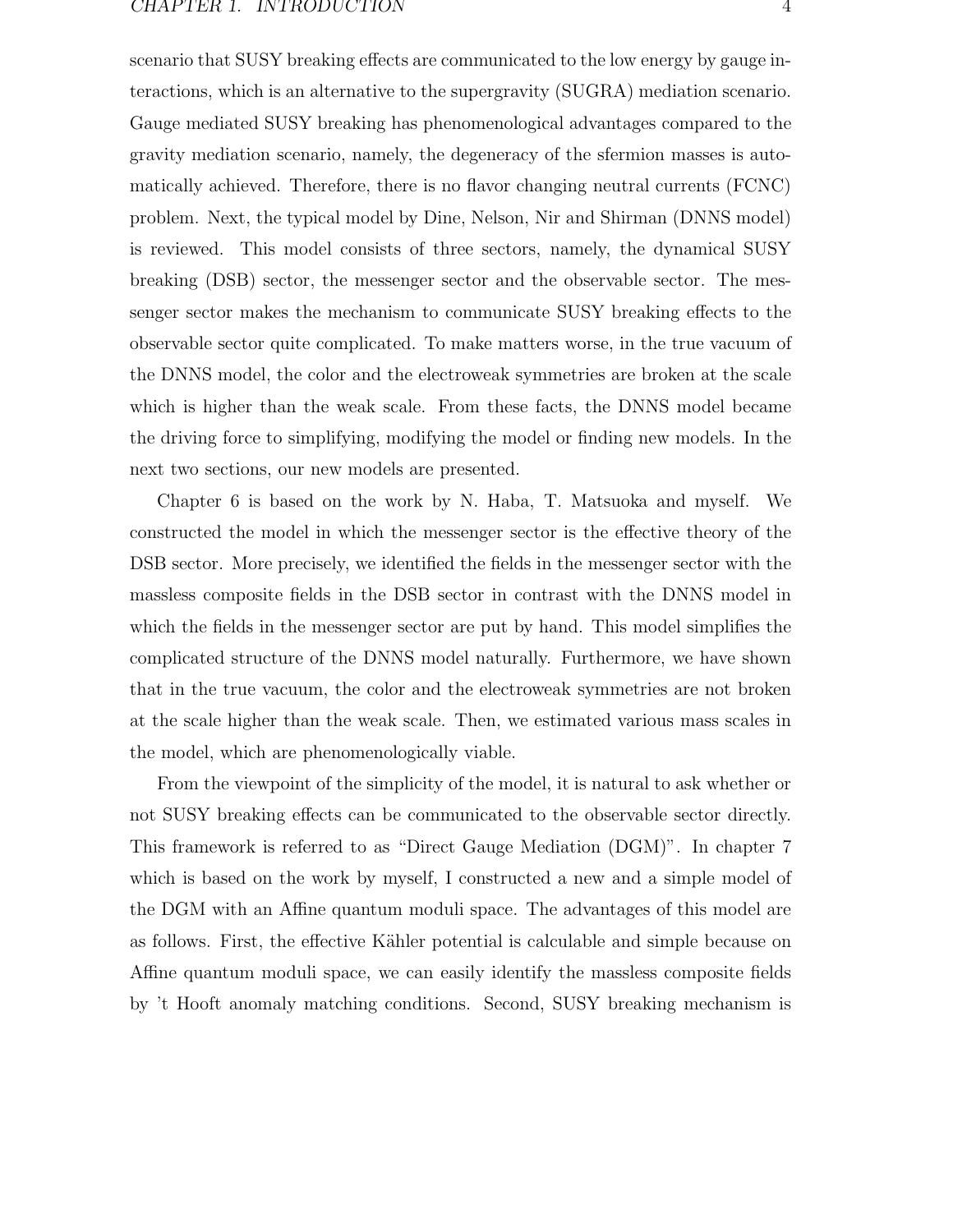simple. I have shown that this model avoids some problems (the SUGRA mediation dominance over the gauge mediation, the negative sfermion mass squared problem) in earlier DGM models. Furthermore, I have estimated various mass scales and it turned out that these are phenomenologically viable. One can find conclusion in chapter 8. In Appendix A, the superspace formalism, which is used throughout the thesis, is summarized.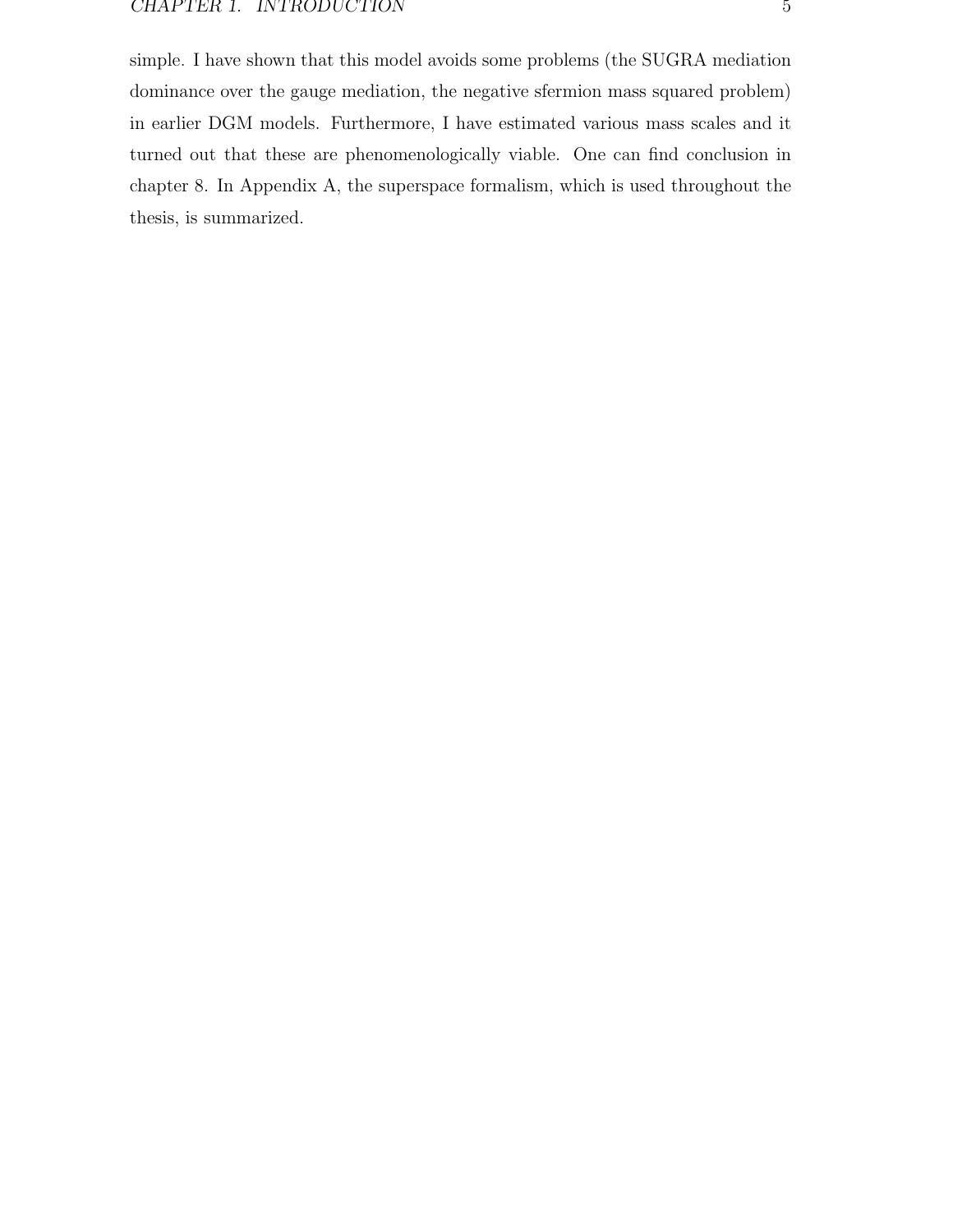### **Chapter 2**

### **Phases of Supersymmetric QCD**

As a warm up and to make our discussion clear, we review here the phases of  $SU(N_c)$ supersymmetric QCD<sup>∗</sup> .

#### **2.1 Basics of SUSY QCD**

The Lagrangian of SUSY  $SU(N_c)$  QCD<sup>†</sup> is

$$
\mathcal{L} = \int d^4\theta (Q^\dagger e^V Q + \bar{Q}e^{-V} \bar{Q}^\dagger) + \frac{1}{16\pi} \text{Im} \int d^2\theta \tau W^{a\alpha} W^a_\alpha + h.c., \qquad (2.1)
$$

$$
\tau \equiv \frac{\theta_{YM}}{2\pi} + \frac{4\pi i}{g^2},\tag{2.2}
$$

where Q and  $\overline{Q}$  are chiral superfields, V is a vector superfield,  $\tau$  denotes a complex gauge coupling (which is a useful combination in SUSY gauge theories),  $W_{a\alpha}$  is a field strength tensor superfield (a is a gauge index and  $\alpha$  is a spinor index.),  $\theta$  in the Lagrangian represents Grassmannian coordinate, and  $\theta_{YM}$  is the Yang-Mills theta parameter. The first term in (2.1) includes kinetic terms for quarks and squarks and the second term includes kinetic terms for gauge fields and gauginos.

This Lagrangian has the following classical symmetries:

$$
SU(N_c) \times [SU(N_f)_L \times SU(N_f)_R \times U(1)_V \times U(1)_A \times U(1)_R] \tag{2.3}
$$

 $*$  For further details, see [3, 4, 5].

<sup>†</sup> We consider here the massless case.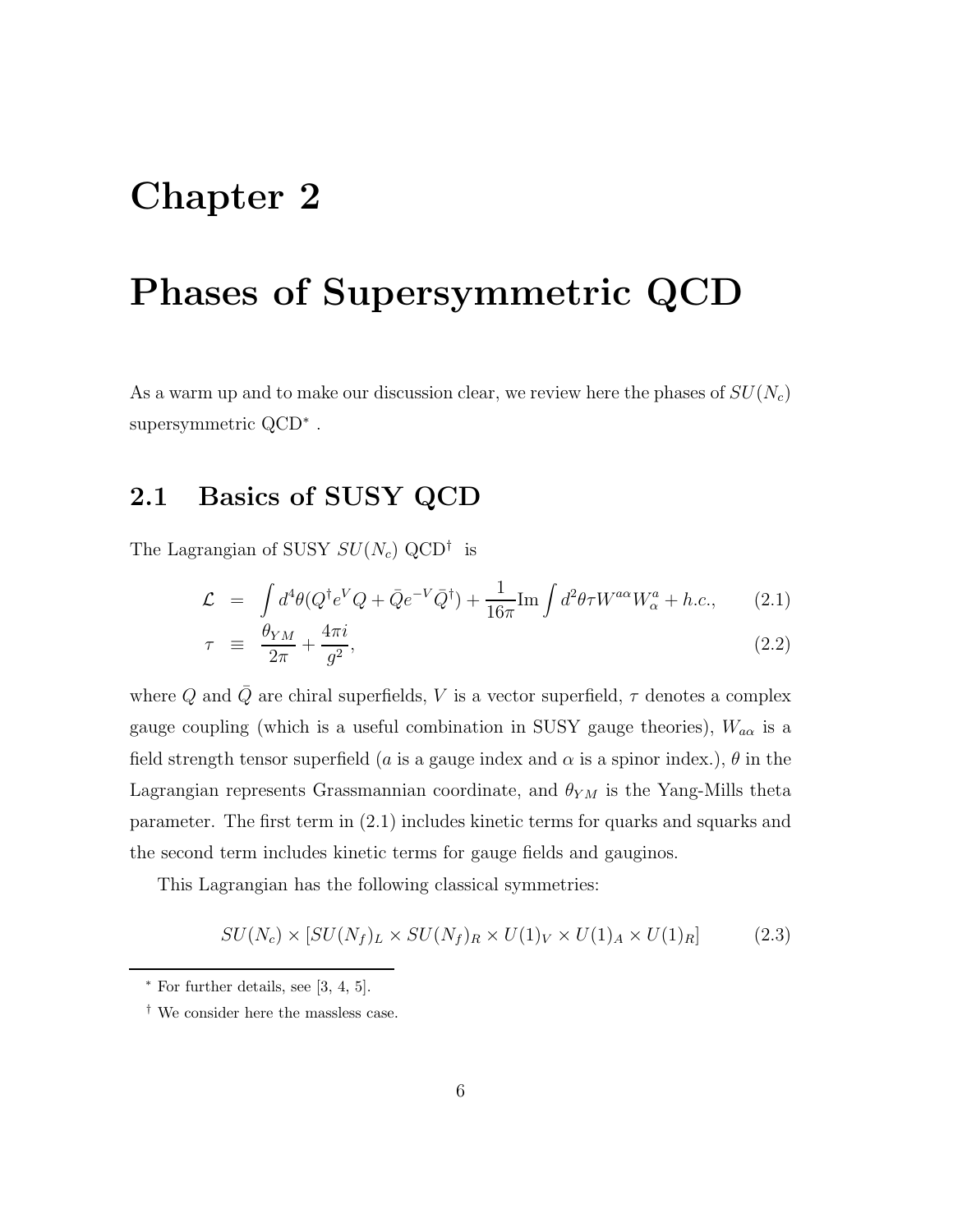$SU(N_c)$  is a gauge symmetry, and symmetries in the bracket are flavor symmetries. Transformation properties of superfields are‡

$$
Q^i_\alpha \qquad (\Box; \Box, 1, 1, 1, R(Q)), \qquad (2.4)
$$

$$
\overline{Q}_i^{\alpha} \qquad (\overline{\mathbf{\Xi}}; \mathbf{1}, \overline{\mathbf{\Xi}}, -1, 1, R(\overline{Q})), \qquad (2.5)
$$

$$
W^{\alpha} \qquad (\mathbf{Adj}; \mathbf{1}, \mathbf{1}, 0, 0, 1), \tag{2.6}
$$

where  $\alpha = 1, \dots, N_c$  and  $i = 1, \dots, N_f$ . At the quantum level,  $U(1)_A$  and  $U(1)_R$  are broken by anomalies but we can always make an anomaly free R symmetry by taking a linear combination of  $U(1)_A$  and  $U(1)_R$ . In other words, we can choose the charges so that only  $U(1)_A$  is anomalous in the quantum theory. In fact,  $U(1)_A, U(1)_R$ anomalies are

$$
\partial_{\mu} j_A^{\mu} = 2N_f \frac{g^2}{32\pi^2} F\tilde{F}, \qquad (2.7)
$$

$$
\partial_{\mu} j_R^{\mu} = \{ (R(Q) + R(\bar{Q}) - 2)N_f + 2N_c \} \frac{g^2}{32\pi^2} F\tilde{F}, \qquad (2.8)
$$

where  $\partial_{\mu} j_A^{\mu}$ ,  $\partial_{\mu} j_R^{\mu}$  are the currents of  $U(1)_A$  and  $U(1)_R$ , respectively.

If we define the current of anomaly free  $U(1)_R$  as follows,

$$
(j_R^{\mu})_{AF} = j_R^{\mu} - \frac{(R(Q) + R(\bar{Q}) - 2)N_f + 2N_c}{2N_f} j_A^{\mu}, \qquad (2.9)
$$

where " $AF$ " means anomaly free, then  $\partial_{\mu} (j_R^{\mu})_{AF} = 0$ . So, quantum symmetries and the charges are§

$$
SU(N_c) \times [SU(N_f)_L \times SU(N_f)_R \times U(1)_V \times U(1)_R^{AF}] \tag{2.10}
$$

$$
Q_{\alpha}^{i} \qquad (\Box; \Box, 1, 1, \frac{N_{f} - N_{c}}{N_{f}}), \qquad (2.11)
$$

$$
\bar{Q}_i^{\alpha} \qquad (\boldsymbol{\bar{\mathbf{\Box}}}; \mathbf{1}, \boldsymbol{\bar{\mathbf{\Box}}}, -1, \frac{N_f - N_c}{N_f}), \qquad (2.12)
$$

$$
W^{\alpha} \qquad (\mathbf{Adj}; \mathbf{1}, \mathbf{1}, 0, 1). \tag{2.13}
$$

In order to study the vacuum structure in SUSY gauge theories, it is necessary to investigate "the flat direction", which means the field space where the scalar

<sup>&</sup>lt;sup>‡</sup> In general,  $U(1)_R$  charges of Q and  $\overline{Q}$  are arbitrary at the classical level.

<sup>&</sup>lt;sup>§</sup> We take  $R(Q) = R(\bar{Q})$ , for simplicity.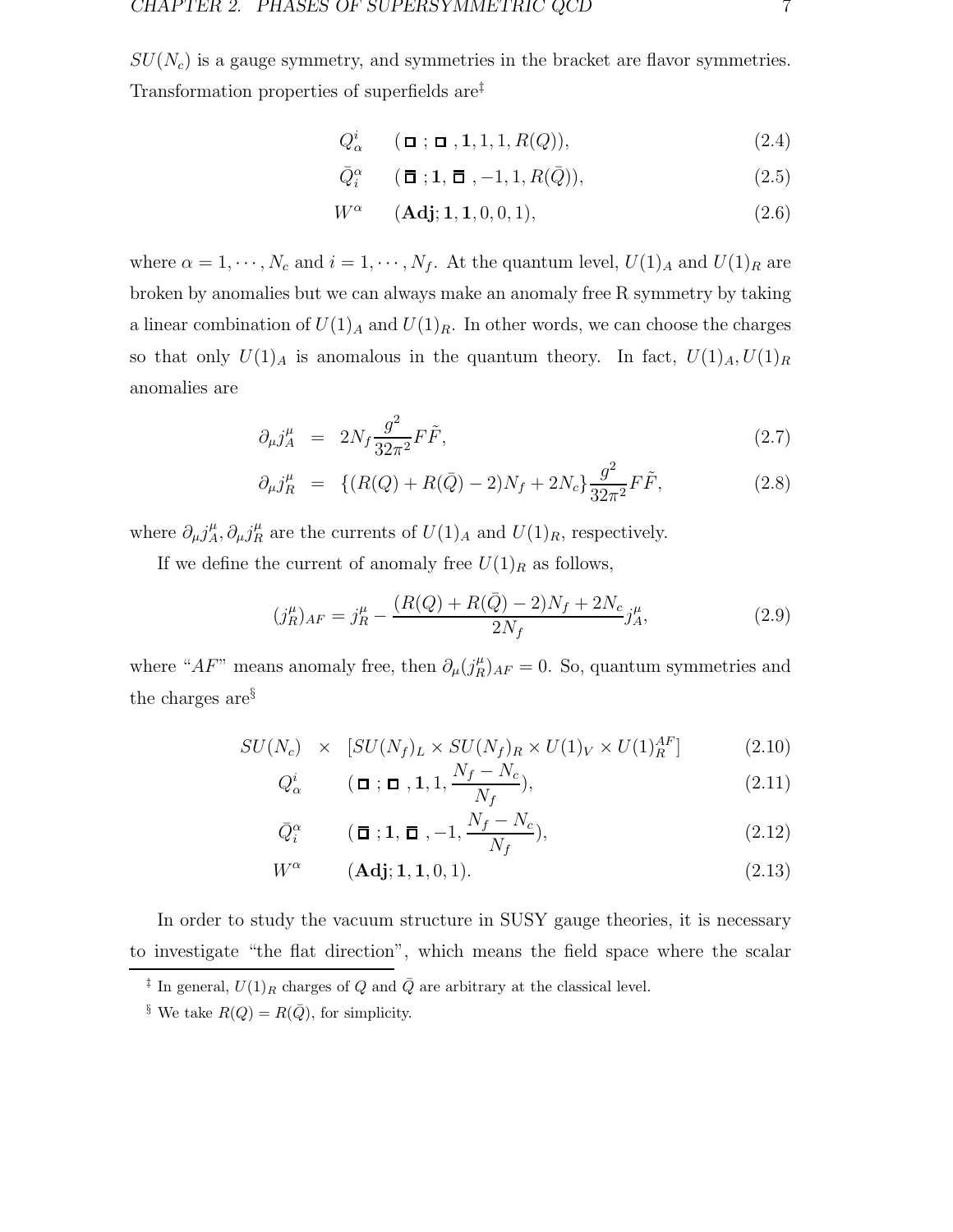potential vanishes. (the flat direction is also called "moduli space". We will also use this terminology in this thesis.)

Since the scalar potential in the present case is

$$
V = \frac{1}{2}g^2 \sum_{a} (D^a)^2 = \frac{1}{2}g^2 \sum_{a} (Q^{\dagger} T^a Q - \bar{Q} T^a \bar{Q}^{\dagger})^2, \tag{2.14}
$$

the vanishing scalar potential condition is

$$
0 = Q^{\dagger} T^a Q - \bar{Q} T^a \bar{Q}^{\dagger} = \text{tr}[(T^a)_{\alpha}^{\beta} ((Q^{\dagger} Q)_{\beta}^{\alpha} - (\bar{Q} \bar{Q}^{\dagger})_{\beta}^{\alpha})] \tag{2.15}
$$

$$
\Rightarrow (Q^{\dagger}Q)^{\alpha}_{\beta} - (\bar{Q}\bar{Q}^{\dagger})^{\alpha}_{\beta} \propto \delta^{\alpha}_{\beta}, \quad (\alpha, \beta = 1, \cdots, N_c), \tag{2.16}
$$

where  $\delta^\alpha_\beta$  is  $N_c$  by  $N_c$  matrix. The classical moduli space is parametrized by the vacuum expectation value (VEV) of  $Q$ ,  $\overline{Q}$  modulo gauge and flavor rotations. For  $N_f < N_c$ 

$$
\langle Q \rangle = \langle \bar{Q} \rangle = \begin{pmatrix} q_1 & & & \\ & q_2 & & \\ & & \ddots & \\ & & & q_{N_f} \end{pmatrix} .
$$
 (2.17)

And for  $N_f \geq N_c$ ,

$$
\langle Q \rangle = \begin{pmatrix} q_1 & & & \\ & \ddots & & \\ & & q_{N_c} & \\ & & & q_{N_c} \end{pmatrix} , \quad \langle \bar{Q} \rangle = \begin{pmatrix} \bar{q}_1 & & & \\ & \ddots & & \\ & & \bar{q}_{N_c} & \\ & & & \bar{q}_{N_c} \end{pmatrix}, \quad (2.18)
$$

where the quantity  $|q_i|^2 - |\bar{q}_i|^2$  is independent of i. For  $N_f \langle N_c \rangle$ , the gauge symmetry  $SU(N_c)$  is broken to  $SU(N_c - N_f)$ , so we can describe the classical moduli space in terms of VEVs of "mesons"  $M_j^i = Q^i \overline{Q}_j$  (which match massless degrees of freedom correctly). For  $N_f \geq N_c$ , the gauge symmetry is completely broken, the classical moduli space is described by VEVs of mesons and "baryons" which are defined as

$$
B \equiv \epsilon^{\alpha_1 \cdots \alpha_{N_c}} \epsilon_{i_1 \cdots i_{N_f}} Q_{\alpha_1}^{i_1} \cdots Q_{\alpha_{N_c}}^{i_{N_c}}, \qquad (2.19)
$$

$$
\bar{B} \equiv \epsilon_{\alpha_1 \cdots \alpha_{N_c}} \epsilon^{i_1 \cdots i_{N_f}} \bar{Q}_{i_1}^{\alpha_1} \cdots \bar{Q}_{i_{N_c}}^{\alpha_{N_c}}.
$$
\n(2.20)

Note that mesons and baryons are, in general, subject to the constraints as seen later.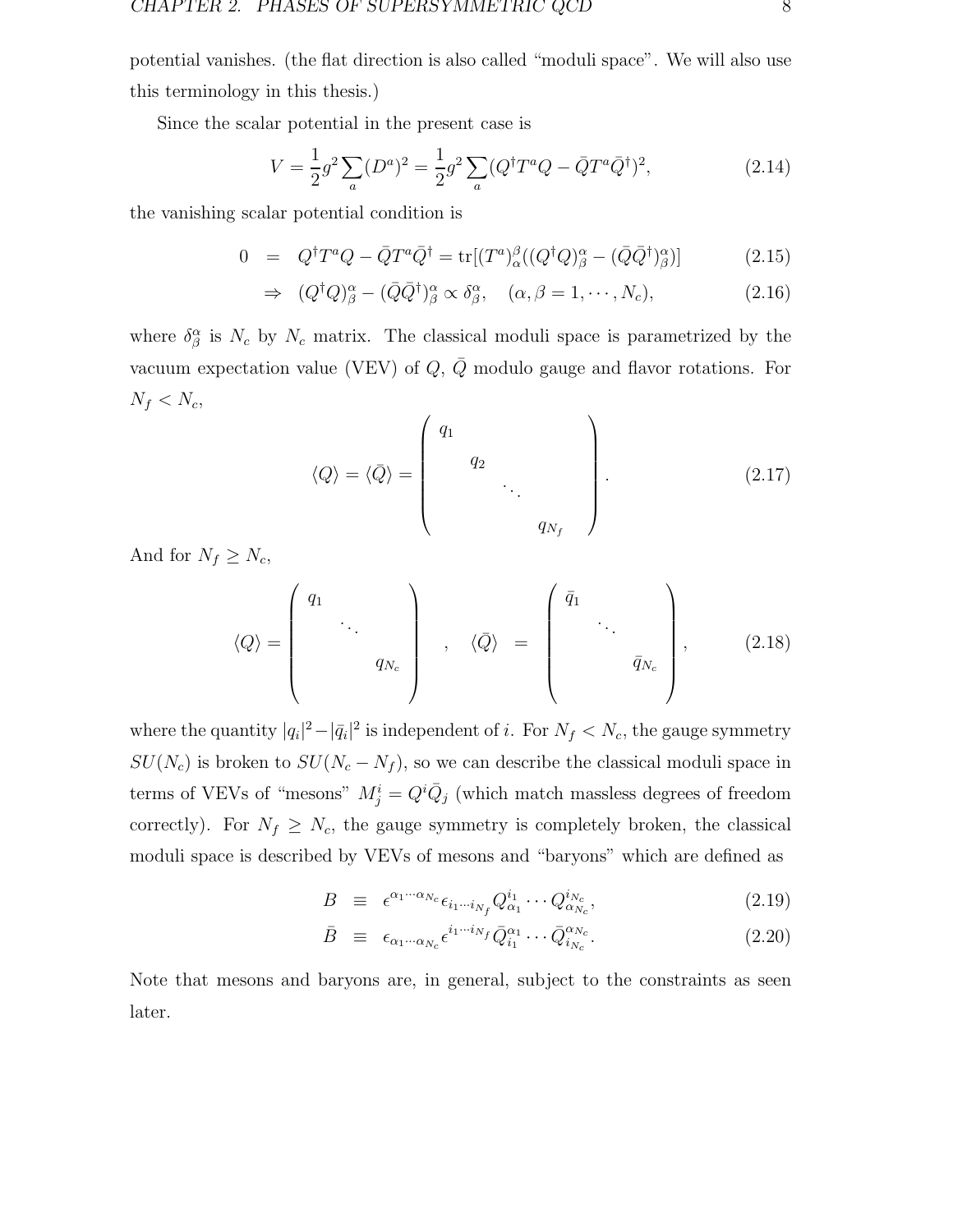### **2.2**  $N_f < N_c$

As mentioned in the previous section, massless gauge invariant composites are mesons  $M_j^i = Q^i \overline{Q}_j$   $(i, j = 1, \dots, N_f)$ . Baryons vanish identically due to the Bose statistics of superfields. Since the effective theory should be described by gauge invariant operators, the effective superpotential is a function of  $M_j^i$ . Taking into account holomorphy, symmetries, dimensional analysis, we can fix the form of the effective superpotential [7] (referred to as "ADS superpotential") except for the coefficient as

$$
W_{\text{eff}} = C_{N_c, N_f} \left( \frac{\Lambda_{N_c, N_f}^{3N_c - N_f}}{\det Q \bar{Q}} \right)^{\frac{1}{N_c - N_f}}.
$$
 (2.21)

Here  $\Lambda_{N_c,N_f}$  is the strong coupling scale of SUSY QCD and  $C_{N_c,N_f}$  is a constant depending on  $N_c, N_f$ . A coefficient in (2.21) is determined as follows. If we consider the limit  $q_{N_f} \to \infty$ ,  $SU(N_c)$  gauge group will be broken to  $SU(N_c-1)$  by Higgs mechanism, and the number of flavors is also reduced to  $N_f - 1$ . Matching the gauge coupling constant between the ultraviolet theory and the infrared theory at the scale  $q_{N_f}$  through the 1-loop RGE, we obtain

$$
\Lambda_{N_c-1,N_f-1}^{3(N_c-1)-(N_f-1)} q_{N_f}^2 = \Lambda_{N_c,N_f}^{3N_c-N_f}.
$$
\n(2.22)

Using this relation, the superpotential (2.21) can be rewritten as follows,

$$
W_{\text{eff}} = C_{N_c, N_f} \left( \frac{\Lambda_{N_c-1, N_f-1}^{3(N_c-1)-(N_f-1)}}{\det' Q \bar{Q}} \right)^{\frac{1}{(N_c-1)-(N_f-1)}}, \qquad (2.23)
$$

where det' is the determinant of  $(N_f-1)$  dimensional flavor space. This corresponds to the superpotential for  $SU(N_c-1)$  gauge theory with  $N_f-1$  flavors, so  $C_{N_c,N_f}$  =  $C_{N_c-1,N_f-1}$ . Iterating the same arguments for  $q_1 \cdots q_{N_f-1}$ , we obtain

$$
C_{N_c,N_f} = C_{N_c - N_f,0}.\tag{2.24}
$$

Next, if we add a mass term  $\delta W = m\bar{Q}_{N_f}Q^{N_f}$  to (2.21) and integrate out the massive mode, the superpotential for  $SU(N_c)$  gauge theory with  $N_f - 1$  flavors is obtained. In fact, if we add the mass term

$$
W_{\text{eff}} = C_{N_c, N_f} \left( \frac{\Lambda_{N_c, N_f}^{3N_c - N_f}}{\det Q \bar{Q}} \right)^{\frac{1}{N_c - N_f}} + m \bar{Q}_{N_f} Q^{N_f}, \qquad (2.25)
$$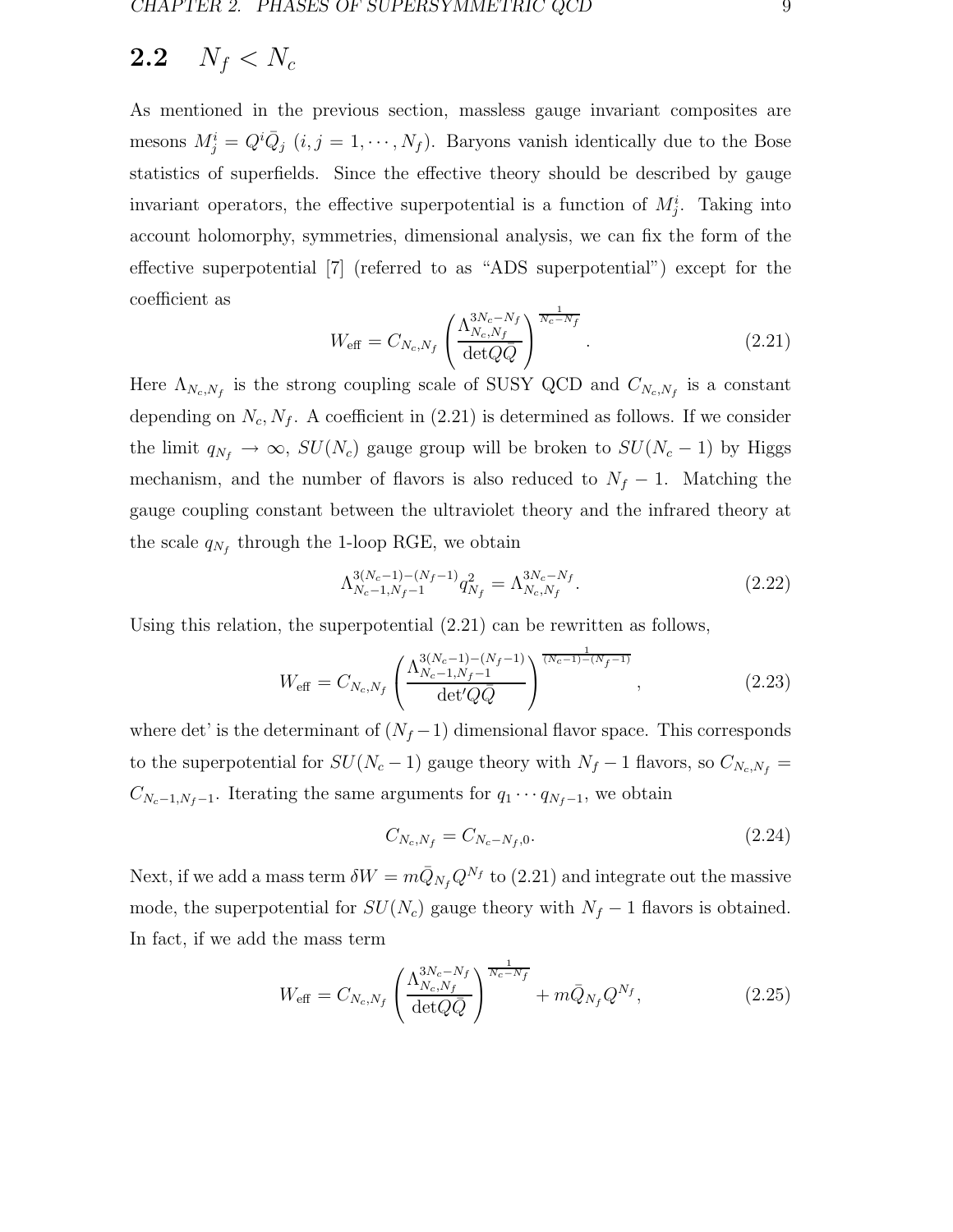by the equation of motion for  $\bar{Q}_{N_f}Q^{N_f}$ , we find

$$
(\bar{Q}_{N_f} Q^{N_f})^{\frac{1}{N_c - N_f}} = \frac{C_{N_c, N_f}}{m(N_c - N_f)} \left(\frac{\Lambda_{N_c, N_f}^{3N_c - N_f}}{\det \bar{Q}Q}\right)^{\frac{1}{N_c - N_f}}.
$$
(2.26)

Substituting this for  $\bar{Q}Q$  in (2.25), we obtain

$$
W_{\text{eff}} = (N_c - N_f + 1) \left( \frac{C_{N_c, N_f}}{N_c - N_f} \right)^{\frac{N_c - N_f}{N_c - N_f + 1}} \left( \frac{\Lambda_{N_c, N_f - 1}^{3N_c - N_f + 1}}{\det \bar{Q} Q} \right)^{\frac{1}{N_c - N_f + 1}}.
$$
 (2.27)

Here one-loop matching relation for the gauge coupling constant  $m\Lambda^{3N_c-N_f} = \Lambda^{3N_c-N_f+1}$ is used. Since Eq. (2.27) corresponds to the superpotential for  $SU(N_c)$  gauge theory with  $N_f - 1$  flavors,

$$
(N_c - N_f + 1) \left( \frac{C_{N_c, N_f}}{N_c - N_f} \right)^{\frac{N_c - N_f}{N_c - N_f + 1}} = C_{N_c, N_f - 1}.
$$
 (2.28)

Combining this and Eq. (2.24), one can derive

$$
C_{N_c,N_f} = (N_c - N_f)C^{\frac{1}{N_c - N_f}},\tag{2.29}
$$

where  $C$  is a numerical constant. Direct instanton calculation  $[7]$  shows that this numerical constant is equal to one. Therefore, the final expression of the effective superpotential is

$$
W_{\text{eff}} = (N_c - N_f) \left( \frac{\Lambda_{N_c, N_f}^{3N_c - N_f}}{\det Q \bar{Q}} \right)^{\frac{1}{N_c - N_f}}.
$$
\n(2.30)

Note that the superpotential (2.30) is nonperturbative because non renormalization theorem [6] forbids to induce the superpotential perturbatively. Note that this type of superpotential cannot appear for  $N_f \geq N_c$  because for  $N_f = N_c$ , the power is singular and for  $N_f > N_c$ , it is also singular in the weak coupling limit  $\Lambda \to 0$ ,  $Q\bar{Q} \to$ ∞.

While  $W_{\text{eff}}$  is generated by one instanton for  $N_f = N_c - 1$ , for  $N_f < N_c - 1$ , it is generated by gaugino condensation in the unbroken  $SU(N_c - N_f)$  gauge group [7].

As for the vacuum, the superpotential (2.30) pushes the minimum away to infinity, so the vacuum is not well-defined.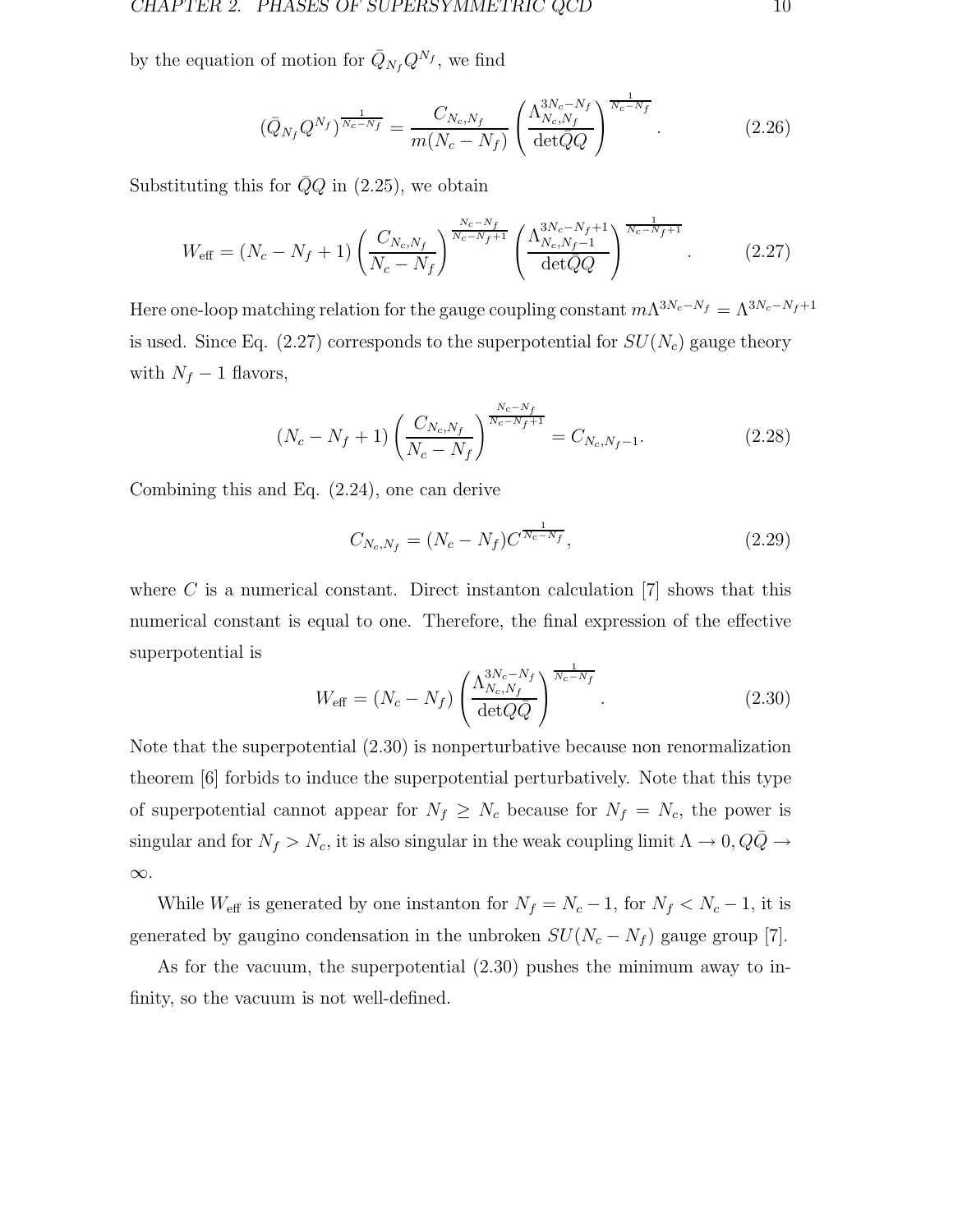### **2.3**  $N_f = N_c$  (quantum deformation)

The superpotential (2.30) is singular at  $N_f = N_c$ . Furthermore, since R-charges of the matter fields  $Q, \bar{Q}$  vanish, it is impossible to construct any superpotentials. This leads to the fact that the classical flat direction cannot be lifted quantum mechanically. Recalling here that the gauge symmetry is completely broken, massless degrees of freedom  $(N_f^2 + 1)$  and the degrees of freedom of the gauge invariant composites  $(N_f^2 + 2)$  differ by one. This implies that  $M, B, \overline{B}$  are not independent and one classical constraint

$$
\det M - B\bar{B} = 0 \tag{2.31}
$$

should exist. This constraint follows from the Bose statistics of superfields  $Q, \bar{Q}$ .

Seiberg argued [8] that this constraint is modified quantum mechanically as

$$
\det M - B\bar{B} = \Lambda^{2N_c}.
$$
 (2.32)

This modification is due to one instanton effect because the right hand side of (2.32) is proportional to one instanton action. One may write this constraint using Lagrange multiplier superfield  $X$  as

$$
W = X(\text{det}M - B\bar{B} - \Lambda^{2N_c}).\tag{2.33}
$$

The consistency of (2.33) is verified as follows. Adding the mass term for the last flavor  $W = m M_{N_f}^{N_f}$  to (2.33) and integrating out massive mode using F-flatness conditions,

$$
0 = \frac{\partial W}{\partial M_{N_f}^{N_f}} = X(\text{cof}M)_{N_f}^{N_f} + m,\tag{2.34}
$$

$$
0 = \frac{\partial W}{\partial X} = \det M - B\bar{B} - \Lambda^{2N_c}, \qquad (2.35)
$$

$$
0 = \frac{\partial W}{\partial B} = X\bar{B},\tag{2.36}
$$

$$
0 = \frac{\partial W}{\partial \bar{B}} = XB,\tag{2.37}
$$

$$
0 = \frac{\partial W}{\partial M_i^{N_f}} = X(\text{cof}M)_i^{N_f} \quad (i = 1, \cdots, N_f - 1), \tag{2.38}
$$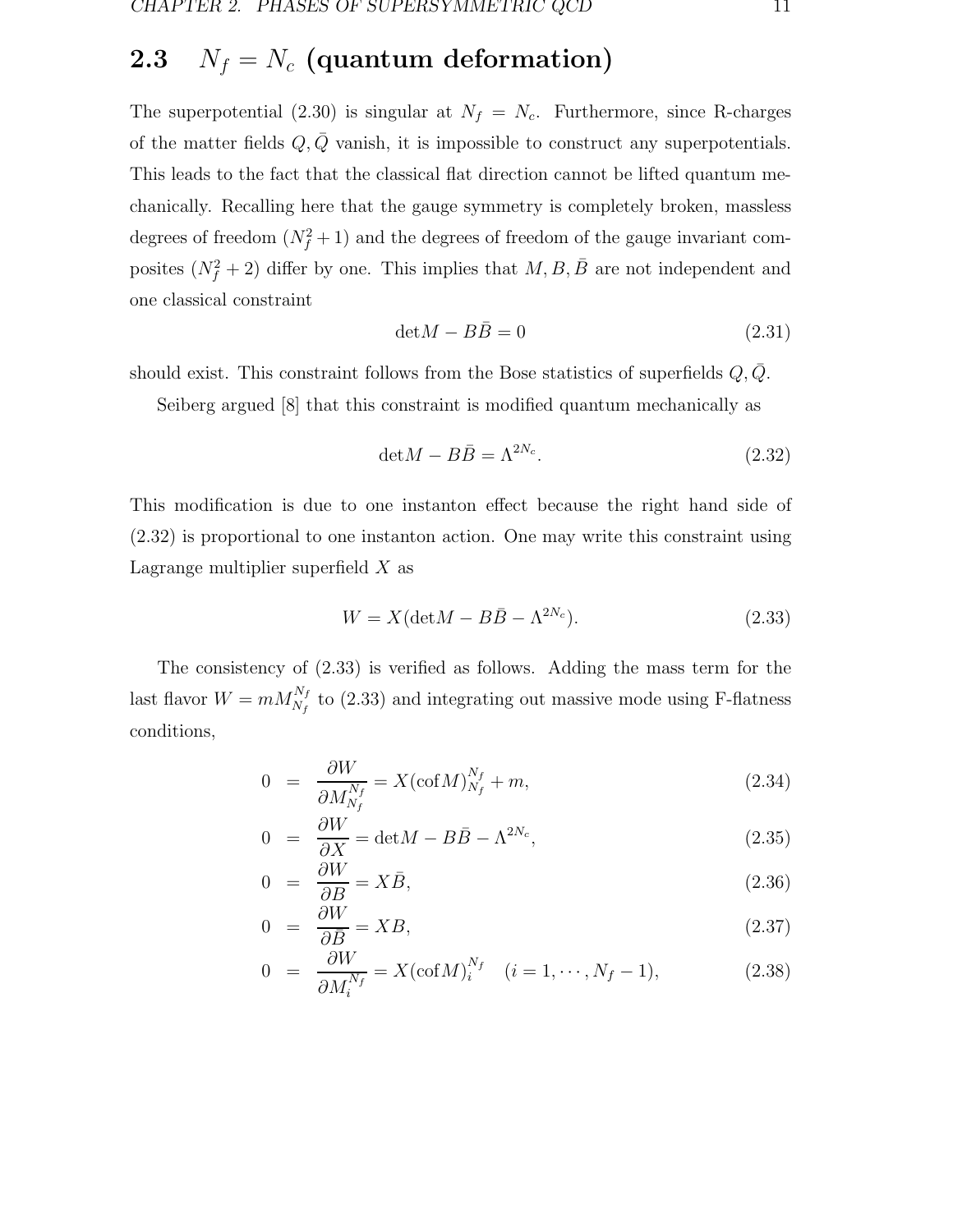where  $(\text{cof}M)^i_j$  is a cofactor of a  $N_f \times N_f$  matrix defined as

$$
(\text{cof}M)^i_j = \frac{1}{(N_f - 1)!} \epsilon^{i i_2 \cdots i_{N_f}} \epsilon_{j j_2 \cdots j_{N_f}} M^{j_2}_{i_2} \cdots M^{j_{N_f}}_{i_{N_f}} = \frac{\partial \text{det}M}{\partial M^j_i}.
$$
 (2.39)

The third and fourth equations lead to  $B = \overline{B} = 0$ . The last equation can restrict the form of  $M$  as follows,

$$
\left(\begin{array}{c}\tilde{M} \\ M_{N_f}^{N_f}\end{array}\right),\tag{2.40}
$$

where  $\tilde{M}$  denotes  $(N_f - 1) \times (N_f - 1)$  matrix. Using (2.32) and the above results, one obtains

$$
W_{\text{eff}} = \frac{m\Lambda^{2N_c}}{\det \tilde{M}} = \frac{\tilde{\Lambda}^{2N_c+1}}{\det \tilde{M}}.
$$
\n(2.41)

In the second equality, we used 1-loop matching relation of the gauge coupling constant  $m\Lambda^{2N_c} = \tilde{\Lambda}^{2N_c+1}$ , where  $\tilde{\Lambda}$  is the strong coupling scale of  $SU(N_c)$  gauge theory with  $N_c - 1$  flavors. This is nothing but ADS superpotential for  $N_f = N_c - 1$ , which is a consistent result.

The origin of the moduli space  $\langle M \rangle = \langle B \rangle = \langle \bar{B} \rangle = 0$  is not on the quantum moduli space (2.32). Therefore, chiral symmetries  $SU(N_f)_L\times SU(N_f)_R\times U(1)_B\times U(1)_R$ are necessarily broken. It is straightforward to check that fundamental massless fermions and composite fermions satisfy 't Hooft anomaly matching conditions for unbroken global symmetries [8].

The first case we consider is where  $\langle B \rangle = \langle \bar{B} \rangle = 0$  and  $\langle M_j^i \rangle = \delta_j^i$ . In this case,  $SU(N_f)_L \times SU(N_f)_R$  is broken to their diagonal  $SU(N_f)_D$ , and  $U(1)_B, U(1)_R$  are unbroken. The explicit calculations of global anomalies are

$$
U(1)_R SU(N_f)^2 \quad E \quad (-1) \times N_c \times \mu(\Box) + (-1) \times N_c \times \mu(\Box) = -2N_c \mu(\Box),
$$
  
\n
$$
C \quad (-1) \times \mu(Adj) = -2N_f \mu(\Box),
$$
  
\n
$$
U(1)_R \quad E \quad (-1) \times N_c N_f + (-1) \times N_c N_f + 1 \times (N_c^2 - 1)
$$
  
\n
$$
= -2N_c N_f + N_c^2 - 1,
$$
  
\n
$$
C \quad (-1) \times (N_f^2 - 1) + (-1) \times 1 + (-1) \times 1 = -N_f^2 - 1,
$$
  
\n
$$
U(1)_R^3 \quad E \quad (-1)^3 \times N_c N_f + (-1)^3 \times N_c N_f + 1 \times (N_c^2 - 1)
$$
  
\n
$$
= -2N_c N_f + N_c^2 - 1,
$$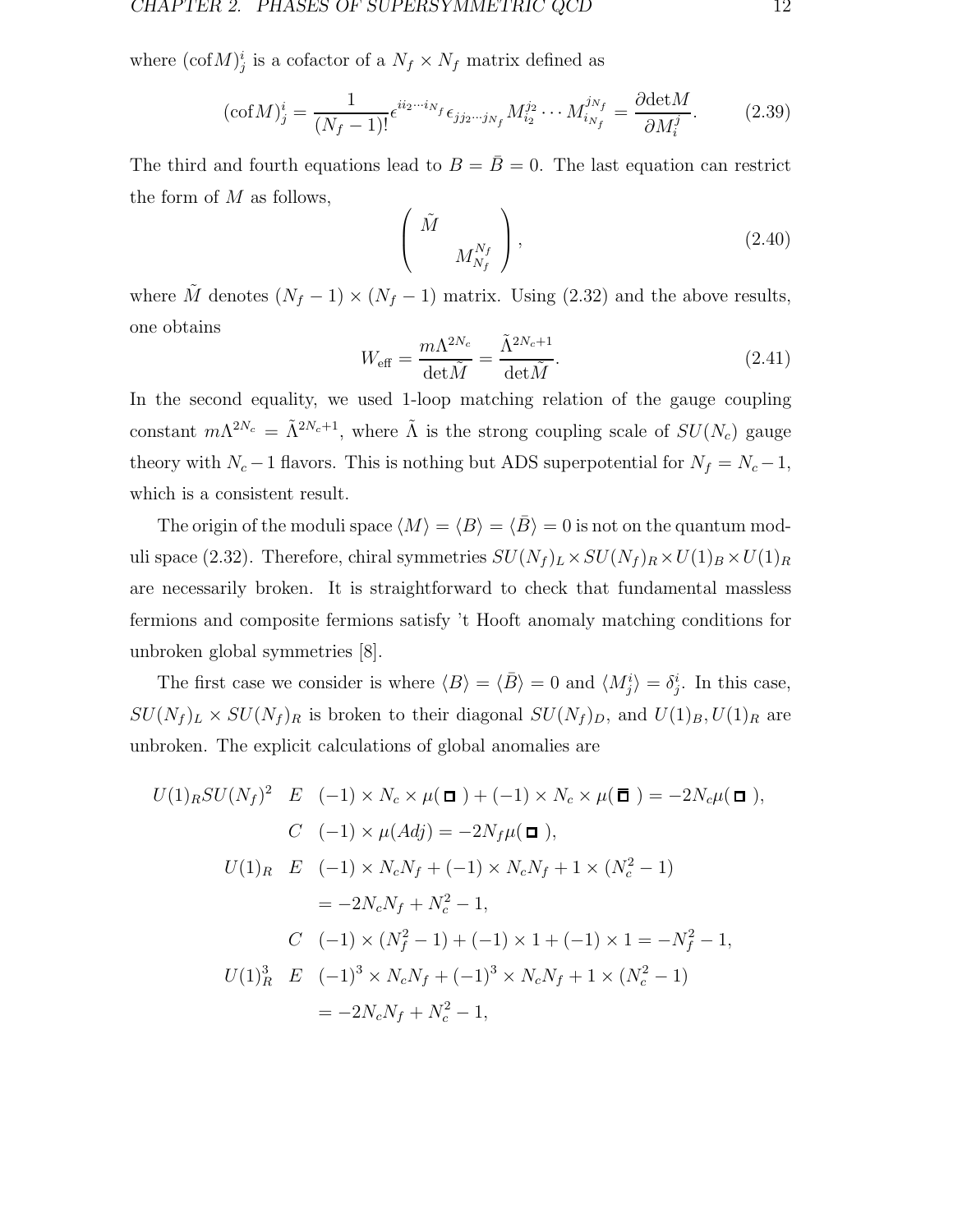CHAPTER 2. PHASES OF SUPERSYMMETRIC QCD 13

$$
C \quad (-1)^3 \times (N_f^2 - 1) + (-1)^3 \times 1 + (-1)^3 \times 1 = -N_f^2 - 1,
$$
  
\n
$$
U(1)_R U(1)_B \quad E \quad (-1) \times 1 \times N_f N_c + (-1) \times 1 \times N_f N_c = -2N_c^2,
$$
  
\n
$$
C \quad (-1) \times N_c^2 + (-1) \times N_c^2 = -2N_c^2,
$$
\n(2.42)

where  $E, C$  means "elementary", "composite", respectively and  $\mu(R)$  is a Dynkin index for the representation R.

The second case is where  $\langle B \rangle = -\langle \bar{B} \rangle = \Lambda^{N_f}, \langle M \rangle = 0$ . In this case,  $SU(N_f)_L \times$  $SU({\cal N}_f)_R$  is unbroken, and  $U(1)_B$  is broken. The explicit global anomalies are

$$
SU(N_f)_{L,R}^3 \t E N_c A(\mathbf{u})
$$
  
\n
$$
C N_f A(\mathbf{u}),
$$
  
\n
$$
U(1)_R SU(N_f)_{L,R}^2 \t E (-1) \times N_c \times \mu(\mathbf{u}),
$$
  
\n
$$
C (-1) \times N_f \times \mu(\mathbf{u}),
$$
  
\n
$$
U(1)_R \t E (-1) \times N_c N_f + (-1) \times N_c N_f + 1 \times (N_c^2 - 1)
$$
  
\n
$$
= -2N_c N_f + N_c^2 - 1,
$$
  
\n
$$
C (-1) \times (N_f^2 - 1) + (-1) \times 1 + (-1) \times 1 = -N_f^2 - 1,
$$
  
\n
$$
U(1)_R^3 \t E (-1)^3 \times N_c N_f + (-1)^3 \times N_c N_f + 1 \times (N_c^2 - 1)
$$
  
\n
$$
= -2N_c N_f + N_c^2 - 1,
$$
  
\n
$$
C (-1)^3 \times (N_f^2 - 1) + (-1)^3 \times 1 + (-1)^3 \times 1
$$
  
\n
$$
= -N_f^2 - 1,
$$
  
\n(2.43)

where  $A(R)$  denotes anomaly coefficient for the representation R.

### **2.4**  $N_f = N_c + 1$  **(s-confinement)**

In this case, symmetry properties of  $M, B, \overline{B}$  are following.

|           |                | $SU(N_f)$ $SU(N_f)$ $U(1)_B$ |                    | $U(1)_R$ |
|-----------|----------------|------------------------------|--------------------|----------|
| М         | П              | $\Box$                       | 0 $2/N_f$          |          |
| B         | П              | 1                            | $N_f-1$ $N_c/N_f$  |          |
| $\bar{B}$ | $\overline{1}$ | $\Box$                       | $-N_f+1$ $N_c/N_f$ |          |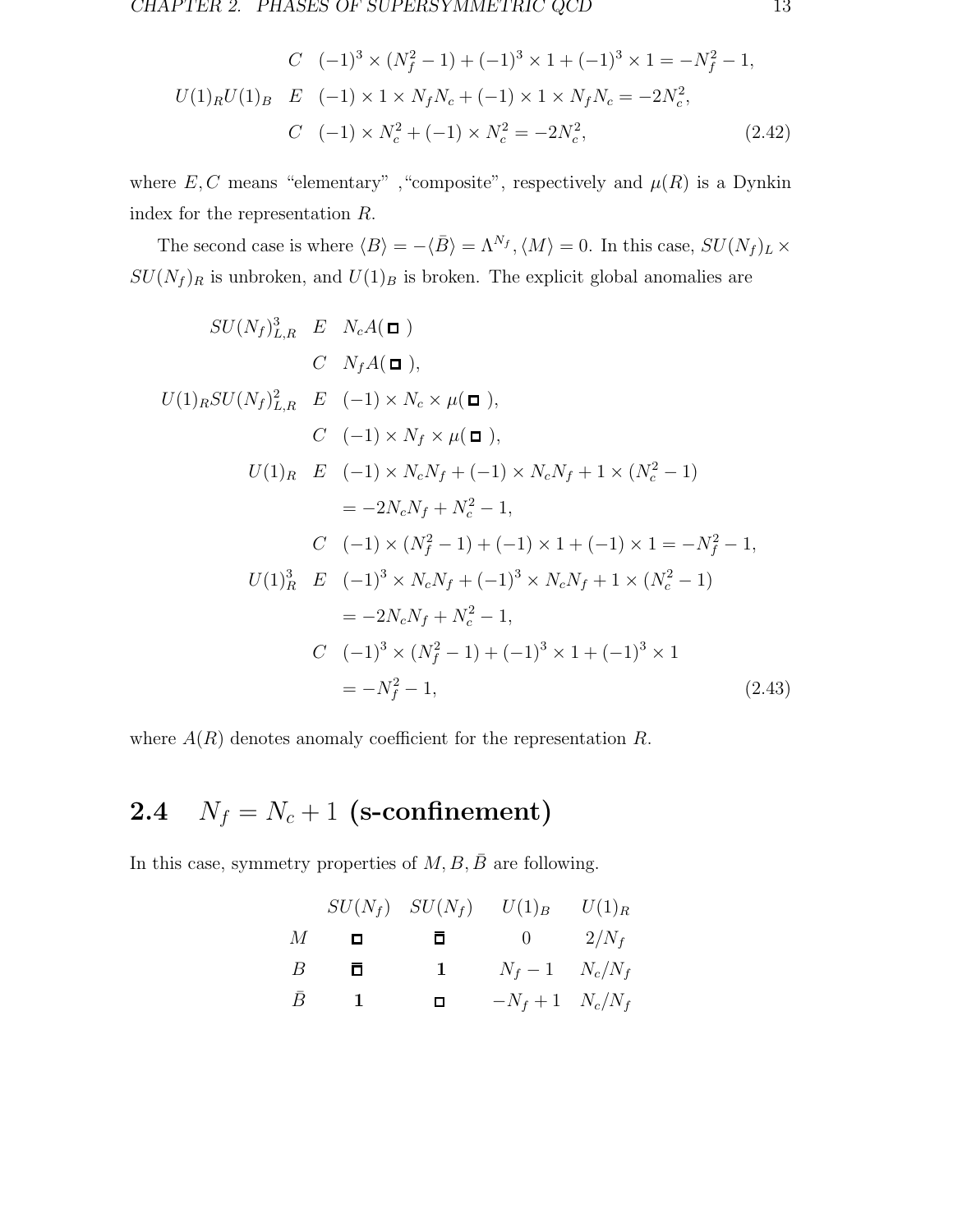We can easily derive the effective superpotential from symmetry and holomorphy [8]:

$$
W_{\text{eff}} = \frac{1}{\Lambda^{2N_f - 3}} (BM\bar{B} - \det M). \tag{2.44}
$$

It is important that the relative sign is opposite because the equations of motion derived from (2.44) reproduce the classical constraints

$$
\frac{\partial W_{\text{eff}}}{\partial M_j^i} = 0 \Rightarrow B_i \bar{B}^j - (\text{cof}M)_i^j = 0,
$$
\n(2.45)

$$
\frac{\partial W_{\text{eff}}}{\partial B_i} = 0 \Rightarrow M^i_j \bar{B}^j = 0,
$$
\n(2.46)

$$
\frac{\partial W_{\text{eff}}}{\partial \bar{B}^i} = 0 \Rightarrow B_j M_i^j = 0.
$$
\n(2.47)

This is consistent with the fact that the classical moduli space cannot be lifted at the quantum level for  $N_f \geq N_c$  as mentioned earlier.

We can also check that by adding the mass term  $W = mM_{N_f}^{N_f}$  to (2.44), and integrating out the massive mode, the quantum constraint (2.32) is reproduced. Indeed, if we add the mass term explicitly

$$
W = \frac{1}{\Lambda^{2N_f - 3}} (BM\bar{B} - \det M) + m M_{N_f}^{N_f},
$$
\n(2.48)

and integrating out the massive modes, the quantum constraint (2.32) is obtained

$$
0 = \frac{\partial W}{\partial M_{N_f}^{N_f}} = \frac{1}{\Lambda^{2N_f - 3}} (B^{N_f} \bar{B}_{N_f} - (M^{-1})_{N_f}^{N_f} \det M) + m \tag{2.49}
$$

$$
\Leftrightarrow B^{N_f} \bar{B}_{N_f} - \det M + \Lambda^{2N_f - 2} = 0. \tag{2.50}
$$

Note that detM in the last equation is a determinant of  $(N_f - 1)$  dimensional flavor space and the scale is also written by the scale of  $N_f - 1$  flavors. This last equation is the constraint of the quantum deformation.

In contrast to  $N_f = N_c$  case, the origin  $\langle M \rangle = \langle B \rangle = \langle \bar{B} \rangle = 0$  is on the quantum moduli space (2.44). Therefore, 't Hooft matching conditions between the fundamental massless fermions and the composite massless fermions are satisfied everywhere on the moduli space. Explicit calculations go as follows,

$$
SU(N_f)^3_{L,R} \quad E \quad N_c A(\Box)
$$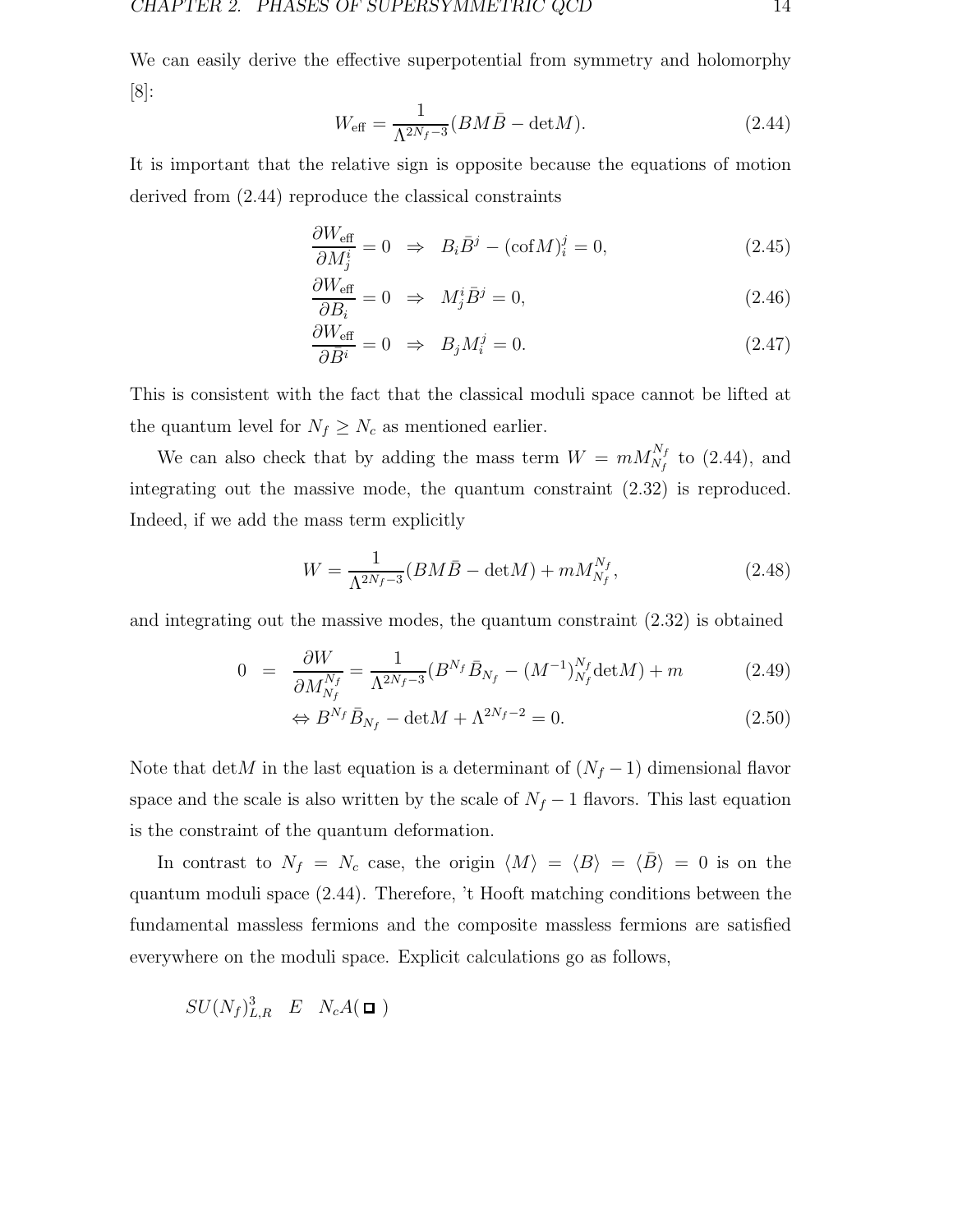$$
C \quad N_f A(\mathbf{u}) + A(\mathbf{u}) = (N_f - 1)A(\mathbf{u}),
$$
  
\n
$$
U(1)_R SU(N_f)_{L,R}^2 \quad E \quad \left(\frac{1}{N_f} - 1\right) N_e \times \mu(\mathbf{u}) = -\frac{N_e^2}{N_f} \mu(\mathbf{u}),
$$
  
\n
$$
C \quad \left(\frac{2}{N_f} - 1\right) N_f \times \mu(\mathbf{u}) + \left(\frac{N_e}{N_f} - 1\right) \times \mu(\mathbf{u})
$$
  
\n
$$
= -\frac{(N_f - 1)^2}{N_f} \mu(\mathbf{u}),
$$
  
\n
$$
U(1)_B SU(N_f)_{L,R}^2 \quad E \quad 1 \times N_e \times \mu(\mathbf{u}),
$$
  
\n
$$
C \quad (N_f - 1) \times \mu(\mathbf{u}),
$$
  
\n
$$
U(1)_R \quad E \quad \left(\frac{1}{N_f} - 1\right) \times N_e N_f + \left(\frac{1}{N_f} - 1\right) \times N_e N_f + 1 \times (N_e^2 - 1)
$$
  
\n
$$
= -N_e^2 - 1,
$$
  
\n
$$
C \quad \left(\frac{2}{N_f} - 1\right) \times N_f^2 + \left(\frac{N_e}{N_f} - 1\right) \times N_f + \left(\frac{N_e}{N_f} - 1\right) \times N_f
$$
  
\n
$$
= -N_e^2 - 1,
$$
  
\n
$$
U(1)_R U(1)_B^2 \quad E \quad 1 \times \left(\frac{1}{N_f} - 1\right) \times N_f N_e + 1 \times \left(\frac{1}{N_f} - 1\right) \times N_f N_e = -2N_e^2,
$$
  
\n
$$
C \quad \left(\frac{N_e}{N_f} - 1\right) \times (N_f - 1)^2 \times 2N_f = 2(N_e - N_f)N_e^2,
$$
  
\n
$$
U(1)_R^2 U(1)_B \quad E \quad 1 \times \left(\frac{1}{N_f} - 1\right)^2 \times N_f N_e - 1 \times \left(\frac{1}{N_f} - 1\right)^2 \times N_f N_e = 0,
$$
  
\n
$$
C \quad \
$$

Finally, we comment that the models with above features are referred to as "sconfinement". The s-confinement models based on simple groups are completely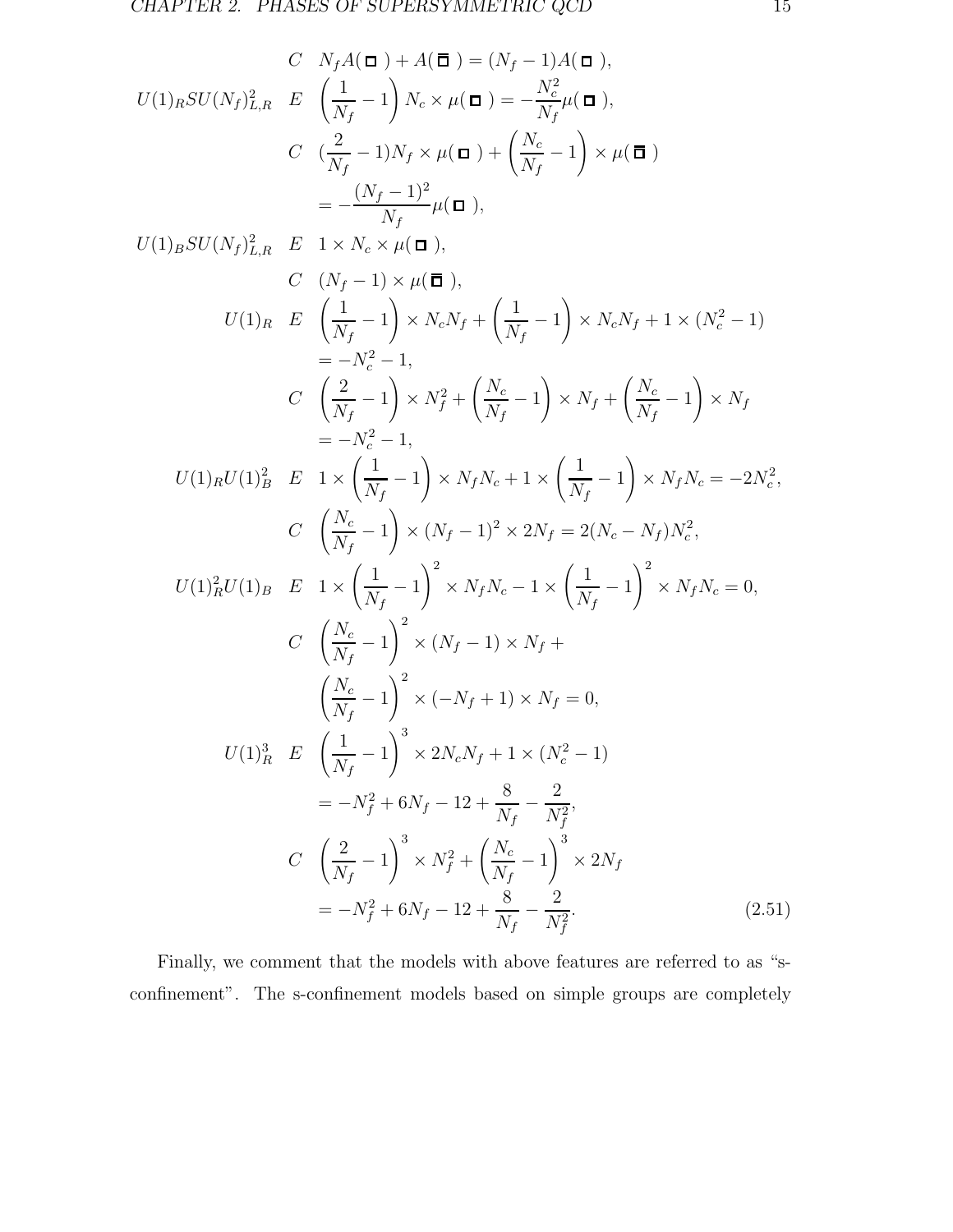classified by C. Csáki, M. Schmaltz and W. Skiba  $[9]$ .

### **2.5**  $N_f \geq N_c + 2$

As in the previous sections, we can infer the form of the effective superpotential as

$$
W_{\text{eff}} \sim B_{ij\cdots k} M_l^i M_m^j M_n^k \bar{B}^{lmn} - \det M. \tag{2.52}
$$

However, this observation is not correct in the following respects. First, R-charge of (2.52) is not two. Second,  $M, B, \bar{B}$  do not satisfy 't Hooft anomaly matching conditions without violating the previous results. This implies a signal for the termination of the confining phase.

Seiberg found a solution to this problem [2]. In the range  $\frac{3}{2}N_c \leq N_f \leq 3N_c$ , there are two equivalent descriptions which flow to the same infrared fixed point. At this fixed point, the gauge coupling is finite.

The exact beta function<sup> $\P$ </sup> in SUSY QCD is [10, 11]

$$
\beta(g) = -\frac{g^3}{16\pi^2} \frac{3N_c - N_f + \gamma(g^2)}{1 - \frac{g^2}{8\pi^2} N_c},
$$
\n(2.53)

$$
\gamma(g^2) = -\frac{g^2}{8\pi^2} \frac{N_c^2 - 1}{N_c} + \mathcal{O}(g^4), \tag{2.54}
$$

where  $\gamma(g^2)$  is the anomalous dimension.

If we take  $N_c$ ,  $N_f$  to infinity holding  $N_c g^2$  and  $\frac{N_f}{3N_c} = 1 - \epsilon (0 < \epsilon \ll 1)$  fixed, we can read

$$
\beta_0 = -3N_c + N_f = -3N_c \epsilon < 0 \Leftrightarrow N_f < 3N_c, \\
\beta_1 = -N_c(3N_c - N_f) + \frac{N_f(N_c^2 - 1)}{N_c} \tag{2.55}
$$

$$
\simeq N_c(-3N_c+2N_f) > 0 \Leftrightarrow \frac{3}{2}N_c < N_f. \tag{2.56}
$$

There is a range where 1-loop beta function  $\beta_0$  is negative, but 2-loop beta function  $\beta_1$  is positive. This might be a non-trivial fixed point [13]. The coupling constant at the fixed point is determined from  $\beta(g_*)=0$ , that is,  $N_c g_*^2 = 8\pi^2 \epsilon + \mathcal{O}(\epsilon^2)$ .

<sup>¶</sup> The gauge coupling constant appearing in the beta function is the "canonical" gauge coupling constant not the "holomorphic" gauge coupling constant. Related issues are discussed in Ref. [12].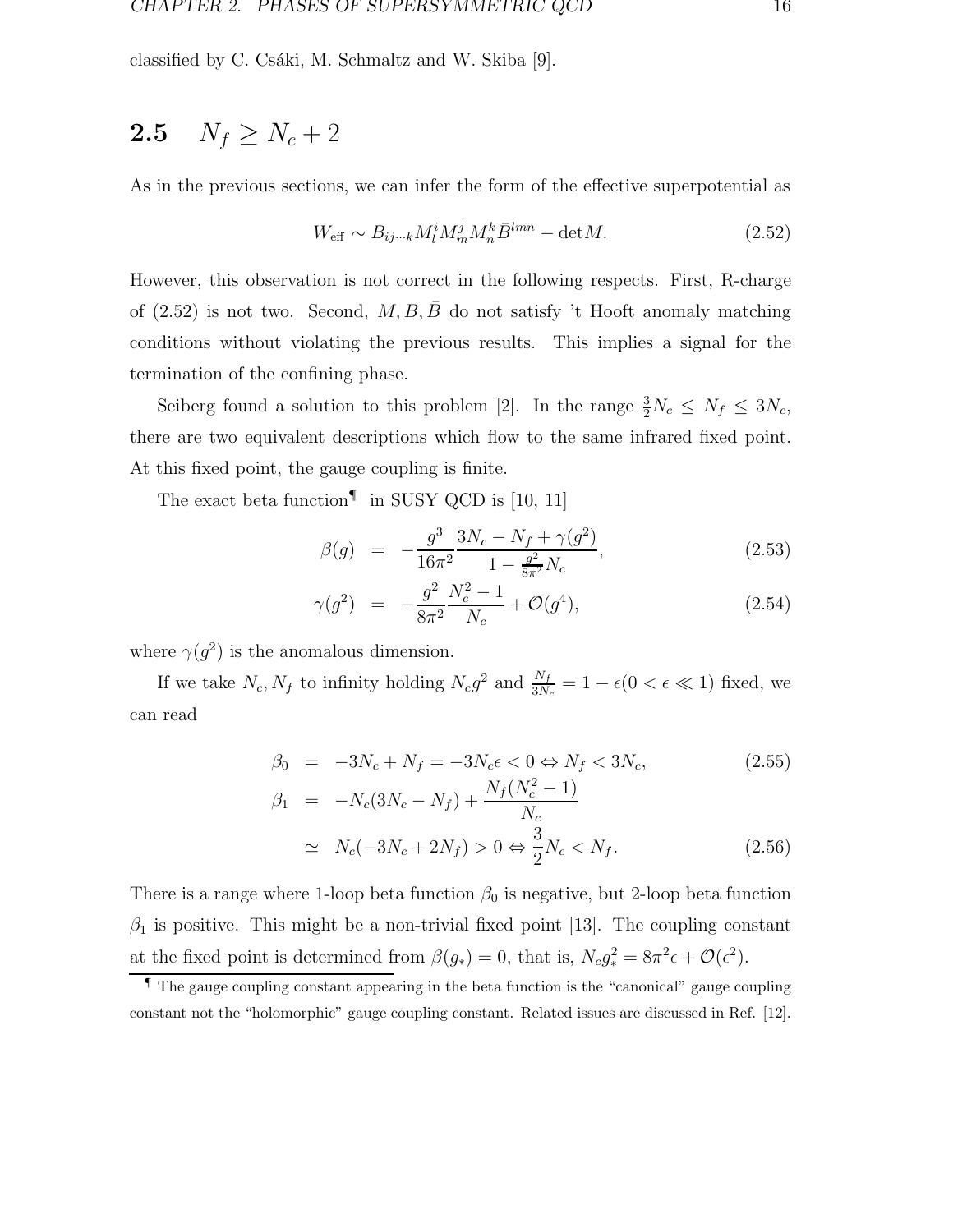The infrared theory is a non-trivial four dimensional superconformal field theory. The elementary quarks and gluons appear as interacting massless particles. Therefore, this phase is referred to as "the non-Abelian Coulomb phase".

Given that such a fixed point exists, we can use the superconformal algebra to derive some results about the theory. This algebra includes an R symmetry. The requirement that a representation of the superconformal algebra be unitary puts restriction on the scaling dimension  $D$  and the R-charge. In particular,

$$
D \ge \frac{3}{2}|R|\tag{2.57}
$$

and this inequality is saturated for chiral  $D = \frac{3}{2}R$  or antichiral  $D = -\frac{3}{2}R$  superfields. For the gauge invariant operators  $QQ$ ,

$$
D(Q\bar{Q}) = \frac{3}{2}R = \frac{3(N_f - N_c)}{N_f}.
$$
\n(2.58)

This also follows from (2.53),  $D = \gamma_* + 2 = \frac{3(N_f - N_c)}{N_f}$  because of  $\gamma_* = -3\frac{N_c}{N_f} + 1$ .

The bound  $\frac{3}{2}N_c \le N_f$  is also consistent with the unitarity bound  $D \ge 1$  for the scalar fields.  $D(Q\overline{Q}) \geq 1$  is rewritten as  $\frac{3}{2}N_c < N_f$ . Note that the bound is saturated for free fields.

Let us discuss these equivalent theories in more detail. We list below the matter content and its charge of symmetries and their superpotentials.

#### Original theory

$$
SU(N_c) \quad SU(N_f)_L \quad SU(N_f)_R \quad U(1)_B \qquad U(1)_R
$$
\n
$$
Q \qquad \Box \qquad \Box \qquad \Box \qquad \Box \qquad \Box \qquad \Box \qquad \Box \qquad (N_f - N_c)/N_f
$$
\n
$$
\overline{Q} \qquad \overline{\Box} \qquad \qquad \Box \qquad \Box \qquad \Box \qquad \Box \qquad (N_f - N_c)/N_f
$$
\n
$$
W = 0
$$

Dual theory

| $SU(N_c)$ | $SU(N_f)_L$  | $SU(N_f)_R$ | $U(1)_B$     | $U(1)_R$          |                    |
|-----------|--------------|-------------|--------------|-------------------|--------------------|
| $q$       | $\Box$       | $\Box$      | $1$          | $N_c/(N_f - N_c)$ | $N_c/N_f$          |
| $\bar{q}$ | $\bar{\Box}$ | $1$         | $\Box$       | $N_c/(N_f - N_c)$ | $N_c/N_f$          |
| $M$       | $1$          | $\Box$      | $\bar{\Box}$ | $0$               | $2(N_f - N_c)/N_f$ |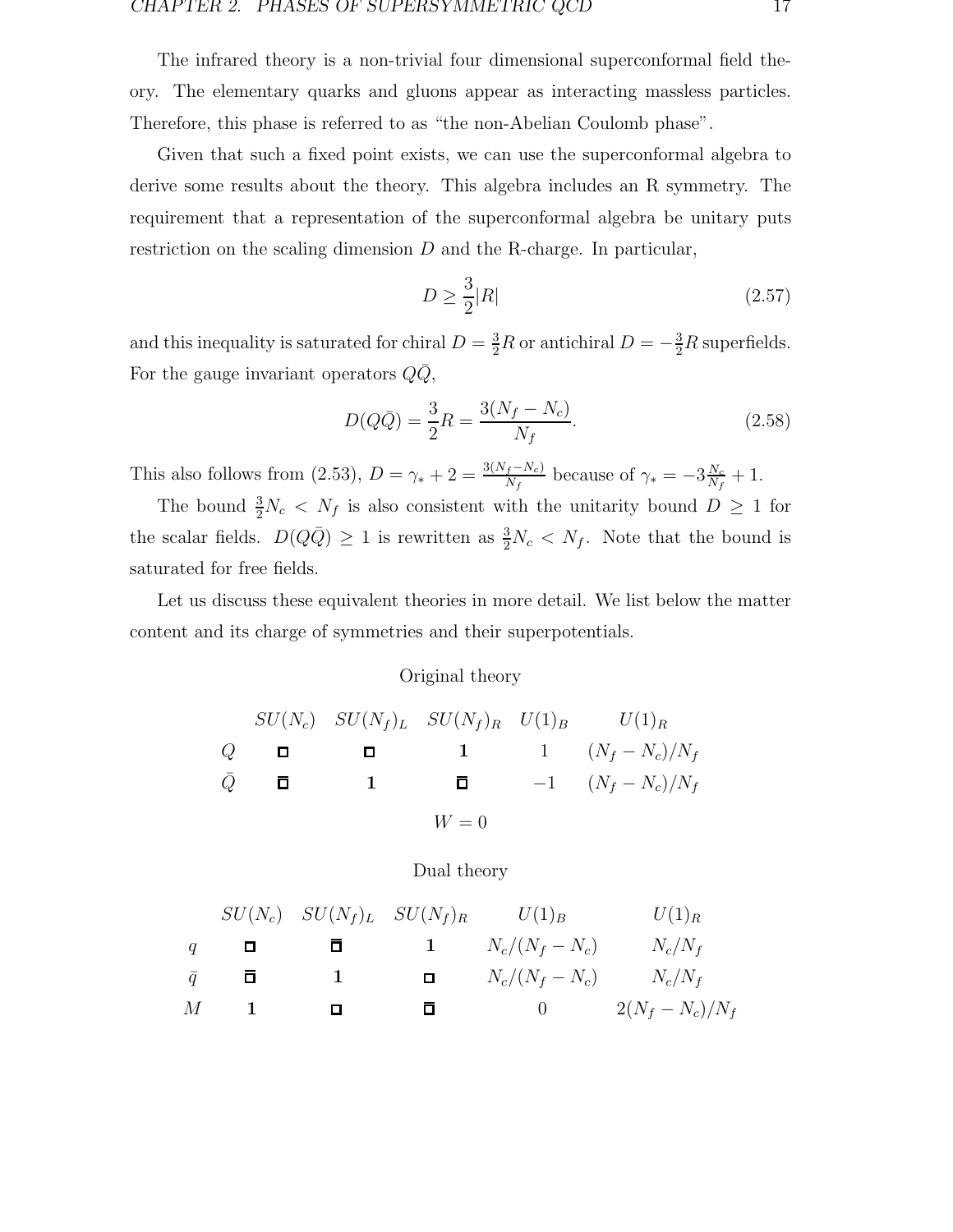$$
W = \frac{1}{\mu} q M \bar{q}
$$

Original theory is nothing but SUSY QCD discussed so far. The "dual" theory is equivalent to SUSY QCD in the infrared limit. (The meaning of "dual" will be explained.) The remarkable thing between two theories is that the gauge symmetry is not the same but the global symmetries are same. This is not so surprising because searching for dual description heavily depends on 't Hooft anomaly matching conditions.  $U(1)_{B,R}$  charges of dual quarks  $q, \bar{q}$  are determined through the mapping of baryons

$$
B = Q^{N_c} \leftrightarrow b = \sqrt{-(-\mu)^{N_c - N_f} \Lambda^{3N_c - N_f}} \epsilon^{i_1 \cdots i_{N_f}} q^{N_f - N_c},
$$
  

$$
\bar{B} = \bar{Q}^{N_c} \leftrightarrow \bar{b} = \sqrt{-(-\mu)^{N_c - N_f} \Lambda^{3N_c - N_f}} \epsilon_{i_1 \cdots i_{N_f}} \bar{q}^{N_f - N_c}.
$$
(2.59)

The normalization constant is determined by symmetry and dimensional analysis. Let us suppose that the normalization constant is  $C$ . The mass dimension of  $C$  is  $2N_c-N_f$  since the mass dimension of B, b is  $N_c$ ,  $N_f-N_c$  respectively. Mass scales in the theory are  $\Lambda^{3N_c-N_f}$  and  $\mu$ .<sup>||</sup> Therefore, we can write  $C = (\Lambda^{3N_c-N_f})^a \mu^b$  without loss of generality, here a, b are constants. It leads to  $(3N_c - N_f)a + b = 2N_c - N_f$ from the argument of mass dimension. As will be discussed later, the scale  $\Lambda^{3N_c-N_f}$ and  $\mu$  have charges  $2N_f$  and  $\frac{2N_f}{N_f - N_c}$  under anomalous  $U(1)$ . Taking into account that both baryons  $B$  and  $b$  have charge  $N_c$ , one finds that the normalization constant should be neutral under anomalous  $U(1)$ , namely,  $2N_f a + \frac{2N_f}{N_f - N_c} b = 0$ . These two considerations fix the normalization constant except for the sign. It is easy to see that the sign dependence is correct from  $N_f = N_c + 2$  argument below.

We have to emphasize the following. First,  $M$  in the dual theory is an *elementary* superfield though the charges of M corresponds to those of meson  $Q\overline{Q}$  in the original theory. Note that  $Q\bar{Q} \leftrightarrow M$  identification is valid only in the infrared limit. Second, the superpotential in the dual theory is not only consistent with symmetries but also indispensable for the dual theory to possess the same  $U(1)$  symmetries. If this superpotential does not exist, extra  $U(1)$  symmetries appear. Mass scale  $\mu$  in the

<sup>&</sup>lt;u>F</u> There is also a scale of the theory  $\tilde{\Lambda}$ , but this scale is related to  $\Lambda^{3N_c-N_f}$  and  $\mu$  through (2.60). (which will be discussed later).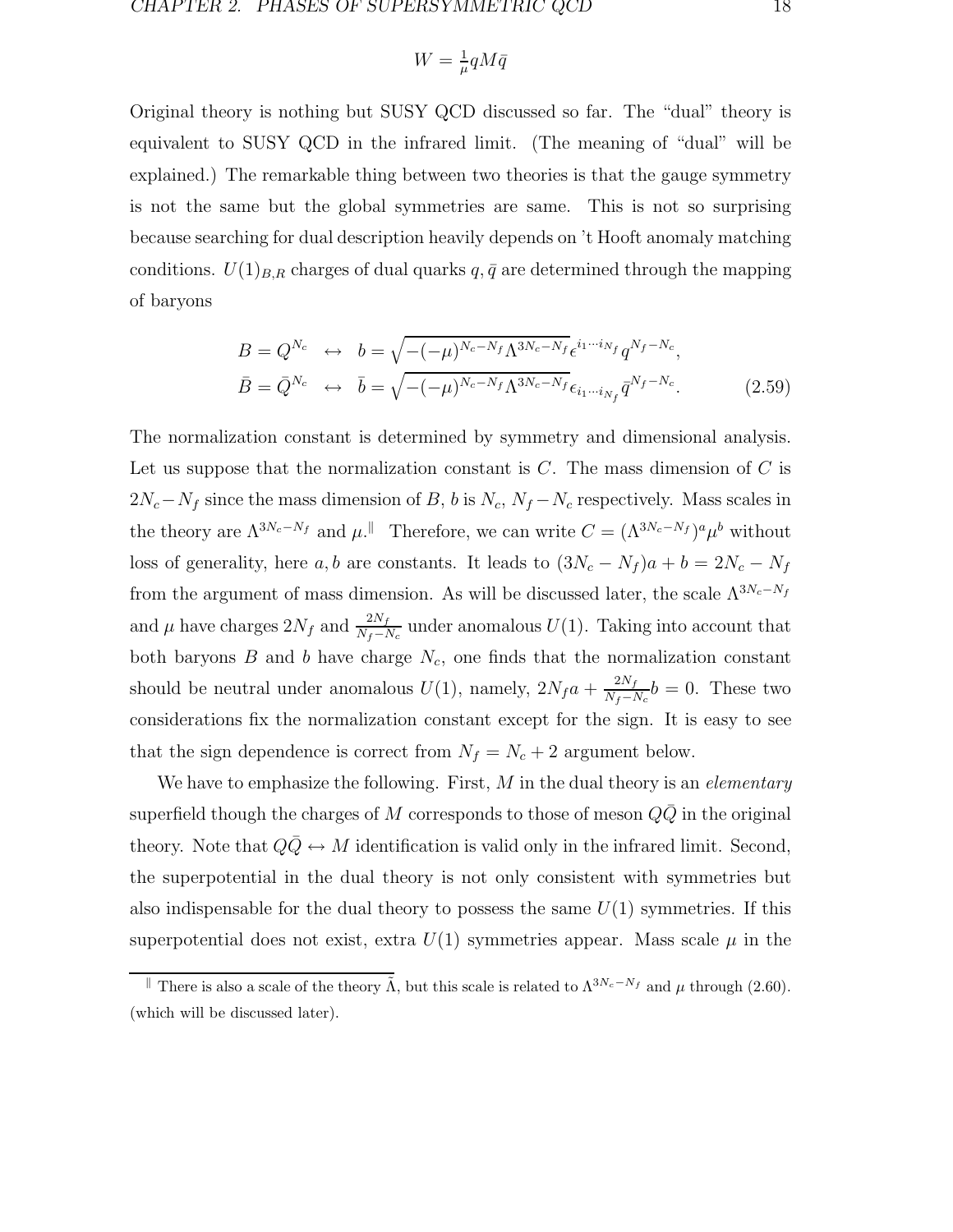dual superpotential is needed to compensate for the difference of mass dimension of  $QQ$  and M at the ultraviolet.

Here, we comment on the meaning of "dual". Using anomalous  $U(1)$  symmetries, we can derive the relation between the strong coupling scale of the electric theory  $\Lambda$  and the dual's  $\Lambda$  as

$$
\Lambda^{3N_c - N_f} \tilde{\Lambda}^{2N_f - 3N_c} = (-1)^{N_f - N_c} \mu^{N_f}.
$$
\n(2.60)

This is derived as follows. Let us note that  $Q, \overline{Q}$  have charge +1 and  $q, \overline{q}$  have charge  $\frac{N_c}{N_f - N_c}$  (through the operator mapping  $Q^{N_c} \leftrightarrow q^{N_f - N_c}$ ) under anomalous  $U(1)$ . Moreover, the strong coupling scale of the original theory and the dual theory have charge  $2N_f$  and  $\frac{2N_fN_c}{N_f-N_c}$ , and  $\mu$  has  $\frac{2N_f}{N_f-N_c}$ . We can fix the relation except for coefficient as

$$
\Lambda^{3N_c - N_f} \tilde{\Lambda}^{2N_f - 3N_c} = C(N_c, N_f) \mu^{N_f}, \qquad (2.61)
$$

where  $C(N_c, N_f)$  is a dimensionless constant.  $N_c, N_f$  dependence is determined by the flat direction deformation and the mass term deformation as we fixed the coefficient of ADS superpotential before.

If we consider the weak coupling limit of the original theory  $(\Lambda \to 0)^{**}$ , then  $\tilde{\Lambda} \to \infty$ , that is, the dual is in the strong coupling regime and vice versa. This is the generalization of Dirac quantization condition. The relation of two theories under consideration is analogous to the electro-magnetic duality. Therefore, we use the terminology "dual" or we also use "electric" for the original theory and "magnetic" for the dual theory.

Next we comment on the scale relation (2.60). If we perform another duality transformation  $(N_c \to \tilde{N}_c, \Lambda \to \tilde{\Lambda}, \mu \to \tilde{\mu})$ , Eq. (2.60) becomes  $\tilde{\Lambda}^{3\tilde{N}_c - N_f} \Lambda^{3N_c - N_f}$  $(-1)^{N_c}\tilde{\mu}^{N_f}$ , therefore  $\tilde{\mu} = -\mu$ . This minus sign is crucial when we dualize again. The dual of the dual theory is  $SU(N_c)$  gauge theory with  $N_f$  flavors of quarks  $d^i$ ,  $\bar{d}^{\dagger}_{\bar{j}}$ and singlet mesons  $M^i_{\bar{j}}$  and  $N^{\bar{j}}_i = q_i q^{\bar{j}}$ , and the superpotential

$$
W \;\;=\;\; \frac{1}{\tilde{\mu}} N_i^{\bar{j}} d^i \bar{d}_{\bar{j}} + \frac{1}{\mu} M_{\bar{j}}^i N_i^{\bar{j}}
$$

<sup>∗∗</sup> In supersymmetric gauge theory, the gauge coupling constant and the strong coupling scale A are related through 1-loop RGE, exp  $\left(-\frac{8\pi}{g^2} + i\theta\right) = \left(\frac{Λ}{μ}\right)^{b_0}$ , where θ is theta angle,  $b_0$  is 1-loop beta function coefficient,  $\mu$  is renormalization scale.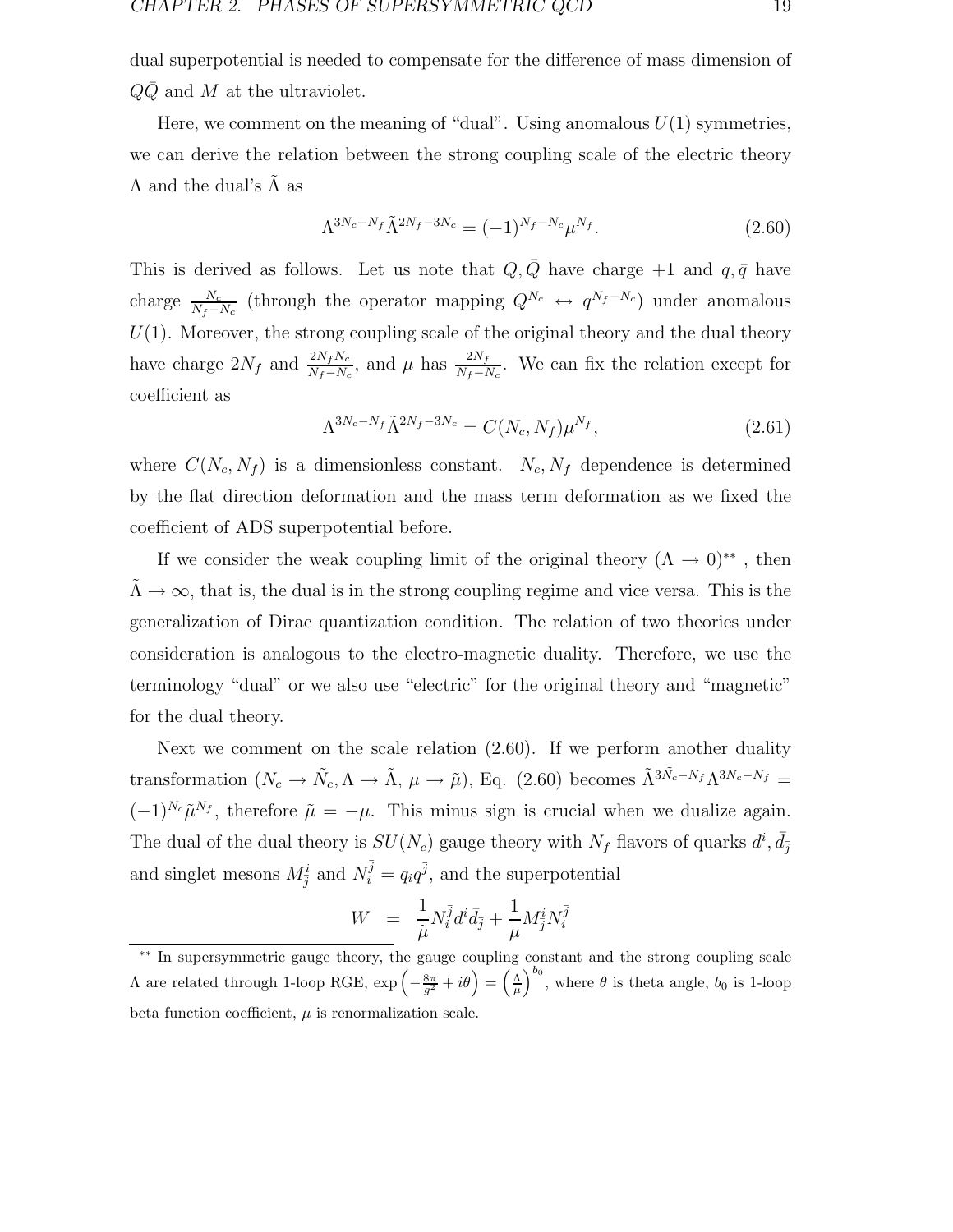$$
= \frac{1}{\mu} N_i^{\bar{j}} (-d^i \bar{d}_{\bar{j}} + M_{\bar{j}}^i). \tag{2.62}
$$

 $M$  and  $N$  are massive and can be integrated out using equations of motion,

$$
0 = \frac{\partial W}{\partial M_{\bar{j}}^i} = N_i^{\bar{j}},\tag{2.63}
$$

$$
0 = \frac{\partial W}{\partial N_j^{\bar{i}}} = -d^i \bar{d}_{\bar{j}} + M_{\bar{j}}^i.
$$
 (2.64)

The second equation  $M = d\bar{d}$  indicates that the quarks  $d, \bar{d}$  can be identified with the original quarks  $Q, \overline{Q}!$  Thus, the dual of the dual reproduces the original theory.

Although this Seiberg duality is not proved but only conjectured, there are many evidences which support this duality. First of all, as mentioned earlier, 't Hooft anomaly matching conditions are satisfied.

$$
SU(N_f)_{L,R}^3 \t E N_c A(\Box)
$$
  
\n
$$
D N_f A(\Box) + (N_f - N_c) A(\overline{\Box}) = N_c A(\Box),
$$
  
\n
$$
U(1)_{R} SU(N_f)_{L,R}^2 \t E \left(-\frac{N_c}{N_f}\right) N_c \times \mu(\Box) = -\frac{N_c^2}{N_f} \mu(\Box),
$$
  
\n
$$
D \left(\frac{N_c}{N_f} - 1\right) (N_f - N_c) \times \mu(\overline{\Box}) + \frac{N_f - 2N_c}{N_f} \times N_f \mu(\overline{\Box})
$$
  
\n
$$
= -\frac{N_c^2}{N_f} \mu(\Box),
$$
  
\n
$$
U(1)_{B} SU(N_f)_{L,R}^2 \t E \t 1 \times N_c \times \mu(\Box),
$$
  
\n
$$
D \frac{N_c}{N_f - N_c} \times (N_f - N_c) \mu(\overline{\Box}),
$$
  
\n
$$
U(1)_{R} \t E \left(-\frac{N_c}{N_f}\right) \times 2N_c N_f + 1 \times (N_c^2 - 1) = -N_c^2 - 1,
$$
  
\n
$$
D \left(\frac{2(N_f - N_c)}{N_f} - 1\right) \times N_f^2 + \left(\frac{N_c}{N_f} - 1\right) \times 2N_f (N_f - N_c)
$$
  
\n
$$
+ (N_f - N_c)^2 - 1 = -N_c^2 - 1,
$$
  
\n
$$
U(1)_{R} U(1)_B^2 \t E \t 1 \times \left(-\frac{N_c}{N_f}\right) \times 2N_f N_c = -2N_c^2,
$$
  
\n
$$
D \left(\frac{N_c}{N_f} - 1\right) \times \left(\frac{N_c}{N_f - N_c}\right)^2 \times 2N_f (N_f - N_c) = -2N_c^2,
$$
  
\n
$$
U(1)_R^3 \t E \t (-\frac{N_c}{N_f})^3 \times 2N_c N_f + 1 \times (N_c^2 - 1) = -\frac{2N_c^4}{N_f^2} + N_c^2 - 1,
$$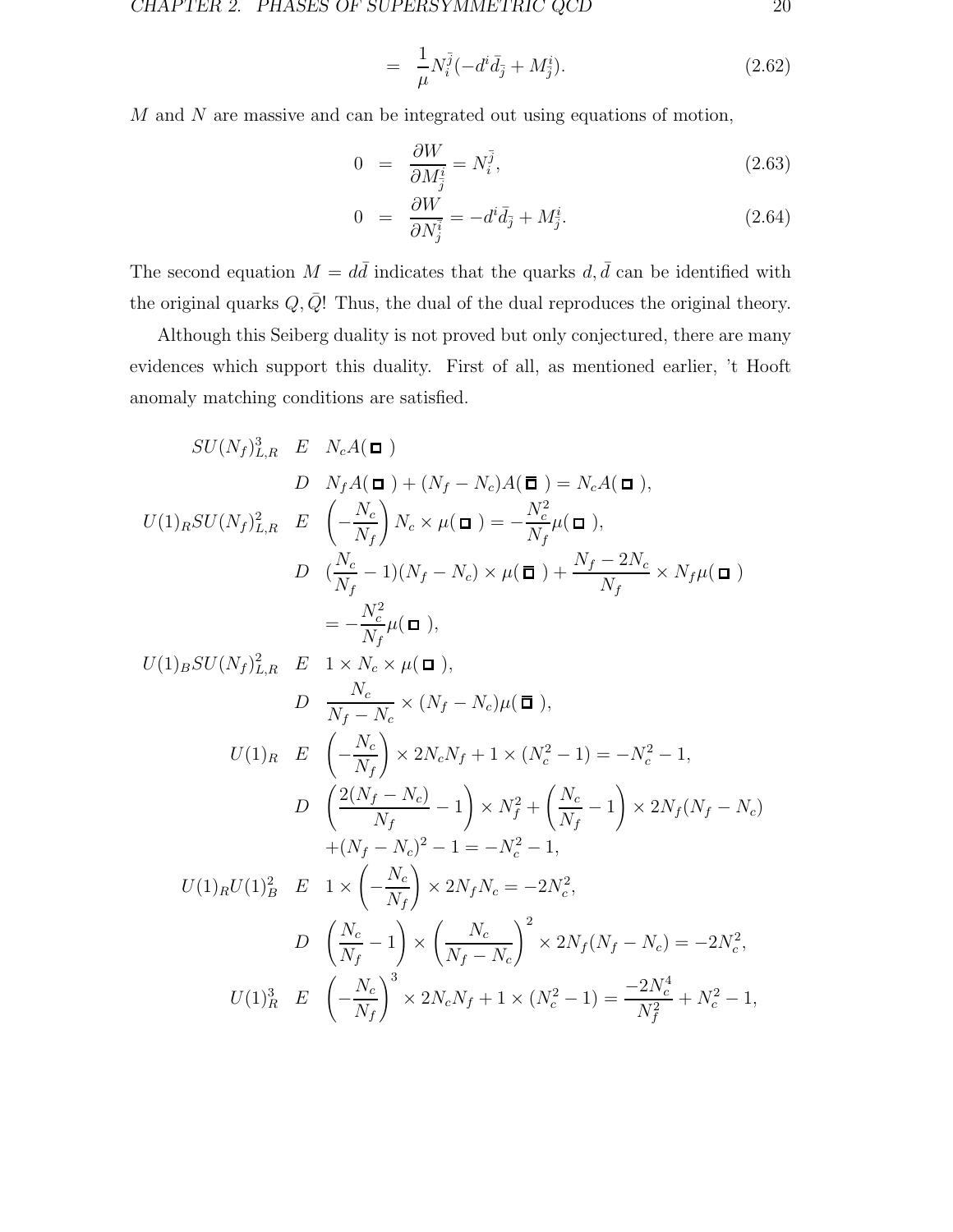$$
D \left(\frac{2(N_f - N_c)}{N_f} - 1\right)^3 \times N_f^2 + \left(\frac{N_c}{N_f} - 1\right)^3 \times 2N_f(N_f - N_c) + (N_f - N_c)^2 - 1 = \frac{-2N_c^4}{N_f^2} + N_c^2 - 1.
$$
 (2.65)

Here D denotes "dual". Second, all gauge invariant operators of the electric theory are mapped to those of the magnetic theory.

$$
Q\bar{Q} \ \leftrightarrow \ M,\tag{2.66}
$$

$$
B = Q^{N_c} \leftrightarrow b = q^{N_f - N_c}, \tag{2.67}
$$

$$
\bar{B} = \bar{Q}^{N_c} \leftrightarrow \bar{b} = \bar{q}^{N_f - N_c}.
$$
\n(2.68)

This mapping is compatible with global symmetries. Note that the meson  $q\bar{q}$  in the dual is redundant because of  $0 = \partial W / \partial M = q\overline{q}$ .

Third, the duality is preserved under various deformations of the theory. For example, adding the mass term for  $N_f$ -th quark  $\delta W = mQ^{N_f}\overline{Q}_{N_f}$  and integrating out, we obtain the effective theory of  $SU(N_c)$  gauge theory with  $(N_f - 1)$  flavors. In the dual theory, this mass term corresponds to  $\delta W = m M_{N_f}^{N_f}$ . Solving the equations of motion for  $M_{N_f}^{N_f}, M_i^{N_f}, M_{N_f}^i (i = 1, \dots, N_f - 1)$ , we find  $\langle q^{N_f} \bar{q}_{N_f} \rangle = -m\mu$  and  $\langle q_i \rangle = \langle \bar{q}^i \rangle = 0$ . This breaks the gauge symmetry  $SU(N_f - N_c)$  to  $SU(N_f - N_c - 1)$ . Then, the effective theory is  $SU(N_f - N_c - 1)$  gauge theory with  $(N_f - 1)$  flavors, gauge singlet meson M and the same form of the superpotential. The resulting pair of theories is nothing but theories which  $N_f - 1$  is substituted for  $N_f$ . This is a consistent result. The above discussion is incomplete for  $N_f = N_c + 2$ , where the mass terms trigger complete magnetic gauge symmetry breaking. Then, the low energy should include instanton effects in the broken group. In this case, there are fermion zero modes, one mode for each  $\psi_q$ ,  $\psi_{\bar{q}}$ . The superpotential coupling  $\phi_M \psi_q \psi_{\bar{q}}$ lifts zero modes, then the instanton generates the superpotential

$$
W_{\text{inst}} = \tilde{\Lambda}^{-N_c+2} \det(\mu^{-1} \hat{M}) = \frac{\tilde{\Lambda}^{4-N_f}}{\langle q^{N_f+2} \bar{q}_{N_f+2} \rangle} \det(\mu^{-1} \hat{M})
$$

$$
= -\frac{\tilde{\Lambda}^{4-N_f}}{m \mu^{N_c+2}} \det \hat{M} = -\frac{\det \hat{M}}{m \Lambda^{2N_c-2}} = -\frac{\det \hat{M}}{\Lambda_L^{2N_c-1}}.
$$
(2.69)

Here  $\hat{M}$  is  $(N_f - 1) \times (N_f - 1)$  matrix. We used the scale matching relation in the second and the last equalities, the equation of motion for  $M_{N_c+2}^{N_c+2}$  in the third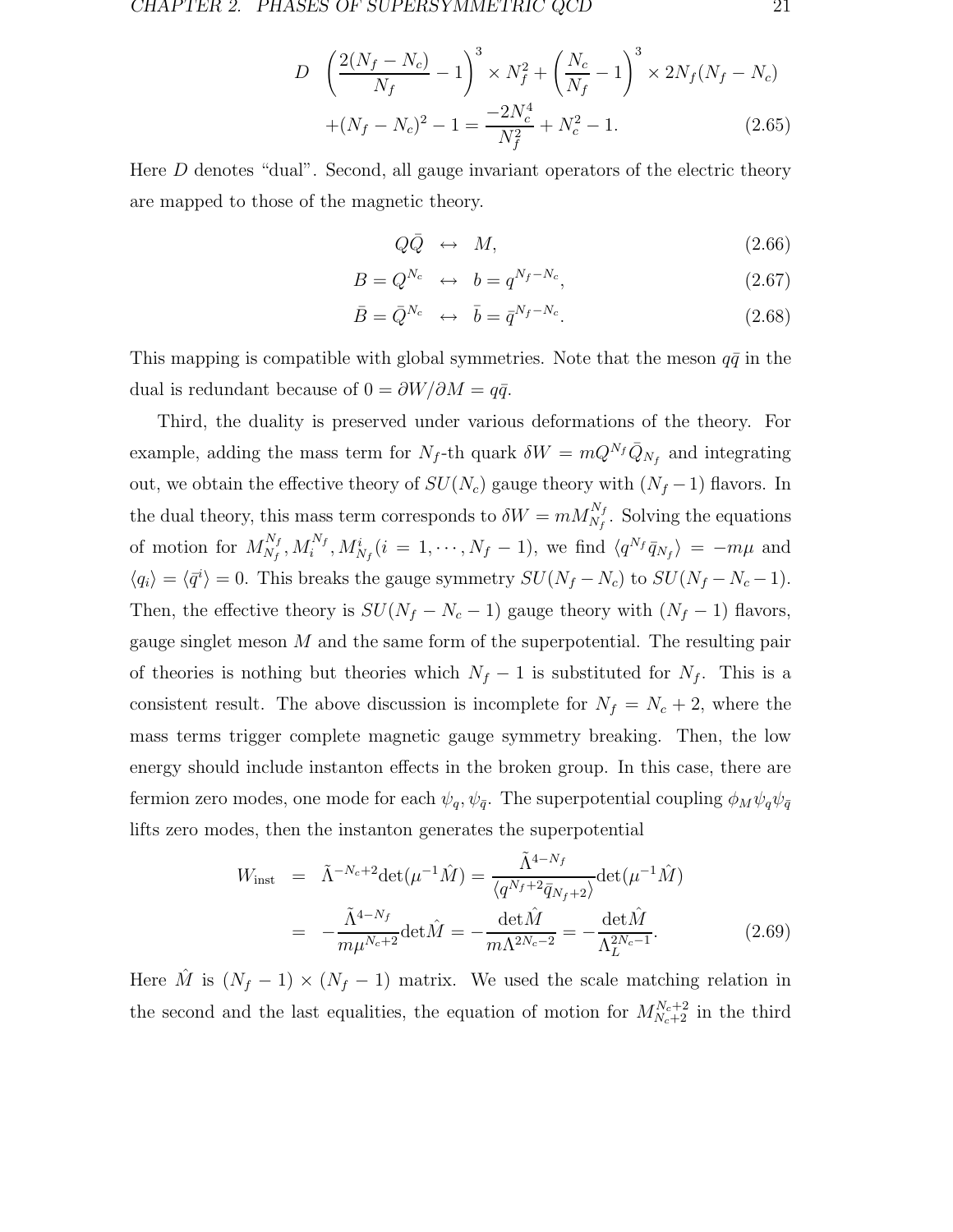equality. The scale relation (2.60) is used in the fourth equality. One can see that this superpotential is generated by 1-instanton effect in completely broken magnetic gauge group. Following Ref. [14], the 't Hooft vertex for 1-instanton in  $SU(2)$  gauge theory with  $N_f (= N_c + 2)$  flavors is given by

$$
\psi_q^{2N_f} \tilde{\lambda}^4 \tilde{\Lambda}^{-N_c - 4},\tag{2.70}
$$

where  $\tilde{\lambda}$  is the gaugino in the magnetic theory, and  $\psi_q$  is obviously the fermionic components of q. First, inserting gaugino-fermion-scalar vertex  $\psi_q \tilde{\lambda} \phi_q^*$  four times, we convert the 't Hooft vertex to

$$
\psi_q^{2(N_f-2)}(\phi_q^*)^4\tilde{\Lambda}^{-N_c-4}.\tag{2.71}
$$

Next, we use the superpotential coupling  $\frac{1}{\mu} \psi_M \phi_q \psi_{\bar{q}}$  twice to obtain

$$
\frac{1}{\mu^2} \psi_q^{2(N_f - 3)} (\phi_q^*)^4 \psi_M^2 \phi_q^2 \tilde{\Lambda}^{-N_c - 4}.
$$
\n(2.72)

Finally, we use the superpotential coupling  $\frac{1}{\mu}\phi_M \psi_q \psi_q$  to obtain the term

$$
\frac{1}{\mu^{N_f - 1}} \phi_M^{N_f - 3} \psi_M^2 (\phi_q^*)^4 \phi_q^2 \tilde{\Lambda}^{-N_c - 4}.
$$
\n(2.73)

Substituting VEV for  $\phi_q$ , we obtain

$$
\frac{1}{\mu^{N_f - 1}} \phi_M^{N_f - 3} \psi_M^2 \langle (\phi_q^*) \rangle^4 \langle \phi_q \rangle^2 \tilde{\Lambda}^{-N_c - 4}.
$$
 (2.74)

The integration over the instanton size will result in the additional factor of  $\langle \phi_q^* \rangle^{-4}$ because the dependence on  $\langle \phi_q^* \rangle$  has to be cancelled in order for the superpotential to be holomorphic. Thus, 1-instanton in the completely broken  $SU(2)$  group gives a contribution to the superpotential of the form

$$
\frac{\det(\frac{1}{\mu}M)}{\langle\phi_q\rangle^2}\tilde{\Lambda}^{-N_c+4}.\tag{2.75}
$$

Adding this to the tree level superpotential, we obtain the following superpotential

$$
W = \frac{1}{\mu} M q \bar{q} - \frac{1}{\Lambda_L^{2N_c - 1}} \text{det} M
$$
  
= 
$$
\frac{1}{\Lambda^{2N_c - 1}} (MB\bar{B} - \text{det} M),
$$
 (2.76)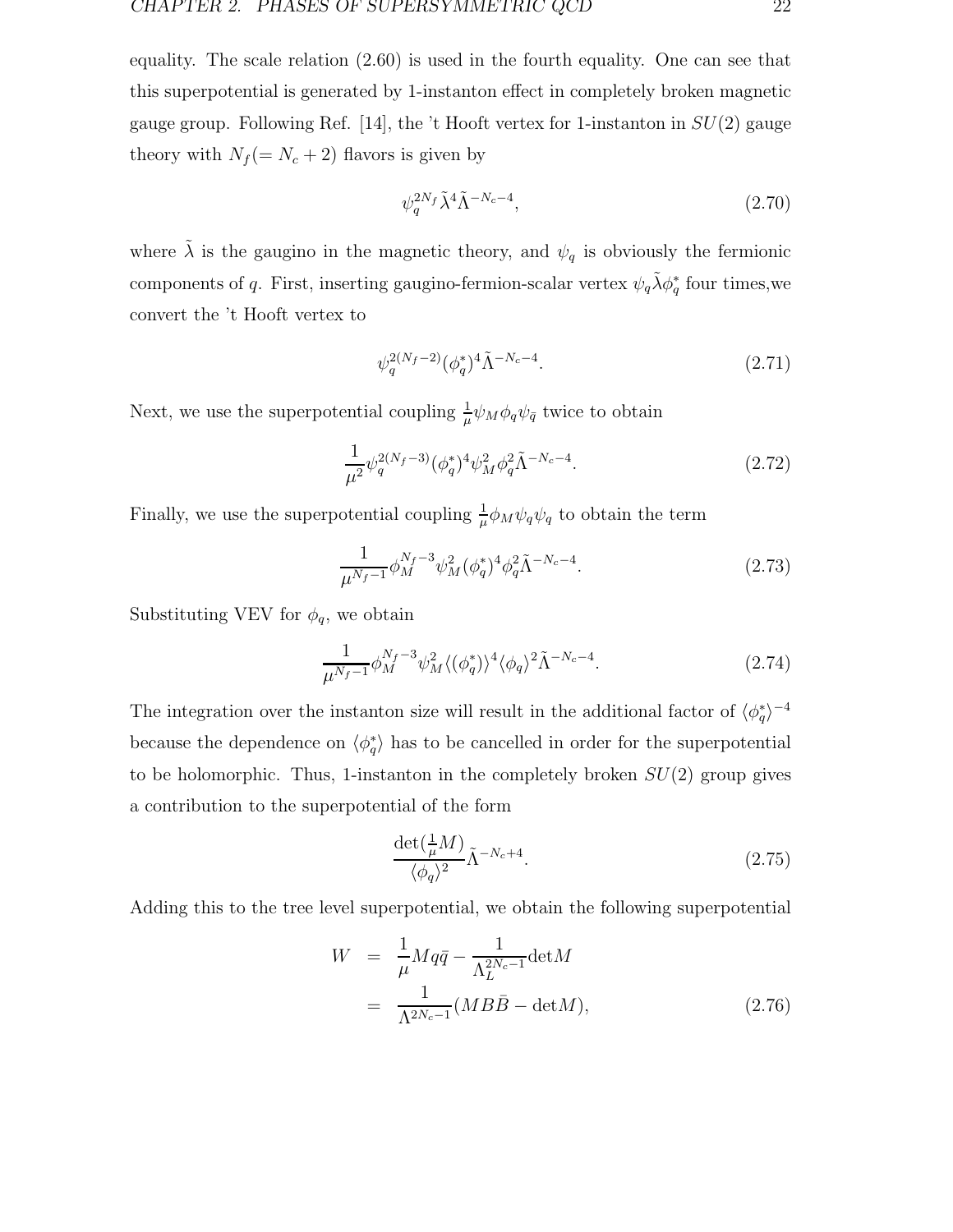where we used  $q = \sqrt{\mu/\Lambda_L^{2N_c-1}}B$ ,  $\bar{q} = \sqrt{\mu/\Lambda_L^{2N_c-1}}\bar{B}$ . This is the same superpotential as that of s-confinement phase (2.44). In the electric description, Eq.(2.44) is due to the strong coupling effects. In the magnetic description, it is rederived in a *weakly* coupled framework.

One more example of the deformation is "flat direction deformation". If VEV of  $N_f$ -th quark is non-zero and large compared to the dynamical scale, the effective theory will become  $SU(N_c - 1)$  gauge theory with  $(N_f - 1)$  flavors. In the dual theory, this deformation corresponds to  $\langle M_{N_f}^{N_f} \rangle \neq 0$ . Since M is a gauge singlet, the gauge symmetry is unbroken. The effective theory is  $SU(N_f - N_c)$  gauge theory with  $(N_f - 1)$  flavors. The resulting pairs of theories are nothing but theories where  $N_c - 1$  and  $N_f - 1$  are substituted for  $N_c$  and  $N_f$ .

Classically, the electric and magnetic theories have different moduli space. It is only after taking non-perturbative effects into account that they are seen to be identical. For example, in the electric theory, there is a classical constraint rank $\langle M \rangle \leq N_c$ . In the dual theory, M is an independent field whose VEV is unconstrained to all orders of perturbation theory. The constraint arises in the dual theory by quantum effects. The equation of motion for M sets  $\langle N \rangle = 0$ . However, the magnetic theory has  $N_f - \text{rank}\langle M \rangle$  massless flavors, so if  $N_f - \text{rank}\langle M \rangle < N_f - N_c$ , the superpotential, which is analogous to ADS superpotential, is generated dynamically and there is no vacuum with  $\langle N \rangle = 0$ . Therefore, the vacua of the dual theory also satisfies rank $\langle M \rangle \leq N_c$  as a result of quantum effects rather than as a classical constraint.

Similarly, for rank $\langle M \rangle = N_c$ , the magnetic theory has  $N_f - N_c = \tilde{N}_c$  massless flavors and a constraint similar to (2.32)

$$
\det N - b\bar{b} = \tilde{\Lambda}_L^{2\tilde{N}_c} \tag{2.77}
$$

appears, where  $\tilde{\Lambda}_L^{2\tilde{N}_c} = det \langle \mu^{-1} M \rangle \tilde{\Lambda}^{3\tilde{N}_c - N_f}$ ,  $det' \langle \mu^{-1} M \rangle$  means the product of the  $N_c$  non zero eigenvalues of  $\langle \mu^{-1}M \rangle$ . Using the equation of motion for  $M$ , i,e,  $\langle N \rangle = 0$ and the mapping  $(2.59)$  and the scale relation  $(2.60)$ , the constraint  $(2.77)$  becomes

$$
\langle B\bar{B}\rangle = \det'\langle M\rangle. \tag{2.78}
$$

This is a constraint which is classical in the electric theory but quantum in the dual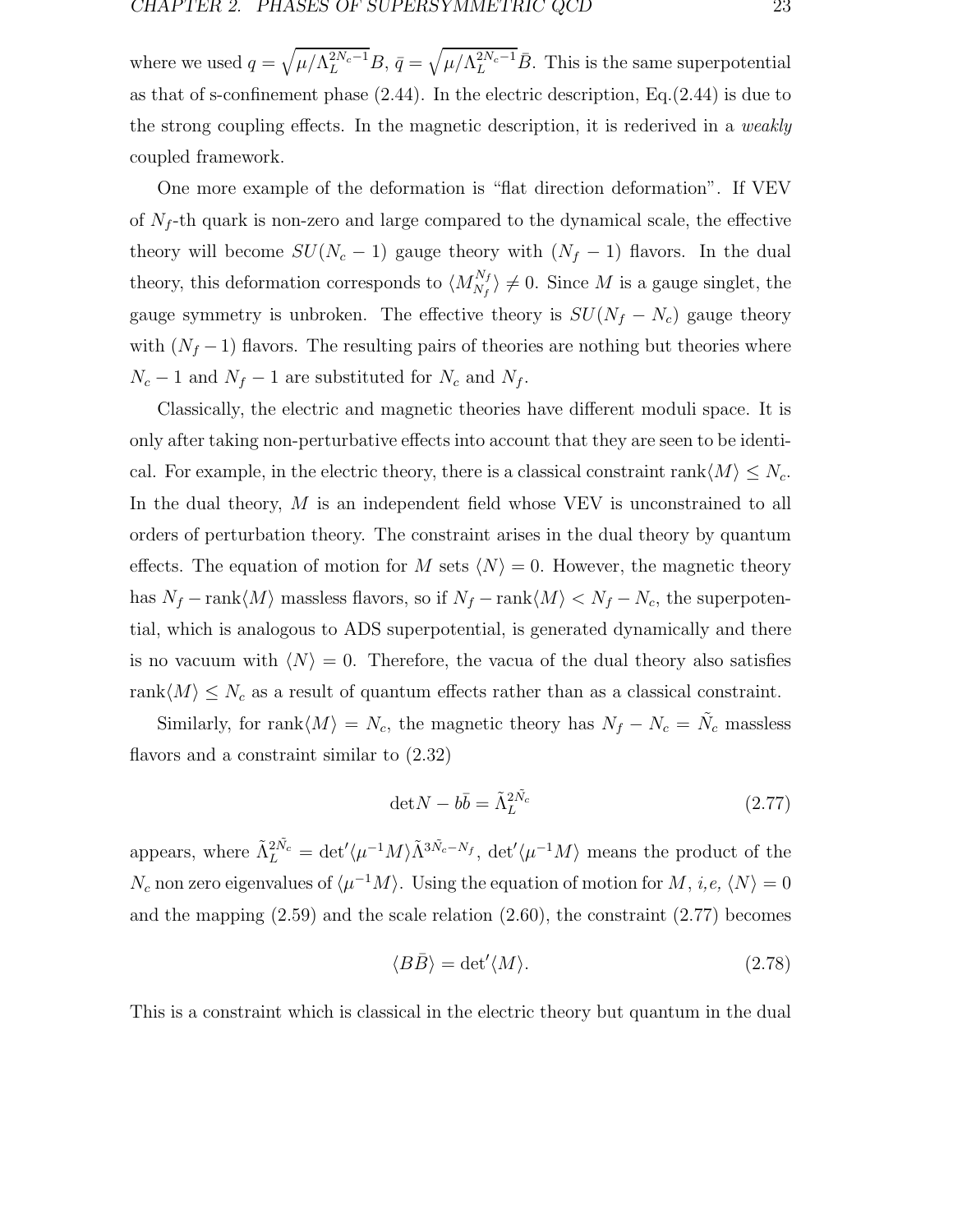theory. It is quite interesting that classical relations arise via quantum effects in the dual theory.

Before closing this chapter, we comment on phases of other ranges of  $N_f$  which are not touched upon. For  $N_f \geq 3N_c$ , the original theory is not asymptotically free. The low energy spectrum is elementary quarks and gluons. The phase in this range is referred to as "non-Abelian free electric phase". For  $N_c + 2 \le N_f \le \frac{3}{2}N_c$ , the magnetic theory is not asymptotically free. The low energy spectrum consists of  $SU(N_f - N_c)$  gauge fields and  $M, q, \bar{q}$ . The phase in this range is referred to as "non-Abelian free magnetic phase". The phases of SUSY QCD is summarized in Fig. 2.1.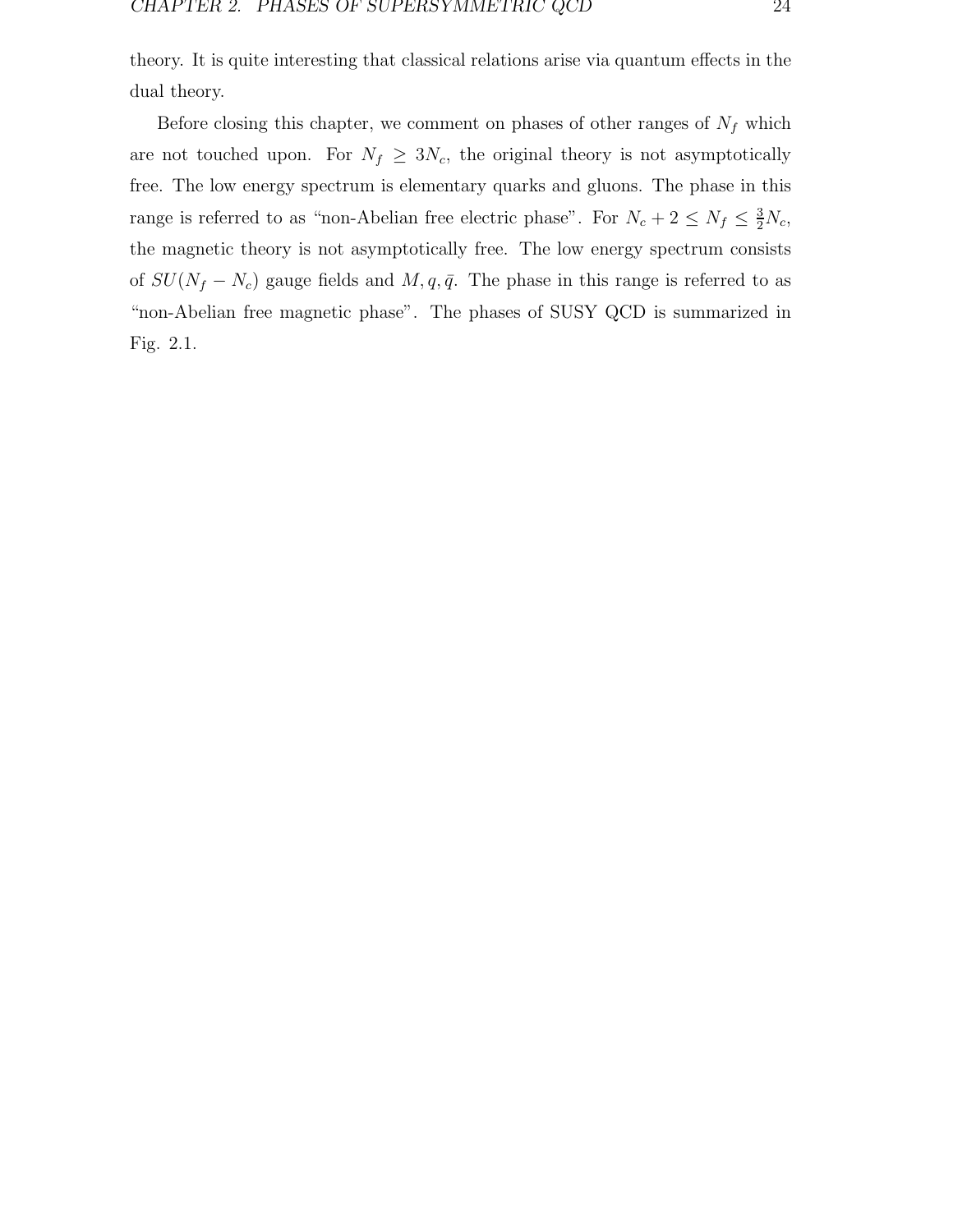

Figure 2.1: Phases of SUSY QCD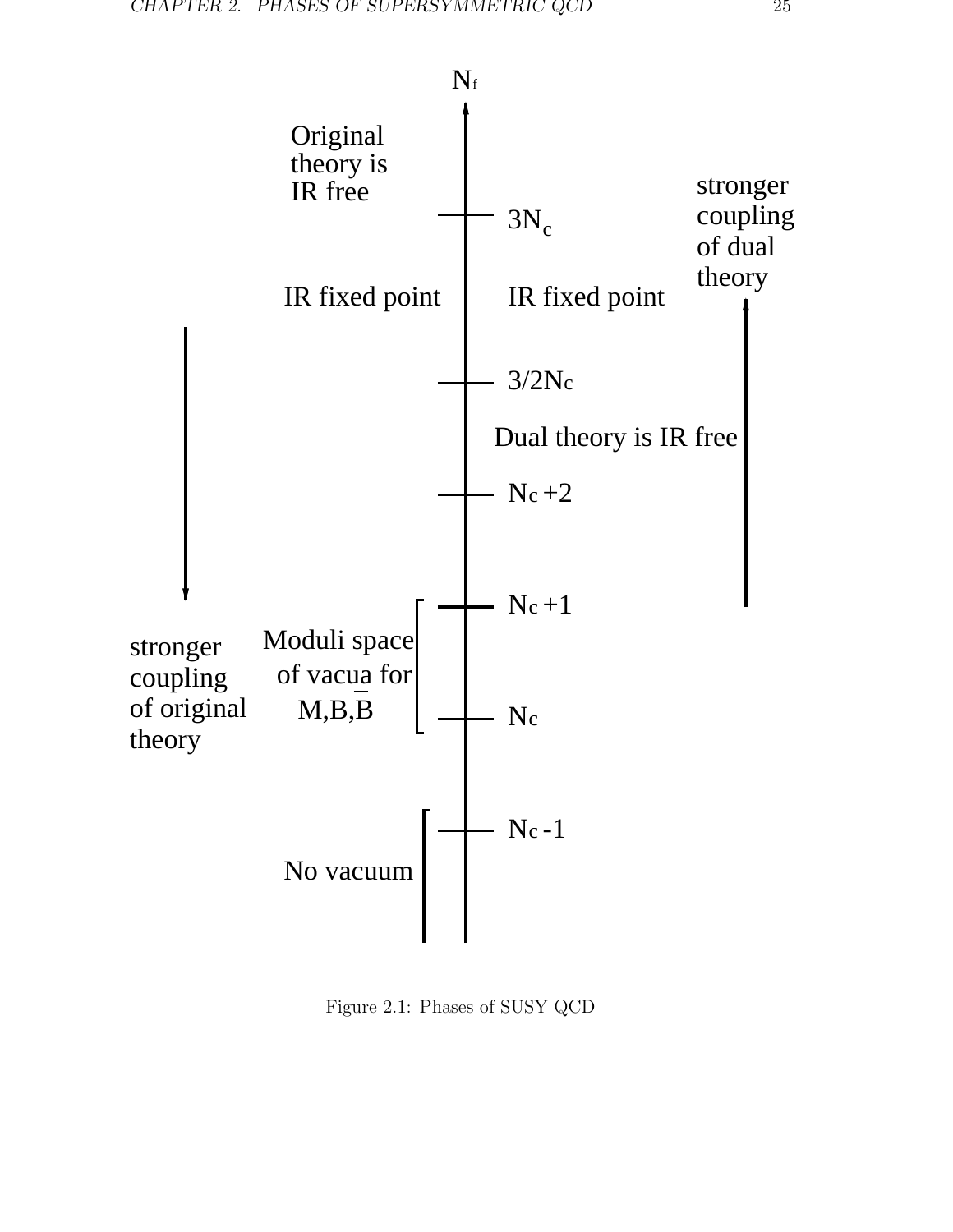## **Chapter 3**

# **Negative Dimensional Group and Duality**

Duality proposed by Seiberg [2] gives a clue to analyze the strong coupling dynamics. Many authors have proposed dualities which have various gauge groups and various matter contents [15]-[45].

In this chapter we point out that the similarities of dualities in  $\mathcal{N} = 1$  supersymmetric SO, SP gauge theories can be explained by using the trick of negative dimensional groups. In constructing the duality in  $\mathcal{N}=1$  supersymmetric gauge theories one of the key ideas is anomaly matching [48]. Anomaly matching conditions heavily depend on the representations and the charges of matter fields in the model. Therefore we have to find the matter content of the model by trial and error. However if we know one  $SO(SP)$  duality we can easily obtain another  $SP(SO)$ duality automatically satisfying anomaly matching conditions by using the trick of negative dimensional groups.

The idea of negative dimensional groups is not new and goes back to Penrose [49], who has constructed the  $SU(2)$  (=  $SP(2)$ ) representations in terms of  $SO(-2)$ . Since then many relations have been observed among the expressions for the  $SU(N)$ ,  $SO(N)$  and  $SP(N)$  group invariants under the substitution  $N \rightarrow -N$  [50]. On the other hand, Parisi and Sourlas [51] have observed that a Grassmann space of dimension N can be interpreted as an ordinary space of dimension  $-N$ . In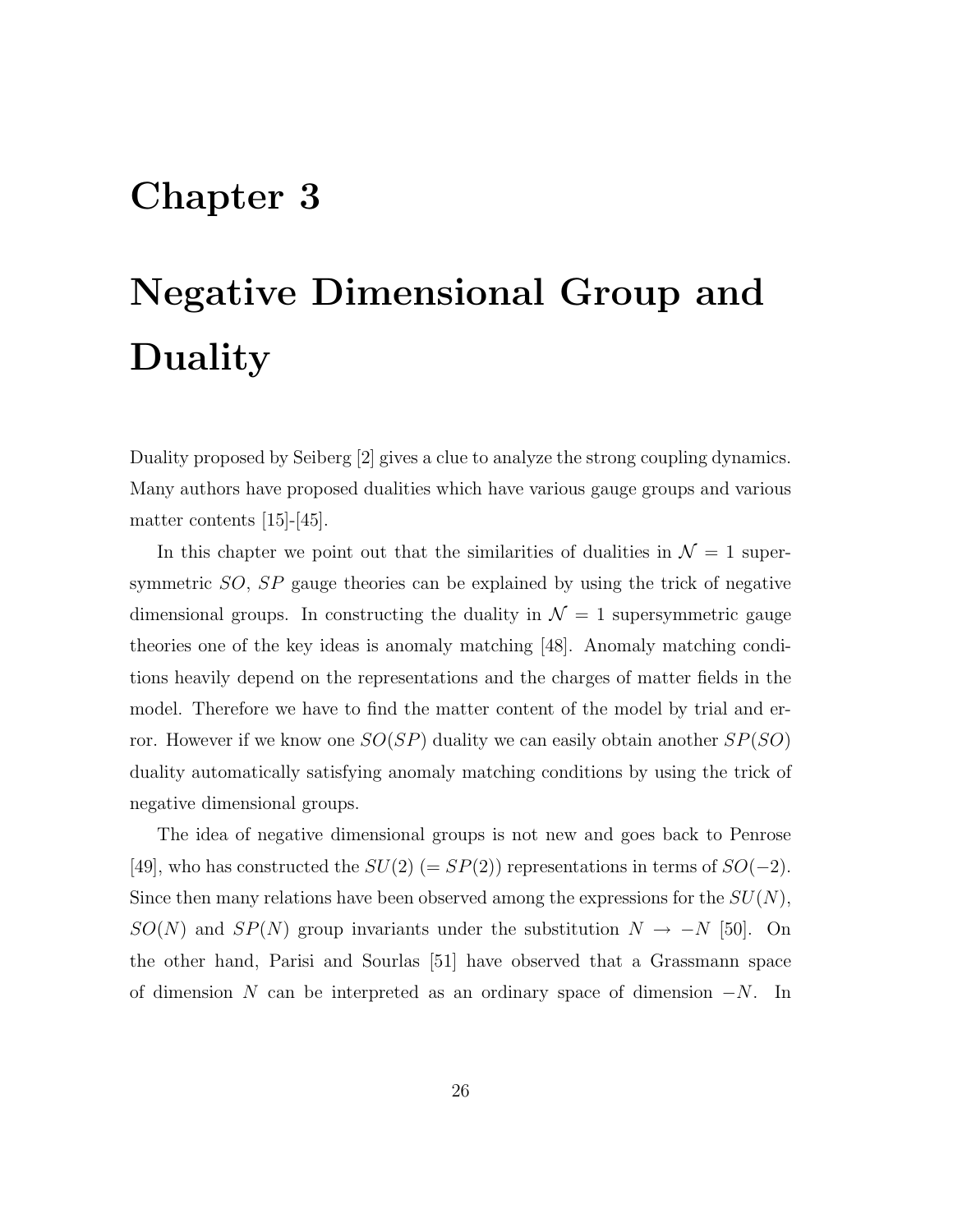supersymmetric theories, the  $N \rightarrow -N$  relations are, in a sense, built in and we are going to utilize this property. We also give a comment on the problem which one encounters in applying the trick of negative dimensional group to Spin group duality.

This chapter is based on the work in collaboration with S. Kitakado [47].

#### **3.1 Similarities in** SO **and** SP **duality**

In order to show the advantages of our trick of negative dimensional groups we focus here on dualities with  $SO$  and  $SP$  gauge groups.  $*$  It is well known that these models strongly resemble each other in appearance. As an example, we shall take the model proposed by Intriligator [27]. In Ref. [27], duality in supersymmetric SO and SP gauge theories are discussed. The electric theory of SO dual model is a  $\mathcal{N} = 1$  supersymmetric  $SO(2N_c)^{\dagger}$  gauge theory with  $2N_f$  fields  $Q^i$  in the fundamental representation and a symmetric traceless tensor  $X$ . The anomaly free global symmetries are  $SU(2N_f) \times U(1)_R$  with the fields transforming as

$$
Q^{i} \qquad \left(\Box_{1}, 1 - \frac{2(N_{c} - k)}{(k+1)N_{f}}\right),
$$

$$
X \qquad \left(1, \frac{2}{k+1}\right). \tag{3.1}
$$

The superpotential is

$$
W = g_k \text{Tr} X^{k+1}.
$$
\n(3.2)

The magnetic theory is  $\mathcal{N} = 1$  supersymmetric  $SO(2N_c)$  gauge theory, where  $\tilde{N}_c \equiv k(N_f + 2) - N_c$ , with  $2N_f$  fields  $q^i$  in the fundamental representation, a symmetric traceless tensor Y and singlets  $M_j$  ( $j = 1, \dots, k$ ). The anomaly free global symmetries are  $SU(2N_f) \times U(1)_R$  with the fields transforming as

$$
q^{i} \qquad \left(\boldsymbol{\overline{\Box}}\, , 1 - \frac{2(\tilde{N}_{c} - k)}{(k+1)N_{f}}\right),
$$

<sup>&</sup>lt;sup>\*</sup> As will be explained later,  $SU(N)$  group is self-dual under  $N \rightarrow -N$ . Therefore we don't discuss  $SU$  group here.

<sup>&</sup>lt;sup>†</sup> In order to see the relation with the  $SP$  groups, we are restricting our discussion to the even dimensional  $SO(2N_c)$  groups leaving aside the  $SO(2N_c+1)$  groups.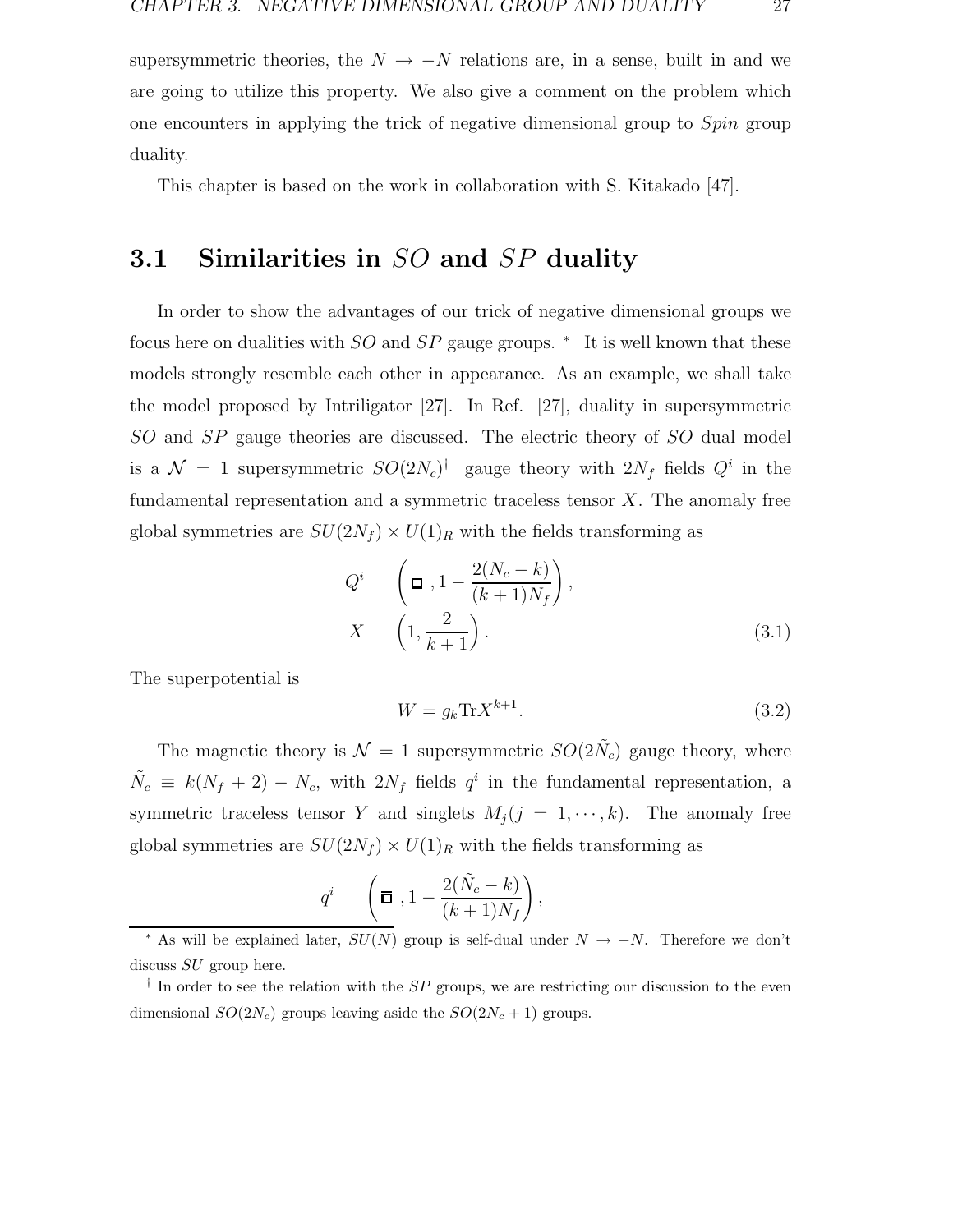$$
Y \qquad \left(1, \frac{2}{k+1}\right),
$$
\n
$$
M_j \qquad \left(\Box \quad, \frac{2(j+k)}{(k+1)} - \frac{4(N_c-k)}{(k+1)N_f}\right).
$$
\n
$$
(3.3)
$$

The superpotential is

$$
W = \text{Tr}Y^{k+1} + \sum_{j=1}^{k} M_j q Y^{k-j} q.
$$
 (3.4)

On the other hand, the electric theory of  $SP$  dual model is a  $\mathcal{N}=1$  supersymmetric  $SP(2N_c)$  gauge theory with  $2N_f$  fields  $Q^i$  in the fundamental representation and an antisymmetric traceless tensor  $X^{\ddagger}$ . The global symmetries are  $SU(2N_f) \times U(1)_R$ with fields transforming as

$$
Q^{i} \qquad \left(\Box, 1 - \frac{2(N_c + k)}{(k+1)N_f}\right),
$$
  

$$
X \qquad \left(1, \frac{2}{k+1}\right).
$$
 (3.5)

The superpotential is

$$
W = g_k \text{Tr} X^{k+1}.
$$
\n(3.6)

The magnetic theory is  $\mathcal{N} = 1$  supersymmetric  $SP(2N_c)$  gauge theory, where  $\tilde{N}_c \equiv k(N_f - 2) - N_c$ , with  $2N_f$  fields  $q^i$  in the fundamental representation, an antisymmetric traceless tensor Y and singlets  $M_j$  ( $j = 1, \dots, k$ ). The global symmetries are  $SU(2N_f) \times U(1)_R$  with the fields transforming as

$$
q^{i} \qquad \left(\boldsymbol{\overline{\mathbf{a}}}, 1 - \frac{2(\tilde{N}_{c} + k)}{(k+1)N_{f}}\right),
$$
\n
$$
Y \qquad \left(1, \frac{2}{k+1}\right),
$$
\n
$$
M_{j} \qquad \left(\boldsymbol{\overline{\mathbf{H}}}, \frac{2(j+k)}{(k+1)} - \frac{4(N_{c} + k)}{(k+1)N_{f}}\right).
$$
\n
$$
(3.7)
$$

The superpotential is

$$
W = \text{Tr} Y^{k+1} + \sum_{j=1}^{k} M_j q Y^{k-j} q.
$$
 (3.8)

It is easy to recognize that the representations and the charges of fields are quite similar. Furthermore, it can be seen that we can obtain  $SP(SO)$  duality from the

<sup>&</sup>lt;sup>‡</sup> In this thesis, we denote the symplectic group as  $SP(2N_c)$  whose fundamental representation is  $2N_c$  dimensional.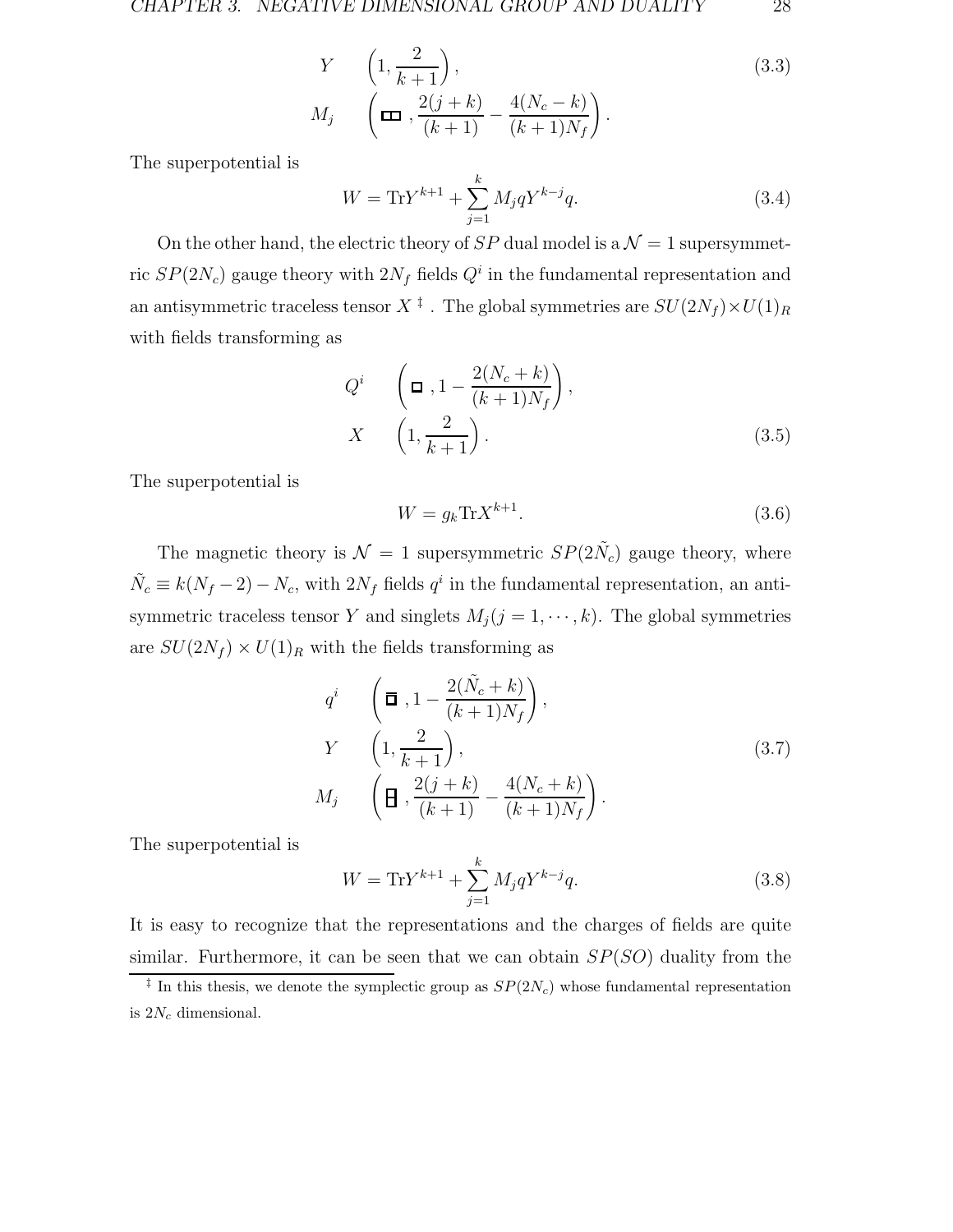$SO(SP)$  duality by changing the signs of  $N_c$ ,  $N_f$  into  $-N_c$ ,  $-N_f$ , and exchanging a symmetric (an antisymmetric) tensor for an antisymmetric (a symmetric) tensor. This feature is not specific to this model and is applicable to SO, SP dual models discovered so far [17, 26, 22].

#### **3.2 Negative dimensional group**

Group theoretically, these can be anticipated by considering the negative dimensional groups first proposed by Penrose [49]. This is a technique to calculate the algebraic invariants. Using this technique, we can find the peculiar relations for dimensions of the irreducible representations of the classical groups  $SU(N),SO(N),SP(N)$ [50]. If  $\lambda_s$  is a Young tableau with s boxes and if the dimensions of the corresponding irreducible representations of  $SU(N)$ ,  $SO(N)$  and  $SP(N)$  are denoted by  $D\{\lambda_s; N\}$ ,  $D[\lambda_s; N]$  and  $D(\lambda_s; N)$ , respectively, it was noticed by King [50] that

$$
D\{\lambda_s; N\} = (-1)^s D\{\tilde{\lambda}_s; -N\},
$$
  
\n
$$
D[\lambda_s; N] = (-1)^s D\langle \tilde{\lambda}_s; -N \rangle.
$$
\n(3.9)

Here  $\tilde{\lambda}$  stands for the "transposed" (rows and columns interchanged) Young tableau. The simplest example of the relations (3.9) is a two index tensor,

$$
\Box \text{ for } SU(N), SP(2N)(SO(2N)) \leftrightarrow \text{B for } SU(-N), SO(-2N)(SP(-2N)).
$$
\n(3.10)

Moreover, it is useful to give the relations among the generalized Casimirs of the classical groups in totally symmetric and totally antisymmetric representations.

$$
C_p^{SU(N)}(1,1,\dots,1) = (-1)^{p-1} C_p^{SU(-N)}(r,0,\dots,0),
$$
  
\n
$$
C_p^{SO(2N)}(1,1,\dots,1) = (-1)^{p-1} C_p^{SP(-2N)}(r,0,\dots,0),
$$
  
\n
$$
C_p^{SP(2N)}(1,1,\dots,1) = (-1)^{p-1} C_p^{SO(-2N)}(r,0,\dots,0),
$$
\n(3.11)

where  $C_p(1, 1, \dots, 1)$  and  $C_p(r, 0, \dots, 0)$  mean the p-th order generalized Casimir in totally antisymmetric and totally symmetric rank-r tensor representations respectively. These relations Eqs. (3.9) and (3.11) are necessary to take anomaly matching conditions into account.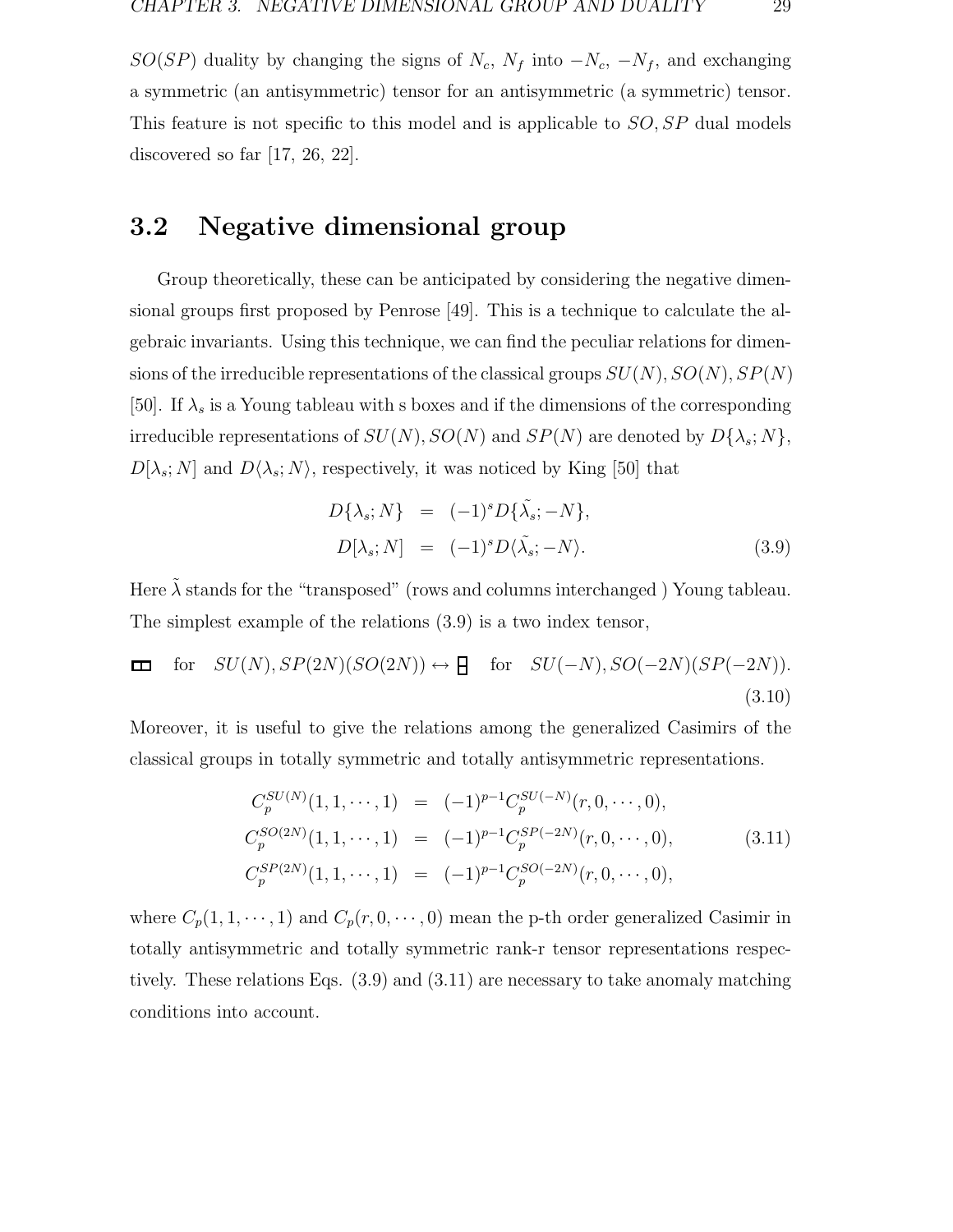We can express these results symbolically as follows [50],

$$
SU(-N) \cong \overline{SU(N)},
$$
  
\n
$$
SO(-2N) \cong \overline{SP(2N)},
$$
  
\n
$$
SP(-2N) \cong \overline{SO(2N)},
$$
  
\n(3.12)

where the overbar means symmetrization and antisymmetrization are interchanged.

Since supersymmetric theories are "invariant" under this interchange we can use this technique as a useful method of obtaining a new dual theory from a known dual theory through the extrapolation to the negative dimensional groups. The procedures are :

- Change the sign of the group dimension,  $N_c \leftrightarrow -N_c,\, N_f \leftrightarrow -N_f.$
- Interchange the symmetrization and antisymmetrization of the representations.

We can actually convince ourselves that with these procedures Eq. (3.7) follows from Eq. (3.3). This negative dimensional group technique is very powerful since the anomaly matching is automatically satisfied.

#### **3.3 Discussion**

In this chapter, we have pointed out that the similarities of dualities in  $\mathcal{N} = 1$ supersymmetric SO, SP gauge theories can be explained by using the trick of negative dimensional groups. If we know the duality in supersymmetric  $SO(SP)$  gauge theory, we can easily obtain another duality in supersymmetric  $SP(SO)$  gauge theory automatically satisfying the anomaly matching conditions by extrapolating the groups to the negative dimensions. By this trick we can also know the representations and the charges of the fields. On the other hand, when there is no known duality in  $SO(SP)$  gauge theory this trick is powerless.

Explicit application of this trick in finding new dualities is left for future studies. It is interesting to see whether this trick is applicable to other groups. If we try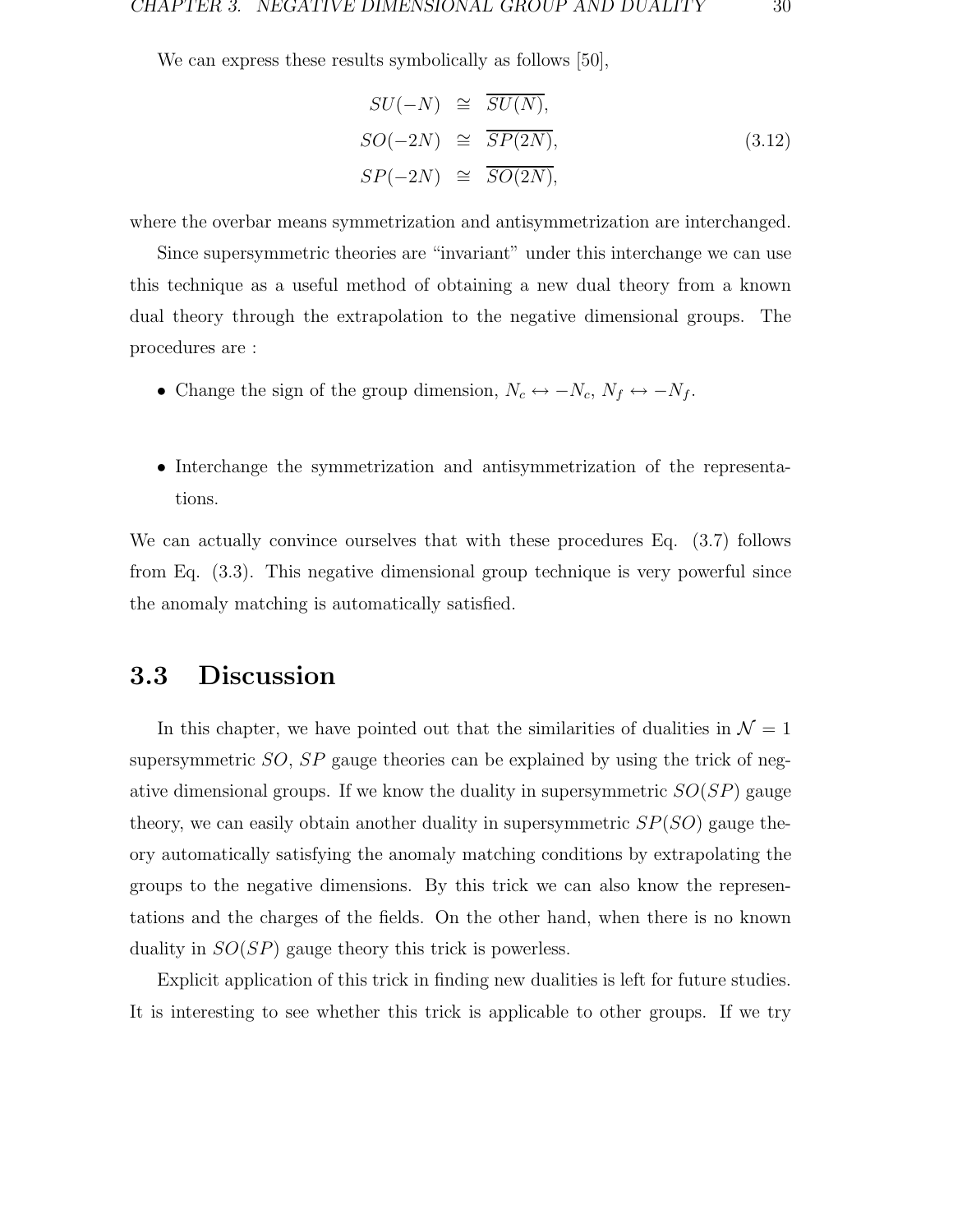to apply the trick of negative dimensional groups to the Spin group dualities [32]- [37], we immediately get into trouble because the spinors in negative dimensions (called "spinsters" in [52]) have an infinite dimensional representation. This can be seen as follows. Let us recall how Dirac constructed the spinor representation. He considered the orthogonal norm as the squared of the linear form,

$$
(x1)2 + (x2)2 + \dots + (xn)2 = (\gamma1x1 + \gamma2x2 + \dots + \gammanxn)2,
$$
 (3.13)

where  $x^i$  means components of n-dimensional vector. This requires the  $\gamma^i$  to satisfy the anticommutation relations which define a Clifford algebra  $C_n$ 

$$
\{\gamma^i, \gamma^j\} = 2\delta^{ij}.\tag{3.14}
$$

Note that there exists a  $2^{[n/2]} \times 2^{[n/2]}$  matrix representation of  $C_n$ . Now consider a matrix in the defining representation of the orthogonal group  $O(n)$  acting on the Euclidean vector *x* as

$$
x^i \to x'^i = O^i_j x^j. \tag{3.15}
$$

In order for Eq. (3.13) to be invariant,  $\gamma^{i}$  is transformed as follows,

$$
\gamma^i \to \gamma'^i = O^i_j \gamma^j. \tag{3.16}
$$

Since the  $\gamma^i$  also satisfy the Clifford algebra (3.14) and the matrix representation is unique, we must have

$$
\gamma'^i = S(O)\gamma S(O)^{-1},\tag{3.17}
$$

where S is a  $2^{[n/2]} \times 2^{[n/2]}$  matrix depending on the orthogonal matrix O. In fact, the S forms a double-valued unitary representation of  $O(n)$ , which we call the spinor representation.

Next, we consider the same procedure on a Grassmann tensor space since the negative dimensional group is defined in terms of their action on a Grassmann space in a sense. In this case, it is natural to consider the symplectic form  $\Theta^2 \equiv \Theta^i J_{ij} \Theta^j$ , where  $J_{ij}$  is an invariant metric of  $Sp(n)$ . Then, we look for algebraic quantities  $\beta^i$ such that

$$
\Theta^2 \equiv \Theta^i J_{ij} \Theta^j = 2(\Theta^1 \Theta^2 + \Theta^3 \Theta^4 + \dots + \Theta^{n-1} \Theta^n)
$$
  
= 
$$
(\beta^1 \Theta^2 - \beta^2 \Theta^1 + \dots + \beta^{n-1} \Theta^n - \beta^n \Theta^{n-1})^2 = (\beta^i J_{ij} \Theta^j)^2.
$$
 (3.18)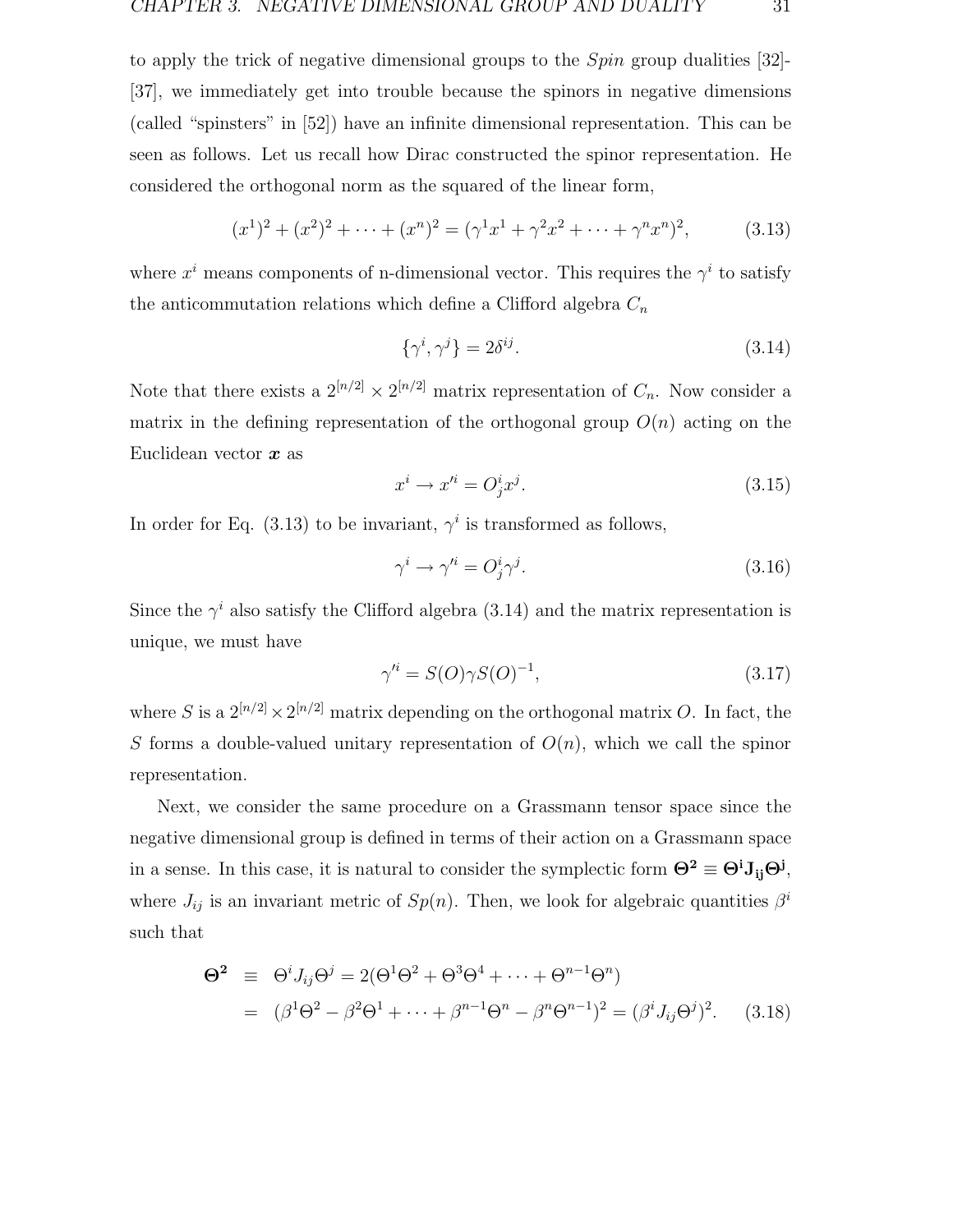This leads to the commutation relation

$$
[\beta^i, \beta^j] = 2J^{ij}.\tag{3.19}
$$

We can represent the  $\beta^i$  by a unitary irreducible infinite dimensional representation. The remaining argument is same except that  $O$  is a matrix in the defining representation of  $Sp(n)$  in this case, and the spinster is represented by S, which is an infinite dimensional matrix depending on the symplectic matrix O.

It seems to be impossible to match the global anomalies from the above argument. One may think that the above problem can be avoided in the case of  $Spin(8)$ gauge theory [33] because vector, spinor and conjugate spinor representations are equivalent in this case. However, it can be shown that duality does not work in the theory extrapolated from  $Spin(8)$  duality. For the present, we have no idea how spinsters should be treated. It is also interesting to consider the case of exceptional groups. The relations among dimensions of the irreducible representations and Casimirs are also known for exceptional groups [53]. We have described the substitution  $N \to -N$  just as a useful trick for studying the duality structures of supersymmetric theories leaving aside the direct significance it might have in such theories. Thus it might be interesting to study the symmetries under  $N \rightarrow -N$ directly in the supersymmetric theories where duality is realized explicitly. We hope to report elsewhere on these together with the related problems.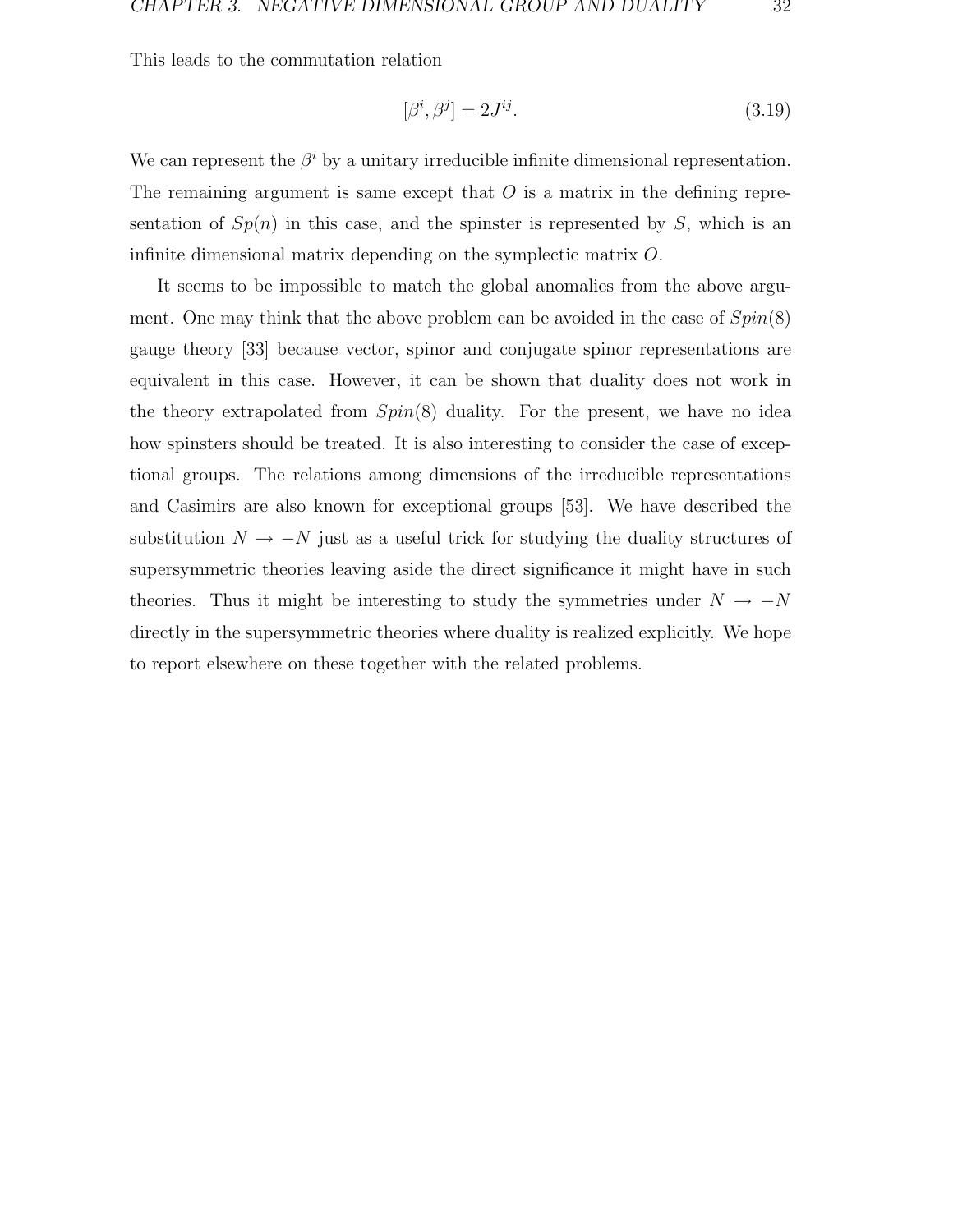### **Chapter 4**

# **Confining Phase in SUSY SO(12) Gauge Theory**

Our understanding of non-perturbative nature in  $\mathcal{N}=1$  supersymmetric gauge theories has much advanced since the pioneering works of Seiberg and his collaborators [8, 17]. Especially, the physics of confining phase in  $\mathcal{N}=1$  supersymmetric gauge theories was enriched (quantum deformed moduli space, "s-confinement"). These works have been also extended to the theories with various types of gauge groups and matter contents [9, 56, 57, 58]. Furthermore, these theories have recently been applied to construction of models with dynamical supersymmetry breaking or SUSY composite models.

In this chapter, we present the confining phase in  $\mathcal{N} = 1$  supersymmetric  $SO(12)$ gauge theory with  $N_f \leq 7$  vectors and one spinor. There are two motivations we are interested in this particular model. First, from the theoretical point of view, it will provide useful informations for finding the dual to  $SO(N_c)(N_c > 10)$  with an arbitrary number of vectors and spinors. Although the duality of this class of models has only been generalized to  $SO(10)$  [37], the known dualities have the following remarkable properties which are not contained in Seiberg's duality [2]:

- (i). Chiral-Nonchiral duality [32, 33, 36].
- (ii). Each gauge group belongs to different Cartan families [32]-[37].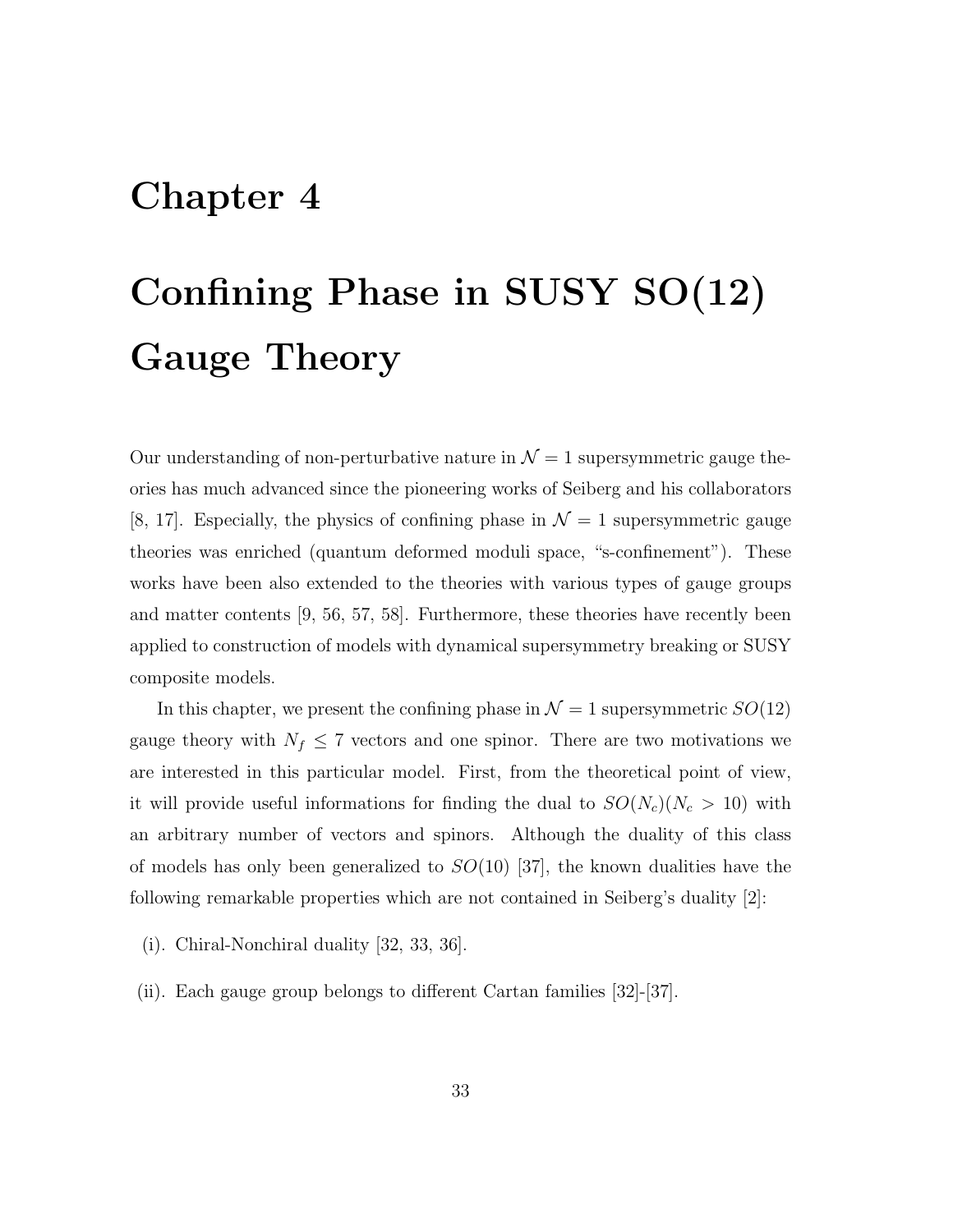- (iii). Reducibility to the exceptional group  $(G_2)$  duality [32, 38, 39].
- (iv). Simple and Semi-simple group duality<sup>∗</sup> [37].
- (v). Identification of massive spinors and  $Z_2$  monopoles under duality [59].

It is interesting to ask whether these properties persist in the duality for  $SO(N_c)(N_c >$ 10) theory. However, from the result of Ref. [37] looking for this class of duals seems to be highly non-trivial. Cho [56] has already investigated in detail the confining phase of  $SO(11)$  gauge theory with  $N_f \leq 6$  vectors and a spinor and extracted some clues in search for duals. It is interesting to pursue further following the line of his argument in order to clarify the dual to  $SO(N_c)(N_c > 10)$  theory. Second, as mentioned in the above paragraph, the theory under consideration may provide phenomenologically viable models with dynamical supersymmetry breaking or SUSY composite models.

This chapter is based on the work [54].

#### **4.1 A Model**

The model we consider has the following symmetry groups

$$
G = SO(12)_{gauge} \times [SU(N_f)_V \times U(1)_V \times U(1)_Q \times U(1)_R]_{global} \tag{4.1}
$$

under which the superfields transform  $as<sup>†</sup>$ 

$$
V_{\mu}^{i} \sim (12, \Box, 1, 0, 0), \qquad (4.2)
$$

$$
Q_{\alpha} \sim (32, 1, 0, 1, 0) \tag{4.3}
$$

and no tree level superpotential. Note that since each of the  $U(1)$  symmetries in Eq. (4.1) are anomalous, the action is transformed as

$$
S \to S - C\alpha \int d^4x \frac{g^2}{32\pi^2} F\tilde{F},\qquad(4.4)
$$

<sup>∗</sup> We do not consider here the duality derived by using deconfinement technique [23].

<sup>&</sup>lt;sup>†</sup> We implicitly regard the 32 dimensional  $SO(12)$  spinor as a projection  $Q = P_{-}Q_{64}$  where  $Q_{64}$ means the 64 dimensional spinor of  $SO(13)$  and  $P_ - = \frac{1}{2}(1 - \Gamma_{13})$ .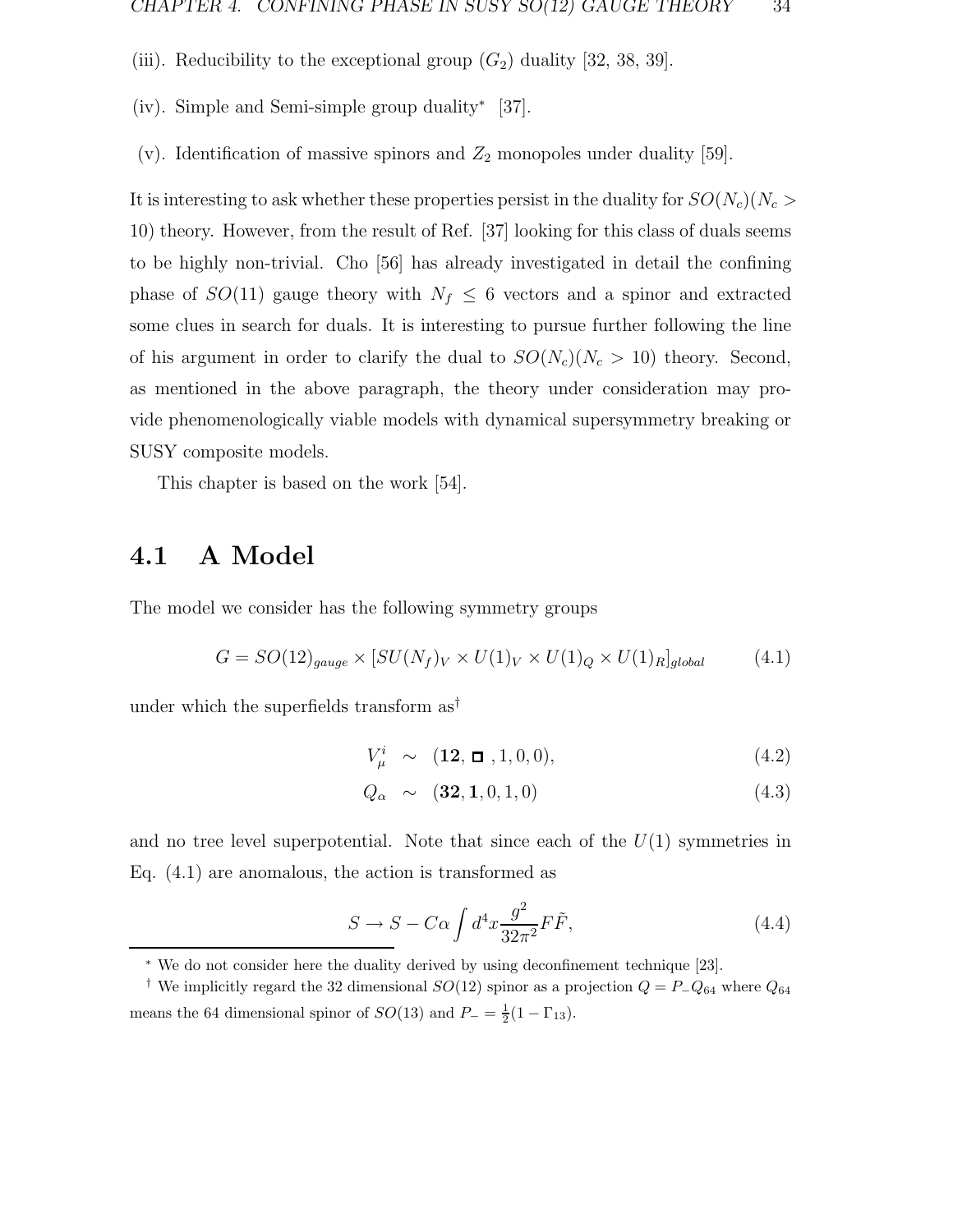where C denotes the anomaly coefficient of the corresponding  $U(1)_V SO(12)^2$ ,  $U(1)_Q SO(12)^2$ or  $U(1)<sub>R</sub>SO(12)<sup>2</sup>$  anomalies and  $\alpha$  is a transformation parameter. If the theta parameter in the Lagrangian is shifted under these anomalous  $U(1)$ 's as  $\theta \to \theta + C\alpha$ , then anomalies can be cancelled. Recalling the relation

$$
\left(\frac{\Lambda}{\mu}\right)^{b_0} = \exp\left(-\frac{8\pi^2}{g^2(\mu)} + i\theta\right),\tag{4.5}
$$

where  $b_0$  represents 1-loop beta function coefficient  $\ddot{\ddot{\ } }$ 

$$
b_0 = \frac{1}{2} [3\mu(\text{Adj}) - \sum_{\text{matter}} \mu(R)] = 26 - N_f,
$$
 (4.6)

and  $\Lambda$  is the strong coupling scale of the theory, the spurion superfield  $\Lambda^{b_0}$  is transformed as

$$
\Lambda^{b_0} \sim (1, 1, 2N_f, 8, 12 - 2N_f). \tag{4.7}
$$

Using these symmetries and holomorphy, we can easily fix the form of the dynamically generated superpotential  $W_{dyn}$  for the small value of  $N_f$  so that  $U(1)_R$ charge of  $W_{dyn}$  be 2 and  $U(1)_V, U(1)_Q$  charges vanish. The results are summarized in Table 4.1.  $N_f = 6$  case is special because R charge of  $\Lambda^{b_0}$  vanishes. This means that we cannot construct the dynamically generated superpotential. However, the classical constraint among matter superfields is modified by non-perturbative effects and this quantum constraint can be included in the superpotential by using the Lagrange multiplier superfield X [8]. Thus,  $N_f = 6$  case is analogous to  $N_f = N_c$  SUSY QCD (quantum deformation of moduli space). Furthermore, we will immediately find that  $N_f = 7$  case is analogous to  $N_f = N_c + 1$  SUSY QCD ("s-confinement") [8], and  $N_f \leq 5$  case is analogous to  $N_f \leq N_c - 1$  SUSY QCD (runaway superpotential) [7].

In order to describe the low energy effective theory, we need to find gauge invariant operators which behave as the moduli space coordinate  $\frac{8}{3}$ . It is in general

<sup>&</sup>lt;sup>‡</sup>  $\mu$  denotes quadratic Dynkin index defined as Tr  $T^a(R)T^b(R) = \mu(R)\delta^{ab}$  ( $T^a$ : the generators of the group,  $R$ : representation which the superfield belongs to). We use the following values :  $\mu(12) = 2, \ \mu(32) = 8, \ \mu(66) = 20.$ 

<sup>§</sup> Vacuum expectation values (VEVs) of these gauge invariant operators are in one to one correspondence to the solutions of D-flatness conditions [61].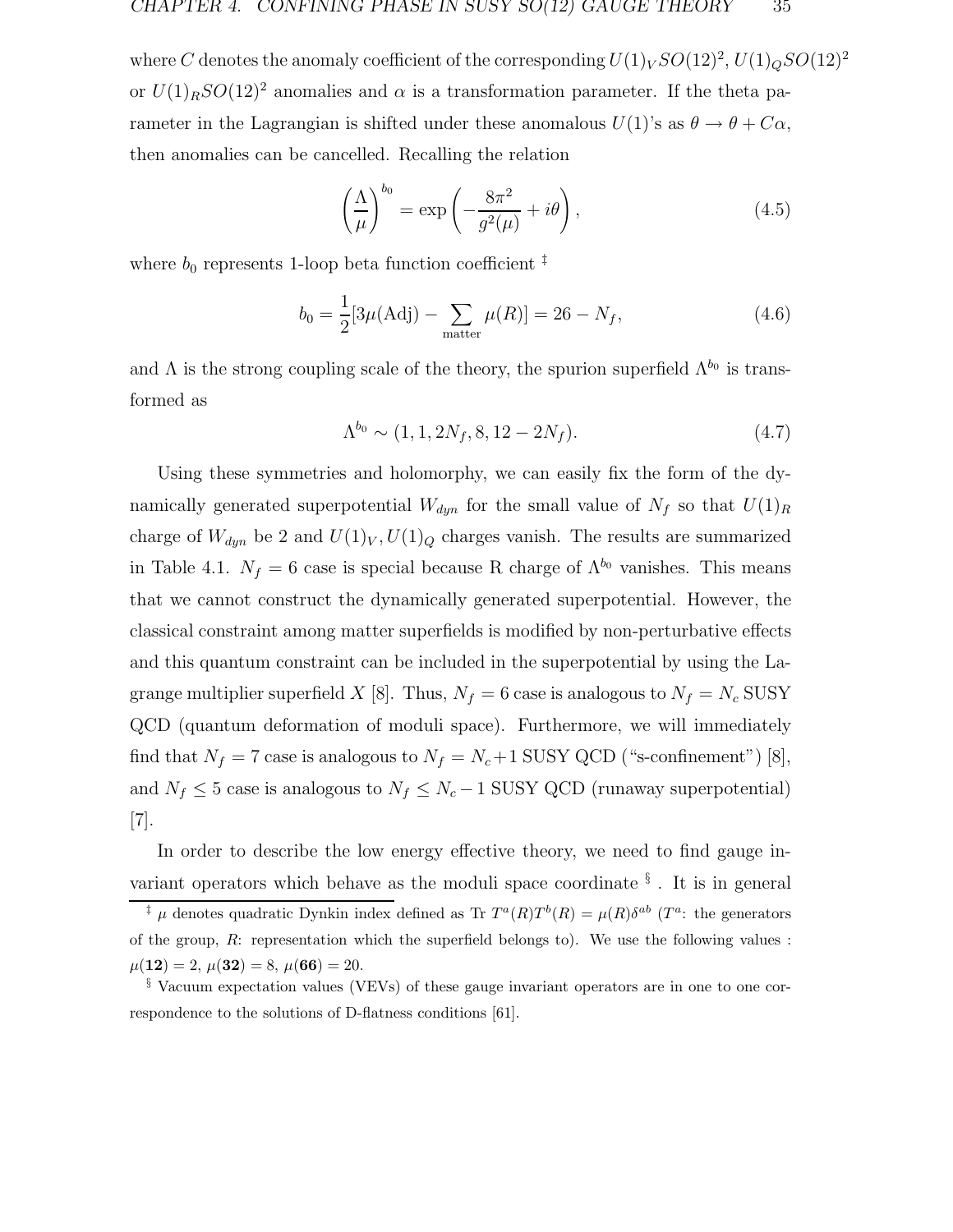| $N_f$            | $R(\Lambda^{b_0})$ | $W_{dyn}$                     |
|------------------|--------------------|-------------------------------|
| $\left( \right)$ | 12                 | $(\Lambda^{26}/Q^8)^{1/6}$    |
| 1                | 10                 | $(\Lambda^{25}/Q^8V^2)^{1/5}$ |
| 2                | 8                  | $(\Lambda^{24}/Q^8V^4)^{1/4}$ |
| 3                | 6                  | $(\Lambda^{23}/Q^8V^6)^{1/3}$ |
| 4                | 4                  | $(\Lambda^{22}/Q^8V^8)^{1/2}$ |
| 5                | 2                  | $\Lambda^{21}/Q^8V^{10}$      |
| 6                | 0                  | $X(Q^{8}V^{12}-\Lambda^{20})$ |
| 7                | -2                 | $Q^8V^{14}/\Lambda^{19}$      |

Table 4.1: The form of dynamically generated superpotentials

troublesome to do this task. However, if the gauge symmetry breaking pattern is known at generic points on the moduli space, one can easily identify these gauge invariant operators. We illustrate below how it works in the present model. The gauge symmetry breaking pattern we utilize is [62]

$$
SO(12) \xrightarrow{\langle 32 \rangle} SU(6) \xrightarrow{\langle 12 \rangle} SU(5) \xrightarrow{\langle 12 \rangle} SU(4)
$$
  

$$
\xrightarrow{\langle 12 \rangle} SU(3) \xrightarrow{\langle 12 \rangle} SU(2) \xrightarrow{\langle 12 \rangle} 1.
$$
 (4.8)

With this information in hand, counting degrees of freedom of gauge invariant operators is nothing but a group theoretical exercise. We display in Table 4.2 parton degrees of freedom, unbroken subgroups, eaten degrees of freedom by Higgs mechanism and hadron degrees of freedom. We are now in a position to construct gauge invariant operators explicitly. Before doing this, we need to notice that  $SO(12)$ spinor product decomposes into the following irreducible representations

$$
32 \times 32 = [0]_A + [2]_S + [4]_A + [\tilde{6}]_S, \tag{4.9}
$$

where [n] represents rank-n antisymmetric tensor, subscripts "A" and "S" mean antisymmetry and symmetry under spinor exchange, and the tilde of the last term implies that the rank-6 tensor is self-dual. Since our model has only one spinor, gauge invariant operators can include [2]<sub>S</sub> and [ $\tilde{6}$ ]<sub>S</sub> in Eq. (4.9).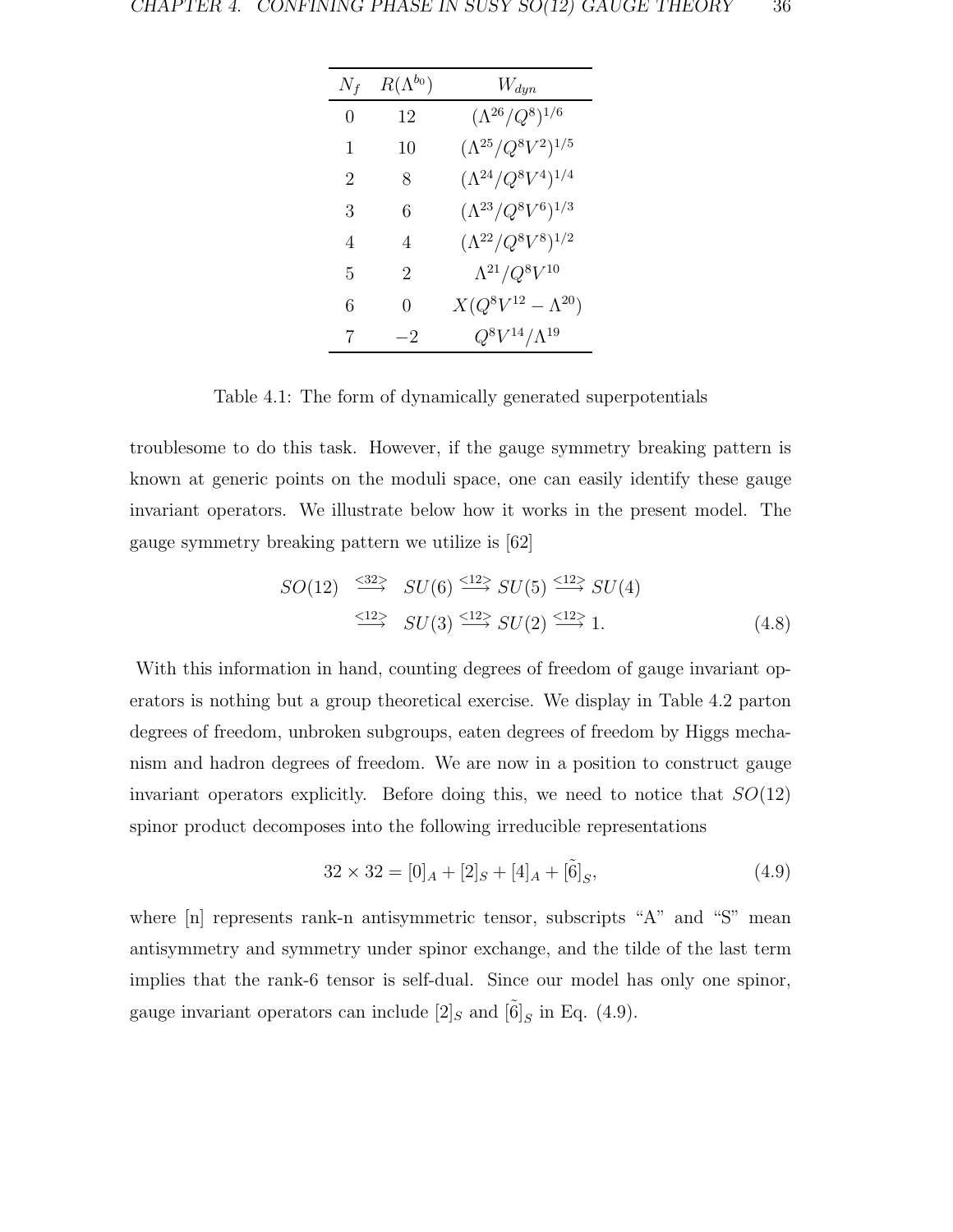| $N_f$            |     | Parton Unbroken | Eaten          | Hadron |
|------------------|-----|-----------------|----------------|--------|
|                  | DOF | Subgroup        | DOF            | DOF    |
| $\left( \right)$ | 32  | SU(6)           | $66 - 35 = 31$ | 1      |
| 1                | 44  | SU(5)           | $66 - 24 = 42$ | 2      |
| 2                | 56  | SU(4)           | $66 - 15 = 51$ | 5      |
| 3                | 68  | SU(3)           | $66 - 8 = 58$  | 10     |
| 4                | 80  | SU(2)           | $66 - 3 = 63$  | 17     |
| 5                | 92  | 1               | 66             | 26     |
| 6                | 104 | 1               | 66             | 38     |
|                  | 116 | 1               | 66             | 50     |

Table 4.2: Degrees of freedom of independent gauge invariants

Taking this into account, we can construct gauge invariant composites as follows¶

$$
L = \frac{1}{2!2!} (Q^T \Gamma^{[\mu} \Gamma^{\nu]} CQ) (Q^T \Gamma_{[\mu} \Gamma_{\nu]} CQ) \sim (1; 1; 4N_f; 4R),
$$
  
\n
$$
M^{(ij)} = (V^{i\mu})^T V^j_{\mu} \sim (1; \mathbf{m}; -8; 2R),
$$
  
\n
$$
N^{[ij]} = \frac{1}{2} Q^T V^i V^j CQ \sim (1; \mathbf{H}; 2N_f - 8; 4R),
$$
  
\n
$$
P^{[ijklmn]} = \frac{1}{6!} Q^T V^{[i} V^j V^k V^l V^m V^{n]} CQ \sim (1; \mathbf{H}; 2N_f - 24; 8R),
$$
  
\n
$$
R^{[ijklmn]} = \frac{1}{6!} \epsilon^{\mu_1 \cdots \mu_{12}} (Q^T \Gamma_{\mu_1} \Gamma^{\nu} CQ) (Q^T \Gamma_{\nu} \Gamma_{\mu_2} \cdots \Gamma_{\mu_6} CQ) V^i_{\mu_7} V^j_{\mu_8} V^l_{\mu_9} V^m_{\mu_{10}} V^m_{\mu_{12}} \sim (1; \mathbf{H}; 4N_f - 24; 10R),
$$
  
\n(4.10)

where the square bracket means the antisymmetrization of the corresponding indices,  $\mathcal{V}^i \equiv V^i_\mu \Gamma^\mu$  and we use here the following SO(12) Gamma matrices,

 $\blacksquare$  The representations and the charge in Eq. (4.10) are those under Eq. (4.11).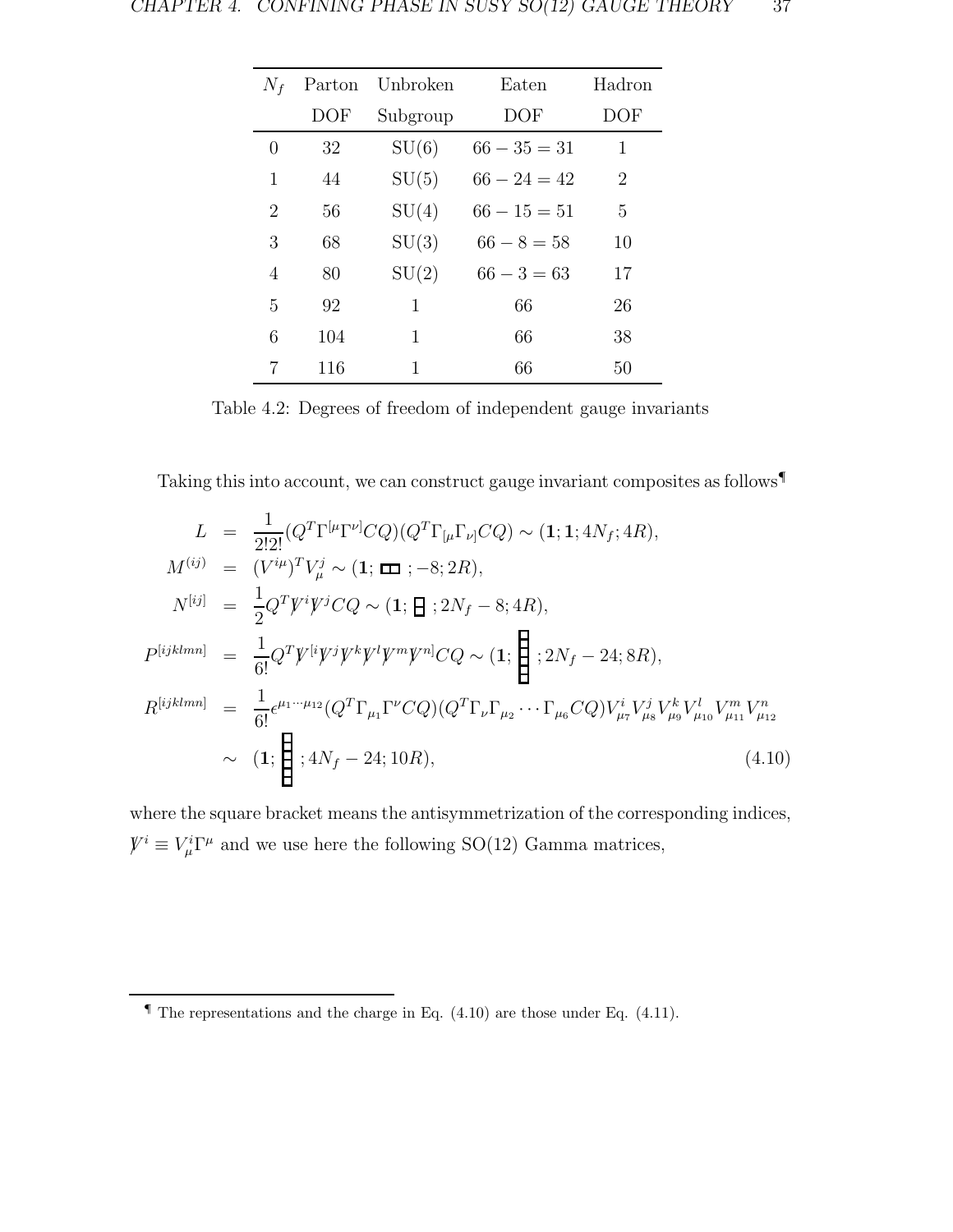$\Gamma_1 = \sigma_2 \otimes \sigma_3 \otimes \sigma_3 \otimes \sigma_3 \otimes \sigma_3 \otimes \sigma_3$ ,  $\Gamma_2 = -\sigma_1 \otimes \sigma_3 \otimes \sigma_3 \otimes \sigma_3 \otimes \sigma_3 \otimes \sigma_3$  $\Gamma_3 = 1 \otimes \sigma_2 \otimes \sigma_3 \otimes \sigma_3 \otimes \sigma_3 \otimes \sigma_3, \qquad \Gamma_4 = -1 \otimes \sigma_1 \otimes \sigma_3 \otimes \sigma_3 \otimes \sigma_3 \otimes \sigma_3,$  $\Gamma_5 = 1 \otimes 1 \otimes \sigma_2 \otimes \sigma_3 \otimes \sigma_3 \otimes \sigma_3, \qquad \Gamma_6 = -1 \otimes 1 \otimes \sigma_1 \otimes \sigma_3 \otimes \sigma_3 \otimes \sigma_3,$  $\Gamma_7 = 1 \otimes 1 \otimes 1 \otimes \sigma_2 \otimes \sigma_3 \otimes \sigma_3, \qquad \Gamma_8 = -1 \otimes 1 \otimes 1 \otimes \sigma_1 \otimes \sigma_3 \otimes \sigma_3,$  $\Gamma_9 = 1 \otimes 1 \otimes 1 \otimes 1 \otimes \sigma_2 \otimes \sigma_3,$   $\Gamma_{10} = -1 \otimes 1 \otimes 1 \otimes 1 \otimes \sigma_1 \otimes \sigma_3,$  $\Gamma_{11} = 1 \otimes 1 \otimes 1 \otimes 1 \otimes 1 \otimes \sigma_2, \qquad \Gamma_{12} = -1 \otimes 1 \otimes 1 \otimes 1 \otimes \sigma_1,$  $\Gamma_{13} = \sigma_3 \otimes \sigma_3 \otimes \sigma_3 \otimes \sigma_3 \otimes \sigma_3$ 

and C is a charge conjugation matrix.

In order to see that these gauge invariant operators are in fact the coordinates of the moduli space, one has to check whether the total degrees of freedom of these gauge invariant operators in Eq. (4.10) coincide with hadronic degrees of freedom. In Table 4.3, these degrees of freedom are listed as a function of  $N_f$ . For  $N_f \leq 5$ ,

| $N_f$          | Hadron DOF L M N P R Constraints |              |              |                |                |          |       |
|----------------|----------------------------------|--------------|--------------|----------------|----------------|----------|-------|
| $\theta$       | 1                                | $\mathbf{1}$ | $\theta$     | $\theta$       | $\theta$       | 0        |       |
| 1              | 2                                | $\mathbf{1}$ | $\mathbf{1}$ | $\overline{0}$ | $\overline{0}$ | $\theta$ |       |
| $\overline{2}$ | 5                                | $\mathbf{1}$ | 3            | $\mathbf{1}$   | $\overline{0}$ | $\theta$ |       |
| 3              | 10                               | $\mathbf{1}$ | 6            | 3              | $\theta$       | $\theta$ |       |
| 4              | 17                               | $\mathbf{1}$ | 10           | 6              | $\theta$       | $\Omega$ |       |
| 5              | 26                               | $\mathbf{1}$ |              | 15 10          | $\overline{0}$ | $\Omega$ |       |
| 6              | 38                               | $\mathbf{1}$ | 21           | 15             | $\overline{1}$ | -1       | -1    |
|                | 50                               |              | 28           | 21             | 7              | 7        | $-14$ |

Table 4.3: Hadron degrees of freedom count

hadronic degrees of freedom and that of  $L, M, N, P$  and  $R$  agree with each other. For  $N_f = 6$ , degrees of freedom of L, M, N, P and R are larger than those of hadrons by one. This implies that  $L, M, N, P$  and R are not independent and a single constraint among them exists. This statement is also consistent with the previous argument for dynamically generated superpotentials. For  $N_f = 7$ , 14 constraints are expected to come from the equations of motion as  $N_f = N_c + 1$  SUSY QCD.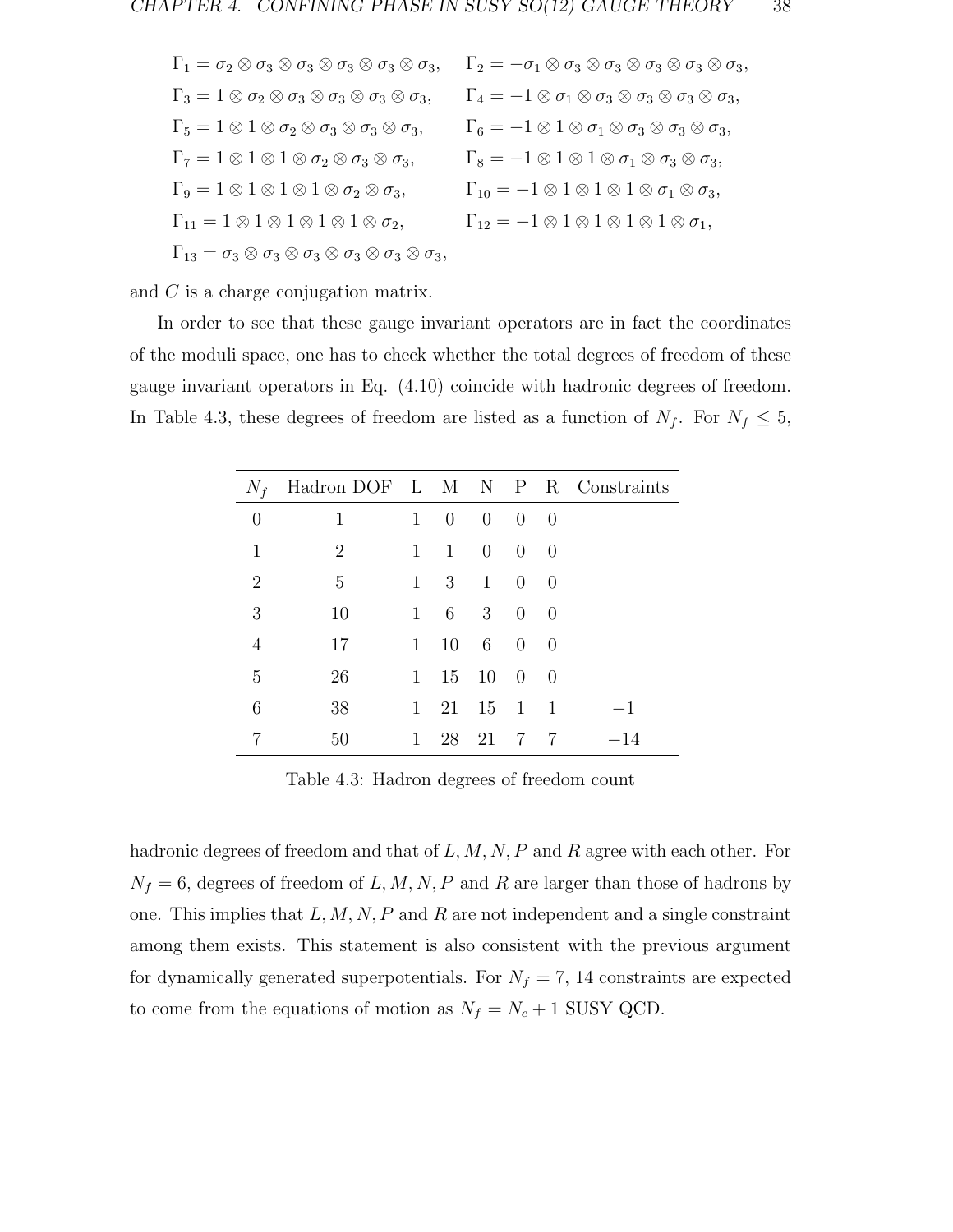We can obtain more non-trivial support which convinces us that gauge invariant operators  $L, M, N, P$  and R are the moduli. One of the powerful methods to study the low energy spectrum is 't Hooft anomaly matching [48]. To see that anomalies between elementary fields and composite ones match, we take anomaly free symmetry group instead of Eq. (4.1)

$$
G_{AF} = SO(12)_{gauge} \times [SU(N_f) \times U(1) \times U(1)_R]_{global}, \tag{4.11}
$$

where new  $U(1)$  and  $U(1)<sub>R</sub>$  are linear combinations of the original  $U(1)$ 's in Eq.(4.1). Matter superfields transform under these symmetries as

$$
V_{\mu}^{i} \sim (12, \Box, -4, R), \qquad (4.12)
$$

$$
Q_{\alpha} \sim (\mathbf{32}, \mathbf{1}, N_f, R), \tag{4.13}
$$

where  $R = \frac{N_f - 6}{N_f + 4}$ . We can calculate anomalies and see that anomalies match for  $N_f = 7; SU(7)^3 : 12A(\Box), SU(7)^2U(1)_R : -\frac{120}{11}\mu(\Box), SU(7)^2U(1) : -48\mu(\Box), U(1)_R :$  $-\frac{434}{11}, U(1) : -112, U(1)_R^2U(1) : \frac{2128}{121}, U(1)_RU(1)^2 : -\frac{29120}{11}, U(1)_R^3 : -\frac{28154}{1331}, U(1)^3 :$ 5600, where  $A(\square)$  and  $\mu(\square)$  are cubic and quadratic Dynkin indices for fundamental representation of  $SU(N_f)$ . Recalling that anomalies are saturated in  $N_f = N_c + 1$ SUSY QCD, we are convinced that this coincidence for  $N_f = 7$  is very natural and gives a strong support that the theory in this case is in "s-confinement" phase.

For  $N_f \geq 8$ , it is impossible to satisfy anomaly matching conditions without violating  $N_f \leq 7$  result even if other gauge invariant operators are added. This implies that a confining phase of this model terminates at  $N_f = 7$ .

#### **4.2 Low energy superpotentials**

In this section, we determine explicitly the low energy superpotentials in terms of  $L, M, N, P$  and R. Since we know which of gauge invariant operators are moduli in the previous section, it is straightforward to work out which of operators should be in the superpotential. Following Ref. [56], we first determine the quantum deformed constraint in  $N_f = 6$  theory. Dimensional analysis, symmetries and holomorphy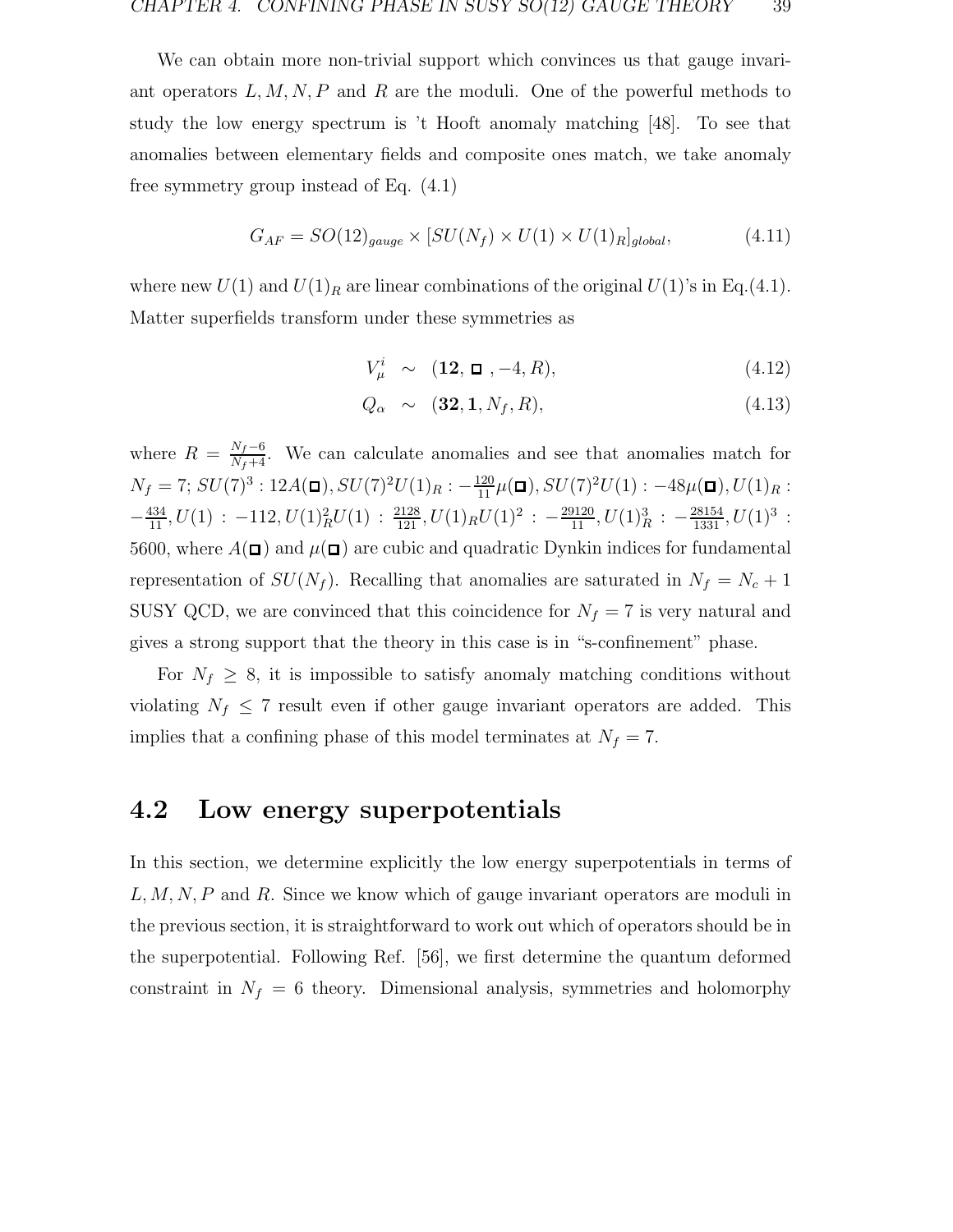restrict the superpotential as follows

$$
W_{N_f=6} = X(R^2 + P^2L + 2PPfN + L^2 \text{det}M
$$
\n
$$
+ \frac{1}{2!4!} \epsilon_{i_1 i_2 i_3 i_4 i_5 i_6} \epsilon_{j_1 j_2 j_3 j_4 j_5 j_6} L N^{i_1 j_1} N^{i_2 j_2} M^{i_3 j_3} M^{i_4 j_4} M^{i_5 j_5} M^{i_6 j_6}
$$
\n
$$
+ \frac{1}{4!2!} \epsilon_{i_1 i_2 i_3 i_4 i_5 i_6} \epsilon_{j_1 j_2 j_3 j_4 j_5 j_6} N^{i_1 j_1} N^{i_2 j_2} N^{i_3 j_3} N^{i_4 j_4} M^{i_5 j_5} M^{i_6 j_6} - \Lambda_6^{20},
$$
\n
$$
(4.14)
$$

where  $\Lambda_6$  is the strong coupling scale of  $SO(12)$  gauge theory with 6 vector flavors and a spinor. Coefficients of each terms are determined so that it reproduce the superpotential in  $SO(11)$  gauge theory with 5 flavors [56]. (If VEV  $\langle V_{12}^6 \rangle \neq 0$ is given,  $SO(12)$  gauge theory with 6 flavors under consideration here reduces to  $SO(11)$  gauge theory with 5 flavors)

One may also determine these coefficients by using the symmetry breaking along the spinor flat direction  $SO(12) \stackrel{\leq 32}{\longrightarrow} SU(6)$ , explicitly  $< 32 >^T=(0, a, 0, \dots, 0, a, 0)$ .  $V^i_\mu$  decomposes into  $\mathbf{6} + \mathbf{\bar{6}}$  under  $SU(6)$ , which is explicitly

$$
V_{\mu} = \begin{pmatrix} q_{1} + \bar{q}_{1} \\ i(q_{1} - \bar{q}_{1}) \\ q_{2} + \bar{q}_{2} \\ i(q_{2} - \bar{q}_{2}) \\ q_{3} + \bar{q}_{3} \\ i(q_{3} - \bar{q}_{3}) \\ q_{4} + \bar{q}_{4} \\ i(q_{4} - \bar{q}_{4}) \\ q_{5} + \bar{q}_{5} \\ i(q_{5} - \bar{q}_{5}) \\ q_{6} + \bar{q}_{6} \\ i(q_{6} - \bar{q}_{6}) \end{pmatrix},
$$
\n(4.15)

where  $q_i, \bar{q}_i(i = 1, \dots, 6)$  mean  $SU(6)$  quarks, antiquarks, respectively. The reduced theory is  $SU(6)$  gauge theory with  $6(\Box + \overline{\Box})$ , therefore it has a single quantum constraint [8].

According to this decomposition rule,  $SO(12)$  gauge invariant operators are de-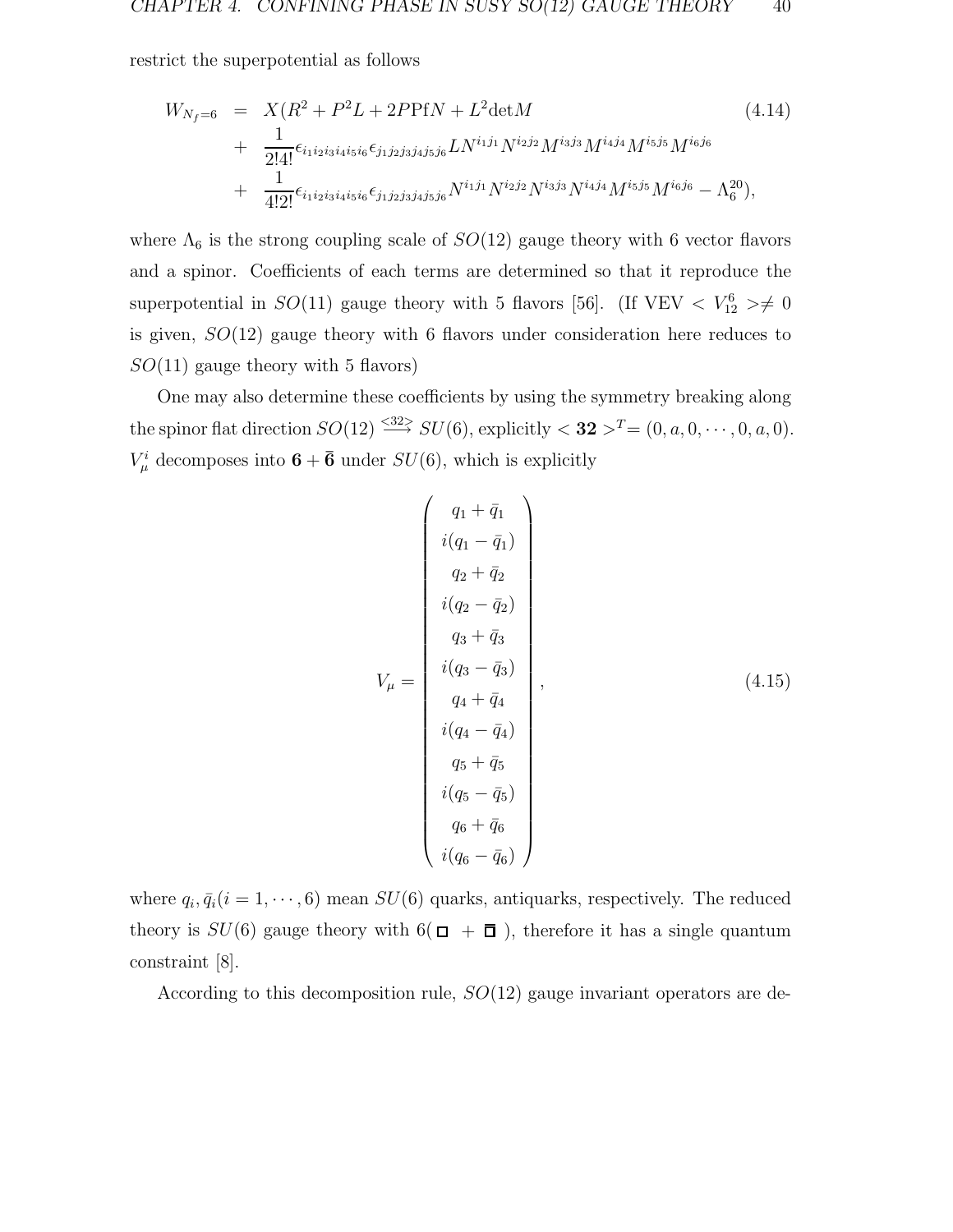composed into the following  $SU(6)$  meson  $m^{ij}$ , baryon b and anti-baryon  $\bar{b}$ ;

$$
L \rightarrow 12a^4,
$$
  
\n
$$
M^{ij} \rightarrow 2(m^{ij} + m^{ji}),
$$
  
\n
$$
N^{[ij]} \rightarrow -4ia^2(m^{ij} - m^{ji}),
$$
  
\n
$$
P \rightarrow 64ia^2(b + \bar{b}) + 2ia^2 \epsilon_{ijklmn} m^{ij} m^{kl} m^{mn},
$$
  
\n
$$
R \rightarrow 64a^4(b - \bar{b}).
$$
\n(4.16)

Using this information, one can also determine coefficients so that det $m - b\bar{b} = \Lambda^{12}$ be reproduced.

The superpotential of  $N_f = 7$  case can be found in a similar way. In this case, the superpotential must have the following features. 1. It is smooth everywhere on the moduli space. 2. Equations of motion give classical constraints among vectors and a spinor. 3. Adding mass term for one vector flavor to this superpotential and integrating out this massive vector, the superpotential (4.14) must be reproduced. The result is<sup>||</sup>

$$
W_{N_f=7} = \frac{1}{\Lambda^{19}} (M^{ij} R_i R_j - 2i N^{ij} P_i R_j + L P_i P_j M^{ij}
$$
(4.17)  
+L<sup>2</sup>detM +  $\frac{1}{3!2^2} \epsilon_{i_1 \cdots i_7} P_j M^{ji_1} N^{i_2 i_3} N^{i_4 i_5} N^{i_6 i_7}$   
+  $\frac{1}{3!4!} \epsilon_{i_1 i_2 i_3 i_4 i_5 i_6 i_7} \epsilon_{j_1 j_2 j_3 j_4 j_5 j_6 j_7} L N^{i_1 j_1} N^{i_2 j_2} M^{i_3 j_3} M^{i_4 j_4} M^{i_5 j_5} M^{i_6 j_6} M^{i_7 j_7}$   
+  $\frac{1}{4!3!} \epsilon_{i_1 i_2 i_3 i_4 i_5 i_6 i_7} \epsilon_{j_1 j_2 j_3 j_4 j_5 j_6 j_7} N^{i_1 j_1} N^{i_2 j_2} N^{i_3 j_3} N^{i_4 j_4} M^{i_5 j_5} M^{i_6 j_6} M^{i_7 j_7}$ ). (4.17)

By adding the mass terms for vector fields  $\delta W = m_{ij}M^{ij}$  to the superpotential (4.14) and integrating out each massive vectors successively, we can readily derive the superpotentials for  $N_f \leq 5$  systematically. As a matter of fact, we obtain

$$
W_{N_f=5} = \Lambda_5^{21} / (L^2 \det M + \frac{1}{2!3!} L N^{i_1 j_1} N^{i_2 j_2} M^{i_3 j_3} M^{i_4 j_4} M^{i_5 j_5} \epsilon_{i_1 i_2 i_3 i_4 i_5} \epsilon_{j_1 j_2 j_3 j_4 j_5}
$$
  
+ 
$$
\frac{1}{4!} N^{i_1 j_1} N^{i_2 j_2} N^{i_3 j_3} N^{i_4 j_4} M^{i_5 j_5} \epsilon_{i_1 i_2 i_3 i_4 i_5} \epsilon_{j_1 j_2 j_3 j_4 j_5}),
$$
  

$$
W_{N_f=4} = 2 \left( \frac{\Lambda_4^{22}}{L^2 \det M + \frac{1}{2!2!} L N^{i_1 j_1} N^{i_2 j_2} M^{i_3 j_3} M^{i_4 j_4} \epsilon_{i_1 i_2 i_3 i_4} \epsilon_{j_1 j_2 j_3 j_4} + (\text{Pf} N)^2} \right)^{1/2},
$$

 $\parallel$  Although this superpotential has already been derived in Ref. [9] by using the index argument, a  $PMN^3$  term was missing. Without this term, the result of Ref. [56] cannot be correctly recovered.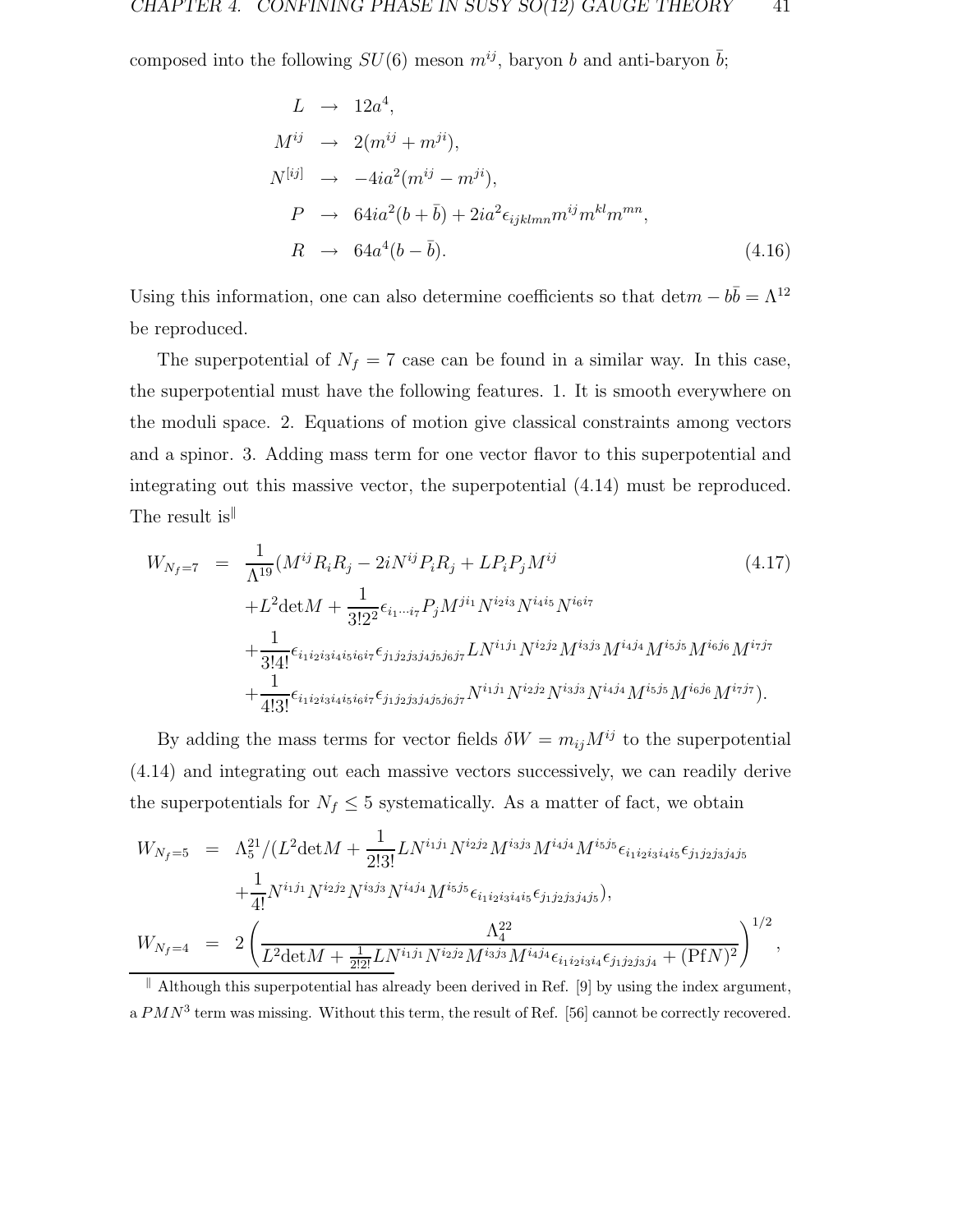$$
W_{N_f=3} = 3\left(\frac{\Lambda_3^{23}}{L^2 \det M + \frac{1}{2!}LM^{i_1j_1}N^{i_2j_2}N^{i_3j_3}\epsilon_{i_1i_2i_3}\epsilon_{j_1j_2j_3}}\right)^{1/3},
$$
  
\n
$$
W_{N_f=2} = 4\left(\frac{\Lambda_2^{24}}{L^2 \det M + LN^2}\right)^{1/4},
$$
  
\n
$$
W_{N_f=1} = 5\left(\frac{\Lambda_1^{25}}{L^2M}\right)^{1/5},
$$
  
\n
$$
W_{N_f=0} = 6\left(\frac{\Lambda_0^{26}}{L^2}\right)^{1/6},
$$
\n(4.18)

where the strong coupling scales for each flavor are related to each other through one-loop matching of gauge coupling as follows

$$
\Lambda_0^{26} = m_{11} \Lambda_1^{25} = m_{11} m_{22} \Lambda_2^{24} = m_{11} m_{22} m_{33} \Lambda_3^{23}
$$
  
=  $m_{11} m_{22} m_{33} m_{44} \Lambda_4^{22} = m_{11} m_{22} m_{33} m_{44} m_{55} \Lambda_5^{21}$   
=  $m_{11} m_{22} m_{33} m_{44} m_{55} m_{66} \Lambda_6^{20} = m_{11} m_{22} m_{33} m_{44} m_{55} m_{66} m_{77} \Lambda_7^{19}$ . (4.19)

It is worth to note that one can confirm the above superpotentials (4.18) to recover correctly the superpotentials for  $N_f \leq 4$  in  $SO(11)$  theory [56], which is obtained when one flavor vector field has non-vanishing VEV.

Before closing this section, we briefly discuss dynamical supersymmetry breaking. For  $N_f = 6$ , if we take the tree level superpotential as

$$
W_{tree} = \lambda_1 S_1 V^2 + \lambda_2 S_2 Q^2 V^6 + \lambda_3 S_3 Q^4 V^6, \tag{4.20}
$$

where  $S_{1,2,3}$  are singlet superfields, then equations of motion with respect to  $S_{1,2,3}$ and the quantum constraint (4.14) are incompatible. Therefore, supersymmetry is dynamically broken [63, 64]. For  $N_f = 0$ , since we cannot add terms which lift a classical flat direction (i.e. L) preserving  $U(1)_R$  to the tree level superpotential, supersymmetry remains unbroken. The same argument seems to be applicable for  $1\leq N_f\leq 5$ \*\* .

<sup>&</sup>lt;sup>\*\*</sup> In Ref. [9], the authors construct a model with dynamical supersymmetry breaking for  $N_f = 1$ by promoting a global  $U(1)$  to a local  $U(1)$  and adding singlets to cancel  $U(1)$  gauge anomaly.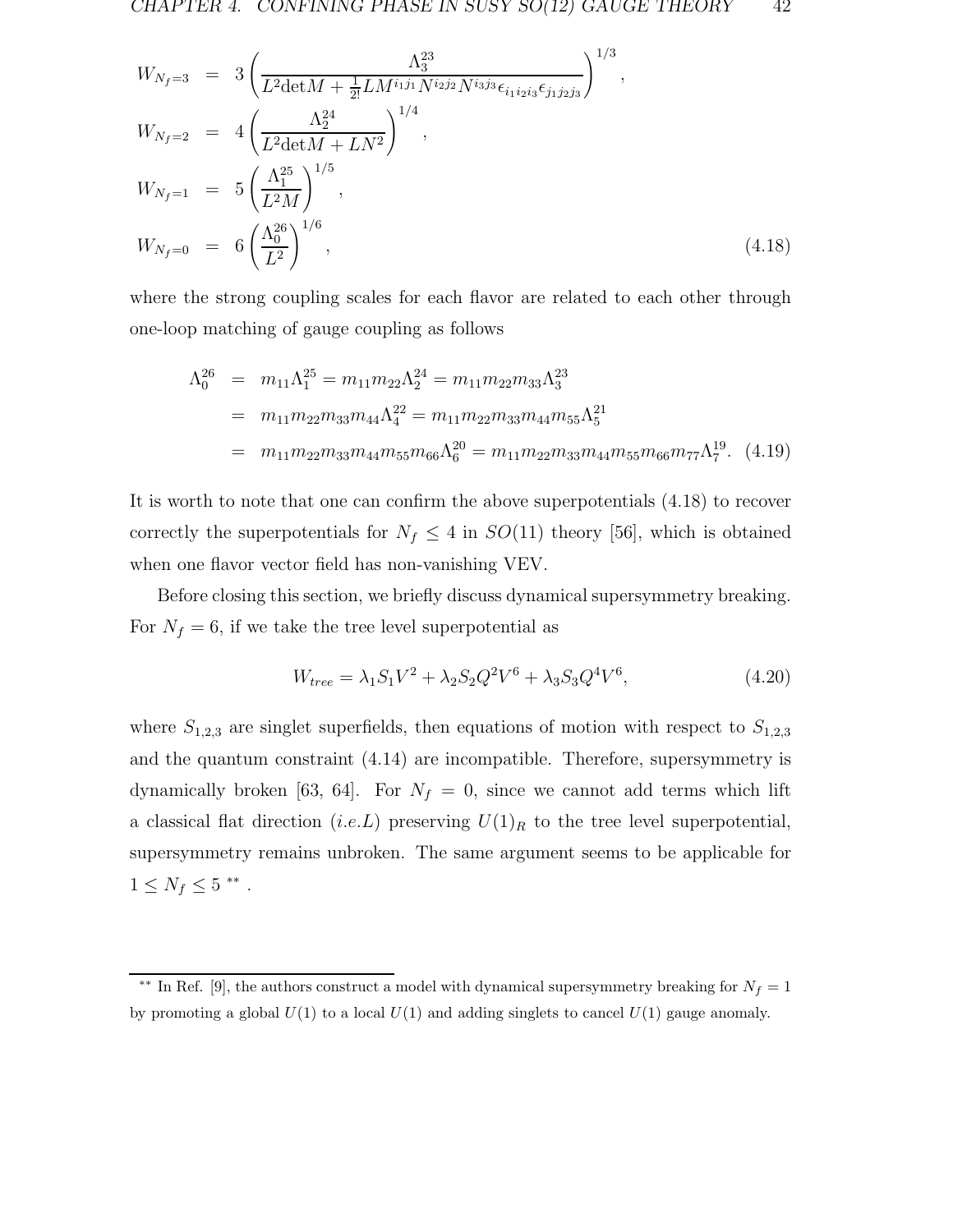#### **4.3 Discussion**

In this chapter, we have studied the confining phase in  $\mathcal{N} = 1$  SO(12) SUSY gauge theory with  $N_f \leq 7$  vectors and a spinor. Utilizing the gauge symmetry breaking pattern at generic points on the moduli space, which plays a crucial role in our study, we have identified gauge invariant operators which behave as the moduli coordinate. Then we have derived explicitly low energy superpotentials for  $N_f \leq 7$ .

Some clues in search for duals are obtained from the results of this work. Let us suppose that the dual with the gauge group  $\tilde{G}$  exists for  $N_f \geq 8$ . The original  $SO(12)$ theory breaks down to  $SU(6)+N_f(\Box+\Box)$  along the spinor flat direction. On the other hand, the gauge group of the dual theory is usually unbroken since in the dual theory the gauge invariant operators develop VEV, in the present case, it corresponds to L. Since  $SU(6) + N_f$  ( $\Box$  +  $\Box$ )( $N_f \geq 8$ ) theory is dual to  $SU(N_f - 6) + N_f$  ( $\Box$  +  $\Box$ ) [2], we can guess that at least  $\tilde{G}$  must include  $SU(N_f-6)$  as a subgroup to preserve the duality along this direction. Furthermore, the superpotential in the dual theory must recover  $N_f = 7$  superpotential. We also note that  $N_f = 8$  case in our model is known to be self-dual [44].

Although it seems to be quite difficult to find a dual which is compatible with the above requirements, we hope that this work will provide useful informations to search for the dual to  $SO(N_c)(N_c \geq 11)$  theory.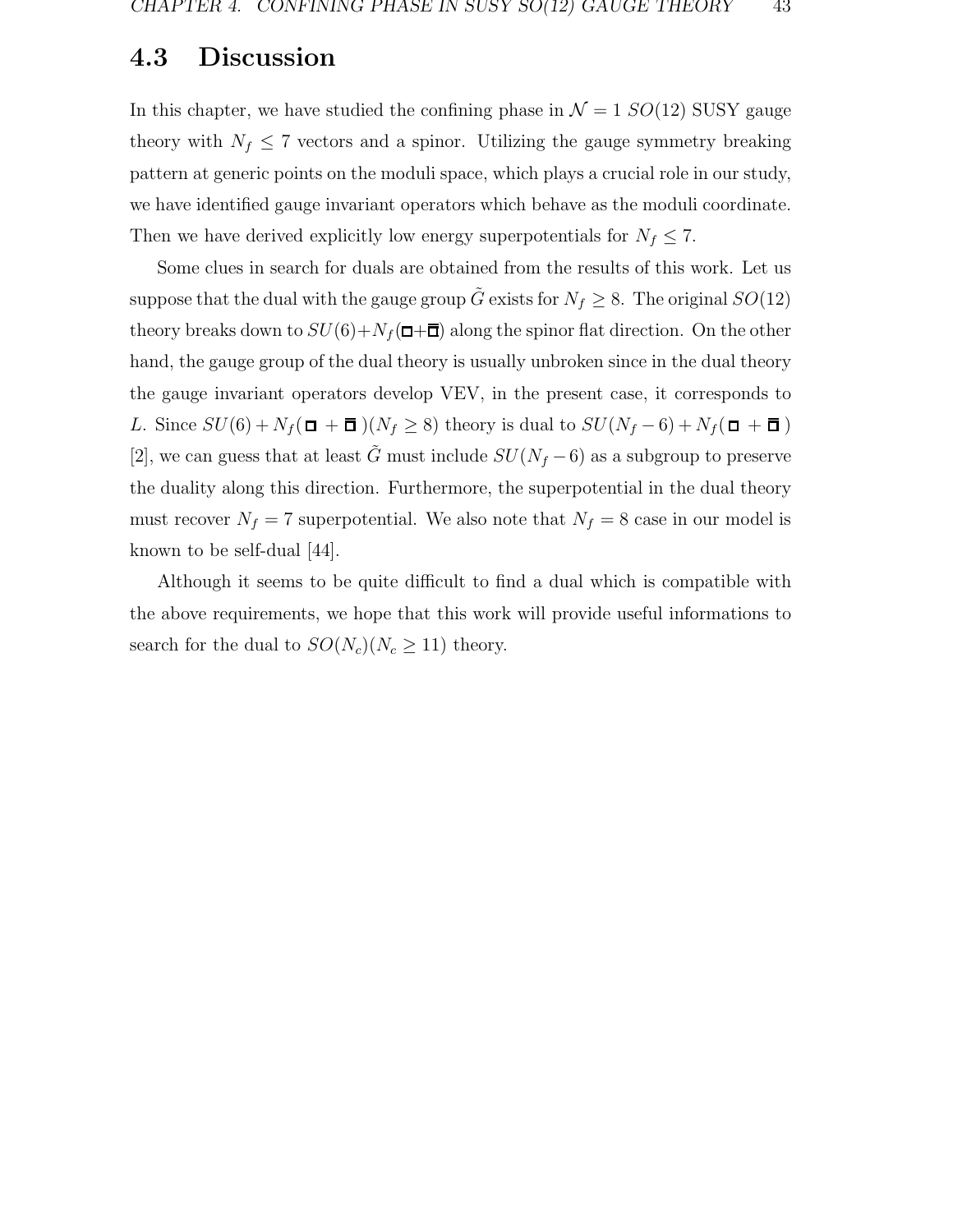## **Chapter 5**

### **Gauge Mediated SUSY Breaking**

#### **5.1 Introduction**

In the previous chapters, we have discussed phases of  $\mathcal{N}=1$  supersymmetric gauge theories. This is a theoretical aspect in a sense. Once we turn to the phenomenological application of SUSY theories, we are necessarily faced with the issue of supersymmetry breaking. If the real world is supersymmetric, then the mass of bosons and fermions are degenerate. However, we have not yet observed, for instance, the scalar electron (selectron), which is the superpartner of the electron. Therefore, we cannot help concluding that supersymmetry is broken at low energy. Moreover, we emphasize that the mechanism of supersymmetry breaking plays an important role in the spectrum of the soft terms. This provides crucial informations on experimental methods of the superparticle searches.

There are two questions for supersymmetry breaking. How is SUSY broken? To answer this question, we have to recall first "the supertrace theorem"[66]. In a global supersymmetric theory with a gauge group free from gravitational anomalies [67], the sum of the tree level squared mass, weighted by the corresponding number of degrees of freedom, is equal in the bosonic and fermionic sectors, namely

$$
Str\mathcal{M}^2 = \sum_{J} (-1)^{2J} (2J+1)\mathcal{M}_J^2 = 0,
$$
\n(5.1)

where  $\mathcal{M}_J$  denotes the tree level mass of a particle with spin J. In general, this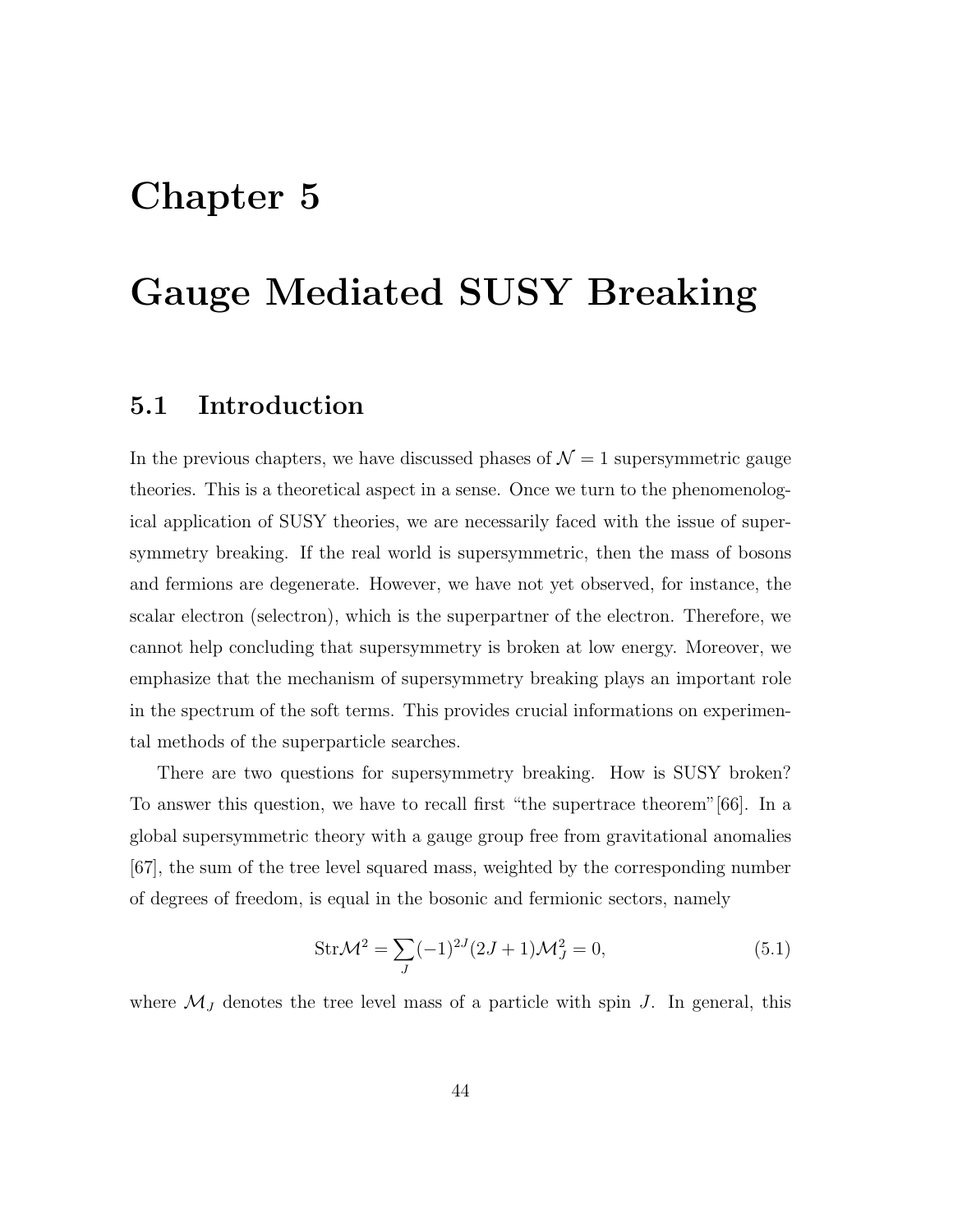theorem implies the existence of a superpartner lighter than its ordinary particle. In other words, this theorem rules out the scenario that supersymmetry is broken at the tree level and its breaking is communicated to the ordinary supermultiplets at the tree level.

Therefore, we have to consider the scenario in which supersymmetry is broken at the quantum level not at the classical level. In supersymmetric theories, if supersymmetry is unbroken at the classical level, it is unbroken perturbatively due to the non-renormalization theorem [6]. Supersymmetry can be broken by certain nonperturbative effects (instantons, gaugino condensation, confinement etc). This is a very nice feature for the hierarchy problem because nonperturbative effects relate the small scale (weak scale) to the large scale (Planck scale or GUT scale) exponentially [68].

How is supersymmetry breaking communicated to the real world once SUSY is broken? There are mainly two alternatives. One is supergravity (SUGRA) mediation, the other is gauge mediation. In this thesis, we focus on the latter case because it has many advantages phenomenologically compared to the former case. In the SUGRA mediation, there is no obvious reason to expect that sfermion masses are degenerate. For instance, the flavor non symmetric terms in the Kähler potential are not forbidden by any symmetry. These terms lead to flavor breaking effects in the soft terms. Thus, the degeneracy of the soft terms is not guaranteed in this scenario.

On the other hand, in the gauge mediation, since SUSY breaking is transmitted by the SM gauge interactions, the sfermion masses are degenerate automatically due to the flavor blindness of the gauge interaction. Although the flavor violation only arises through Yukawa coupling, these are suppressed enough because their effects can only appear at higher loop order due to super GIM mechanism. Furthermore, the number of parameters other than the SM parameters in the soft terms can be largely reduced. This leads to relations among soft masses, and the theory becomes highly predictive<sup>∗</sup>.

<sup>∗</sup> For more details, see [65].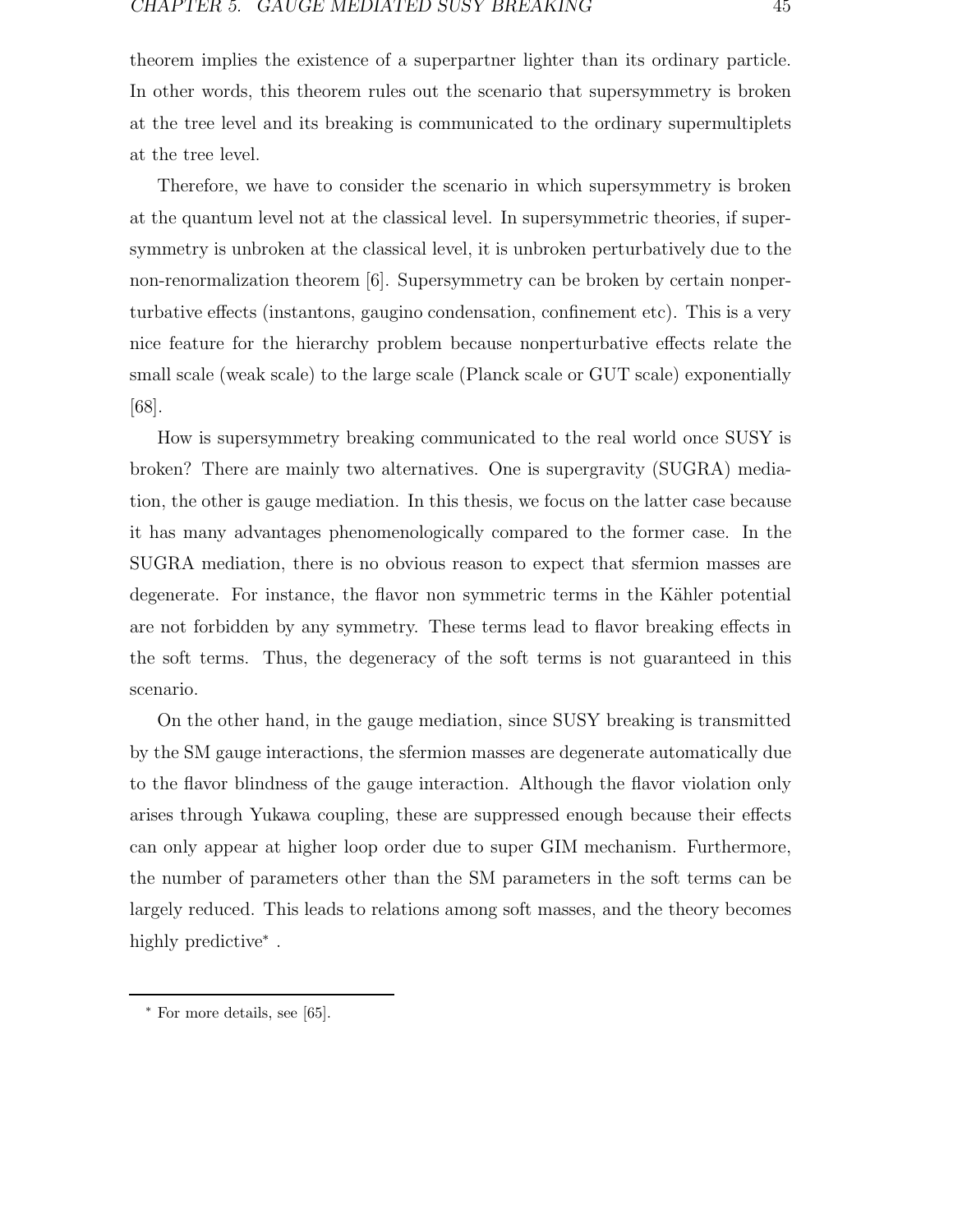

Figure 5.1: Schematic structure of DNNS model

#### **5.2 DNNS Model**

First realistic model in this context was constructed by Dine, Nelson, Nir and Shirman [73]. This work was the beginning to attract much attention and interest for the gauge mediation of SUSY breaking, and to explore models along the various directions. It is instructive to review this model briefly.

The model consists of three sectors, namely, dynamical SUSY breaking sector (DSB sector), messenger sector and the observable sector as shown in Fig. 5.1. In DSB sector, SUSY is broken by non perturbative effects and its breaking effects are transmitted to the messenger sector through the radiative corrections by  $U(1)<sub>m</sub>$ gauge interactions, which is different from the hypercharge  $U(1)$  in the SM gauge group. Then, its effects are transmitted to the observable sector through the radiative corrections by the SM gauge interactions. Note that the DSB sector is neutral under the SM gauge group and that the observable sector is neutral under  $U(1)<sub>m</sub>$ . The DSB sector and the observable sector does not connect directly.

It is natural to ask why these two sectors are obliged to be separated, why SUSY breaking effects should not be transmitted directly to the observable sector. Let us digress for a while to explain the reason why they introduce the messenger sector. Of course, such an attempt had been made before by Affleck, Dine and Seiberg [60]. In order to embed the SM gauge group into the unbroken global symmetry group in the DSB sector, the gauge group in the DSB sector has to be very large<sup>†</sup>. This implies a

<sup>†</sup> Since most of SUSY breaking models are chiral, the size of the gauge group and that of the global symmetry group are interrelated through the gauge anomaly cancellation condition.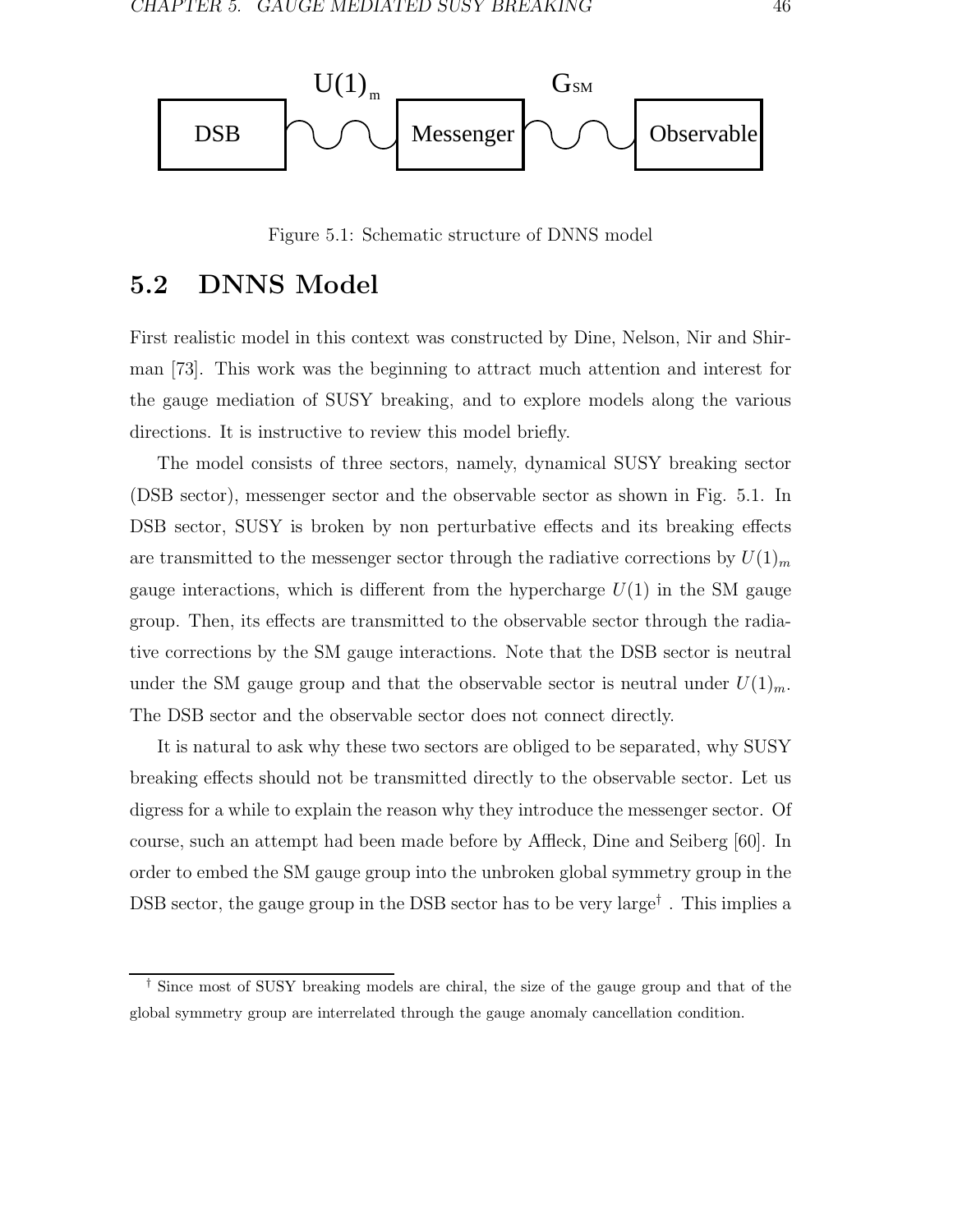large number of extra fields (which play a role of the messenger fields<sup> $\ddagger$ </sup>) transforming nontrivially under the SM gauge group. As a result, the SM gauge couplings blow up slightly above the messenger scale, which is often below the GUT scale. For example, consider the DSB model based on  $SU(N)$  (N:odd) with an antisymmetric tensor and  $N-4$  antifundamentals. The smallest gauge group including usual  $SU(5)$ GUT group in the unbroken global symmetry group is  $SU(15)$ , namely, there are 15 flavors messengers. Then the QCD coupling constant blows up at  $10^{6-7}$  GeV. If we embedded  $SU(2)_L \times U(1)_Y$  instead of  $SU(3)_C \times SU(2)_L \times U(1)_Y$ , the gauge coupling unification will be lost and the gluino will be too light because it is generated at a higher order.

Let us turn back to the model of Ref. [73]. Here we do not specify the DSB model concretely because what is now of interest is how to communicate SUSY breaking to the observable sector. Anyway, we assume that SUSY is broken in the DSB sector.

The superpotential in the messenger sector is

$$
W_m = k_1 X \phi^+ \phi^- + \frac{1}{3} k_2 X^3 + k_3 X \Phi \bar{\Phi}, \tag{5.2}
$$

where X is a singlet,  $\phi^{\pm}$  have charge  $\pm 1$  under  $U(1)_m$  and  $\Phi$ ,  $\bar{\Phi}$  are the messengers. The scalar potential in the messenger sector can be obtained

$$
V_m = k_1^2 |X|^2 (|\phi^+|^2 + |\phi^-|^2) + |k_1 \phi^+ \phi^- + k_2 X^2 + k_3 \Phi \bar{\Phi}|^2
$$
  
+  $k_3^2 |X|^2 (|\Phi|^2 + |\bar{\Phi}|^2) + \frac{g_m^2}{2} (|\phi^+|^2 - |\phi^-|^2)^2$   
+  $M_{\phi^{\pm}}^2 (|\phi^+|^2 + |\phi^-|^2),$  (5.3)

where we denote the scalar components of the superfields by the same symbols as superfields. The first three terms come from F-term of  $W_m$ , the fourth term is  $U(1)_m$  D-term and the last term gives the negative soft masses squared for  $\phi^{\pm}$ . Minimizing  $V_m$  in a certain range of parameters, non-zero VEVs for  $\phi^{\pm}$ , X,  $F_X$  are obtained, while  $\Phi$ ,  $\bar{\Phi}$  VEVs are zero. It is crucial for the gauge mediation to have  $\langle X \rangle \neq 0, \langle F_X \rangle \neq 0$  as follows.

<sup>‡</sup> Messenger field is defined as the field transforming nontrivially both under the DSB gauge group and the SM gauge group, and having non-zero SUSY mass and SUSY breaking mass.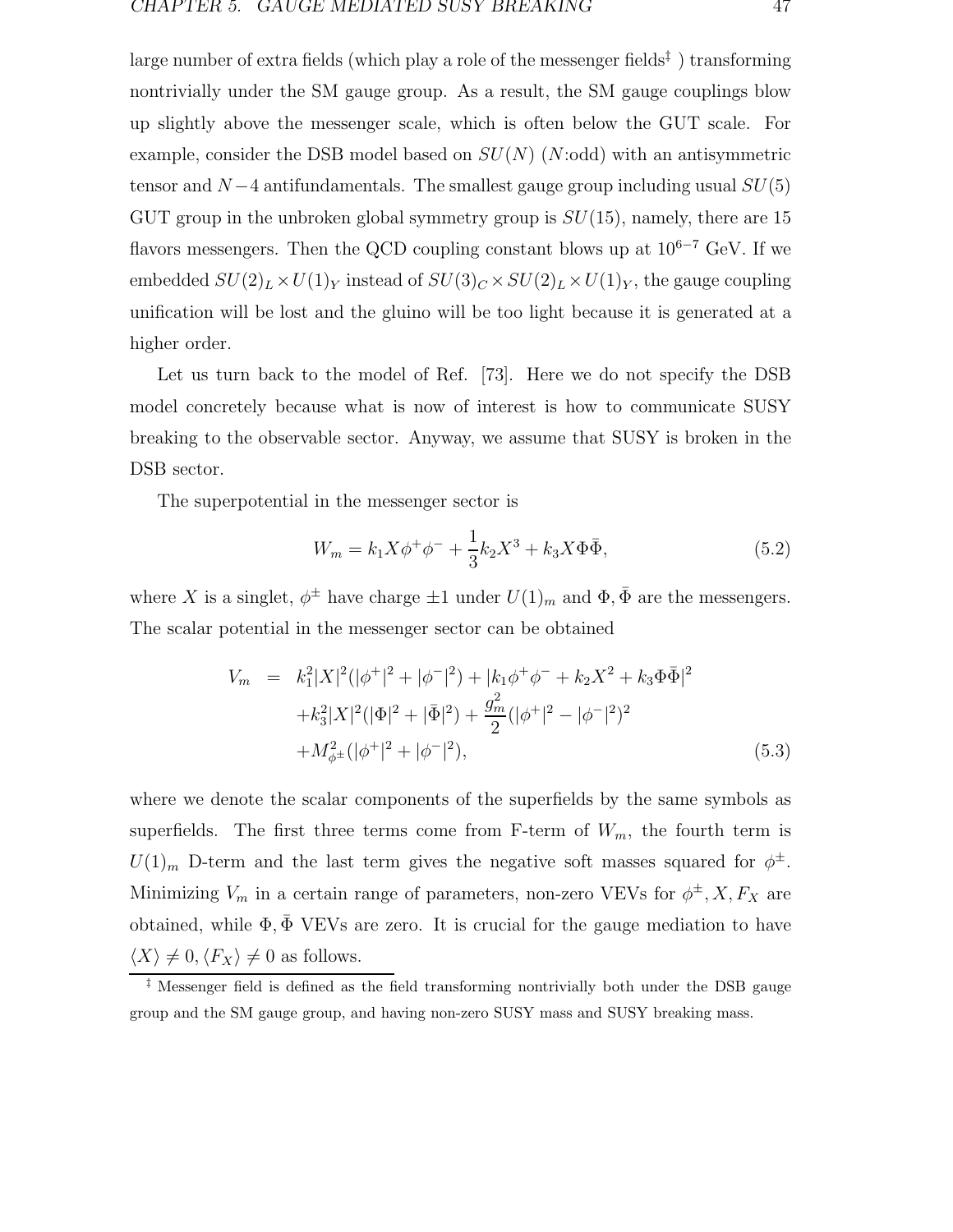Recall that SUSY breaking effects in the messenger sector are transmitted to the observable sector through loops by the SM gauge interactions. At one loop, we obtain gaugino masses

$$
m_{\lambda_i} = c_i \frac{\alpha_i}{4\pi} \frac{\langle F_X \rangle}{\langle X \rangle},\tag{5.4}
$$

where  $c_1 = 5/3, c_2 = c_3 = 1$ . Sfermion masses are generated at two loops as

$$
\tilde{m}^2 = 2\left(\frac{\langle F_X \rangle}{\langle X \rangle}\right)^2 \left[ C_3 \left(\frac{\alpha_3}{4\pi}\right)^2 + C_2 \left(\frac{\alpha_2}{4\pi}\right)^2 + \frac{5}{3} \left(\frac{Y}{2}\right)^2 \left(\frac{\alpha_1}{4\pi}\right)^2 \right].
$$
 (5.5)

Here,  $C_3 = 4/3$  for color triplets and zero for singlets,  $C_2 = 3/4$  for weak doublets and zero for singlets, and  $Y$  is the hypercharge.

Although this model is a first phenomenologically viable model, there are some unsatisfactory points. First of all, many fields other than fields in the DSB sector and those in the observable sector are introduced in the messenger sector. This makes the model complicated. Second, SUSY breaking effects are not considered correctly. To be more precise, the superpotentials in the DSB sector, which has a dynamically generated superpotential, are not included in the superpotential of the messenger sector. It seems to be unnatural. To make matters worse, the vacuum discussed above turned out to be the only local minimum [74]. In other words, in the true vacuum, the SM gauge group is broken at the messenger scale, and SUSY breaking is not transmitted to the observable sector. Because of the above problems, the model of Ref. [73] became the driving force to simplifing, modifing the model or finding new models.

Summarizing the structure of the gauge mediated SUSY breaking, the following coupling is needed,

$$
W = \lambda X \Phi \bar{\Phi},\tag{5.6}
$$

where X is a moduli field in DSB sector and  $\Phi$ ,  $\bar{\Phi}$  are messengers. What is nontrivial when one constructs the model is that both  $\langle X \rangle$  and  $\langle F_X \rangle$  must be non-zero. If this is realized, SUSY breaking is communicated to the observable sector, and soft SUSY breaking masses are generated as

$$
m_{\lambda_i} = c_i N \frac{\alpha_i}{4\pi} \frac{\langle F_X \rangle}{\langle X \rangle},\tag{5.7}
$$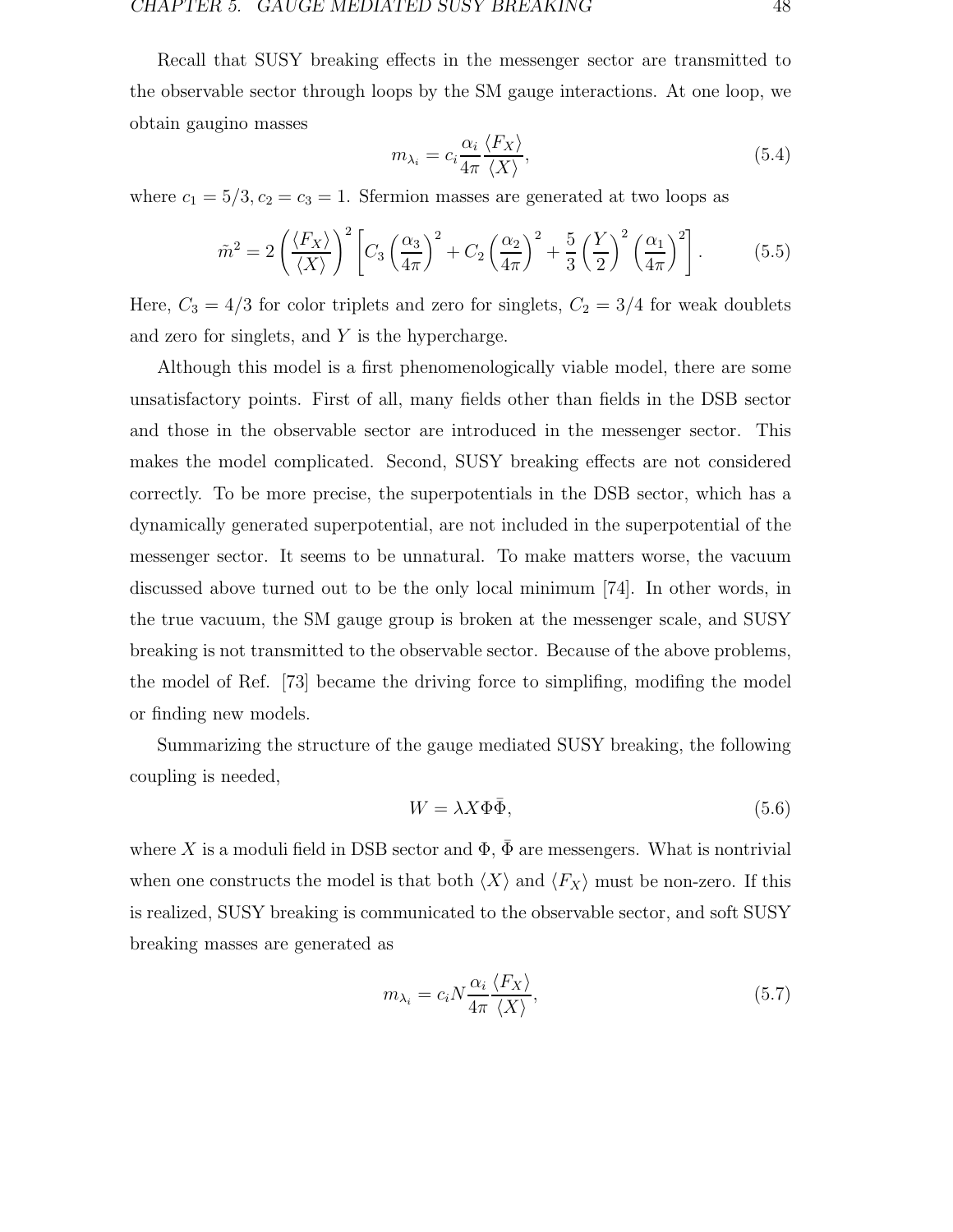$$
\tilde{m}^2 = 2N \left(\frac{\langle F_X \rangle}{\langle X \rangle}\right)^2 \left[ C_3 \left(\frac{\alpha_3}{4\pi}\right)^2 + C_2 \left(\frac{\alpha_2}{4\pi}\right)^2 + \frac{5}{3} \left(\frac{Y}{2}\right)^2 \left(\frac{\alpha_1}{4\pi}\right)^2 \right],\tag{5.8}
$$

where  ${\cal N}$  is the flavor number of the messenger fields.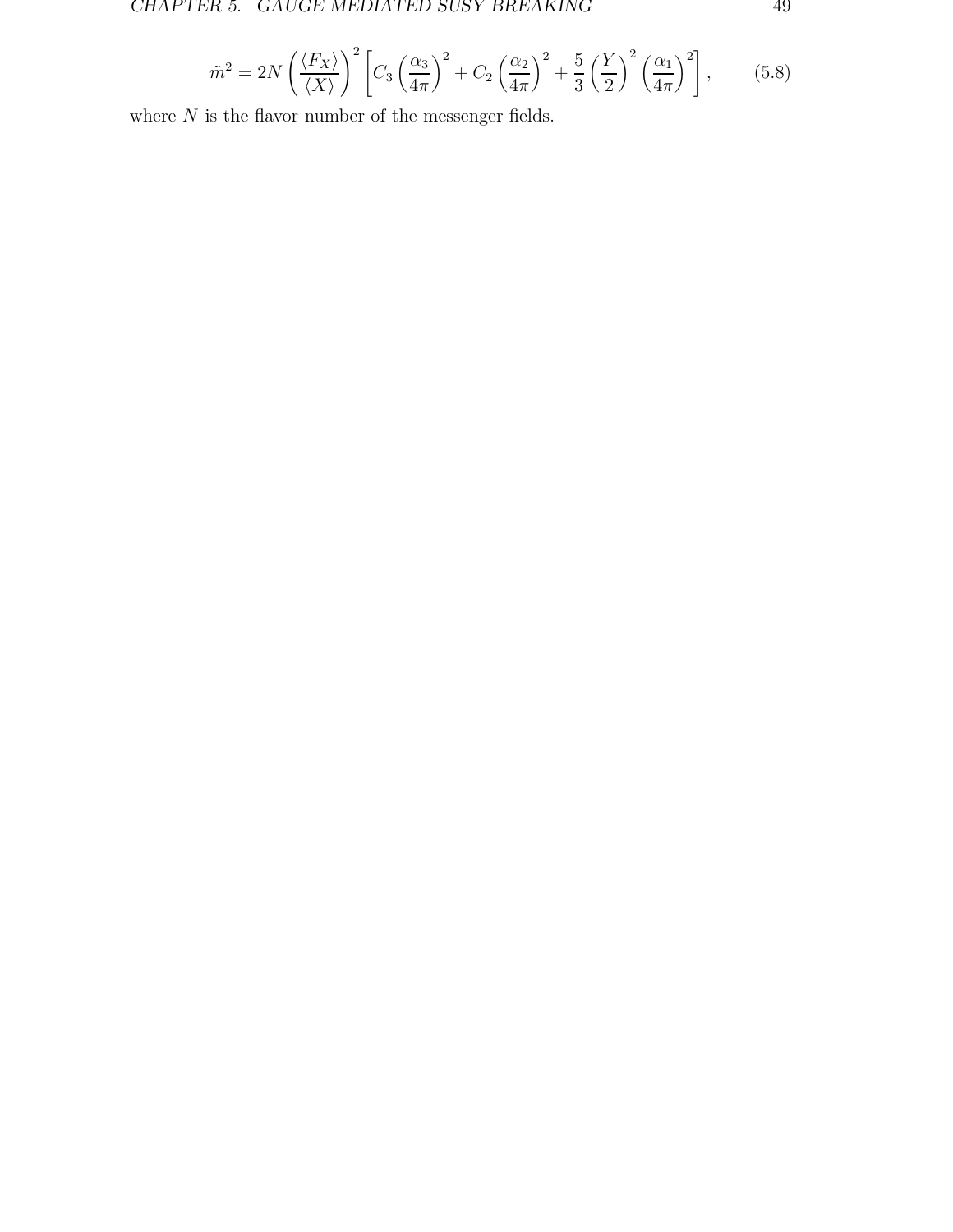### **Chapter 6**

### **Effective Messenger Sector Model**

In the previous chapter, we pointed out some problems in the model of Dine, Nelson, Nir and Shirman [73]. In this chapter, we present the model whose messenger sector is the effective theory of DSB sector. It is also shown that SUSY breaking is communicated to the observable sector without breaking the SM gauge group.

This chapter is based on the work in collaboration with N. Haba and T. Matsuoka [69].

### **6.1 Messenger sector as the effective theory of DSB sector**

Our model is based on the  $SU(3) \times SU(2)$  model [60], which breaks supersymmetry dynamically. This model has the  $SU(3) \times SU(2)$  gauge group, a global  $U(1)_m$ and a non-anomalous global R-symmetry. In our model this  $U(1)<sub>m</sub>$  is gauged from the beginning. The representations and charges of the matter fields are summarized in Table 6.1. Note that the singlet superfield  $\overline{E}$  is included to cancel  $U(1)_m$ anomaly, and that vector-like superfields  $f \equiv (q, l), \bar{f} \equiv (\bar{q}, \bar{l})$  are involved. Here we introduce the parameter r which specifies the  $U(1)_R$ -charges for each superfields and we assume that the sum of R-charge of  $f$  and  $\bar{f}$  is 0. Under the SM gauge group  $G_{\rm SM} \equiv SU(3)_C \times SU(2)_L \times U(1)_Y, Q, \bar{U}, \bar{D}, L$  and  $\bar{E}$  are neutral, and  $q, \bar{q}, l$  and  $\bar{l}$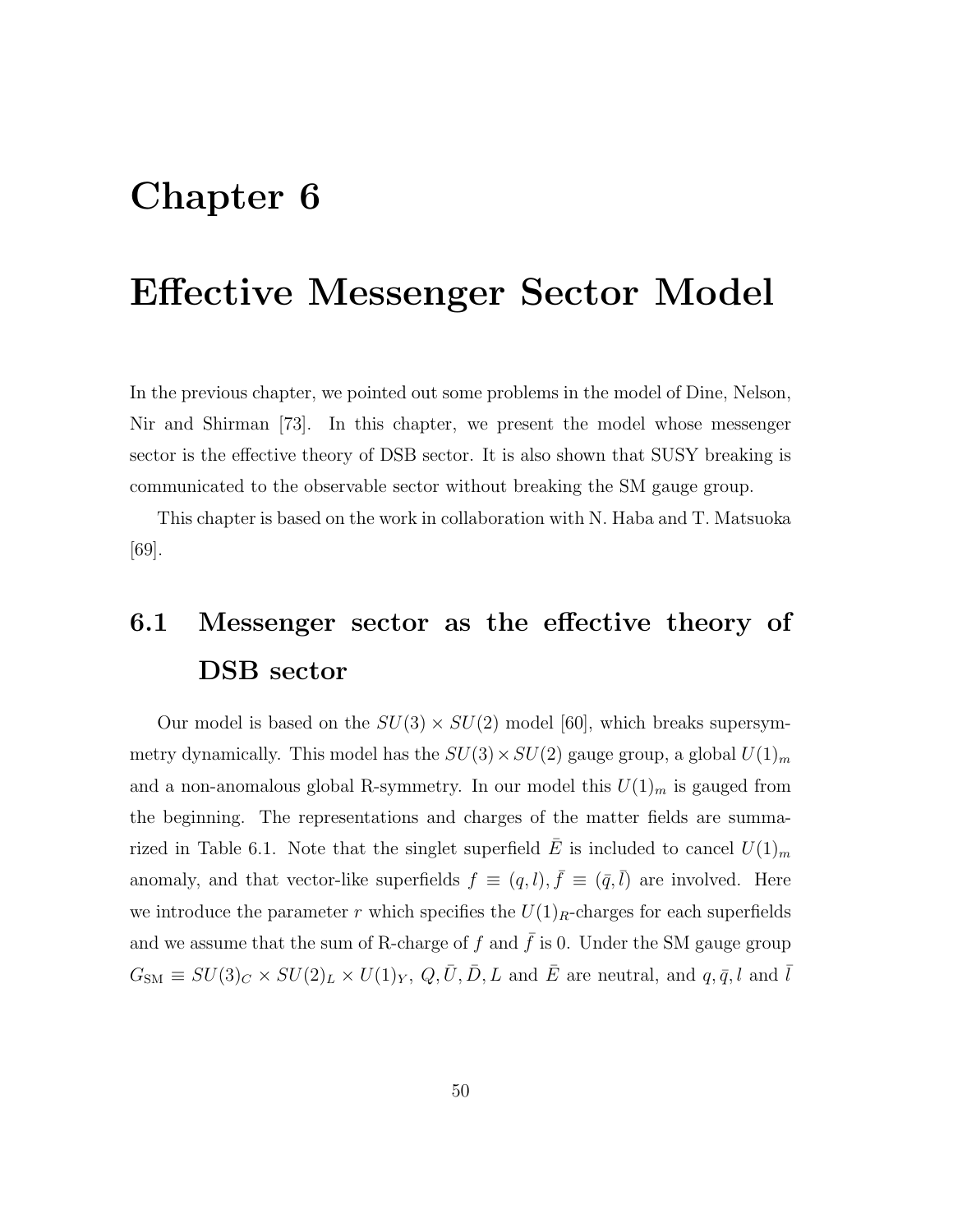| Particle  | $SU(3) \times SU(2)$ | $U(1)_m$ | $U(1)_R$       |
|-----------|----------------------|----------|----------------|
| Q         | (3, 2)               | 1/6      | $\mathfrak{r}$ |
| Ū         | $({\bar 3}, 1)$      | $-2/3$   | $-4-4r$        |
| $\bar{D}$ | $({\bar 3}, 1)$      | 1/3      | $2+2r$         |
| L         | (1, 2)               | $-1/2$   | $-3r$          |
| Ē         | (1,1)                | 1        | $8+6r$         |
|           | (1,1)                | $\theta$ | $r_f$          |
|           | (1,1)                |          | $r_{\bar{f}}$  |

Table 6.1: The representations and charges of matter fields in supersymmetry breaking sector

are transformed as

$$
q:(\mathbf{3},\mathbf{1},-2/3), \quad \bar{q}:(\mathbf{\bar{3}},\mathbf{1},2/3), \quad l:(\mathbf{1},\mathbf{2},1), \quad \bar{l}:(\mathbf{1},\mathbf{2},-1), \tag{6.1}
$$

respectively.

The tree level superpotential consistent with the symmetries is

$$
W_{\text{tree}} = \lambda_1 Q \bar{D}L + \frac{\kappa'}{M^2} (Q \bar{D}L) f \bar{f} + \frac{\lambda'_2}{M^5} (Q \bar{U}L) \bar{E} (\text{det}Q \bar{Q}), \tag{6.2}
$$

where  $\overline{Q} = (\overline{U}, \overline{D})$ . In Eq. (6.2), the first term is a renormalizable term which has been treated in Ref. [60]. The second and the third terms are non-renormalizable terms which will be at most cubic terms of the  $SU(3) \times SU(2)$  gauge invariant operators<sup>\*</sup>. The coupling constants  $\lambda'_2$  and  $\kappa'$  are taken to be of order  $O(1)$ .  $\lambda_1$  is assumed to be very small so that the theory becomes weakly coupled.

To analyze the model we first consider the case in which the superpotential is absent. Under the condition that  $g_3 \gg g_2 \gg g_1$ , where  $g_3, g_2$  and  $g_1$  represent  $SU(3)$ ,  $SU(2)$  and  $U(1)<sub>m</sub>$  gauge coupling constants, respectively, there exist the D-

Other non-renormalizable terms are highly suppressed by the scale  $M$ , which will be fixed to the Planck scale later.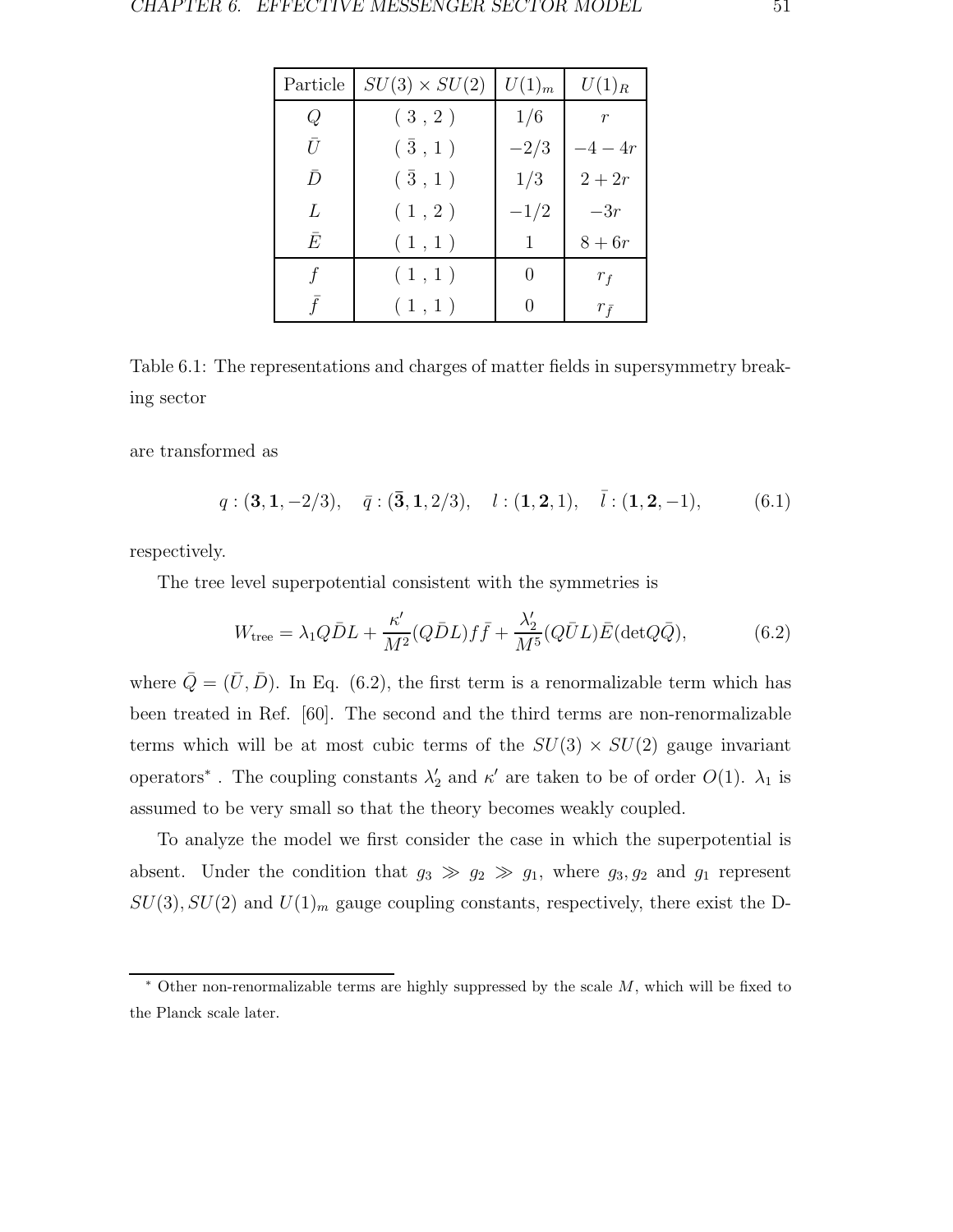flat directions for  $SU(3)$  and  $SU(2)$  [60]

$$
\langle Q \rangle = \begin{pmatrix} a & 0 \\ 0 & b \\ 0 & 0 \end{pmatrix}, \langle \bar{U} \rangle = \begin{pmatrix} a \\ 0 \\ 0 \end{pmatrix}, \langle \bar{D} \rangle = \begin{pmatrix} 0 \\ b \\ 0 \end{pmatrix}, \langle L \rangle = (0, \sqrt{a^2 - b^2}). \tag{6.3}
$$

Here a and b are taken as real and positive parameters with  $a \geq b$ . Gauge symmetries are completely broken along these flat directions and the one-instanton effect induces the non-perturbative superpotential [60]

$$
W_{\rm dyn} = \frac{\Lambda_3^7}{\det Q \bar{Q}},\tag{6.4}
$$

where  $\Lambda_3$  is the scale where  $SU(3)$  gauge coupling blows up. Note that we consider the case  $\Lambda_3 \gg \Lambda_2$ , where  $\Lambda_2$  is the scale where  $SU(2)$  gauge coupling diverges <sup>†</sup>.

If we turn on the tree level superpotential, the flat directions are lifted. In our case VEVs of the fields are close to those of Ref. [60],  $v \sim \Lambda_3/\lambda_1^{1/7} \gg \Lambda_3$ . The vacuum energy is  $V \sim \lambda_1^2 v^4 > 0$  and then supersymmetry is broken. The moduli space is described in terms of the  $SU(3) \times SU(2)$  gauge invariant operators [61] listed in Table 6.2. From Eqs. (6.2) and (6.4) we have the effective superpotential below the scale  $\Lambda_3$ 

$$
W_{\text{eff}} = \lambda_1 X_1 + \frac{\Lambda_3^7}{X_3} + \frac{\kappa'}{M^2} X_1 f \bar{f} + \frac{\lambda'_2}{M^5} X_2 \bar{E} X_3,
$$
  

$$
= \lambda_1 v^2 Y + \frac{\lambda_1 v^4}{X} + \kappa Y f \bar{f} + \lambda_2 P N X,
$$
 (6.5)

where in the second equality we rescale the gauge invariant operators as  $X_1 =$  $v^2Y, X_2 = v^2N, X_3 = v^3X$  and  $\overline{E} = P$ . Here we introduce the notations as  $\kappa \equiv$  $\kappa'(v/M)^2$  and  $\lambda_2 \equiv \lambda'_2(v/M)^5$ . Equation (6.5) represents the effective theory of the supersymmetry breaking sector. Since N and P have  $U(1)<sub>m</sub>$  charges  $-1$  and +1, respectively, these superfields correspond to  $\phi^-$  and  $\phi^+$  in the model of Ref. [73]. Contrary to Ref. [73] we add no superfields to the effective superpotential. In the present model we have  $\langle F_Y \rangle \sim \lambda_1 v^2$ . Then, the supersymmetry breaking is communicated to the messenger fields f and  $\bar{f}$  through  $\kappa Y f \bar{f}$  term. It is worth

<sup>&</sup>lt;sup>†</sup> If we consider the case  $\Lambda_2 \gg \Lambda_3$ , supersymmetry is broken due to the quantum deformation of the moduli space [64].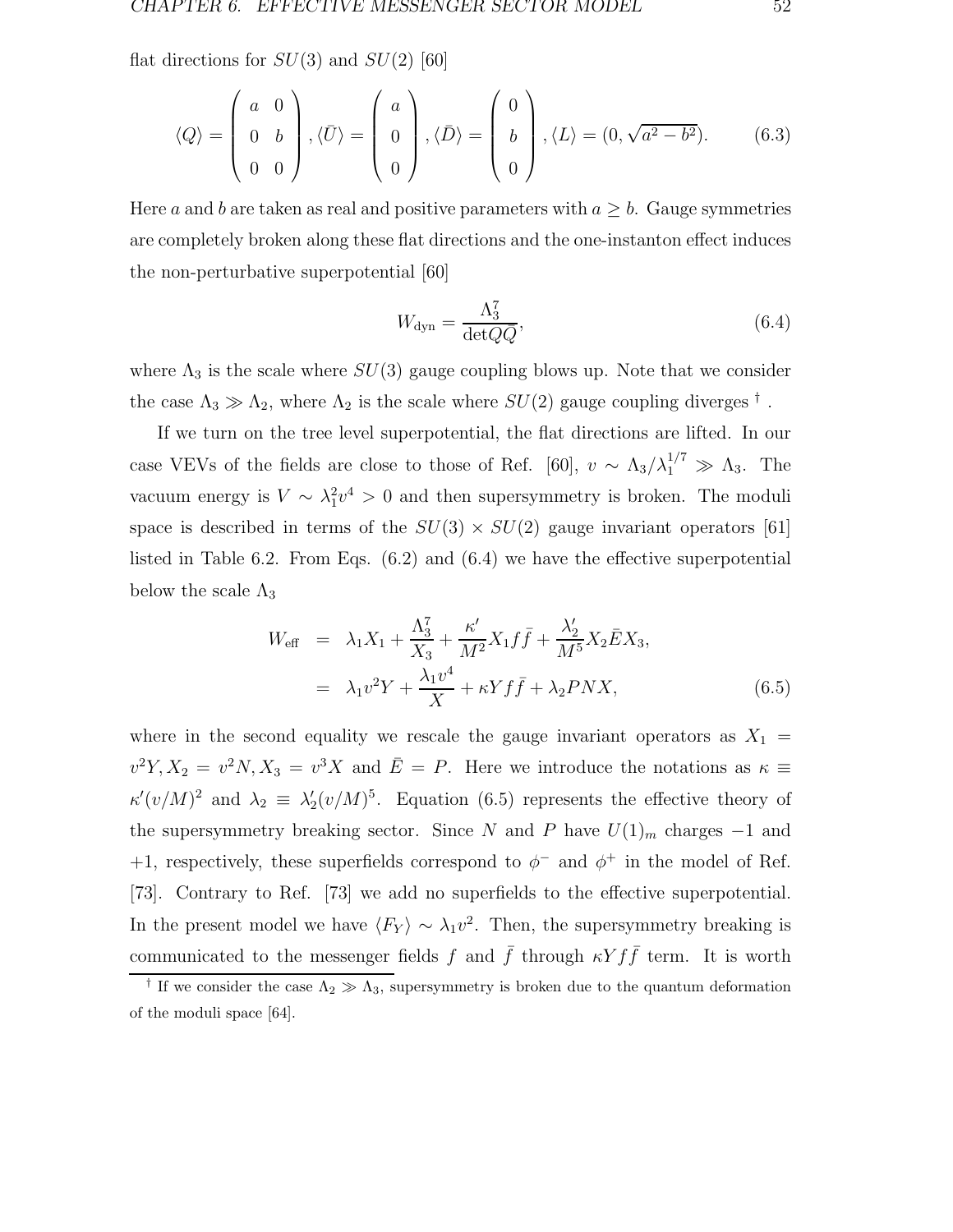|                          | $U(1)_m$ | $U(1)_R$ |
|--------------------------|----------|----------|
| $X_1 = Q\bar{D}L$        |          | 2        |
| $X_2 = Q\bar{U}L$        | $-1$     | $-4-6r$  |
| $X_3 = detQ\overline{Q}$ |          | $-2$     |
| F,                       |          | $8+6r$   |
| f f                      |          |          |

Table 6.2: The gauge invariant operators which describe the moduli space

noting that the  $U(1)_m$  gauge interaction and  $\lambda_2 PNX$  term do not play an essential role in communicating the supersymmetry breaking to the messenger fields.

In order to analyze the scalar potential in our model, it is necessary to calculate the effective Kähler potential. Under the condition  $\lambda_1 \ll 1$ , we can calculate the effective Kähler potential using the procedure given by Poppitz and Randall [76] because the theory is weakly coupled and the gauge symmetries are completely broken. The effective Kähler potential is given by

$$
K = 3\left(t + \frac{B}{t}\right),\tag{6.6}
$$

where

$$
t \equiv (A + \sqrt{A^2 - B^3})^{1/3} + (A - \sqrt{A^2 - B^3})^{1/3},
$$
  
\n
$$
A \equiv \frac{1}{2}(X_1^{\dagger}X_1 + X_2^{\dagger}X_2) = \frac{1}{2}v^4(Y^{\dagger}Y + N^{\dagger}N),
$$
  
\n
$$
B \equiv \frac{1}{3}(X_3^{\dagger}X_3)^{1/2} = \frac{1}{3}v^3(X^{\dagger}X)^{1/2}.
$$
\n(6.7)

The inverse of the effective Kähler metric is

$$
K^{j^*i} = \begin{pmatrix} \left(\frac{t}{v^2}\right)^2 + \frac{2}{t}Y^{\dagger}Y & \frac{2}{t}Y^{\dagger}N & \frac{2}{t}Y^{\dagger}X\\ \frac{2}{t}N^{\dagger}Y & \left(\frac{t}{v^2}\right)^2 + \frac{2}{t}N^{\dagger}N & \frac{2}{t}N^{\dagger}X\\ \frac{2}{t}X^{\dagger}Y & \frac{2}{t}X^{\dagger}N & \frac{2t}{v^3}|X| + \frac{2}{t}X^{\dagger}X \end{pmatrix}
$$
(6.8)

for  $i, j = Y, N$  and X. Since  $P(= \bar{E}), f$  and  $\bar{f}$  have no  $SU(3)$  charge, their components of the effective Kähler potential are assumed to be of canonical form. From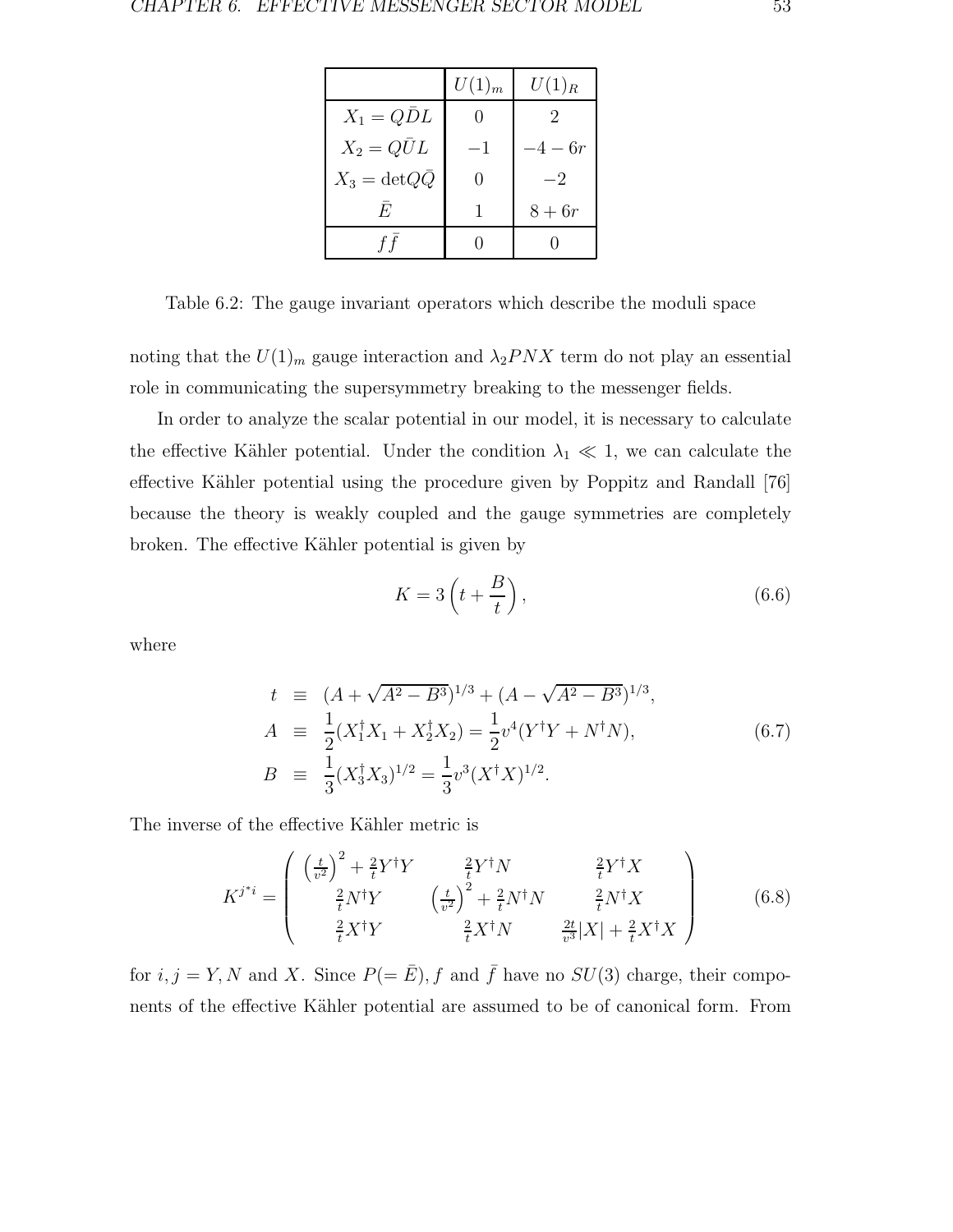Eqs. (6.5) and (6.8) the scalar potential of the effective theory is given by

$$
V = W_{j*} K^{j*} W_i + \frac{g_1^2}{2} (|P|^2 - |N|^2)^2 + (M_P^2 |P|^2 + M_N^2 |N|^2),
$$
  
\n
$$
= \frac{2}{t} \left| \lambda_1 v^2 Y + \kappa Y f \bar{f} + 2 \lambda_2 P N X - \frac{\lambda_1 v^4}{X} \right|^2
$$
  
\n
$$
+ \left( \frac{t}{v^2} \right)^2 \left( \lambda_2^2 |X|^2 |P|^2 + |\lambda_1 v^2 + \kappa f \bar{f}|^2 \right) + \frac{2t}{v^3} |X| \left| \lambda_2 P N - \frac{\lambda_1 v^4}{X^2} \right|^2
$$
  
\n
$$
+ \lambda_2^2 |N|^2 |X|^2 + \kappa^2 |Y|^2 (|f|^2 + |\bar{f}|^2)
$$
  
\n
$$
+ \frac{g_1^2}{2} (|P|^2 - |N|^2)^2 + (M_P^2 |P|^2 + M_N^2 |N|^2),
$$
  
\n(6.9)

where the second last term is  $U(1)_m$  D-term, because  $U(1)_m$  is gauged and  $U(1)_m$ D-flatness condition is not imposed. The last term represents two-loop generated soft supersymmetry breaking mass term. Note that  $M_P^2$  and  $M_N^2$  are negative and of order  $O\left(\left(\frac{g_1^2}{16\pi^2}\right)^2 \lambda_1^2 v^2\right)$  [73].

By minimizing the scalar potential  $(6.9)$  under the conditions<sup> $\ddagger$ </sup>

$$
\kappa \gg \lambda_1, \quad \frac{g_1^2}{16\pi^2} \lambda_1 \gg \lambda_2,\tag{6.10}
$$

we obtain VEVs which are in the vicinity of the  $SU(3)$ ,  $SU(2)$  D-flat direction [60], namely

$$
X = v_X + x, \quad |x| \ll v_X,
$$
  
\n
$$
Y = v_Y + y, \quad |y| \ll v_Y,
$$
  
\n
$$
|f|, |\bar{f}|, |P|, |N| \ll v,
$$
\n(6.11)

where  $v_X \equiv a^2b^2/v^3$ ,  $v_Y \equiv a^2\sqrt{a^2 - b^2}/v^2$  and  $x, y$  represent the fluctuation around  $v_X, v_Y$ , respectively. In the minimization it is important that the effective Kähler potential has of the non-canonical form. We can easily derive

$$
\langle f \rangle = \langle \bar{f} \rangle = 0 \tag{6.12}
$$

from the stationary conditions for f and  $\bar{f}$ . This shows that the SM gauge group is not broken at the minimum. By solving the minimization conditions with respect

<sup>&</sup>lt;sup>‡</sup>  $\kappa \gg \lambda_1$  is a condition to ensure that the mass squared of the messengers is positive.  $\frac{g_1^2}{16\pi^2}\lambda_1 \gg$  $\lambda_2$  is a condition to ensure that  $U(1)_m$  is broken.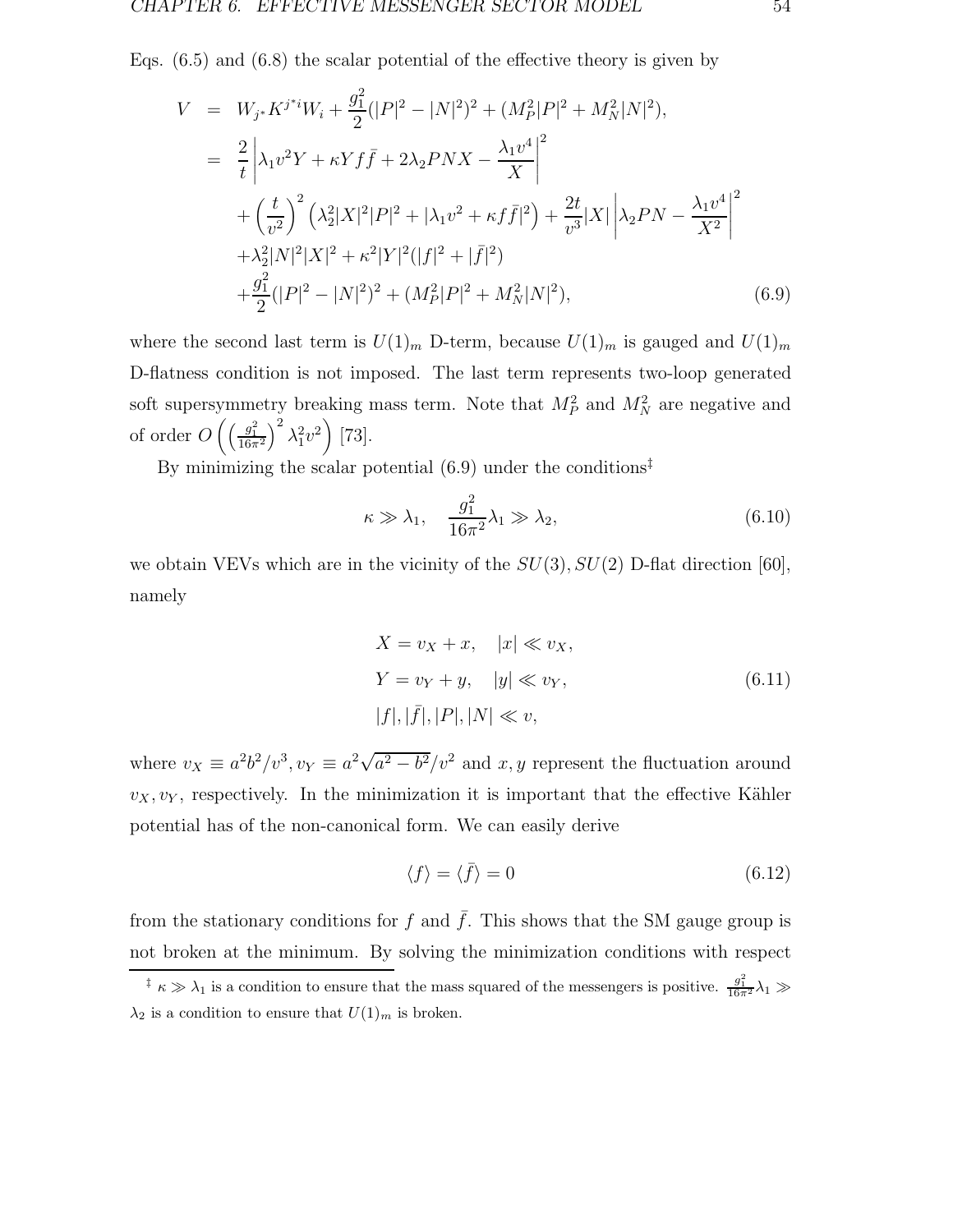to  $N$  and  $P$  we obtain

$$
|\langle P \rangle| \simeq \frac{1}{g_1} \sqrt{-M_P^2} \sim \frac{g_1}{16\pi^2} \lambda_1 v,\tag{6.13}
$$

$$
|\langle N \rangle| \simeq \frac{\lambda_2}{\lambda_1} |\langle P \rangle| \sim \frac{g_1}{16\pi^2} \lambda_2 v \tag{6.14}
$$

The order of VEVs of the fluctuation x and  $y$  is

$$
|\langle x \rangle| \sim |\langle y \rangle| \sim O\left(\left(\frac{g_1^2}{16\pi^2}\right)^2 \lambda_2^2 v\right) \ll v_X, v_Y.
$$
 (6.15)

As a consequence, our analysis is found to be self-consistent.

## **6.2 The observable sector and estimation of the scales**

Supersymmetry breaking in the messenger sector is transmitted to gauginos, squarks and sleptons in the observable sector radiatively through the interaction  $\kappa Y f \bar{f}$  in Eq.(6.5). At one-loop we can obtain the masses for  $SU(3)_C, SU(2)_L$  and  $U(1)_Y$  gauginos

$$
m_{\lambda_i} \sim \frac{g_i^2}{16\pi^2} \frac{\langle F_Y \rangle}{\langle Y \rangle} \sim \frac{g_i^2}{16\pi^2} \lambda_1 v,\tag{6.16}
$$

where  $g_i$  stands for the corresponding gauge coupling of the standard model. Taking  $m_{\lambda_i} = 10^{2.5 \pm 0.5} \text{GeV}$ , we obtain

$$
\lambda_1 \left( \frac{v}{M_{\text{Planck}}} \right) \sim 10^{-13.3 \pm 0.5},\tag{6.17}
$$

where  $\frac{g_i^2}{16\pi^2} \simeq 10^{-2.5}$  is used. On the other hand, the soft supersymmetry breaking masses for squarks and sleptons are induced at two-loop. They are given by

$$
m_{\phi_i}^2 \sim \left(\frac{g_i^2}{16\pi^2} \frac{\langle F_Y \rangle}{\langle Y \rangle}\right)^2 \sim \left(\frac{g_i^2}{16\pi^2} \lambda_1 v\right)^2.
$$
 (6.18)

Here we focus on the estimation of the various scales. In the supersymmetry breaking sector we have a scale M which suppresses the non-renormalizable interactions in Eq.(6.2). It is natural to take this scale M as  $M_{\text{Planck}}$ . This implies that we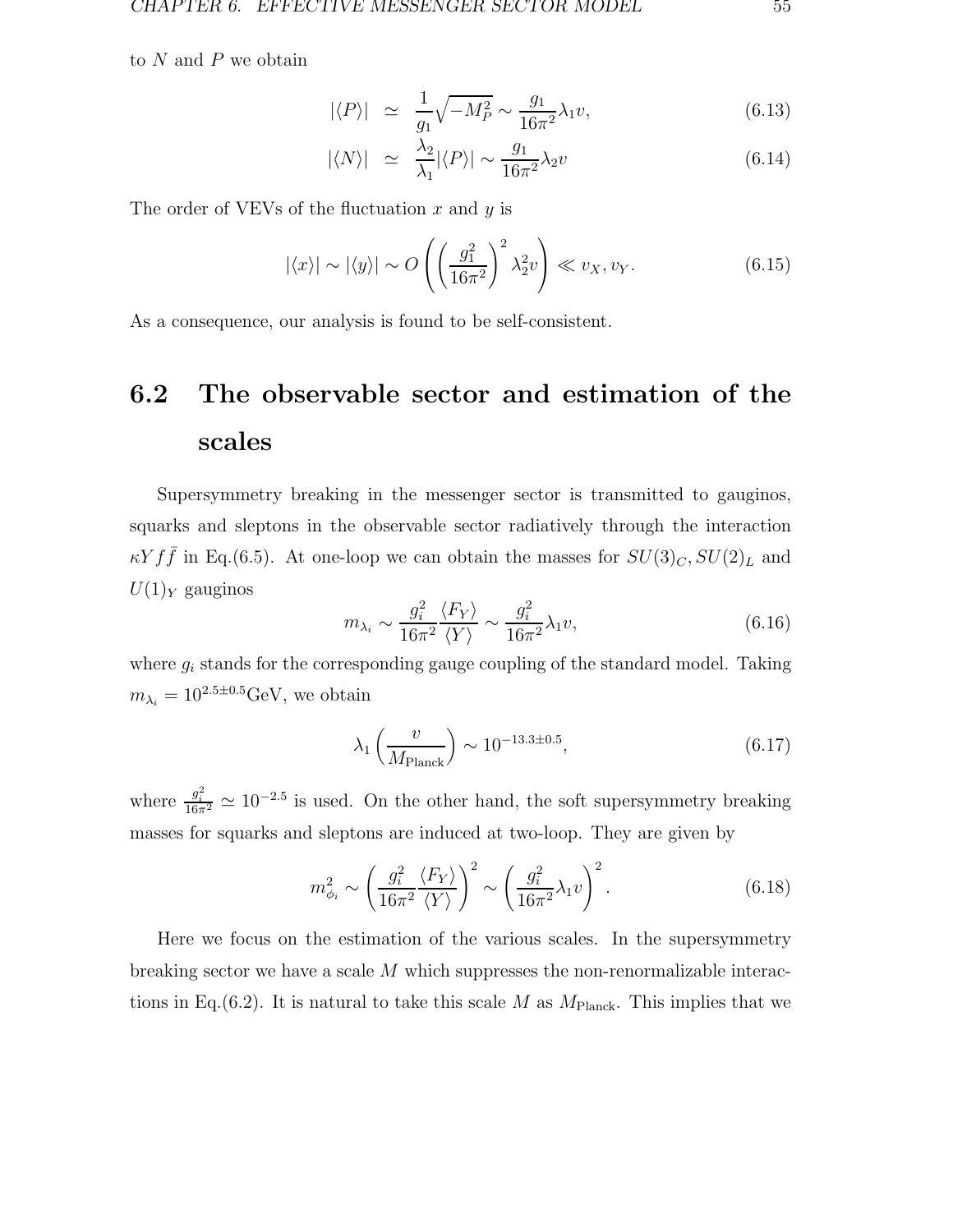have to take the effects of the gravitational interaction into account in calculating the masses for the gauginos, the squarks, and the sleptons. The scalar mass terms which are induced by gravity come from the D-term

$$
\int d^4\theta \left(\frac{Q^{\dagger}Q}{M_{\text{Planck}}^2} + \cdots \right) \Phi_i^{\dagger} \Phi_i, \tag{6.19}
$$

where  $\Phi_i$  are superfields of the standard model and i denotes flavor index. Therefore, the gravity-induced scalar masses are

$$
m_{\phi_i}(\text{grav}) \sim \frac{\langle F \rangle}{M_{\text{Planck}}},
$$
  
 
$$
\sim \lambda_1 \left(\frac{v}{M_{\text{Planck}}}\right)^2 M_{\text{Planck}} \ll 10^{2.5 \pm 0.5} \text{GeV}, \quad (6.20)
$$

where  $\langle F \rangle$  is VEV of the F-term in the supersymmetry breaking sector. The last inequality implies that we consider only the case in which the gravitational effects is negligible. From this inequality we obtain

$$
\lambda_1 \left(\frac{v}{M_{\text{Planck}}}\right)^2 \ll 10^{-15.8 \pm 0.5},
$$
\n(6.21)

where  $M_{\rm Planck} \simeq 10^{18.3} \rm GeV$  is used.

On the other hand, gaugino mass terms which are induced by gravity arise via the term

$$
\int d^2\theta \frac{X_1}{M_{\text{Planck}}^3} W^{\alpha} W_{\alpha} = \int d^2\theta \left(\frac{v}{M_{\text{Planck}}}\right)^2 \frac{Y}{M_{\text{Planck}}} W^{\alpha} W_{\alpha},\tag{6.22}
$$

where  $W^{\alpha}$  is a field strength superfield. Thus, the gravity-induced gaugino masses become

$$
m_{\lambda_i}(\text{grav}) \sim \lambda_1 \left(\frac{v}{M_{\text{Planck}}}\right)^4 M_{\text{Planck}}.\tag{6.23}
$$

From Eq.  $(6.17)$  and the inequality  $(6.21)$  we find that

$$
m_{\lambda_i} \gg m_{\lambda_i} \text{(grav)}.\tag{6.24}
$$

Namely, the gauge-mediated contribution to the gaugino mass is dominant compared with the gravity-mediated contribution.

Taking the condition  $\lambda_1 \ll \kappa \sim \left(\frac{v}{M_{\text{Planck}}}\right)^2$  into account together with Eqs. (6.17) and (6.21), we obtain the allowed range of parameters

$$
10^{-4.4 \pm 0.2} \ll \frac{v}{M_{\text{Planck}}} \ll 10^{-2.5},\tag{6.25}
$$

$$
10^{-10.8 \pm 0.5} \ll \lambda_1 \ll 10^{-8.9 \pm 0.3}.
$$
\n(6.26)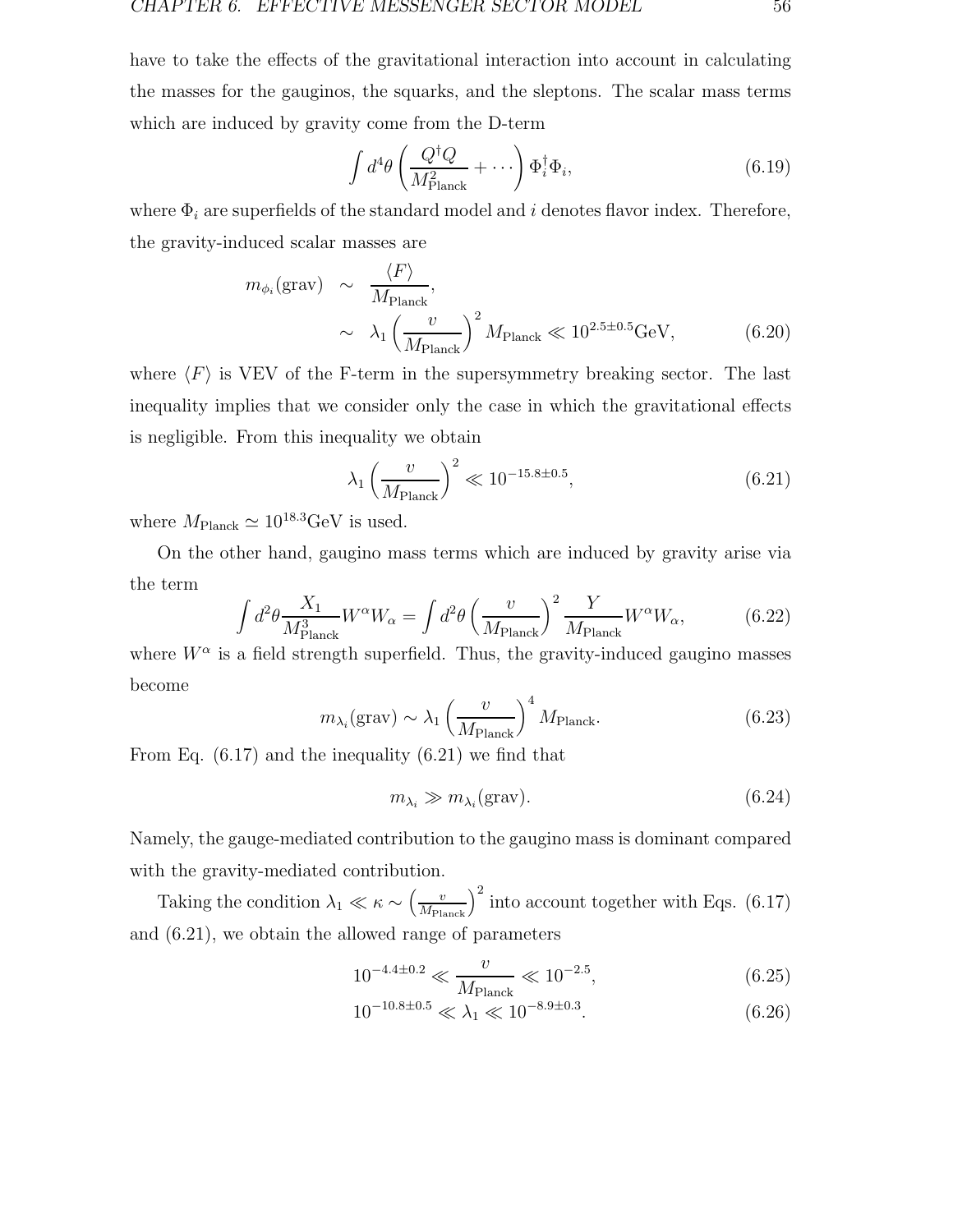If we take  $\lambda_1 \sim 10^{-9.3}$  as an example, various scales in the model are determined as,

$$
v \sim 10^{14.3} \text{GeV},
$$
  
\n
$$
\Lambda \sim 10^{13.0} \text{GeV},
$$
  
\n
$$
\sqrt{F} \sim \sqrt{\lambda_1 v^2} \sim 10^{9.6} \text{GeV},
$$
  
\n
$$
m \sim \kappa v \sim 10^{6.3} \text{GeV},
$$
  
\n
$$
m_{\lambda_i} \sim 10^{2.5} \text{GeV},
$$
  
\n(6.27)

where m means the mass of f and  $\bar{f}$ . Equation (6.20) also represents the order of the gravitino mass. In the present example the gravitino mass is  $\sim 10^{1.5}$  GeV. We note that supersymmetry breaking scale  $\sqrt{F}$  turns out to be the intermediate scale between the GUT scale and the soft supersymmetry breaking scale.

#### **6.3 Discussion**

We have shown that the messenger sector can be considered as the effective theory of supersymmetry breaking sector. No matter superfields and interactions are added in the messenger sector. All interactions in our messenger sector are derived from the supersymmetry breaking sector. Using this effective theory we have also shown that supersymmetry breaking can be communicated to the observable sector without breaking QCD color.

In the present framework, the essential role of communicating the supersymmetry breaking to the observable sector is played by the  $\kappa Y f \bar{f}$  term in the effective superpotential. We do not need to rely on the  $U(1)_m$  gauge interaction and also on the  $P\mathbb{N}X$  term in the superpotential. This situation is in sharp contrast to that in Ref. [73]. In fact, when we do not introduce the field  $P(=\bar{E})$  and the  $U(1)_m$  gauge symmetry, we can make the model simpler. Even in that case the main point of our results remains unchanged.

There appear various scales in the present model. We have also estimated the gravitational effects in calculating masses for gauginos, squarks, and sleptons. It was found that gauge-mediated contributions are dominant compared with gravity-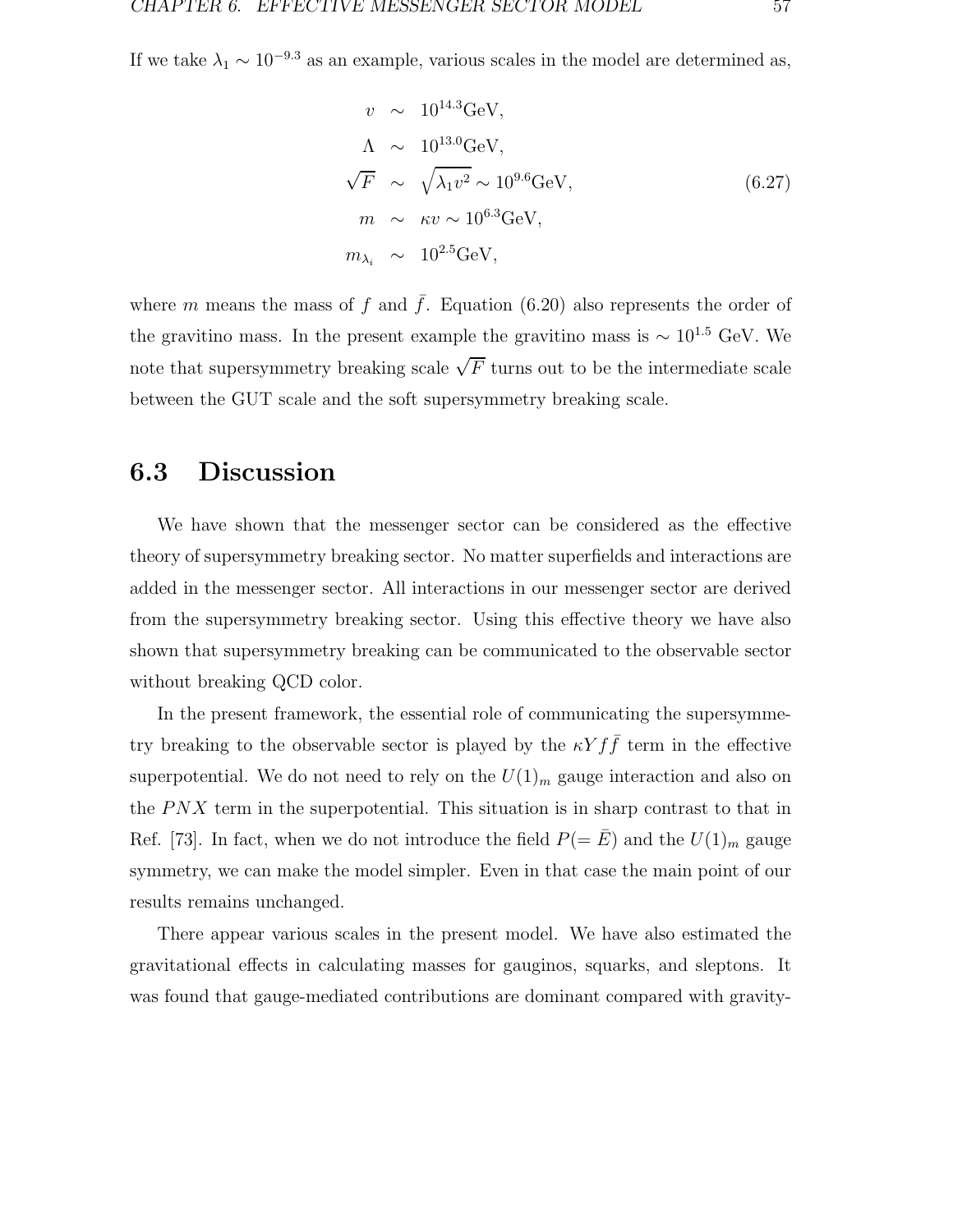mediated contributions. As a typical example, we found that gauge symmetry breaking scale (v) in supersymmetry breaking sector is  $10^{14.3}$  GeV, the scale of  $SU(3)$ dynamics  $(\Lambda_3)$  in  $SU(3) \times SU(2)$  model is  $10^{13.0}$ GeV, supersymmetry breaking scale (  $\sqrt{F}$ ) is 10<sup>9.6</sup> GeV and the mass of messenger fields (κv) is 10<sup>6.3</sup> GeV.

In the observable sector of our model, as discussed in Ref. [73], the masses for gauginos are induced at one-loop through the standard model gauge interaction. On the other hand, the masses for squarks, sleptons are induced at two-loop through the standard model gauge interaction. Therefore, FCNC are naturally suppressed because these masses are proportional to the square of the flavor-blind standard model gauge coupling constants.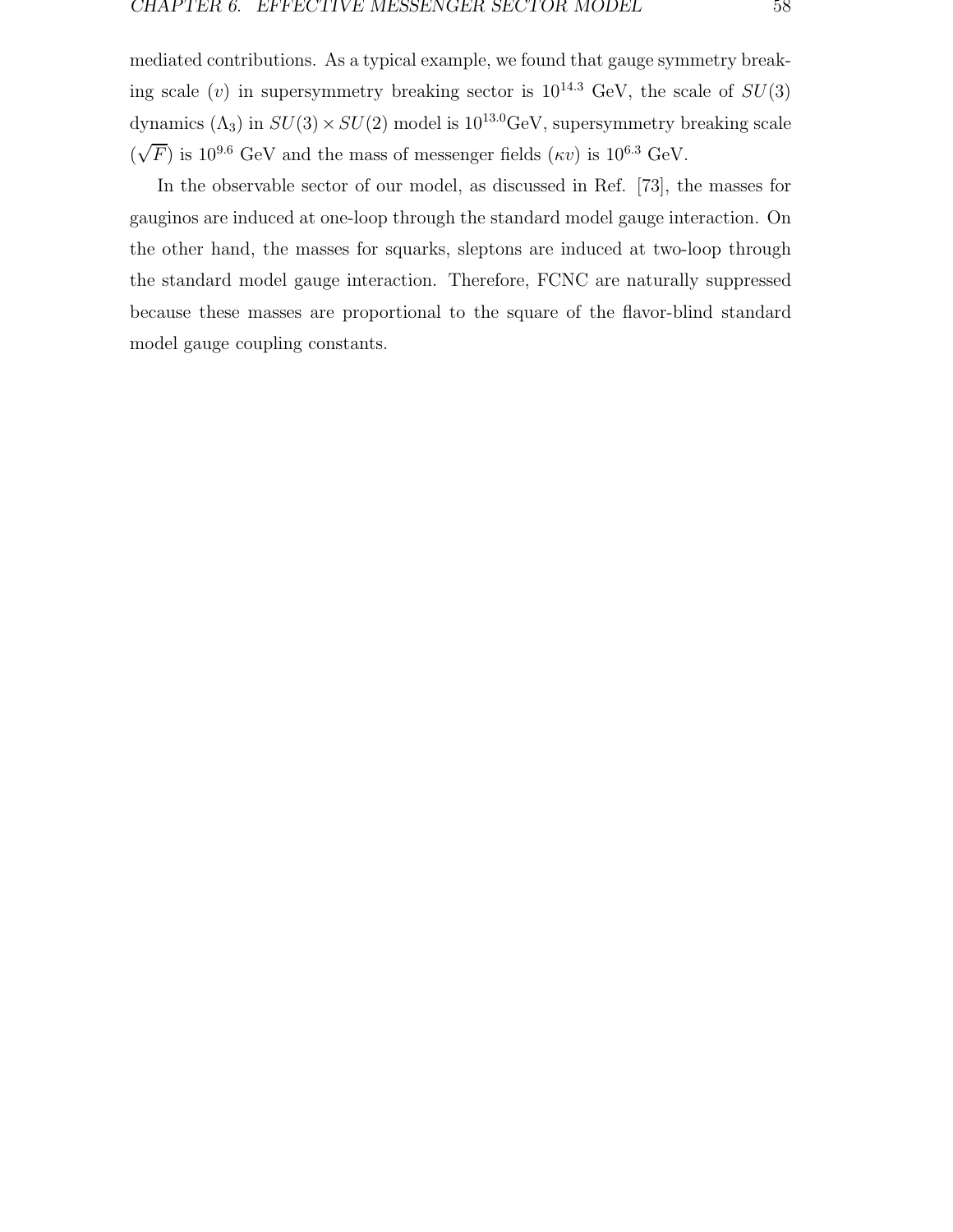# **Chapter 7**

# **A DGM Model with an Affine QMS**

In the previous chapter, we discussed the effective messenger sector model, which simplify the model of Ref. [73] quite naturally. There has also been much progress to simplify the structure of the model along various lines [78]-[81].

The simplest idea of gauge mediated SUSY breaking is "Direct Gauge Mediation"(DGM). In this framework, the SM gauge group is coupled to the DSB sector directly, in other words, the SM gauge group is embedded into the flavor symmetry of the DSB sector, and the fields transforming both under the gauge group in the DSB sector and the SM gauge group communicate SUSY breaking to our world. As mentioned in the chapter 5, main problem in this scenario is that the SM gauge group, especially QCD color gauge group becomes asymptotically non-free and blows up below the GUT scale. Since the model which breaks SUSY dynamically has been increased, it is worth reconsidering this problem. Indeed, there are some DGM models which solve the problem [82]-[91].

However, there arises other problems in these DGM models.

- SUGRA contributions to soft masses dominate over or are comparable to the gauge mediation contributions because SUSY breaking scale is relatively high  $({\sim 10^{10} \text{GeV}})$  [82].
- If there are massive gauge multiplets charged under the SM gauge group (which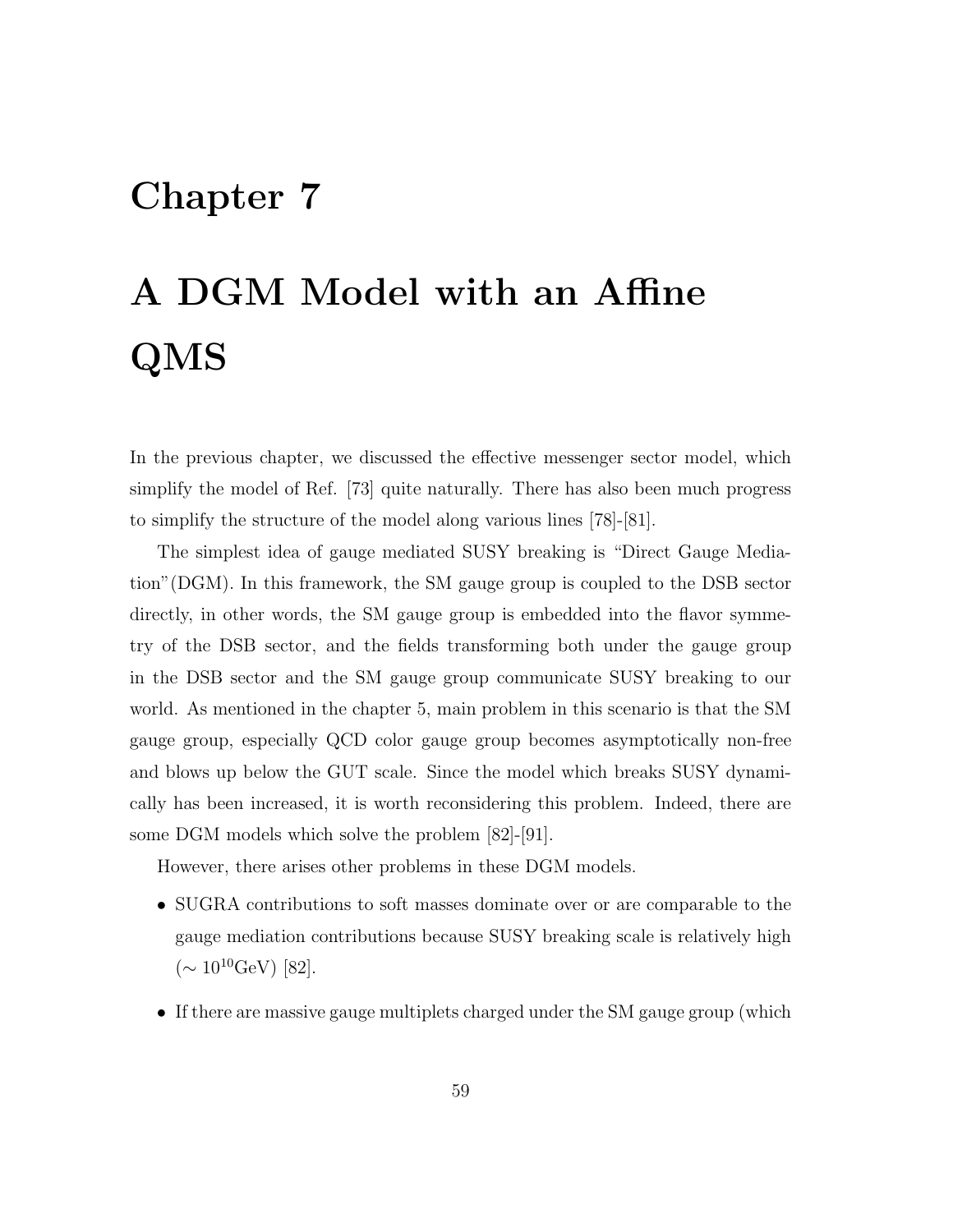is referred to as "gauge messenger"), these give negative contributions to soft scalar masses squared [84, 85].

• If light scalars ( $\sim 10^4$  GeV) charged under the SM gauge group exist, these also give negative contributions to soft scalar masses squared through 2-loop RGE [82, 83].

In this chapter, we present a new, simple model of direct gauge mediation of SUSY breaking with an Affine quantum moduli space which avoids the above problems.  $*$ 

This chapter is based on the work [77].

#### **7.1 A Model**

The symmetries of our model are

$$
SU(6)_1 \times SU(6)_2 \times [SU(6)],\tag{7.1}
$$

where the first two  $SU(6)_{1,2}$  are gauge groups and  $SU(6)$  in the bracket is a global symmetry. We will later identify the subgroup of this  $SU(6)$  with the SM gauge groups.

The field content of our model is as follows.

$$
X \sim (\mathbf{H}, 1; 1),
$$
  
\n
$$
\Sigma \sim (\mathbf{L}, \mathbf{\bar{L}}; 1),
$$
  
\n
$$
Q \sim (\mathbf{\bar{L}}, 1; \mathbf{\bar{L}}),
$$
  
\n
$$
\bar{Q} \sim (1, \mathbf{\bar{L}}; \mathbf{\bar{L}}).
$$
\n(7.2)

We note that this field content consists of two sectors. The first sector includes X only. This model is  $SU(6) + \frac{1}{2}$ , which has been originally discussed by Csáki, Schmaltz and Skiba [9] and also discussed recently in Ref. [92, 93]. According to Ref. [9], the low energy effective theory of this model has two branches, one is  $W_{dyn} = 0$  ("an Affine quantum moduli space") and another is  $W_{dyn} \neq 0$ . The

<sup>∗</sup> Our model has similar dynamics to the model in Ref. [90].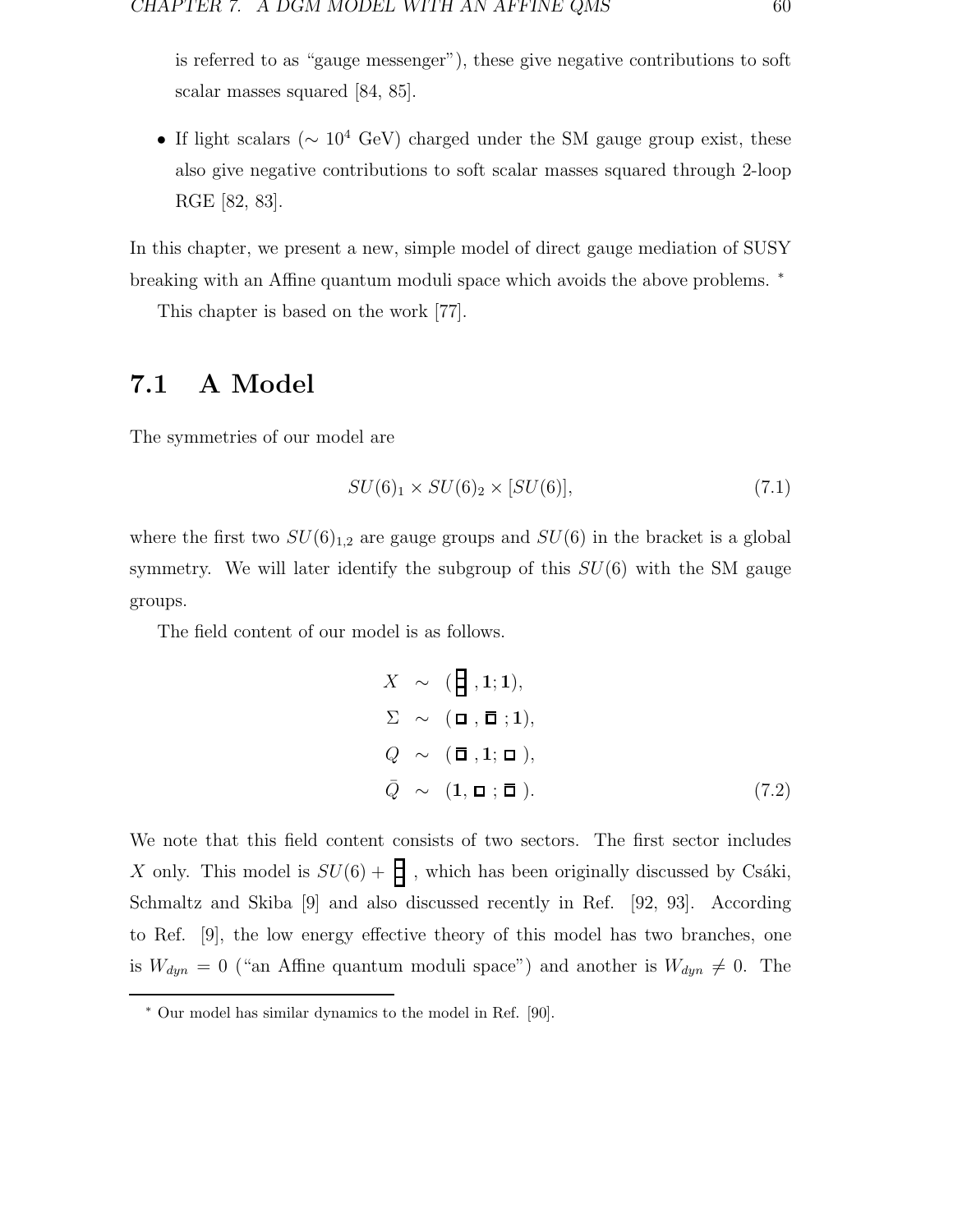definition of Affine quantum moduli space is that the moduli space is given by gauge invariant polynomials with no relations among them and  $W_{dyn} = 0$ . Moreover, 't Hooft anomalies between fundamental fields and gauge invariant composites match at all points in the moduli space (including the origin). Therefore, if the appropriate gauge invariant operators to lift the flat directions are added to the superpotential, then we can expect the model to break SUSY due to confinement such as the model proposed by Intriligator, Seiberg and Shenker (ISS) [94]. We refer to this sector as SUSY breaking sector or DSB sector throughout this paper. We will utilize this branch to construct the model of direct gauge mediation. On the other hand, we will discuss later the case of  $W_{dyn} \neq 0$ .

The second sector contains  $\Sigma, Q, Q$ . These superfields are necessary to communicate SUSY breaking effects to the observable sector. The field content for each gauge group is  $SU(6)_{1,2} + 6(\square + \overline{\square})$ , which is the special case of the model in Ref. [95].

Note also that this model is completely chiral, in other words, we cannot add mass terms for any field to the superpotential† .

Here we take the following tree level superpotential

$$
W = \lambda_1 \Sigma Q \bar{Q} + \frac{\lambda_2}{M_P} X^4 + \frac{\lambda_3}{M_P^3} \text{det} \Sigma,
$$
\n(7.3)

where  $\lambda_{1,2,3}$  are the couplings of order unity and  $M_P$  is the reduced Planck scale. Although it is possible to add other nonrenormalizable terms to the superpotential, we forbid them by imposing additional symmetries. Note that explicit contraction of indices in  $X^4$  are  $X^4 \equiv X_{a_1b_1c_1}X_{d_1e_1f_1}X_{a_2b_2c_2}X_{d_2e_2f_2}\epsilon^{a_1b_1f_1a_2b_2f_2}\epsilon^{d_1e_1c_1d_2e_2c_2}$ .

In the presence of the first two terms in the superpotential, there exist some classical flat directions:  $v^6 \equiv \det \Sigma$ ,  $B \equiv Q^6$ ,  $B \equiv \bar{Q}^6$ ,  $M \equiv XQ^3$ .

Let us first discuss the direction  $\langle \Sigma \rangle \neq 0$  (VEVs of other fields are zero) we are interested in, which corresponds to the direction det  $\Sigma \neq 0$ ;

$$
\langle \Sigma \rangle = \text{diag}(v, v, v, v, v, v). \tag{7.4}
$$

Along this direction, the gauge group  $SU(6)_1 \times SU(6)_2$  is broken to their diagonal

 $\dagger$  X<sup>2</sup> vanish identically due to the Bose statistics of the superfield.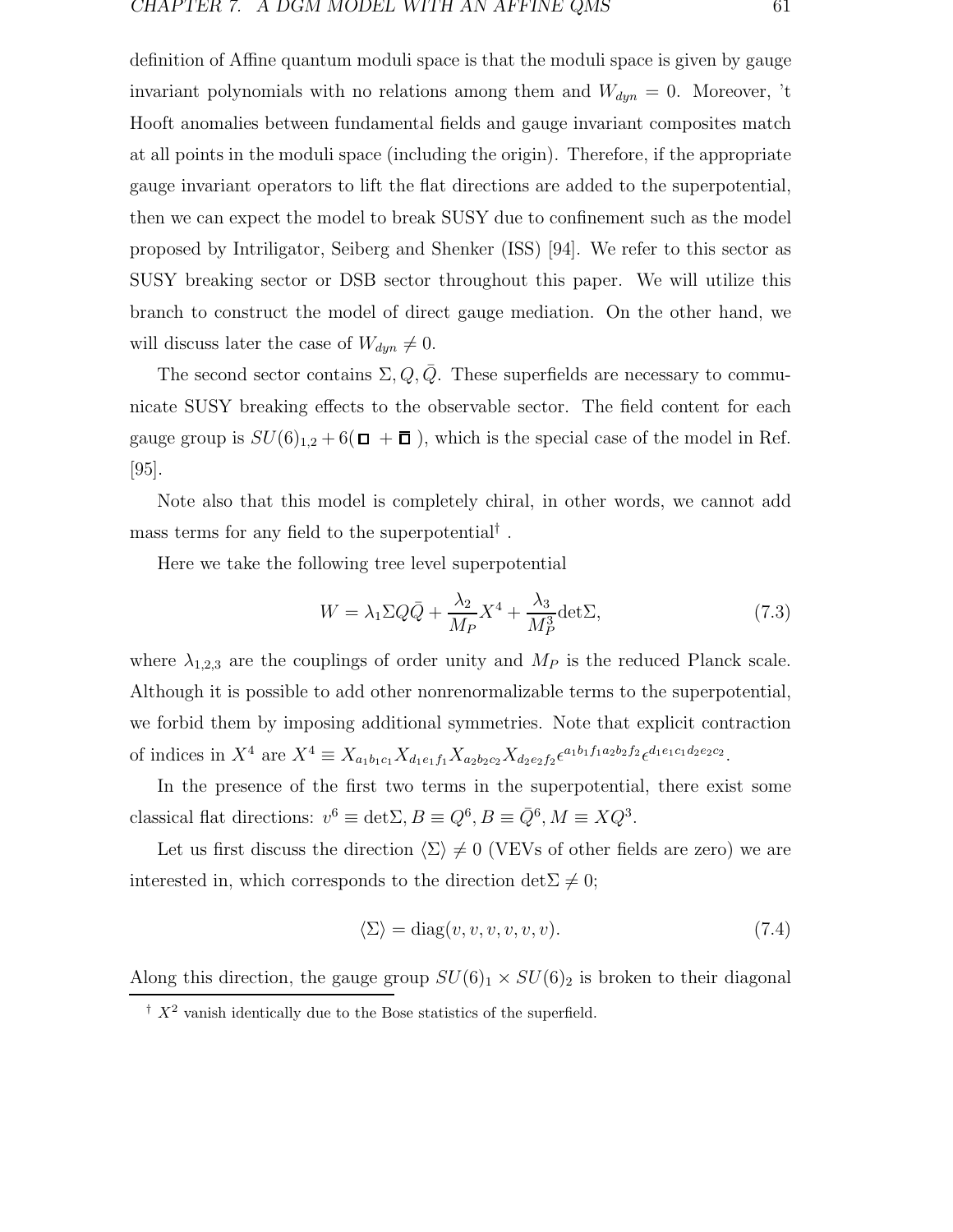$SU(6)_D$  and  $Q, \bar{Q}$  become massive since the superpotential includes the mass term  $\lambda_1 \langle \Sigma \rangle Q \bar{Q}$ . For large v, the low energy effective theory is  $SU(6)_D + \frac{1}{\Box} +$  one singlet  $v.$ <sup> $\ddagger$ </sup> As mentioned earlier, the low energy dynamics of this model has already been discussed [28] and this model is one of the theories with an Affine quantum moduli space [93]. SUSY gauge theories based on simple groups which have an Affine quantum moduli space are completely classified by Dotti and Manohar [93] as in Table. 7.1. Here notations are as follows, G is the gauge group,  $\rho$  the matter representation

|           | G                  | $\rho$                        | $d_M$                   | $\mu$          | $\mu_{\rm adj}$ | $G_*$                |
|-----------|--------------------|-------------------------------|-------------------------|----------------|-----------------|----------------------|
| T1        | SU(2N)             | $+$ $\bar{H}$<br>$\mathsf{H}$ | $N+1$                   | $2N-2$         | $2{\cal N}$     | $(SU(2))^N$          |
| T2        | SU(6)              | E                             | $\mathbf{1}$            | 3              | $6\phantom{.}6$ | $SU(3) \times SU(3)$ |
| $\rm{T}3$ | $Sp(2N), N \geq 2$ | $\overline{H}$                | $N-1$                   | $N-1$          | $N+1$           | $(SU(2))^N$          |
| T4        | $SO(N), N \geq 5$  | $(N-4)$ $\Box$                | $\frac{1}{2}(N-4)(N-3)$ | $N-4$          | $N-2$           | $SU(2) \times SU(2)$ |
| $\rm{T}5$ | SO(12)             | 2S                            | 7                       | 8              | 10              | $(SU(2))^3$          |
| T6        | SO(14)             | ${\cal S}$                    | $\mathbf{1}$            | 8              | 12              | $G_2 \times G_2$     |
| T7        | SU(2)              | $\Box$                        | $\mathbf{1}$            | $\overline{5}$ | $\overline{2}$  | $Z_3$                |
| $\rm{T}8$ | SU(8)              |                               | $\overline{7}$          | 10             | 8               | $(Z_2)^6$            |
| T9        | Sp(8)              | <b>HELLET</b>                 | $6\phantom{.}6$         | $\overline{7}$ | 5               | $(Z_2)^6$            |
| $\rm T10$ | $SO(N), N \geq 5$  | $\Box$                        | $N-1$                   | $N+2$          | $N-2$           | $(Z_2)^k$            |
| T11       | SO(16)             | S                             | 8                       | 16             | 14              | $(Z_2)^8$            |
| S1        | SU(5)              | $\bar{p}$ + $\bar{H}$         | $\overline{0}$          | $\overline{2}$ | $\overline{5}$  | SU(5)                |
| $\rm S2$  | SO(10)             | S                             | $\overline{0}$          | $\overline{2}$ | 8               | SO(10)               |

Table 7.1: All theories with an Affine quantum moduli space

(S denotes the spinor representation),  $d_M$  the number of gauge invariant composites,  $\mu$ ,  $\mu_{adj}$  Dynkin index of matter representations and adjoint, for respectively,  $G_*$  the unbroken gauge group at D-flat directions where G is maximally broken. T1-T6 have  $\mu < \mu_{adj}$ , T7-T11 have  $\mu > \mu_{adj}$ . S1 and S2 have no gauge invariant composites.

<sup>&</sup>lt;sup>‡</sup> We use the same notation  $\langle \Sigma \rangle$  for a singlet superfield.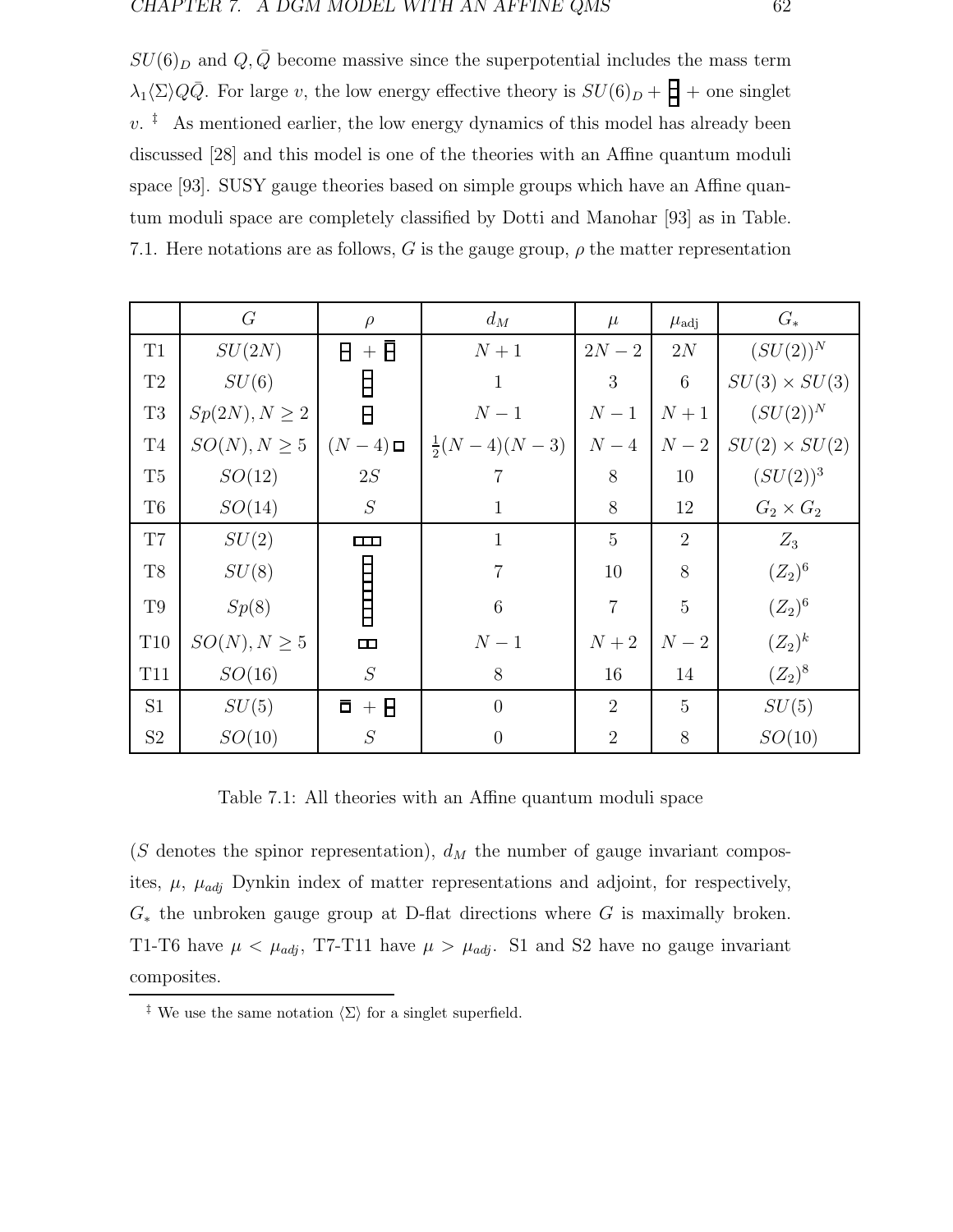In the present case,  $U(1)_R$  anomaly of the fermionic component of X, gaugino and that of the fermionic component of  $X<sup>4</sup>$  are saturated. This implies that the theory is in the confining phase below the scale  $\Lambda_L$  (the strong coupling scale of  $SU(6) + \Box$ ) and the low energy effective theory should be described in terms of the composite  $X<sup>4</sup>$ . The form of the dynamically generated superpotential due to gaugino condensation from the subgroup  $SU(3) \times SU(3)$  in  $SU(6)$  is

$$
W_{dyn} = (\omega^r - \omega^s) \Lambda_3^3,\tag{7.5}
$$

where  $\omega$  represents the cube root of unity  $(r, s = 1, 2, 3)$  and  $\Lambda_3$  means the strong coupling scale of pure  $SU(3)$  super Yang-Mills theory. Naively, one expects that the superpotential is the sum  $W = \Lambda_L^3(\omega^r + \omega^s)$ , so the relative sign in Eq. (7.5) is non trivial and essential for  $W_{dyn} = 0$ .

We would like to digress here for a moment and outline the argument of Dotti and Manohar that how Eq. (7.5) is derived. The VEV  $\langle X_{[123]}\rangle = v_1, \langle X_{[456]}\rangle = v_2$  $(|v_1| = |v_2|$  for D-flatness) breaks  $SU(6) \rightarrow SU(3)_1 \times SU(3)_2$ . One can easily see that the effective theory is pure  $SU(3) \times SU(3)$  gauge theory (with singlet  $X<sup>4</sup>$ ) by counting degrees of freedom through Higgs mechanism  $(20 - (35 - 8 - 8) = 1)$ . The 1-loop matching of the gauge coupling between the high energy and the low energy is  $\Lambda_{Li}^3 = \Lambda_{SU(6)}^5/v_i^2$ . One can interchange the two  $SU(3)$  groups by acting with the  $SU(6)$  matrix

$$
U = \begin{pmatrix} 0 & 0 & 0 & i & 0 & 0 \\ 0 & 0 & 0 & 0 & i & 0 \\ 0 & 0 & 0 & 0 & 0 & i \\ i & 0 & 0 & 0 & 0 & 0 \\ 0 & i & 0 & 0 & 0 & 0 \\ 0 & 0 & i & 0 & 0 & 0 \end{pmatrix},
$$
(7.6)

which maps  $v_1 \to -iv_2, v_2 \to -iv_1$ . Under this U, one finds that  $\Lambda_{L1,2}^3 \to -\Lambda_{L2,1}^3$ , therefore, the difference of each  $SU(3)$  superpotential is  $SU(6)$  invariant<sup>§</sup>.

<sup>§</sup> Also, for other theories with  $\mu < \mu_{adj}$ , these theories have multi branches, and  $W_{dyn} = 0$ is obtained from the cancellation of gaugino condensations for each unbroken subgroup. On the other hand, in the theories with  $\mu > \mu_{adj}$ ,  $W_{dyn}$  must be zero because the general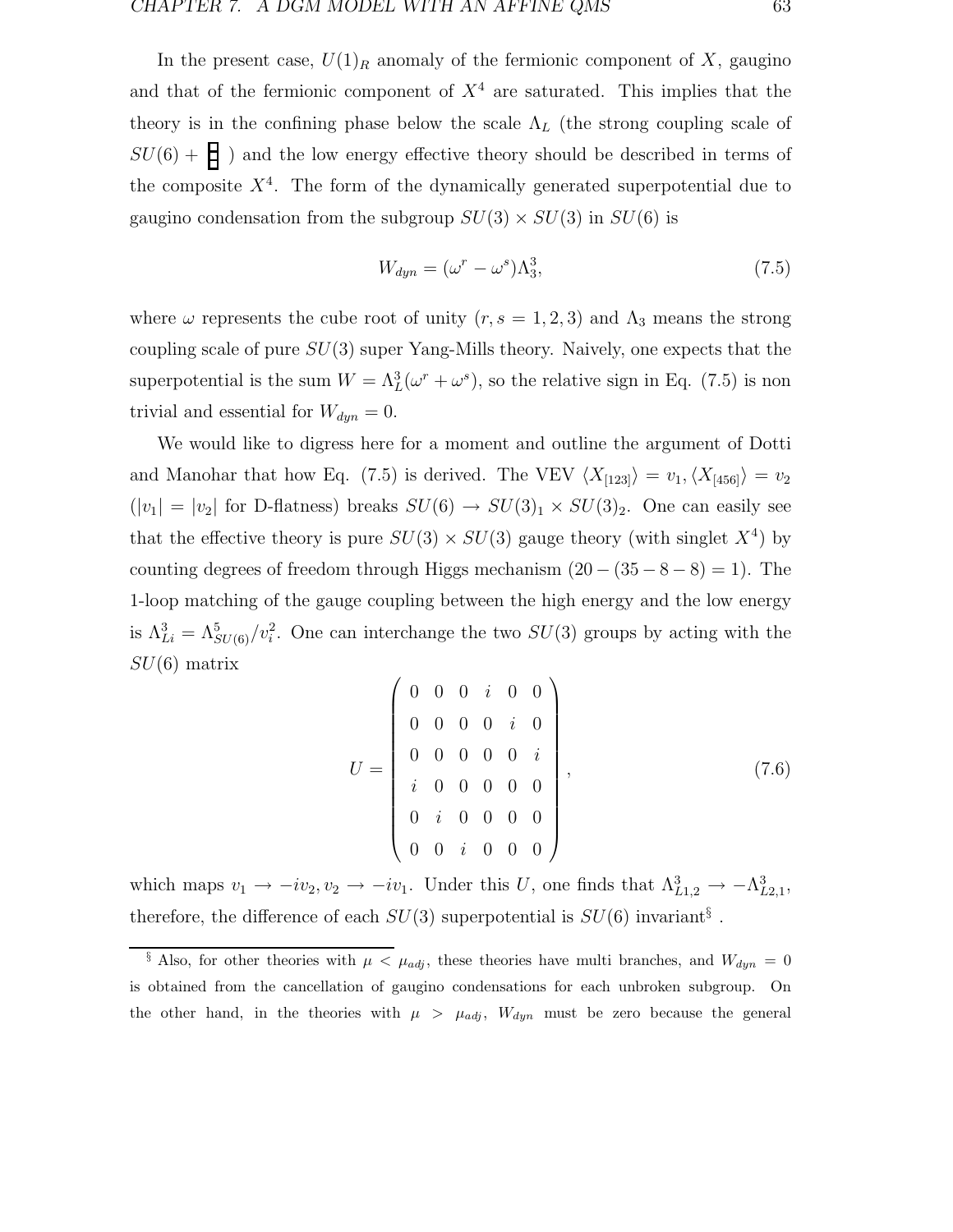Let us turn back to the model of the direct gauge mediation. What is important here is that this model has  $W_{dyn} = 0$  branch. In this situation, the effective superpotential becomes

$$
W_{eff} = \frac{\lambda_2}{M_P} u, \quad u \equiv X^4. \tag{7.7}
$$

Taking into account that the effective Kähler potential is

$$
K_{eff} \sim u^{\dagger} u / |\Lambda_L|^6, \tag{7.8}
$$

we obtain the following scalar potential.

$$
V_{eff} = \left(\frac{\partial^2 K_{eff}}{\partial u^{\dagger} \partial u}\right)^{-1} \left|\frac{\partial W_{eff}}{\partial u}\right|^2 = \frac{\lambda_2^2}{M_P^2} \Lambda_L^6.
$$
 (7.9)

At the first glance, one may think that this model is the plateau model [84, 85, 91] since the scalar potential is flat. However, we have to recall that  $\Lambda_L$  depends on the scale  $v$  through 1-loop matching of the gauge couplings:

$$
\left(\frac{\Lambda_1}{v}\right)^9 \left(\frac{\Lambda_2}{v}\right)^{12} = \left(\frac{\Lambda_L}{\lambda_1 v}\right)^{15},\tag{7.10}
$$

where  $\Lambda_{1,2}$  denotes the dynamical scale of  $SU(6)_1 + \frac{1}{2} + 6(\square + \overline{\square})$  and  $SU(6)_2 + 6(\square + \overline{\square})$ , respectively. Then, the scalar potential (7.9) becomes

$$
V_{eff} = \frac{\lambda_2^2}{M_P^2} \left(\frac{\lambda_1^5 \Lambda_1^3 \Lambda_2^4}{v^2}\right)^{\frac{6}{5}} = \frac{\lambda_2^2}{M_P^2} \left(\frac{\lambda_1^5 \Lambda^7}{v^2}\right)^{\frac{6}{5}},\tag{7.11}
$$

where  $\Lambda$  is defined as  $\Lambda^7 \equiv \Lambda_1^3 \Lambda_2^4$  for simplicity. This results in runaway behavior but the term det  $\Sigma$  in Eq. (7.3) stabilizes the scalar potential.

Indeed, by minimizing the scalar potential

$$
V_{eff} = \frac{\lambda_2^2}{M_P^2} \left(\frac{\lambda_1^5 \Lambda^7}{v^2}\right)^{\frac{6}{5}} + \frac{36\lambda_3^2}{M_P^6} v^{10},\tag{7.12}
$$

form of the superpotential consistent with the R symmetry is a sum of the term like  $W =$  $\Lambda^{(\mu-3\mu_{adj})/(\mu-\mu_{adj})}\Pi_i\phi_i^{2\mu_i/(\mu-\mu_{adj})}$ , where  $\phi_i$  are elementary fields with index  $\mu_i$ . The product of fields  $\phi_i$  must be gauge and flavor invariant. For asymptotically free theories,  $\mu < 3\mu_{adj}$ , the power of  $\Lambda$  is negative if  $\mu > \mu_{adj}$ . In this case, W diverges in the weak coupling limit  $\phi_i \to \infty, \Lambda \to 0$ . Therefore, W must vanish.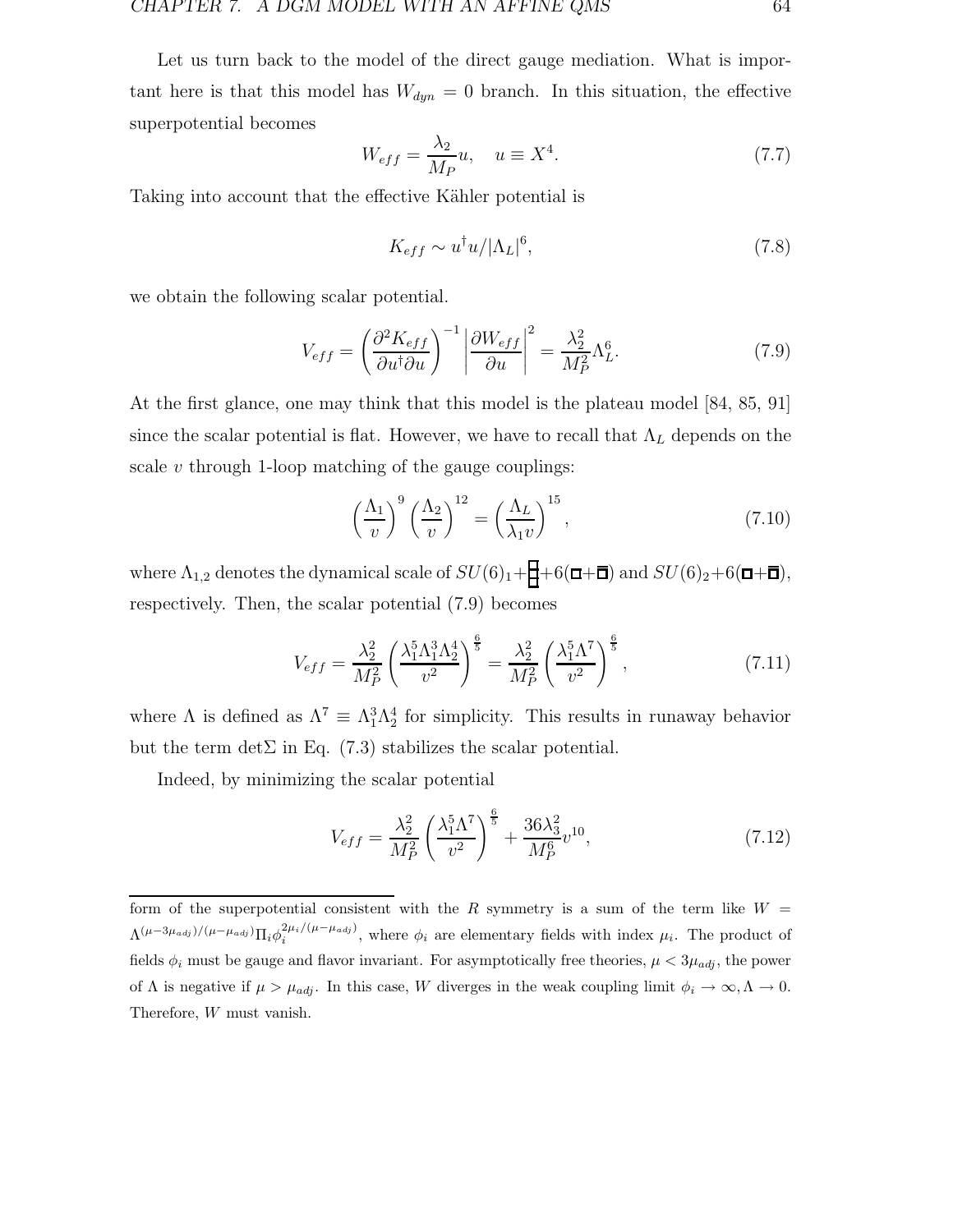we obtain

$$
v \sim (\Lambda^{21} M_P^{10})^{\frac{1}{31}}, \quad F_v \sim \left(\frac{\Lambda^{105}}{M_P^{43}}\right)^{\frac{1}{31}}, \quad V_0 \sim \left(\frac{\Lambda^{210}}{M_P^{86}}\right)^{\frac{1}{31}}, \quad \frac{F_v}{v} \sim \left(\frac{\Lambda^{84}}{M_P^{53}}\right)^{\frac{1}{31}}.
$$
 (7.13)

Since the vacuum energy is non-zero, SUSY is certainly broken. This breaking effect is communicated to the observable sector as follows. Upon identifying the  $SU(5)$ subgroup of the flavor group  $SU(6)$  with usual GUT gauge group which includes the SM gauge groups, Q and  $\overline{Q}$  behave as  $5+\overline{5}$  messenger fields of which SUSY mass is  $\lambda_1 v$  and SUSY breaking (mass)<sup>2</sup> is  $\lambda_1 F_v$ . They communicate SUSY breaking to the soft masses through loop diagrams of  $Q, \bar{Q}$  in the usual way [72, 73]. Note also that since the original matter content is completely chiral, these vectorlike messengers are dynamically generated as a result of symmetry breaking. Furthermore, since  $\Sigma$ is a singlet for  $SU(5)$ , there is no gauge messengers and no light scalars charged under the SM gauge group, which gives a negative contribution to the soft  $(mass)^2$ .

Requiring  $F_v/v \sim 10^4$  GeV to obtain the soft masses of order  $10^{2 \sim 3}$  GeV, we find

$$
\Lambda \sim 7 \times 10^{12} \text{GeV}, \quad \Lambda_L \sim 1 \times 10^{12} \text{GeV},
$$
  
\n
$$
v \sim 3 \times 10^{14} \text{GeV}, \quad \sqrt{F_v} \sim 1 \times 10^9 \text{GeV}, \tag{7.14}
$$

where we used  $M_P = 2 \times 10^{18}$  GeV.

We give some comments on the above scales in order. First of all, since  $F_v < v^2$ , the determinant of the mass squared matrix for messenger fields is positive, so the SM gauge groups are not broken at the minimum. The problem in Ref. [73] is avoided. Second, the messenger scale  $v$  is close to the GUT scale, so it is possible to preserve the perturbative unification in spite of six flavors of messengers. Third, one may worry about that the SUGRA contribution to the soft masses is comparable to or dominates over the gauge mediation contribution because SUSY breaking scale  $\sqrt{F_v}$  is relatively large. If we require that the gravitino mass  $m_{3/2}$ , which is the typical scale of the SUGRA contribution, is less than 10 percent of the gluino mass (such that RGE induced squark mass squareds have degeneracy at 1 percent level),

$$
m_{3/2} = \frac{F_v}{\sqrt{3}M_P} < 0.1 \times 6 \times \frac{\alpha_s}{4\pi} \frac{F_v}{v},\tag{7.15}
$$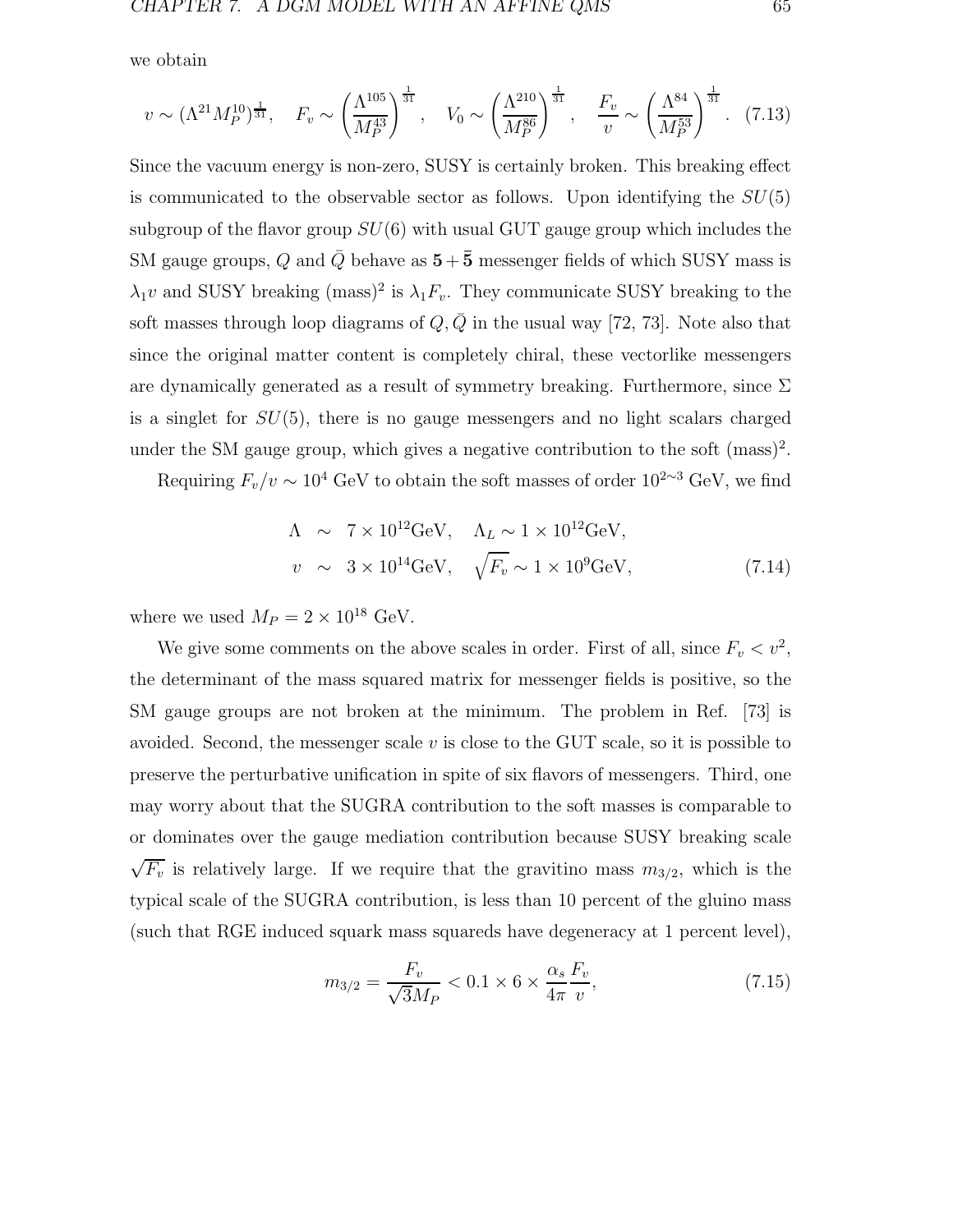then we find

$$
v < 0.1 \times 6 \times \frac{\alpha_s}{4\pi} \sqrt{3} M_P \sim 2 \times 10^{16} \text{GeV}.\tag{7.16}
$$

In our model, the above requirement is clearly satisfied, so the SUGRA contribution is suppressed enough.

Recall here that there still remain classical flat directions  $B, \bar{B}$  and M. We have to argue whether or not these directions are lifted quantum mechanically.

Along the B direction,  $SU(6)_1$  and  $SU(6)$  are completely broken. Then  $\Sigma$  and  $\overline{Q}$  become massive, hence the low energy effective theory is  $SU(6)_2 +$  singlets. The dynamical superpotential is

$$
W_{dyn} = \Lambda_L^3 = \Lambda_2^2 B^{1/6},\tag{7.17}
$$

where we use the scale matching  $\Lambda_L^3 = \Lambda_2^2 B^{1/6}$ . This leads to non-zero constant vacuum energy. At one loop, the correction to Kähler potential makes the scalar potential stabilized near the origin [84, 85, 96].

Along the  $\bar{B}$  direction,  $SU(6)_{2}$  and  $SU(6)$  are completely broken. Then  $\Sigma$  and Q become massive, hence the low energy effective theory is  $SU(6)_1 + \frac{1}{2} + \alpha$  singlet. The effective superpotential becomes ¶

$$
W_{eff} = \frac{\lambda_2}{M_P} u \tag{7.18}
$$

Using the canonical Kähler potential for  $u$  and the scale matching, we obtain the scalar potential

$$
V_{eff} = \frac{\Lambda_L^6}{M_P^2} = \frac{\lambda_2^2}{M_P^2} \Lambda_1^{18/5} \bar{B}^{2/5}.
$$
 (7.19)

Clearly, this stabilizes  $\bar{B}$  direction.

Along the M direction,  $SU(6)_1$  and  $SU(6)$  are completely broken. The low energy effective theory is  $SU(6)_2 +$  singlets. This is the same effective theory along the B direction. Therefore, the M direction is also lifted.

We now briefly discuss the drawback of our model. In the case with  $W_{dyn} \neq 0$ , this  $W_{dyn}$  becomes a runaway potential for  $u, v$ . Using the matching condition

$$
\left(\frac{\Lambda_1}{x}\right)^9 \left(\frac{\Lambda_2}{x}\right)^9 = \left(\frac{\Lambda_L}{x}\right)^{30},\tag{7.20}
$$

 $\P$  We also assume here that the theory is in the  $W_{dyn} = 0$  branch.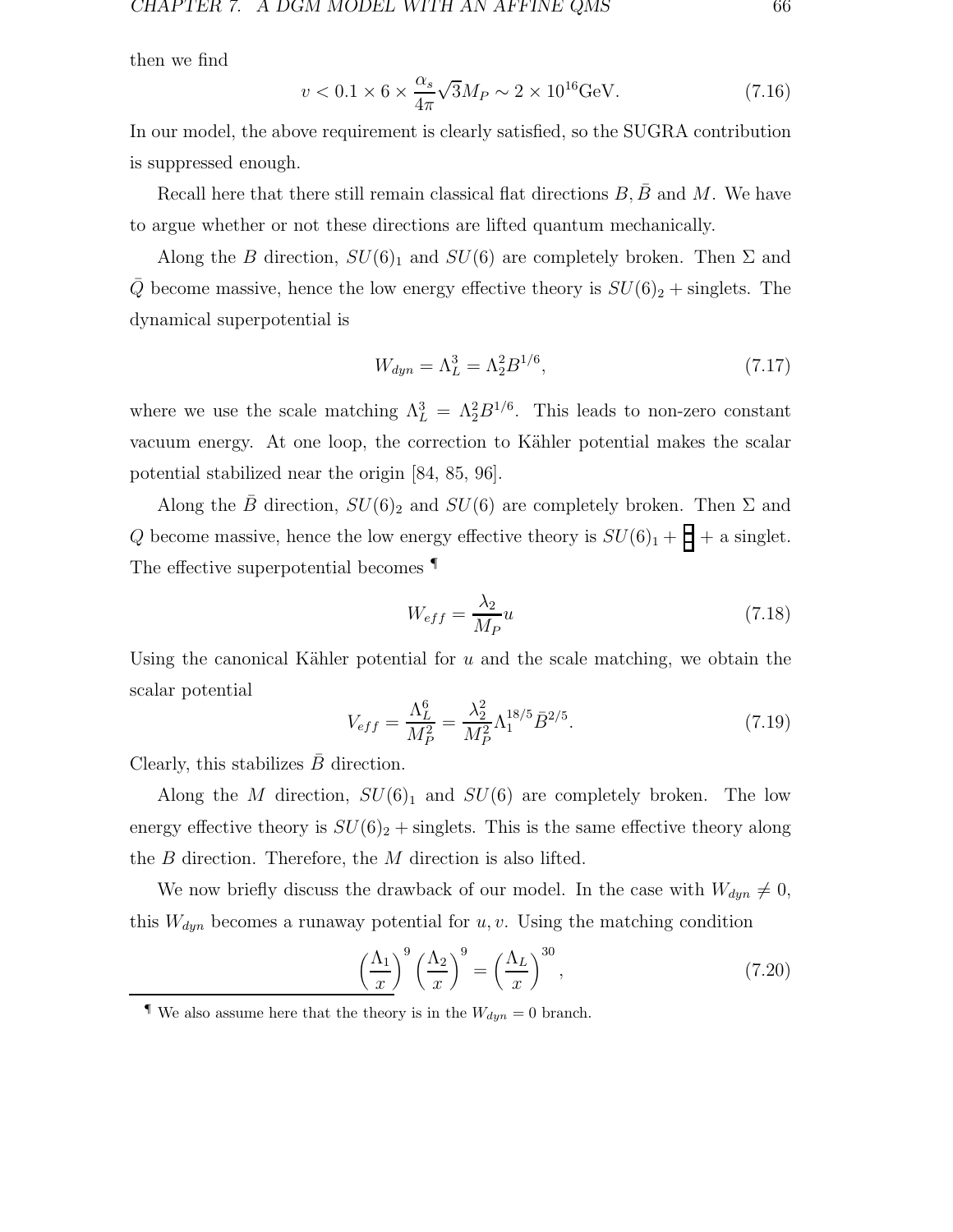where  $x$  means a VEV of  $X$ , we obtain

$$
W_{dyn} \sim \frac{\Lambda_L^5}{x^2} \sim \frac{\lambda_1^5 \Lambda_1^3 \Lambda_2^4}{u^{1/2} v^2}.
$$
\n(7.21)

Since the effective Kähler potential is

$$
K_{eff} \sim u^{\dagger} u / |\Lambda_L|^6 + v^{\dagger} v,\tag{7.22}
$$

the effective scalar potential becomes

$$
V_{eff} \sim \Lambda^6 \left(\frac{\lambda_2}{M_P} - \frac{\lambda_1^5 \Lambda^7}{2u^{3/2}v^2}\right)^2 + \left(\frac{6\lambda_3 v^5}{M_P^3} - \frac{2\lambda_1^5 \Lambda^7}{u^{1/2}v^3}\right)^2.
$$
 (7.23)

Then one can easily see that SUSY vacuum exists  $(u \sim (M_P \Lambda^{21})^{2/11}, v \sim (M_P^8 \Lambda^{14})^{1/22}).$ Therefore, our model does not work in this case. The same situation occurs if we apply the model with  $\mu < \mu_{adj}$  in Ref. [93] instead of  $SU(6) + \frac{1}{2}$  model. On the other hand, if we apply the model with  $\mu > \mu_{adj}$  in Ref. [93], the situation is different because  $W_{dyn} \neq 0$  branch does not exist as mentioned before<sup> $\parallel$ </sup>. For instance, it is an interesting challenge to construct a model with direct gauge mediation by using ISS model [94] as SUSY breaking sector.

#### **7.2 Discussion**

In this chapter, we have presented a new, simple model of direct gauge mediation of SUSY breaking with an Affine quantum moduli space. SUSY breaking is due to confinement, and is communicated to the observable sector by the SM gauge interactions. This model has no gauge messengers and no light scalars charged under the SM gauge group. These give a negative contribution to soft masses. Large VEV at the minimum is obtained by balancing the runaway potential and dimension six nonrenormalizable term. This makes it easy to preserve the perturbative unification. Enough suppression of the SUGRA contribution to soft masses can be shown. Moreover, we have seen that phenomenologically viable results are obtained. The

Shirman [90] uses the model that has no flat directions as SUSY breaking sector in the first example. This model is also the case in which  $W_{dyn}$  necessarily vanishes.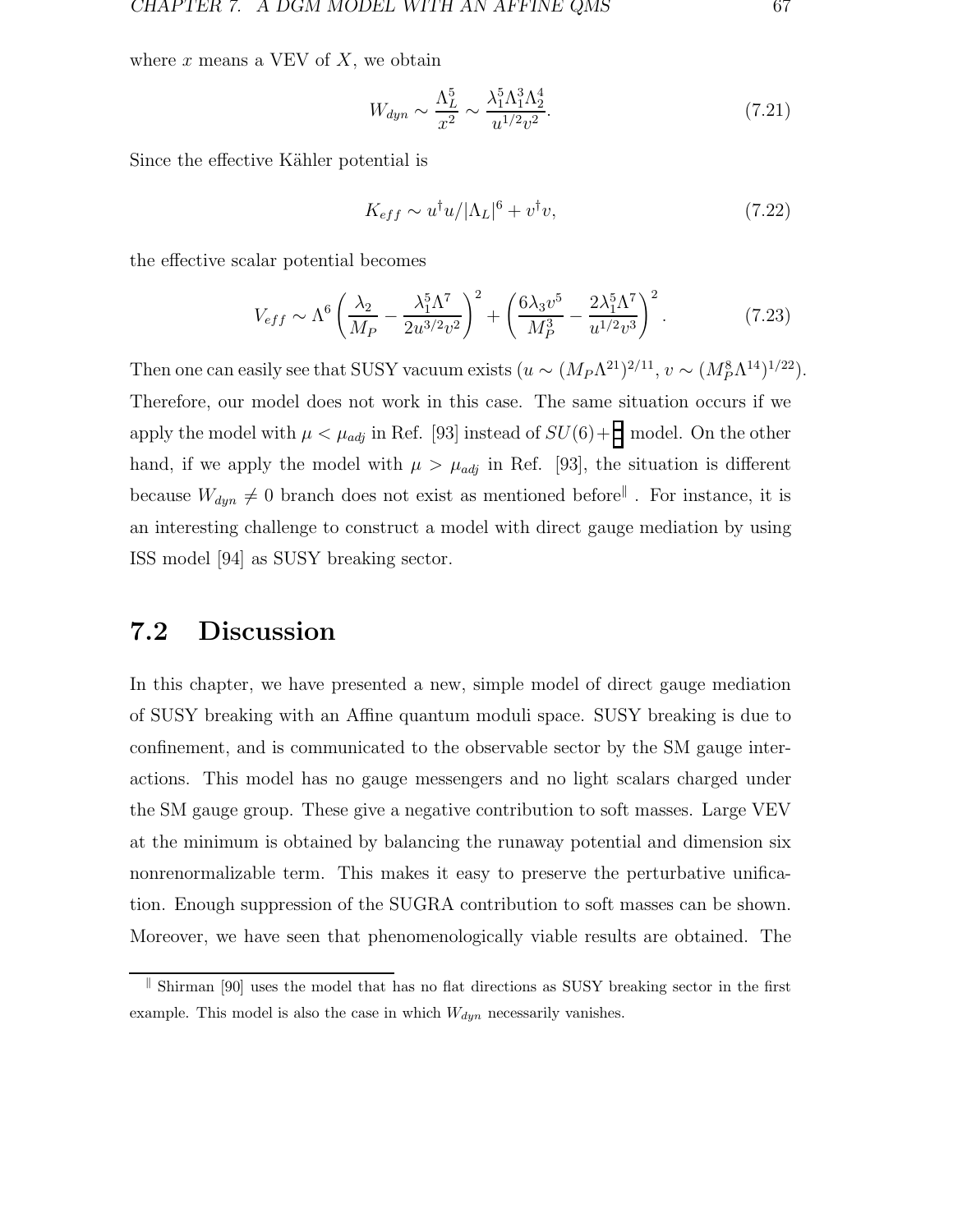drawback is that if the SUSY breaking model has  $W_{dyn}\neq 0$  branch, this dynamically generated superpotential becomes runaway potential, then SUSY is unbroken. This problem is not so serious because this is model dependent.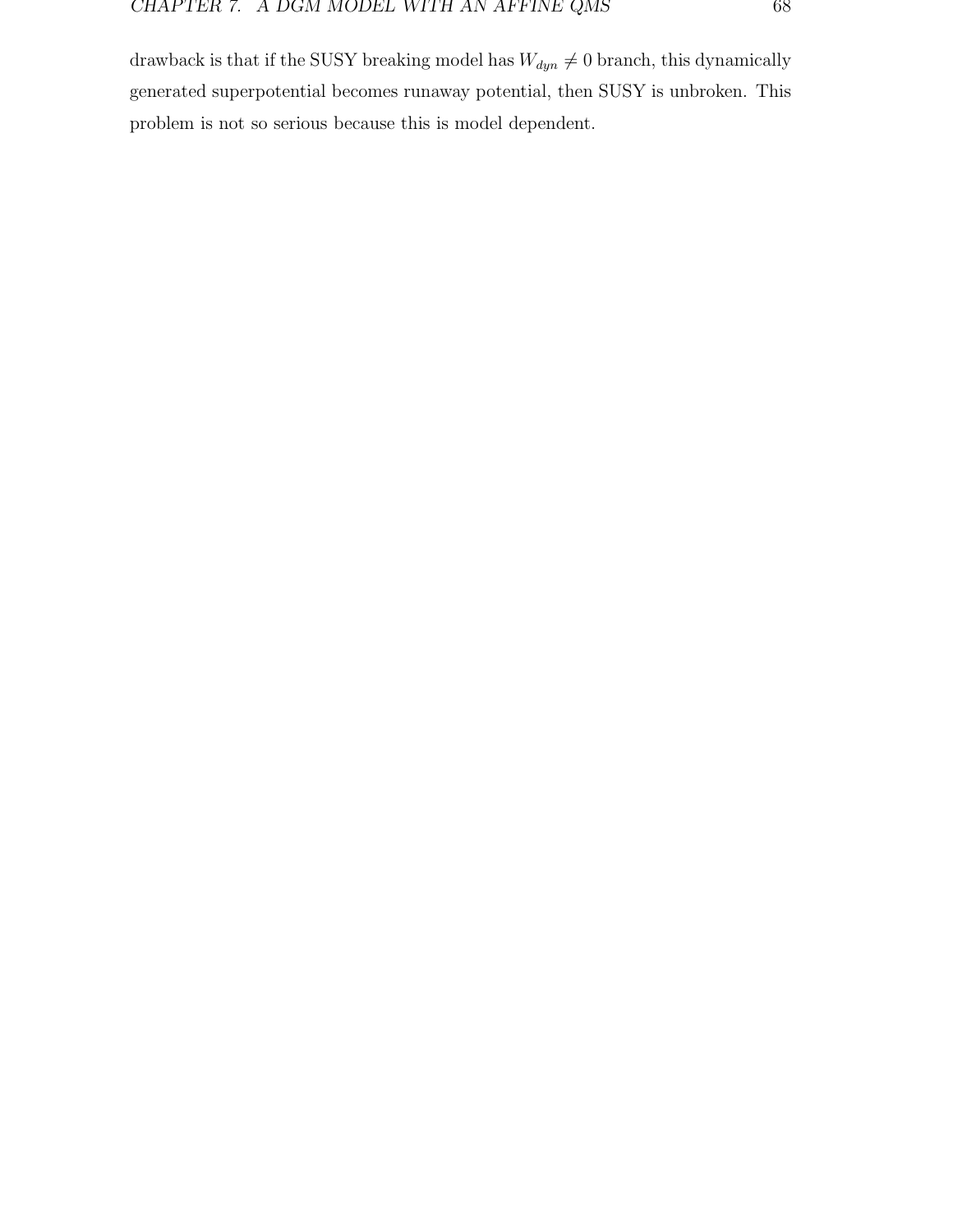# **Chapter 8**

### **Conclusion**

We have discussed the nonperturbative dynamics in  $\mathcal{N}=1$  supersymmetric gauge theories. In the former part of this thesis, we focused on their theoretical aspects. Supersymmetric gauge theory is tractable compared to non SUSY theory thanks to holomorphy. The form of the superpotential can be determined analytically and exactly by symmetry and holomorphy. Since the superpotential is crucial to analyze the low energy behavior of the theory, we can extract informations about the strong coupling dynamics. Especially, the confining phase can be examined systematically, and exhibits rich phenomena for example, gaugino condensation, chiral symmetry breaking and confinement, which seems to be generic in  $\mathcal{N} = 1$  SUSY gauge theories. In this thesis, I have studied t he confining phase of SUSY  $SO(12)$  gauge theory with one spinor and  $N_f \leq 7$  vectors, which is motivated by the search for Spin group duality. Spin group duality has interesting features which are not included in Seiberg duality. From this point, I think that clarifying spin group duality may provide a clue to understand  $\mathcal{N} = 1$  duality. I have completely determined the low energy superpotentials, and it turned out that the confining phase structure is analogous to SUSY  $SU(N_c)$  QCD, that is, no vacuum (ADS-type superpotentials), confinement with chiral symmetry breaking (quantum deformation of the moduli space), confinement without chiral symmetry breaking (s-confinement). Moreover, from this analysis I have conjectured that the dual gauge group must include  $SU(N_f - 6)$  as a subgroup. Although my analysis certainly gives a hint to find spin group duality,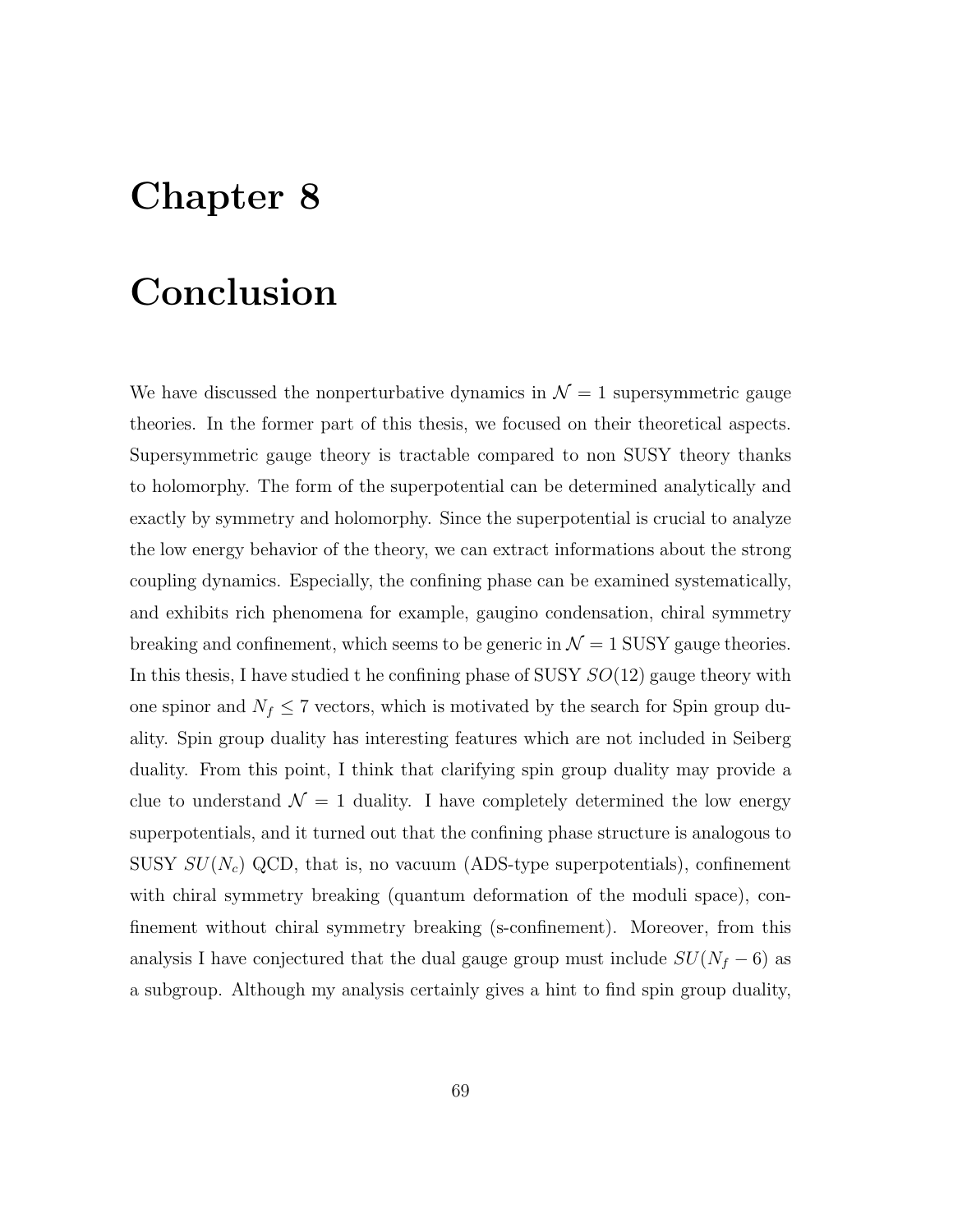we need more insight and informations.

As another remarkable feature, a large number of  $\mathcal{N} = 1$  SUSY gauge theories with dual descriptions have been conjectured, which are equivalent to the original theory in the infrared limit, more precisely, which flow to the same infrared fixed point of the original theory. This also opens up an avenue to study the strong coupling physics because the strong coupling dynamics of one theory is described by the weak coupling dynamics of another theory. However, there are many uncertain points in the duality relations. For instance, we cannot in practice calculate the Green function of the strong coupling theory by calculating the Green function of the weak coupling theory because the explicit transformations of fields in both theories, such as two dimensional theories, are unknown, we know only the correspondence of their fields. Moreover, there is no systematic method to search for duality. In other words, it can be said that we know little about general properties of duality. Thus, there are many problems in duality, and we hope to clarify the origin of duality in future. In this thesis, for the second point mentioned above, I and S. Kitakado have found that a certain class of dualities  $(Sp(2N_c)$  gauge theory with arbitrary matters and  $SO(2N_c)$  gauge theory with vectors and its higher rank representations.) are interrelated through the negative dimensional group trick. This trick is useful and powerful in finding a new duality because if we know the  $SO(Sp)$  group duality, we can easily obtain a new  $Sp(SO)$  duality by a simple manipulation. This gives some informations on general structure of  $\mathcal{N} = 1$  SUSY duality.

In the latter part, phenomenological aspects of  $\mathcal{N}=1$  SUSY gauge theories have been discussed, especially focusing on the gauge mediated SUSY breaking.

As our understanding of the low energy effective theory has advanced, a large number of models which breaks SUSY has been proposed, and its phenomenological applications have attracted much interest. As mentioned earlier, gauge mediated SUSY breaking has phenomenological advantages, which solve supersymmetric flavor problems naturally, compared to SUGRA mediated SUSY breaking. In this context, Dine et al. constructed the first interesting model, but this model does not seem to describe nature because of the complexity of the model and the color breaking minimum problem.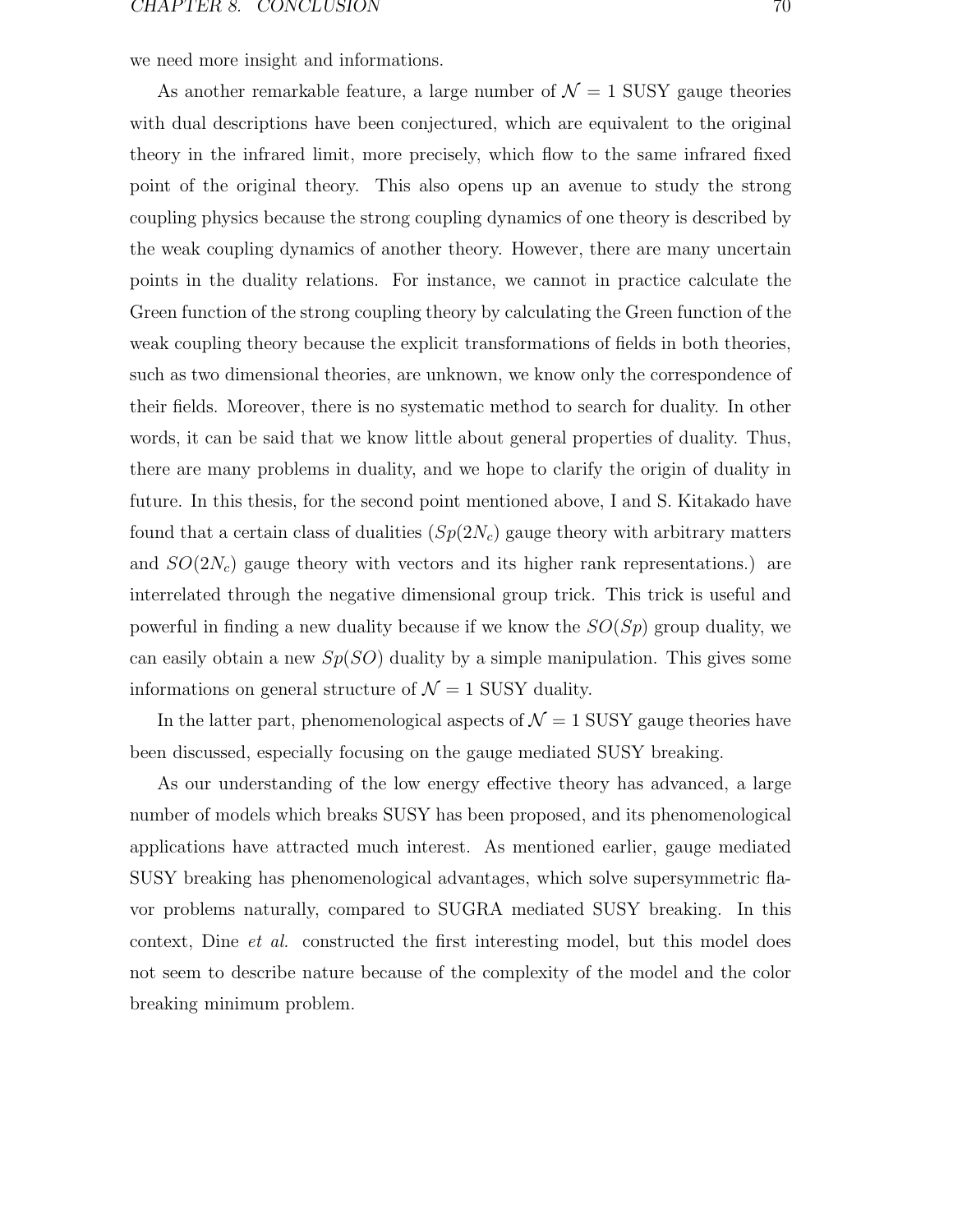We have presented two models in this thesis. One is the model which considers the messenger sector as the effective theory of the DSB sector, which has been constructed by N. Haba, T. Matsuoka and myself. This model simplified the complicated structure of the DNNS model naturally. We have shown that in the true vacuum, the color and electroweak symmetries are not broken at the scale higher than the weak scale. Moreover, we have estimated the various mass scales, which are phenomenologically desirable. This model has provided one direction to construct phenomenological viable models.

I have constructed a new and simple model of the DGM with an Affine quantum moduli space. This model has avoided some phenomenologically dangerous problems (the SUGRA mediation dominance over the gauge mediation, the negative sfermion mass squared problem) in earlier DGM models. Furthermore, the desirable mass scales have been obtained. Although it turned out that the minimum we are interested in is the only local minimum, it is not serious because this is a model dependent problem.

Although many models of gauge mediation have been proposed, it seems that we do not know well what type of models lead to what pattern of sparticle spectrum. In order to see which of the models describes the nature well, we have to investigate sparticle spectroscopy. Therefore, it will be interesting theoretically and phenomenologically if we can specify the model (the gauge group, matter content, messenger matter content etc.) from the sparticle analysis.

Finally, we comment on future directions. It will be most challenging to apply the methods and knowledge developed in  $\mathcal{N}=1$  supersymmetric gauge theories to non SUSY theories, especially to QCD. Further insights for color confinement may be gained through supersymmetry.

Instead of insisting on field theory, it will be interesting to study field theory dynamics using string theories or more generally using branes. Possibly, the information on the field theoretical dynamics may be interpreted in terms of the geometrical informations in their framework, "We may be able to see the dynamics".

Anyway, thanks to recent developments in supersymmetric gauge theories, we can now attack the strong coupling dynamics without hesitation. It seems (at least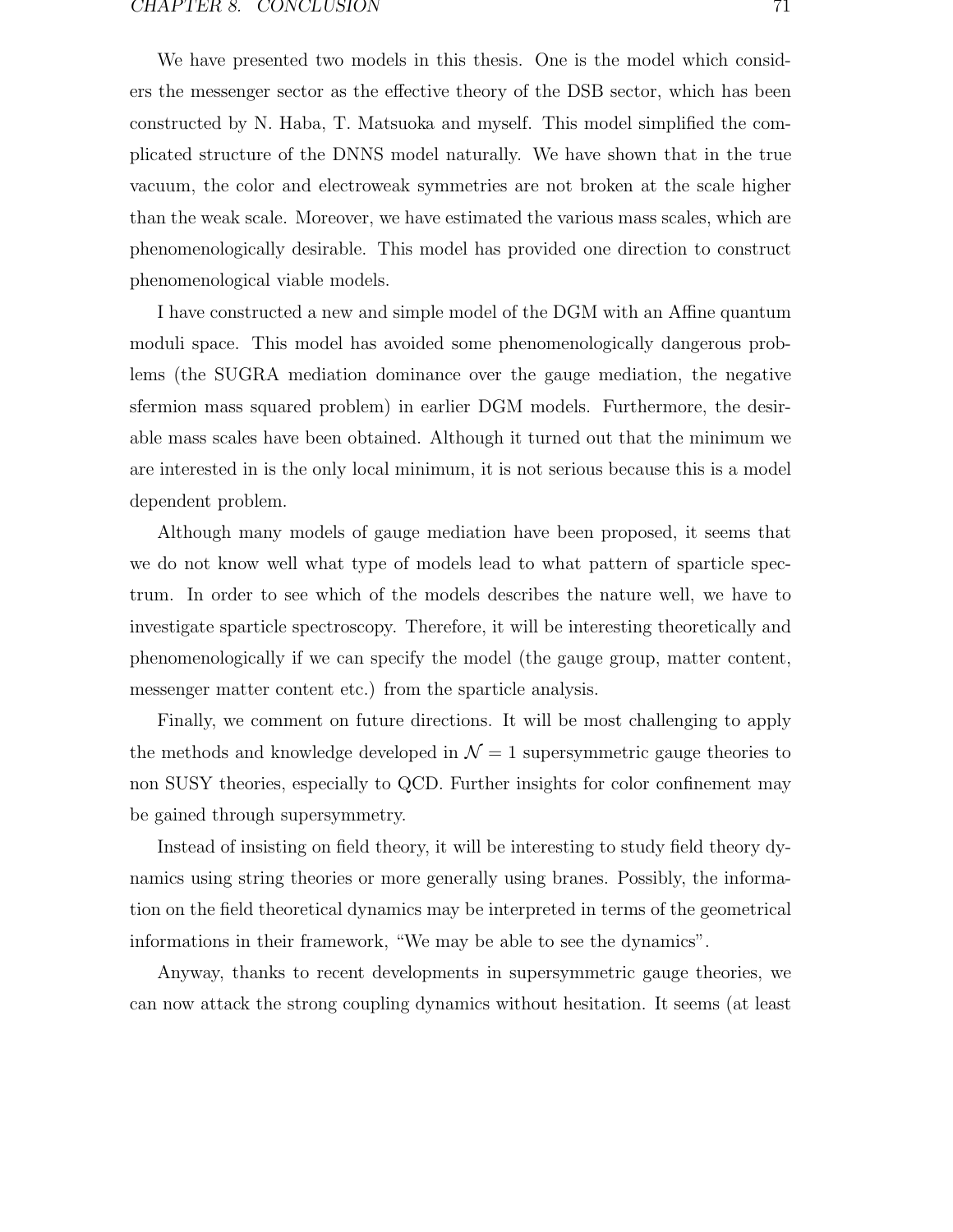to me) that SUSY is indispensable to understand nature!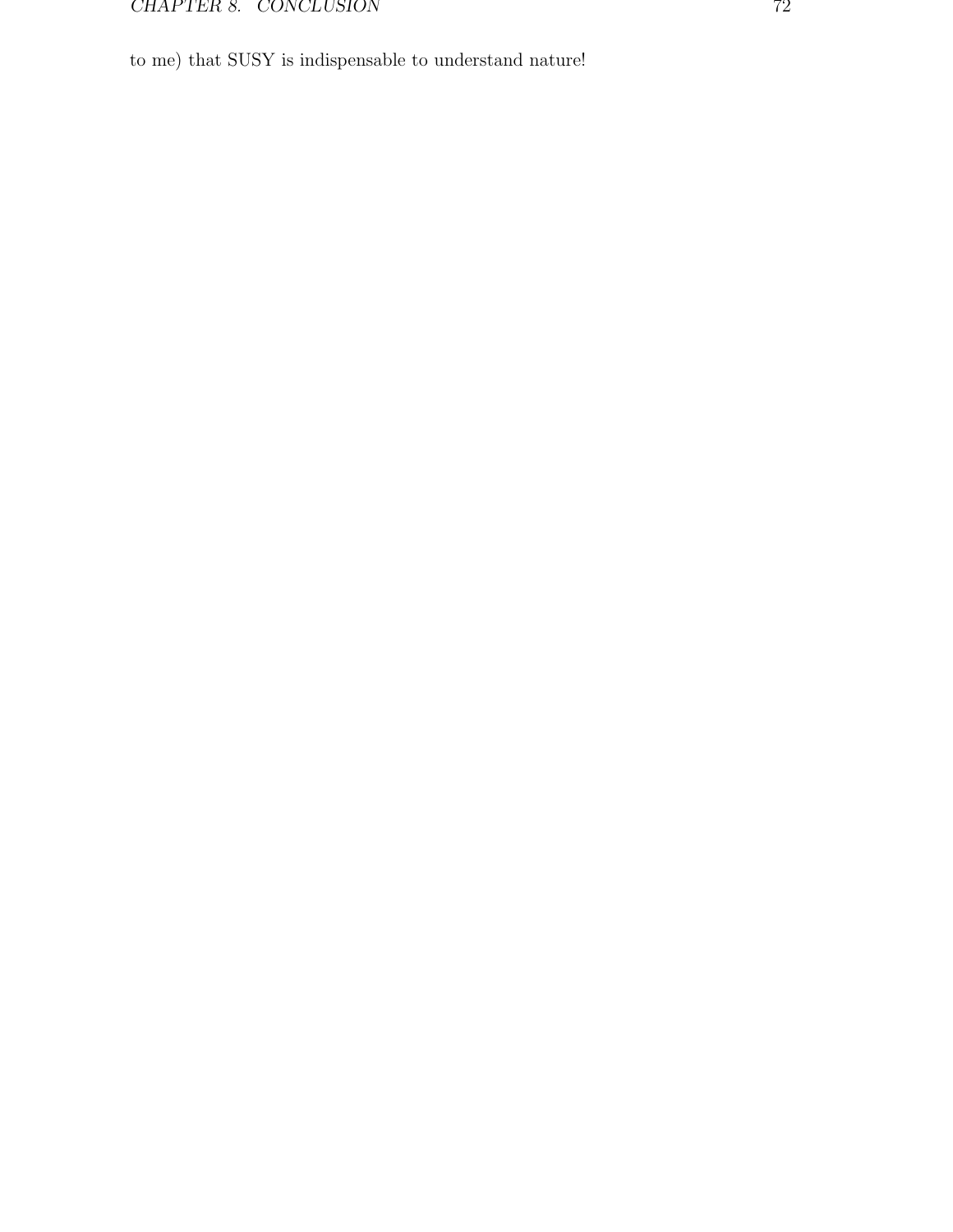# **Acknowledgements**

The author wishes to express his sincere gratitude to S. Kitakado and T. Matsuoka for stimulating discussions, various suggestions and careful reading of this thesis, and to N. Haba, K. Ito and J. Nishimura, who are collabolators, for many fruitful discussions. He is also grateful to H. Ikemori and K. Ito for valuable comments and careful reading of this thesis. Without their heartly encouragement, this work would not have been completed.

Finally, he expresses his gratitude for all members of the laboratory of the elementary particle physics (E-ken) in Nagoya University for their hospitality.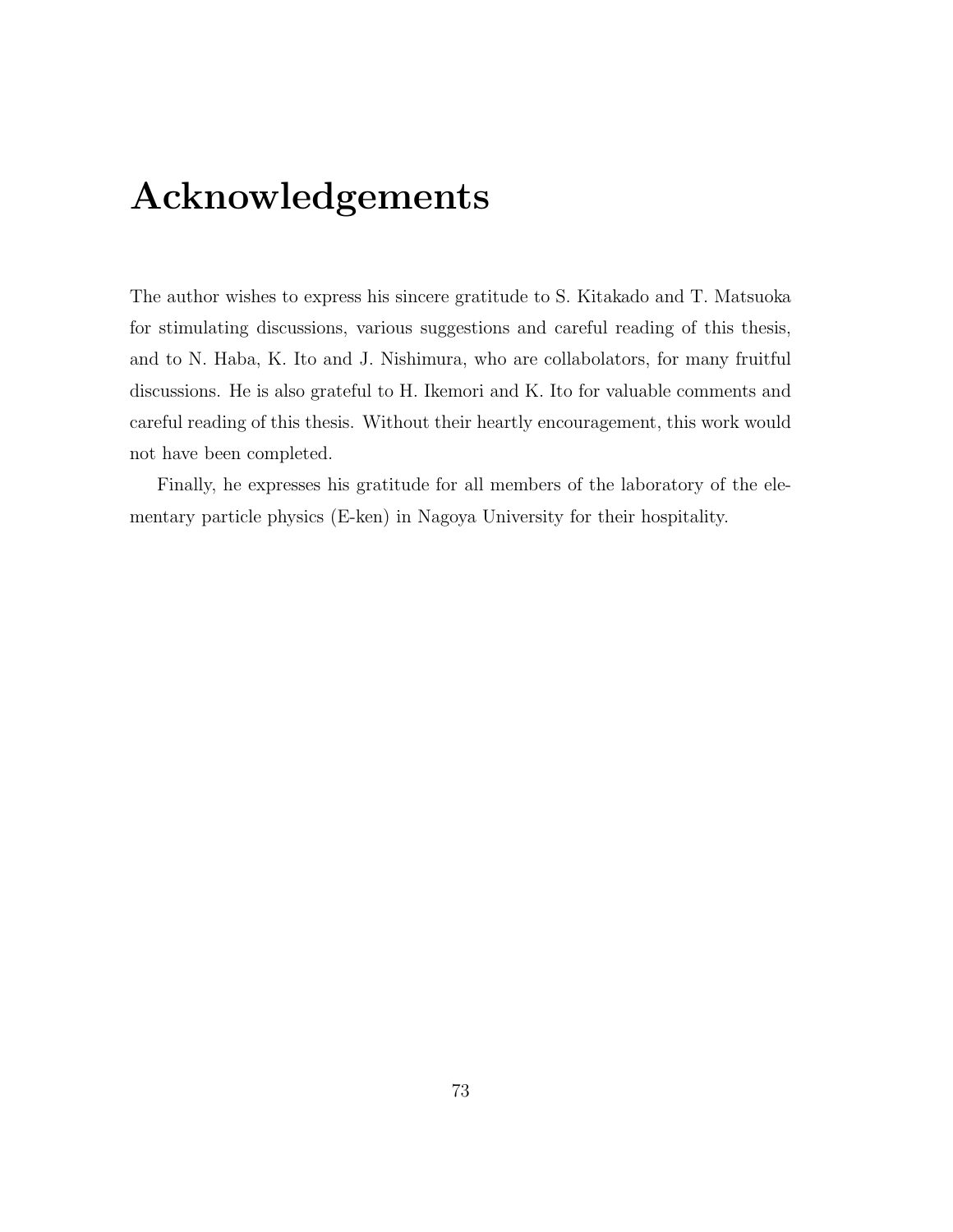# **Appendix A**

### **Superspace formalism**

In this appendix, we would like to summarize the superspace formalism since it is used throughout this thesis, and for completeness of our discussion. For more details, see Refs. [97]-[101].

 $\mathcal{N} = 1$  SUSY algebra is generated by a momentum operator  $P_{\mu}$  which are the generator of translation, and Weyl spinor operators  $Q_{\alpha}, \bar{Q}_{\dot{\alpha}}$  which are the generator of SUSY<sup>∗</sup> .

$$
[Q_{\alpha}, P_{\mu}] = [\bar{Q}_{\dot{\alpha}}, P_{\mu}] = [P_{\mu}, P_{\nu}] = 0,
$$
 (A.1)

$$
\{Q_{\alpha}, Q_{\beta}\} = \{\bar{Q}_{\dot{\alpha}}, \bar{Q}_{\dot{\beta}}\} = 0, \tag{A.2}
$$

$$
\{Q_{\alpha}, \bar{Q}_{\dot{\beta}}\} = 2\sigma^{\mu}_{\alpha\dot{\beta}}P_{\mu},\tag{A.3}
$$

where  $[ , ], { , }$ ,  $]$ ,  $[ , ]$  represent commutator, anticommutator, respectively.  $\sigma^{\mu}_{\alpha\beta} =$  $(1, \sigma)$ , here 1 is two by two unit matrix, and  $\sigma$ 's are Pauli matrices.

The corresponding supertransformation group is

$$
G(x, \theta, \bar{\theta}) = \exp\left(i(\theta Q + \bar{\theta}\bar{Q} - x^{\mu}P_{\mu})\right), \tag{A.4}
$$

 $\theta_{\alpha}, \bar{\theta}_{\dot{\alpha}}$  are Grassmannian parameters.

Using Hausdorff formula  $e^A e^B = \exp(A + B + \frac{1}{2}[A, B] + \cdots)$ , and calculating the group product  $G(x, \theta, \bar{\theta}) G(a^{\mu}, \xi, \bar{\xi})$ , we find

$$
G(x,\theta,\bar{\theta})G(a^{\mu},\xi,\bar{\xi}) = G(x^{\mu} + a^{\mu} - i\xi\sigma^{\mu}\bar{\theta} + i\theta\sigma^{\mu}\bar{\xi},\theta + \xi,\bar{\theta} + \bar{\xi}).
$$
 (A.5)

<sup>\*</sup> In this appendix, we use  $g_{\mu\nu} = (1, -1, -1, -1)$ .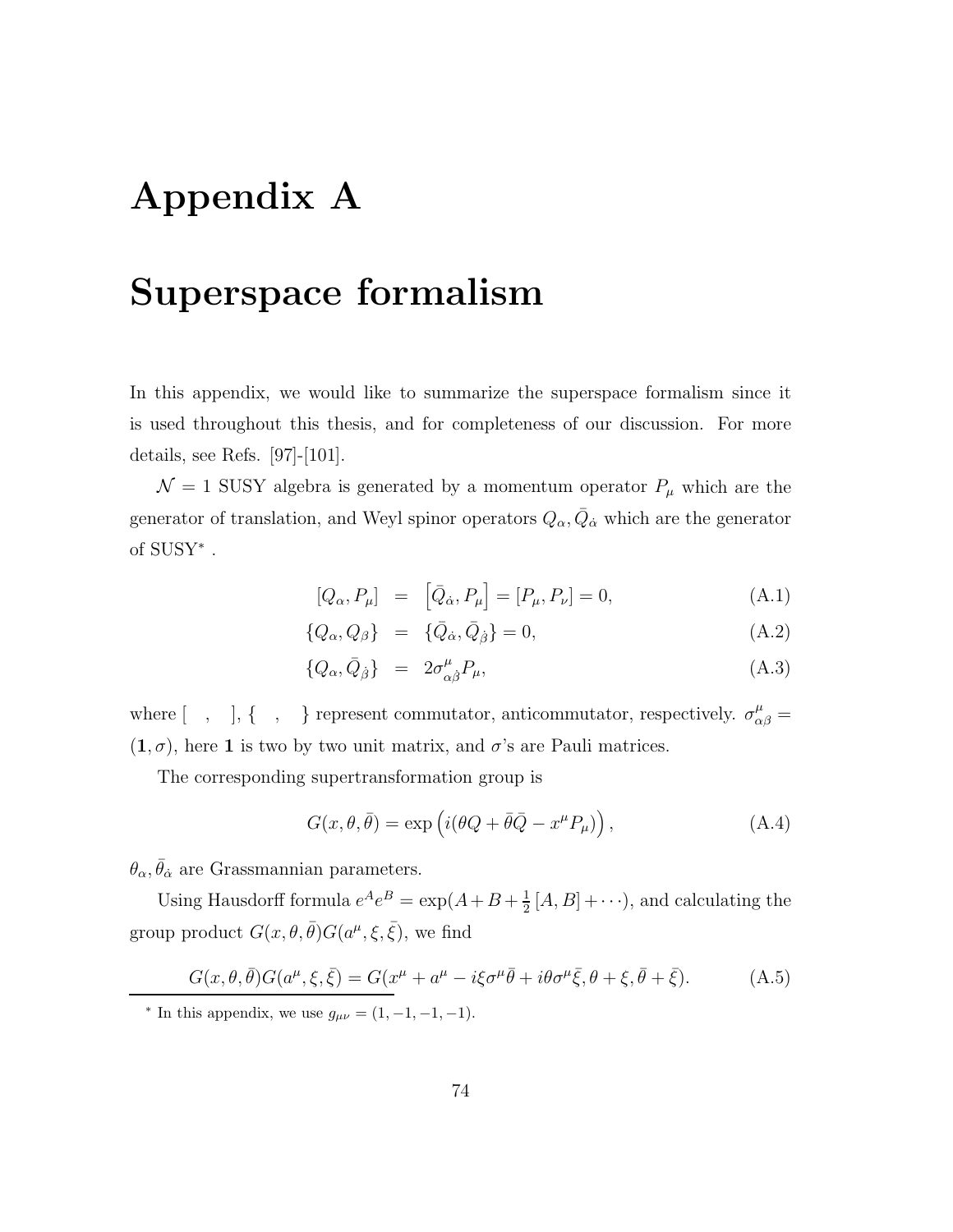We can read off the following transformations in parameter space.

$$
(x,\theta,\bar{\theta}) \to (x^{\mu} + a^{\mu} - i\xi\sigma^{\mu}\bar{\theta} + i\theta\sigma^{\mu}\bar{\xi}, \theta + \xi, \bar{\theta} + \bar{\xi}). \tag{A.6}
$$

Then, the transformations of the function  $F(x, \theta, \bar{\theta})$  (referred to as "superfield") of  $(x, \theta, \bar{\theta})$  (referred to as "superspace"),

$$
F(x, \theta, \bar{\theta}) \to \exp\left(i(\xi Q + \bar{\xi}\bar{Q} - a^{\mu}P_{\mu})\right)F(x, \theta, \bar{\theta})
$$
 (A.7)

are generated by the following differential operators,

$$
P_{\mu} = i\partial_{\mu},
$$
  
\n
$$
iQ_{\alpha} = \frac{\partial}{\partial \theta^{\alpha}} - i\sigma^{\mu}_{\alpha\dot{\alpha}}\bar{\theta}^{\dot{\alpha}}\partial_{\mu},
$$
  
\n
$$
i\bar{Q}_{\dot{\alpha}} = -\frac{\partial}{\partial \bar{\theta}^{\dot{\alpha}}} + i\theta^{\alpha}\sigma^{\mu}_{\alpha\dot{\alpha}}\partial_{\mu}.
$$
\n(A.8)

Moreover, since the supercovariant derivatives on the superspace

$$
D_{\alpha} = \frac{\partial}{\partial \theta^{\alpha}} + i \sigma^{\mu}_{\alpha \dot{\alpha}} \bar{\theta}^{\dot{\alpha}} \partial_{\mu}, \tag{A.9}
$$

$$
\bar{D}_{\dot{\alpha}} = -\frac{\partial}{\partial \bar{\theta}^{\dot{\alpha}}} - i\theta^{\alpha} \sigma^{\mu}_{\alpha \dot{\alpha}} \partial_{\mu} \tag{A.10}
$$

generate the following SUSY algebra

$$
\{D_{\alpha}, \bar{D}_{\dot{\alpha}}\} = 2i\sigma^{\mu}_{\alpha\dot{\alpha}}\partial_{\mu},\tag{A.11}
$$

$$
\{D_{\alpha}, D_{\beta}\} = \{\bar{D}_{\dot{\alpha}}, \bar{D}_{\dot{\beta}}\} = 0, \tag{A.12}
$$

$$
\{D_{\alpha}, Q_{\dot{\beta}}\} = \{D_{\alpha}, \bar{Q}_{\dot{\beta}}\} = \{\bar{D}_{\dot{\alpha}}, Q_{\dot{\beta}}\} = \{\bar{D}_{\dot{\alpha}}, \bar{Q}_{\dot{\beta}}\} = 0, \tag{A.13}
$$

and anticommute with  $Q,\bar Q.$  We obtain irreducible representations of SUSY algebra by imposing the constraint on the superfield using the supercovariant derivatives.

Chiral superfield, which is one of the irreducible representations, is defined by the condition

$$
\bar{D}_{\dot{\alpha}}\Phi(x,\theta,\bar{\theta}) = 0. \tag{A.14}
$$

Using the variable  $y^{\mu} = x^{\mu} + i\theta \sigma^{\mu} \bar{\theta}$  we can expand the superfield  $\Phi$  in  $\theta, \bar{\theta}$  as follows.

$$
\Phi = \phi(y) + \sqrt{2}\theta\psi(y) + \theta^2 F(y) \tag{A.15}
$$
\n
$$
= \phi(x) + \sqrt{2}\theta\psi(x) + \theta^2 F(x) + i\partial_\mu\phi(x)\theta\sigma^\mu\bar{\theta} - \frac{i}{\sqrt{2}}\theta^2\partial_\mu\psi(x)\sigma^\mu\bar{\theta} \tag{A.16}
$$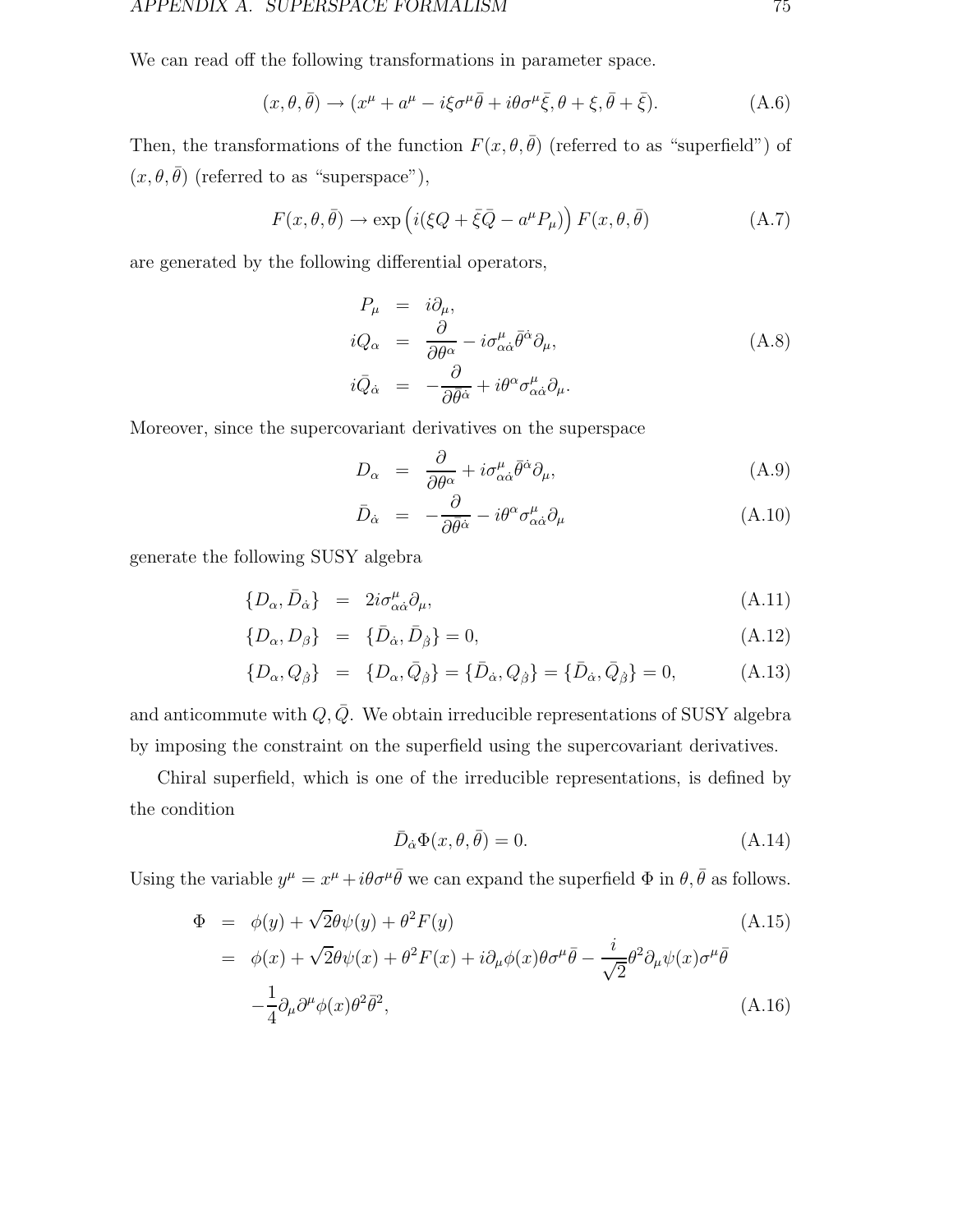where  $\phi$ , F are complex scalar fields,  $\psi$  is a left-handed Weyl spinor field.

If we make an infinitesimal supertransformation

$$
\delta \Phi = i(\xi Q + \bar{\xi}\bar{Q})\Phi, \tag{A.17}
$$

from Eq.  $(A.8)$  we have

$$
\delta \Phi = \xi^{\alpha} \left( \frac{\partial}{\partial \theta^{\alpha}} - i \sigma^{\mu}_{\alpha \dot{\alpha}} \bar{\theta}^{\dot{\alpha}} \partial_{\mu} \right) \Phi + \bar{\xi}^{\dot{\alpha}} \left( - \frac{\partial}{\partial \bar{\theta}^{\dot{\alpha}}} + i \theta^{\alpha} \sigma^{\mu}_{\alpha \dot{\alpha}} \partial_{\mu} \right) \Phi \qquad (A.18)
$$

$$
= \sqrt{2}\xi\psi + 2\xi\theta F + 2i\partial_{\mu}\phi\theta\sigma^{\mu}\bar{\xi} + \frac{i}{\sqrt{2}}\theta^{2}\partial_{\mu}\psi\sigma^{\mu}\bar{\xi} + \cdots, \qquad (A.19)
$$

and from Eq. (A.15)

$$
\delta\Phi = \delta\phi + \sqrt{2}\theta\delta\psi + \theta^2\delta F + \cdots
$$
 (A.20)

Comparing the above two expressions, the transformation laws for the scalar, fermion, and the auxiliary field (referred to as F-term) are obtained, and these become irreducible representations.

$$
\delta \phi = \sqrt{2}\xi \psi, \tag{A.21}
$$

$$
\delta \psi = \sqrt{2} \xi F + i \sqrt{2} \partial_{\mu} \phi \sigma^{\mu} \bar{\xi}, \qquad (A.22)
$$

$$
\delta F = \frac{i}{\sqrt{2}} \partial_{\mu} \psi \sigma^{\mu} \bar{\xi}.
$$
\n(A.23)

Since supertransformation of F-term leads to the total derivative, this is invariant under SUSY. It is also clear by definition that the product of the chiral superfields is the chiral superfield.

On the other hand, the superfield satisfying

$$
D_{\alpha} \Phi^{\dagger} = 0 \tag{A.24}
$$

is referred to as antichiral superfield, which is complex conjugate of the chiral superfield.

Next, the vector superfield is defined by

$$
V = V^{\dagger}.\tag{A.25}
$$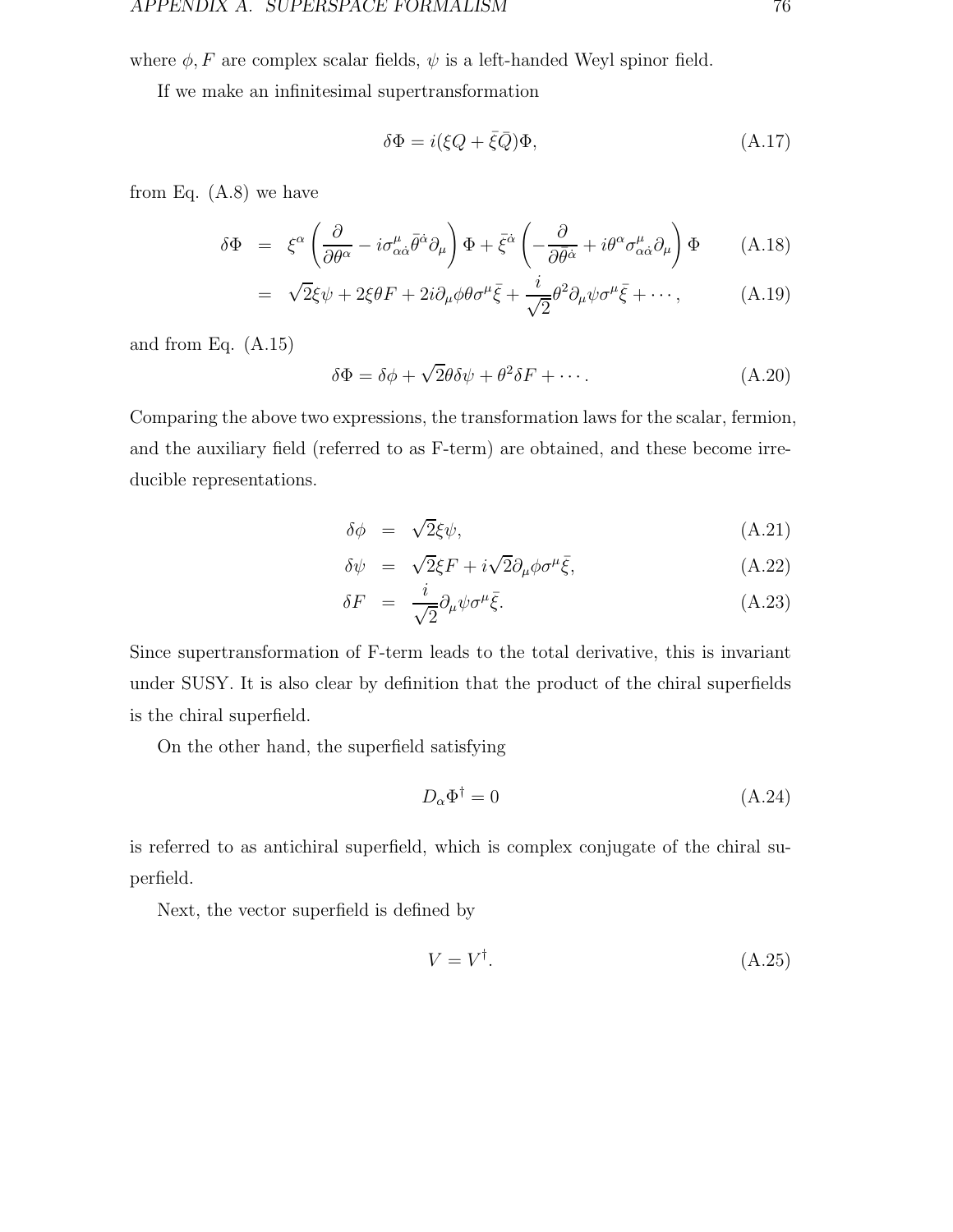Explicit expansion in  $\theta, \bar{\theta}$  is

$$
V(x,\theta,\bar{\theta}) = C(x) + i\theta\chi(x) - i\bar{\theta}\bar{\chi}(x) + \frac{1}{2}i\theta^2[M(x) + iN(x)]
$$
  

$$
-\frac{1}{2}i\bar{\theta}^2[M(x) - iN(x)] + \theta\sigma^\mu\bar{\theta}V_\mu(x)
$$
  

$$
i\theta^2\bar{\theta}[\bar{\lambda}(x) + \frac{i}{2}\bar{\sigma}^\mu\partial_\mu\chi(x)] - i\bar{\theta}^2\theta[\lambda(x) + \frac{i}{2}\sigma^\mu\partial_\mu\bar{\chi}(x)]
$$
  

$$
\frac{1}{2}\theta^2\bar{\theta}^2[D - \frac{1}{2}\partial_\mu\partial^\mu C],
$$
 (A.26)

where  $C, M, N, D$  are real scalar fields,  $\chi, \lambda$  are Weyl spinor field, and  $V_{\mu}$  is a vector field. If we consider particularly as a vector superfield

$$
i(\Lambda - \Lambda^{\dagger}) = i(\phi - \phi^{\dagger}) + i\sqrt{2}(\theta\psi - \bar{\theta}\bar{\psi}) + i\theta^2 F - i\bar{\theta}^2 F^{\dagger} -\theta\sigma^{\mu}\bar{\theta}\partial_{\mu}(\phi + \phi^{\dagger}) - \frac{1}{\sqrt{2}}\theta^2\bar{\theta}\bar{\sigma}^{\mu}\partial_{\mu}\psi + \frac{1}{\sqrt{2}}\bar{\theta}^2\theta\sigma^{\mu}\partial_{\mu}\bar{\psi} - \frac{i}{4}\theta^2\bar{\theta}^2\partial_{\mu}\partial^{\mu}(\phi - \phi^{\dagger}),
$$
 (A.27)

where  $\Lambda$  is a chiral superfield, and  $\Lambda^{\dagger}$  is an antichiral superfield. Comparing with Eq. (A.26), we can derive

$$
C = i(\phi - \phi^{\dagger}),
$$
  
\n
$$
\chi = \sqrt{2}\psi,
$$
  
\n
$$
\frac{1}{2}(M + iN) = F,
$$
  
\n
$$
V_{\mu} = -\partial_{\mu}(\phi + \phi^{\dagger}),
$$
  
\n
$$
\lambda = 0,
$$
  
\n
$$
D = 0.
$$
  
\n(A.28)

It turns out that Eq.  $(A.27)$  corresponds to  $U(1)$  gauge transformation from the fourth equality in Eq. (A.28). In fact, the vector superfield is transformed under  $U(1)$  gauge transformation as follows,

$$
V(x,\theta,\bar{\theta}) \to V'(x,\theta,\bar{\theta}) = V(x,\theta,\bar{\theta}) + i[\Lambda(x,\theta,\bar{\theta}) - \Lambda^{\dagger}(x,\theta,\bar{\theta})]. \tag{A.29}
$$

 $C, M, N, \chi$  are not physical degrees of freedom because these can be eliminated by the degrees of freedom of the gauge transformation. Wess-Zumino gauge, which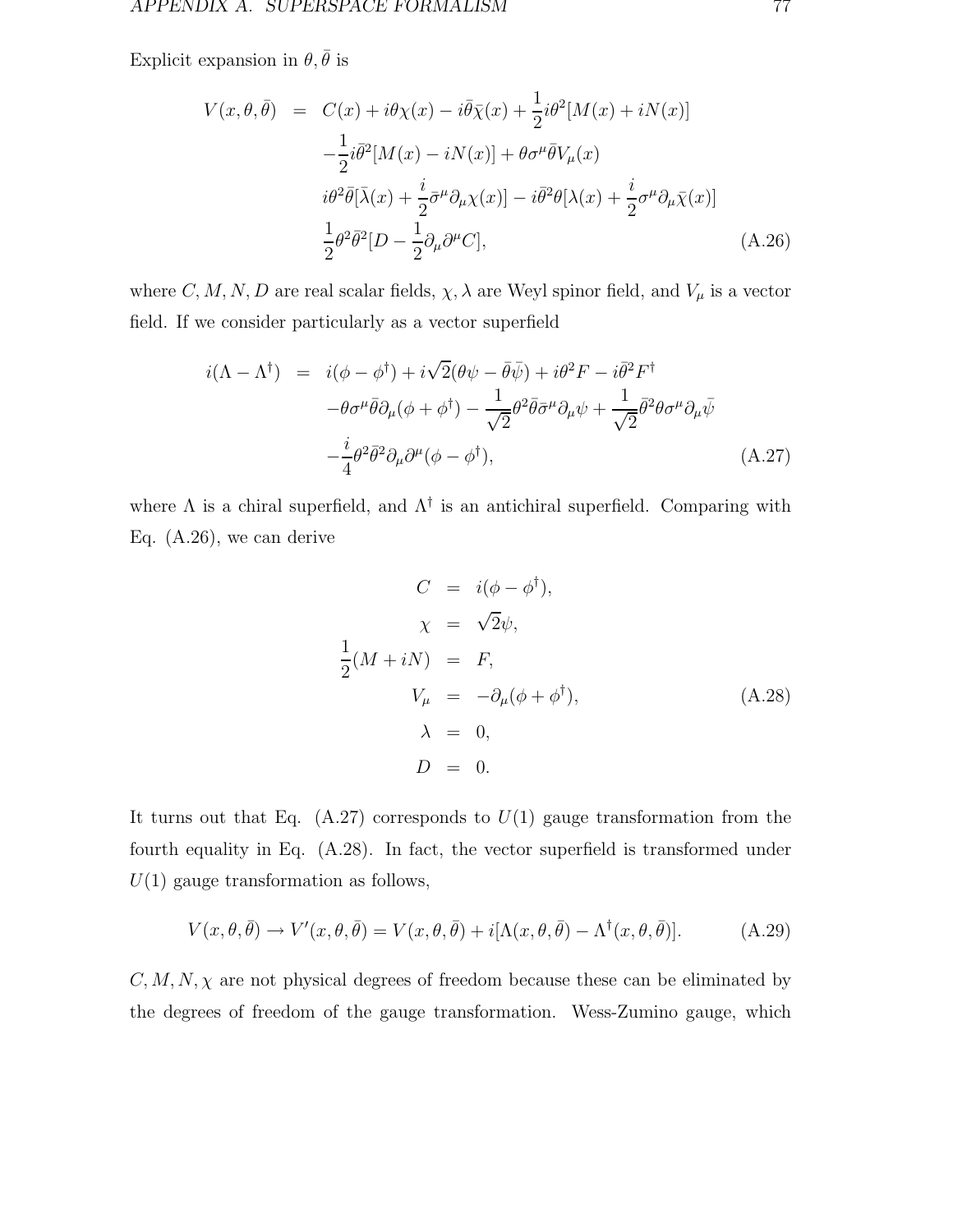eliminates them, is often used.

$$
V_{WZ}(x,\theta,\bar{\theta}) = \theta \sigma^{\mu} \bar{\theta} V_{\mu}(x) + i \theta^2 \bar{\theta} \bar{\lambda}(x) - i \bar{\theta}^2 \theta \lambda(x) + \frac{1}{2} \theta^2 \bar{\theta}^2 D(x),
$$
  
\n
$$
V_{WZ}^2(x,\theta,\bar{\theta}) = -(\theta \sigma^{\mu} \bar{\theta}) (\bar{\theta} \bar{\sigma}^{\nu} \theta) V_{\mu} V_{\nu} = \frac{1}{2} \theta^2 \bar{\theta}^2 V^{\mu} V_{\mu},
$$
  
\n
$$
V_{WZ}^3(x,\theta,\bar{\theta}) = 0.
$$
\n(A.30)

Supertransforming the vector superfield,

$$
\delta_{\xi} V = i(\xi Q + \bar{\xi}\bar{Q})V. \tag{A.31}
$$

The transformation laws of components are from Eqs. (A.8, A.30, A.31),

$$
\delta_{\xi}\lambda_{\alpha} = -iD(x)\xi_{\alpha} - \frac{1}{2}(\sigma^{\mu}\bar{\sigma}^{\nu})_{\alpha}^{\beta}\xi_{\beta}F_{\mu\nu}(x), \tag{A.32}
$$

$$
\delta_{\xi}V^{\mu} = i(\xi\sigma^{\mu}\bar{\lambda}(x) - \lambda(x)\sigma^{\mu}\bar{\xi}) - \partial^{\mu}(\xi\chi(x) + \bar{\xi}\bar{\chi}(x)), \tag{A.33}
$$

$$
\delta_{\xi}D = \partial_{\mu}(-\xi \sigma^{\mu} \bar{\lambda}(x) + \lambda(x) \sigma^{\mu} \bar{\xi}), \qquad (A.34)
$$

where  $F_{\mu\nu} \equiv \partial_{\mu}V_{\nu} - \partial_{\nu}V_{\mu}$ . Since

$$
\delta_{\xi} F^{\mu\nu} = i \partial^{\mu} (\xi \sigma^{\nu} \bar{\lambda} - \lambda \sigma^{\nu} \xi) - i \partial^{\nu} (\xi \sigma^{\mu} \bar{\lambda} - \lambda \sigma^{\mu} \bar{\xi}), \tag{A.35}
$$

 $\lambda, \bar{\lambda}, V_{\mu\nu}, D$  make irreducible representation. In the vector superfield, as the coefficient  $(D(x))$ , referred to as D-term) of  $\theta^2 \bar{\theta}^2$  becomes the total derivative, D-term is supersymmetric.

The field strength superfield is defined as follows,

$$
W_{\alpha} \equiv \frac{1}{4} \bar{D}^2 D_{\alpha} V \tag{A.36}
$$

$$
= i\lambda_{\alpha}(y) - [\delta^{\beta}_{\alpha}D(y) + \frac{i}{2}(\sigma^{\mu}\bar{\sigma}^{\nu})^{\beta}_{\alpha}F_{\mu\nu}(y)]\theta_{\beta} + \theta^{2}\sigma^{\mu}_{\alpha\dot{\alpha}}\partial_{\mu}\bar{\lambda}^{\dot{\alpha}}(y). \quad (A.37)
$$

One can easily derive  $\bar{D}W_\alpha = 0$  because  $\bar{D}^3 = 0$  due to the Grassmannian property of  $\bar{D}$ . In other words,  $W_{\alpha}$  is a chiral superfield. Note that  $W_{\alpha}$  is a spinor valued field. The gauge kinetic term can be written as

$$
\int d^2\theta \frac{1}{4} W^{\alpha} W_{\alpha} + h.c. = -\frac{1}{4} F_{\mu\nu} F^{\mu\nu} + i\lambda \sigma^{\mu} \partial_{\mu} \bar{\lambda} - \frac{1}{4} F^{\mu\nu}({}^* F_{\mu\nu}) + \frac{1}{2} D^2, \quad (A.38)
$$

$$
{}^*F_{\mu\nu} \equiv \frac{i}{2} \epsilon_{\mu\nu\rho\sigma} F^{\rho\sigma}, \tag{A.39}
$$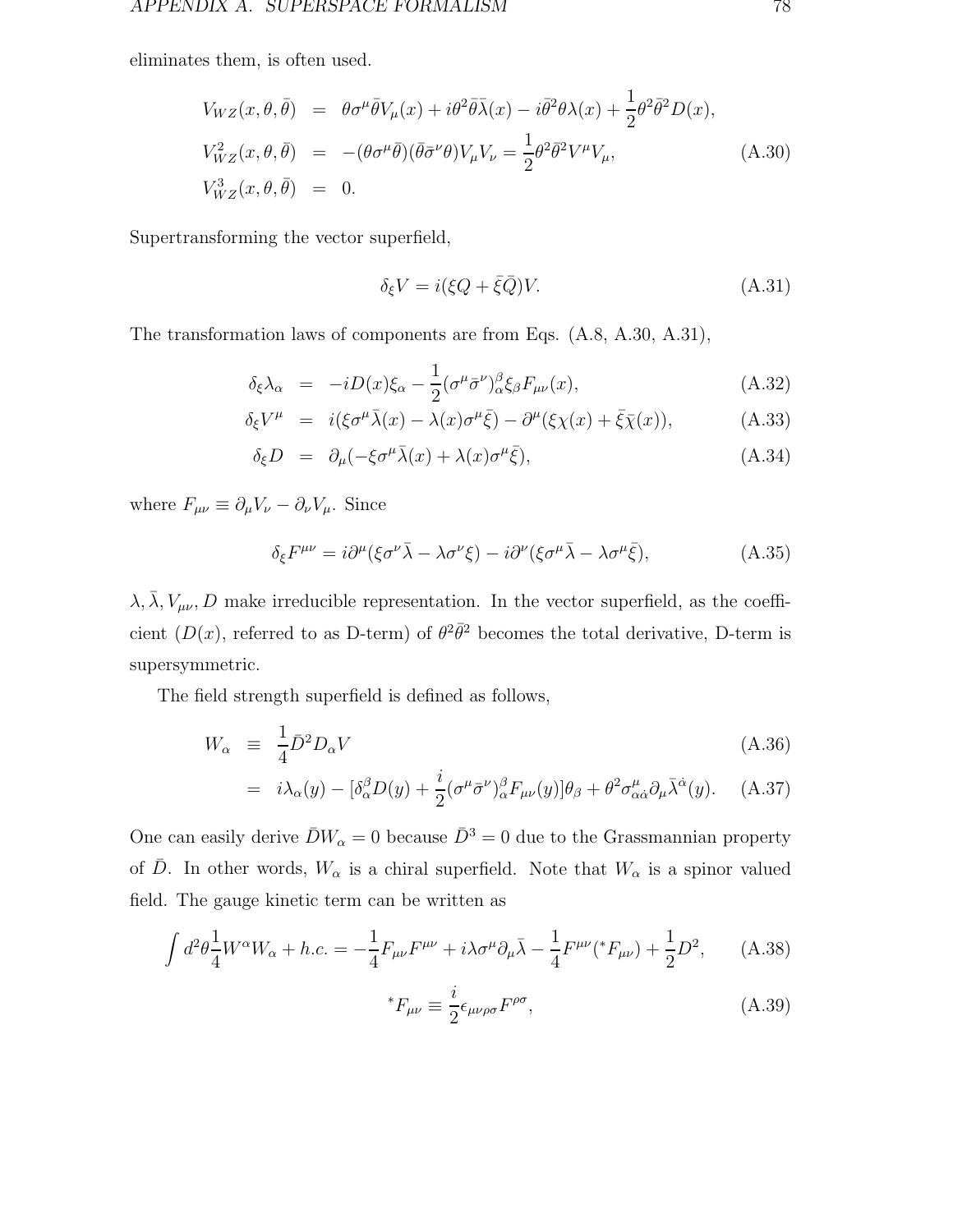where the first and the second terms are the kinetic term for the gauge field and gaugino, respectively. The third one is the anomaly term, and the last one is the term for the auxiliary fields.  $*F_{\mu\nu}$  is a dual of  $F_{\mu\nu}$ .

Charged matter fields under  $U(1)$  gauge group are transformed as

$$
\Phi \to e^{-i\Lambda} \Phi, \quad \Phi^{\dagger} \to \Phi^{\dagger} e^{i\Lambda^{\dagger}}, \tag{A.40}
$$

so it is clear that the combination  $\Phi^{\dagger}e^V\Phi$  is gauge invariant. Since this is a vector superfield, D-term is supersymmetric, that is,

$$
\int d^2\theta d^2\bar{\theta}\Phi^\dagger e^V\Phi\tag{A.41}
$$

is both supersymmetric and gauge invariant.

Extension to non Abelian gauge group is straightforward. Matter field is transformed under non Abelian gauge group transformation similar to Eq. (A.40), but  $\Lambda \equiv \Lambda^a T^a, V \equiv V^a T^a, \Lambda^a$  is a chiral superfield,  $V^a$  is a vector superfield,  $T^a$  is the generators of the representation that  $\Phi$  belongs to. If the vector superfield is transformed as

$$
e^V \to e^{-i\Lambda^\dagger} e^V e^{i\Lambda},\tag{A.42}
$$

Eq. (A.41) is both supersymmetric and gauge invariant under non Abelian gauge transformation as well.

In this case, the field strength superfield is defined as

$$
W_{\alpha} \equiv \frac{i}{4} \bar{D}^2 e^{-V} D_{\alpha} e^V, \qquad (A.43)
$$

and is transformed as

$$
W_{\alpha} \to e^{-i\Lambda} W_{\alpha} e^{i\Lambda}, \tag{A.44}
$$

$$
\int d^2\theta \frac{1}{4} \text{Tr}(W^{\alpha}W_{\alpha}) + h.c.
$$
 (A.45)

is supersymmetric and gauge invariant.

Summing up the above content, the most general supersymmetric and gauge invariant Lagrangian is written as follows,

$$
\mathcal{L} = \int d^4\theta \Phi^\dagger e^V \Phi + \left[ \int d^2\theta \frac{1}{4} \text{Tr}(W_\alpha W_\alpha) + h.c. \right] + \left[ \int d^2\theta W(\Phi_i) + h.c. \right], \text{(A.46)}
$$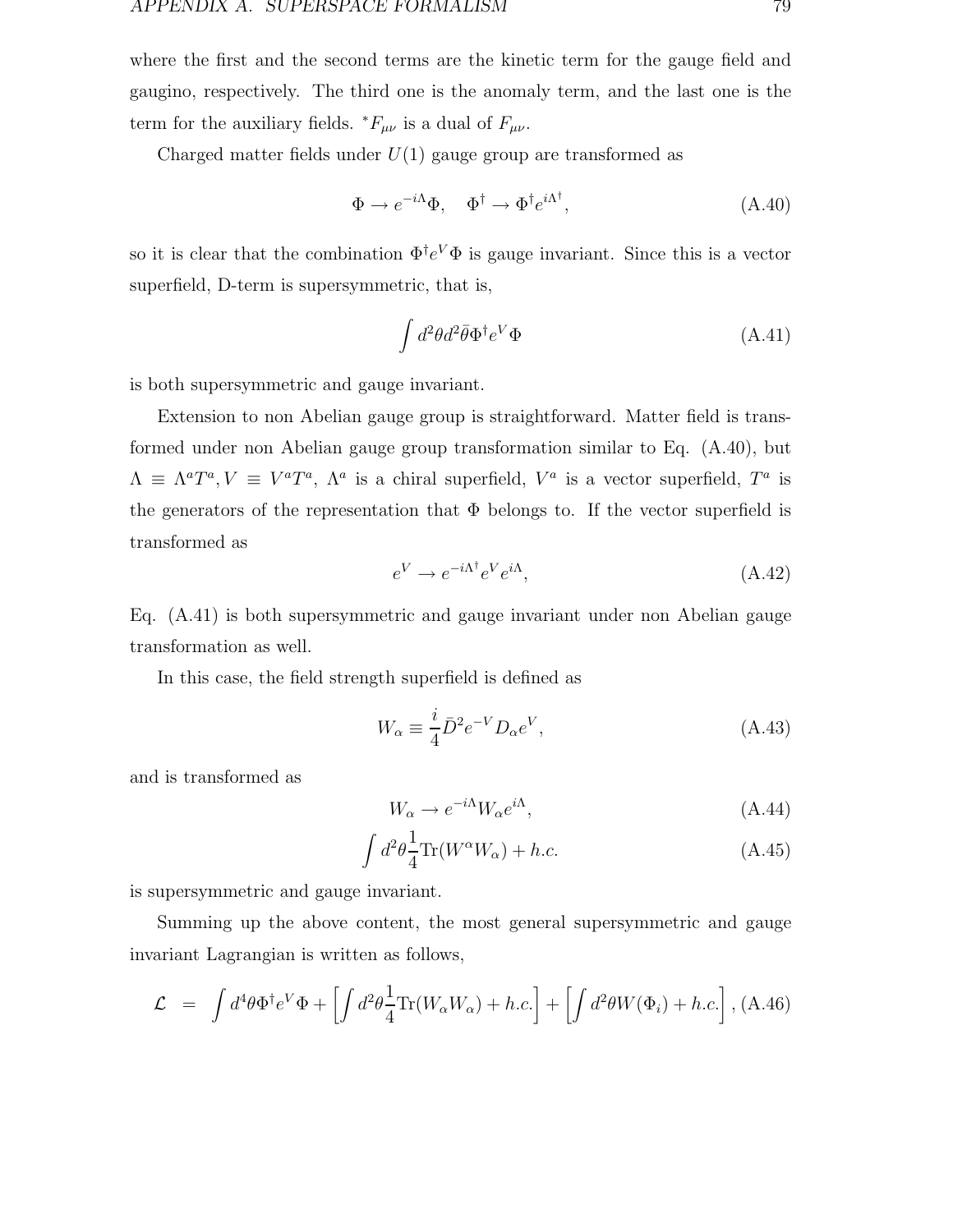#### APPENDIX A. SUPERSPACE FORMALISM 80

$$
= (\mathcal{D}_{\mu}\phi_i)^{\dagger}(\mathcal{D}^{\mu}\phi_i) + (\frac{i}{2}\bar{\psi}_i\bar{\sigma}^{\mu}\mathcal{D}_{\mu}\psi_i + h.c.) - \frac{1}{4}(F^a_{\mu\nu})^2 + (\frac{i}{2}\bar{\lambda}^a\bar{\sigma}^{\mu}\mathcal{D}_{\mu}\lambda^a + h.c.) - (\frac{1}{2}\frac{\partial^2 W(\phi)}{\partial \phi_i\partial \phi_j}\psi_i\psi_j + i\sqrt{2}\frac{\partial D^a}{\partial \phi_i}\psi_i\lambda^a + h.c.) - V.
$$
\n(A.47)

Here we use Wess-Zumino gauge.  $W$  is referred to as superpotential, which is a holomorphic function of the chiral superfields. The covariant derivative, the field strength are given as

$$
\mathcal{D}_{\mu}\phi_i = (\partial_{\mu} - igT^a V^a_{\mu})\phi_i, \qquad (A.48)
$$

$$
\mathcal{D}_{\mu}\psi_{i} = (\partial_{\mu} - igT^{a}V_{\mu}^{a})\psi_{i}, \qquad (A.49)
$$

$$
\mathcal{D}_{\mu} \lambda^{a} = \partial_{\mu} \lambda^{a} + gf^{abc} V_{\mu}^{b} \lambda^{c}, \qquad (A.50)
$$

$$
F_{\mu\nu}^a = \partial_{\mu} V_{\nu}^a - \partial_{\nu} V_{\mu}^a + gf^{abc} V_{\mu}^b V_{\nu}^c. \tag{A.51}
$$

V is the scalar potential, and is expressed as

$$
V = \sum_{i} |F_{i}|^{2} + \frac{1}{2} \sum_{a} (D^{a})^{2}
$$
 (A.52)

$$
= \sum_{i} \left| \frac{\partial W}{\partial \phi_i} \right|^2 + \frac{1}{2} \sum_{a} (g^a \sum_{i} \phi_i^{\dagger} T^a \phi_i)^2, \tag{A.53}
$$

where  $i$  denotes the flavor index, and the first term is F-term contribution, and the second term is D-term contribution.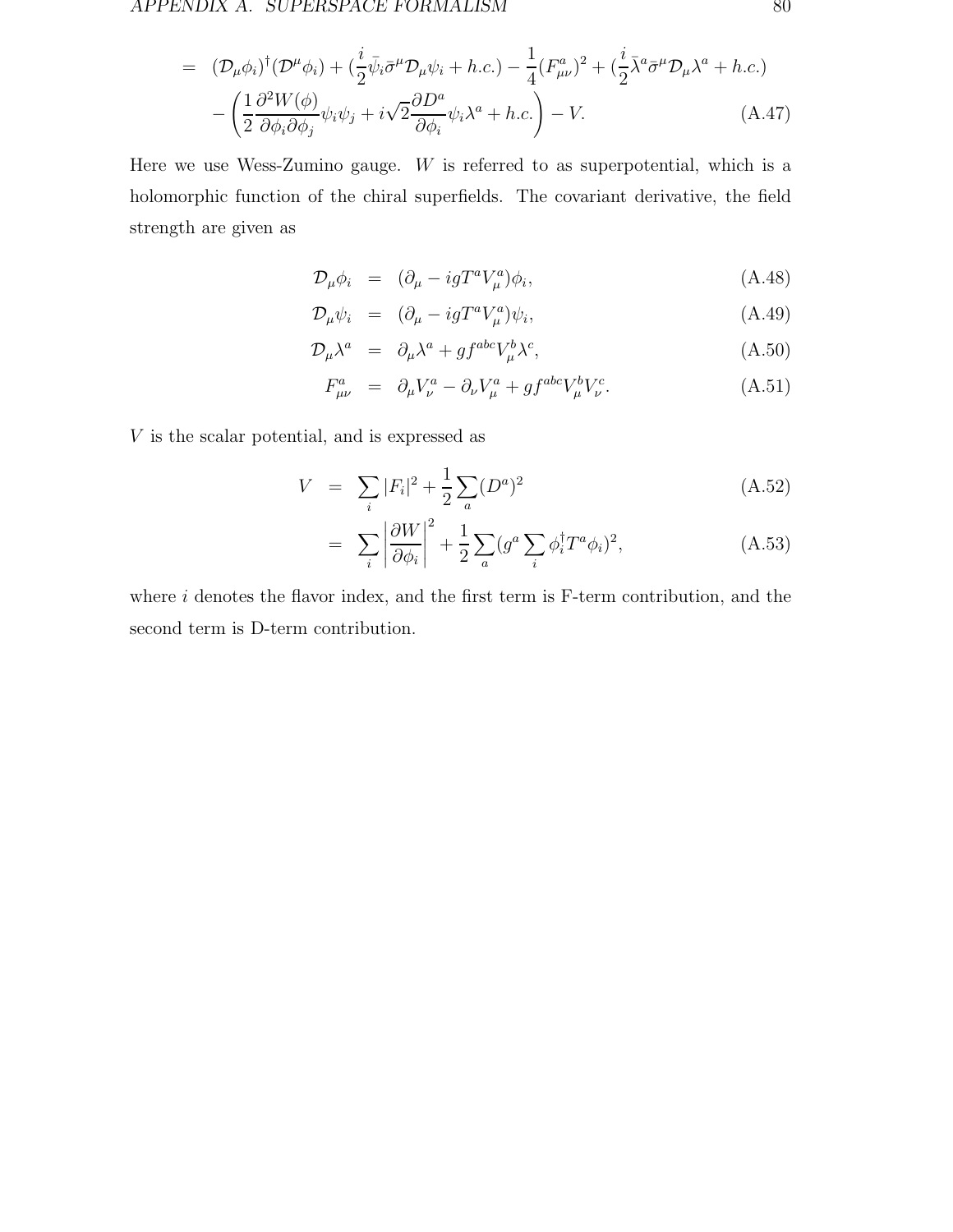# **Bibliography**

- [1] N. Seiberg and E. Witten, Nucl. Phys. **B426** (1994) 19; Nucl. Phys. **B431** (1994) 484
- [2] N. Seiberg, Nucl. Phys. **B435** (1995) 129.
- [3] K. Intriligator and N. Seiberg, Nucl. Phys. Proc. Suppl. **45BC** (1996) 1.
- [4] M. Peskin, Proc. Theoretical Advanced Study Institute in Elementary Particle Physics (TASI 96), Fields, Strings, and Duality, Boulder, CO, USA, hepth/9702094.
- [5] M. Shifman, Proc. Part. Nucl. Phys. **39** (1997) 1; hep-th/9704114.
- [6] M.T.Grisaru, W. Siegel and M. Roˇcek, Nucl. Phys. **B159** (1979) 429.
- [7] I. Affleck, M. Dine and N. Seiberg, Nucl. Phys. **B241** (1984) 493
- [8] N. Seiberg, Phys. Rev. **D49** (1994) 6857.
- [9] C. Csáki, M. Schmaltz and W. Skiba, *Phys. Rev. Lett.* **78** (1997) 799; C. Csáki, M. Schmaltz and W. Skiba, Phys. Rev. **D55** (1997) 7840.
- [10] V. Novikov, M. Shifman, A. Vainstein and V. Zakhalov, Nucl. Phys. **B229** (1983) 381.
- [11] M. Shifman and A. Vainstein, Nucl. Phys. **B277** (1986) 456; Nucl. Phys. **B359** (1991) 571.
- [12] N. Arkani-Hamed and H. Murayama, hep-th/9707133.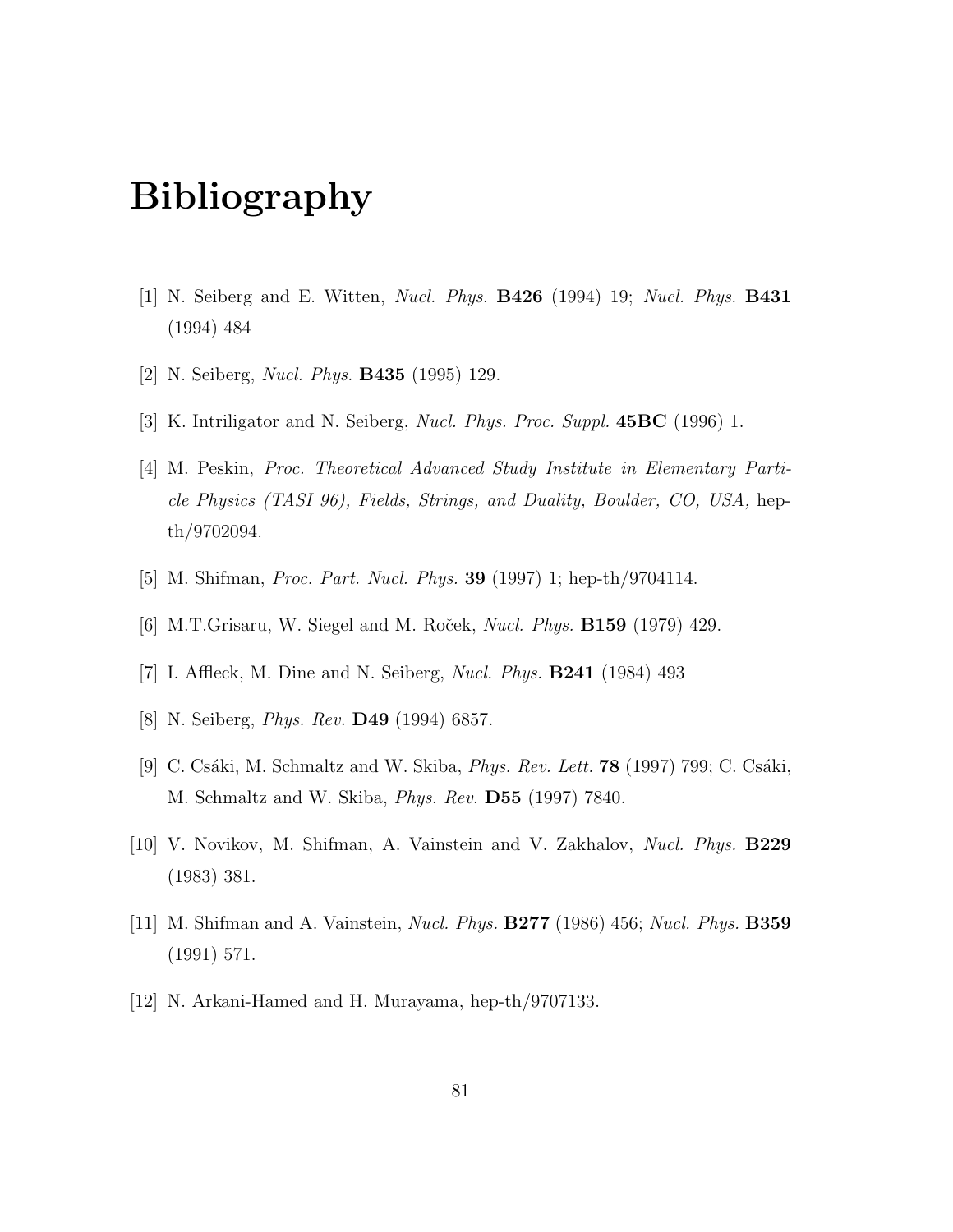#### BIBLIOGRAPHY 82

- [13] T. Banks and A. Zaks, Nucl. Phys. **B196** (1982) 189.
- [14] C. Csáki and H. Murayama, hep-th/9804061.
- [15] K. Intriligator and N. Seiberg, Nucl. Phys. **B444** (1995) 125.
- [16] K. Intriligator and P. Pouliot, Phys. Lett. **B353** (1995) 471.
- [17] K. Intriligator, R.G. Leigh and M.J. Strassler, Nucl. Phys. **B456** (1995) 567.
- [18] D. Kutasov, Phys. Lett. **B351** (1995) 230.
- [19] D. Kutasov and A. Schwimmer, Phys. Lett. **B354** (1995) 315.
- [20] D. Kutasov, A. Schwimmer and N. Seiberg, Nucl. Phys. **B459** (1996) 455.
- [21] J. Brodie, Nucl. Phys. **B478** (1996) 123.
- [22] J. Brodie and M.J. Strassler, Nucl. Phys. **B524** (1998) 224.
- [23] M. Berkooz, Nucl. Phys. **B452** (1995) 513.
- [24] P. Pouliot, Phys. Lett. **B367** (1996) 151.
- [25] T. Sakai, Mod. Phys. Lett. **A12** (1997) 1025.
- [26] R.G. Leigh and M.J. Strassler, Phys. Lett. **B356** (1995) 492.
- [27] K. Intriligator, Nucl. Phys. **B448** (1995) 187.
- [28] C. Csáki, M. Schmaltz and W. Skiba, *Nucl. Phys.* **B487** (1997) 128.
- [29] P. Cho and P. Kraus, Phys. Rev. **D54** (1996) 7640.
- [30] M. Luty, M. Schmaltz and J. Terning, Phys. Rev. **D54** (1996) 7815.
- [31] P. Pouliot, "Chirality versus Duality", Caltech theory seminar, September, 1996.
- [32] P. Pouliot, Phys. Lett. **B359** (1995) 108.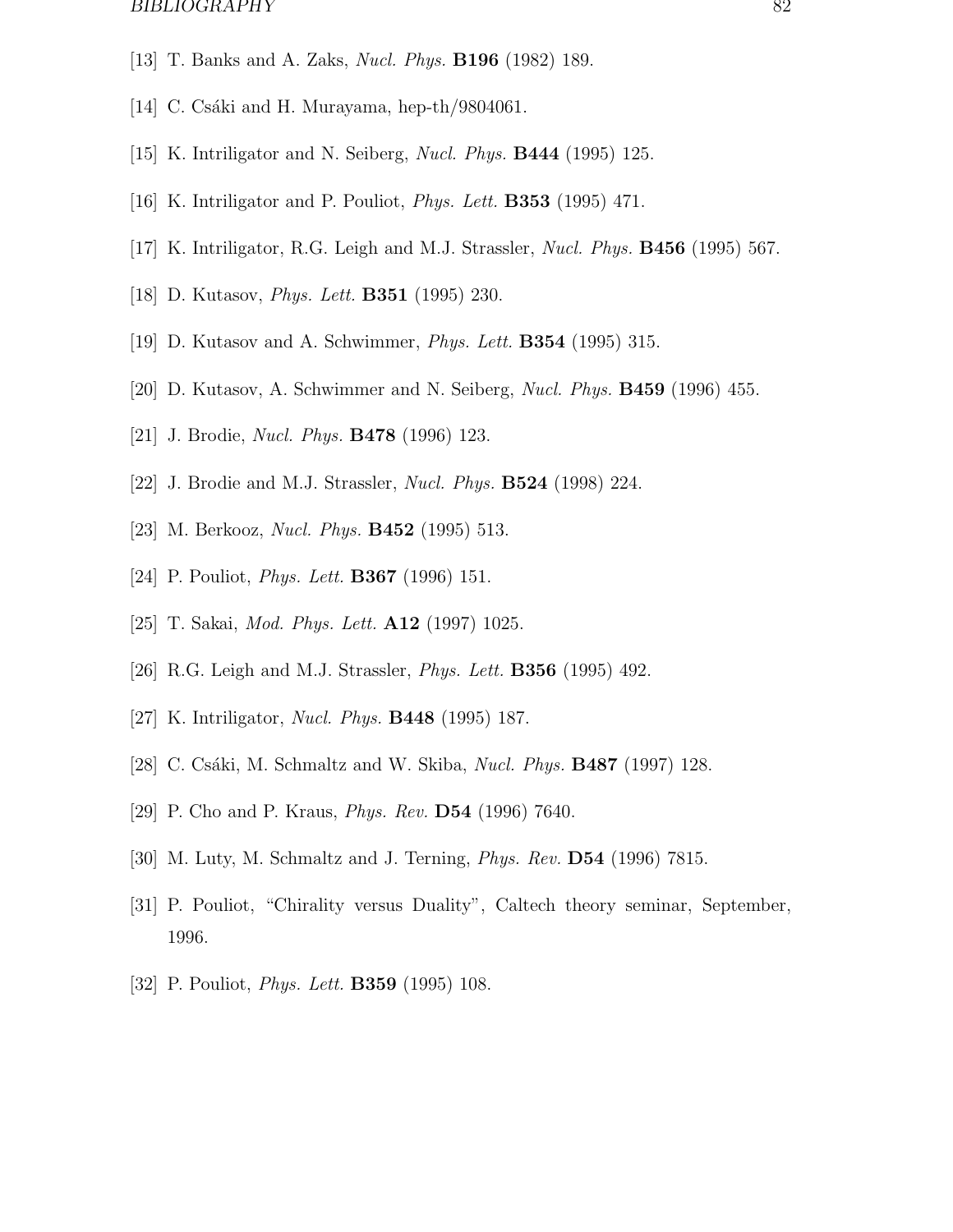#### BIBLIOGRAPHY 83

- [33] P. Pouliot and M.J. Strassler, Phys. Lett. **B370** (1996) 76.
- [34] P. Pouliot and M.J. Strassler, Phys. Lett. **B375** (1996) 175.
- [35] T. Kawano, Prog. Theor. Phys. **95** (1996) 963.
- [36] P. Cho, Phys. Rev. **D56** (1997) 5260.
- [37] M. Berkooz, P. Cho, P. Kraus and M.J. Strassler, Phys. Rev. **D56** (1997) 7166.
- [38] S.B. Giddings and J.M. Pierre, Phys. Rev. **D52** (1995) 6065.
- [39] I. Pesando, Mod. Phys. Lett. **A10** (1995) 1871.
- [40] P. Ramond, Phys. Lett. **B390** (1997) 179.
- [41] J. Distler and A. Karch, Fortschr. Phys. **45** (1997) 517.
- [42] A. Karch, Phys. Lett. **B405** (1997) 280.
- [43] R.G. Leigh and M.J. Strassler, Nucl. Phys. **B496** (1997) 132.
- [44] C. Csáki, M. Schmaltz, W. Skiba and J. Terning, *Phys. Rev.* **D56** (1997) 1228.
- [45] E. Poppitz, Y. Shadmi and S. Trivedi, Nucl. Phys. **B480** (1996) 125.
- [46] N. Evans and M. Schmaltz, Phys. Rev. **D55** (1997) 3776.
- [47] N. Maru and S. Kitakado, Mod. Phys. Lett. **A12** (1997) 691.
- [48] G. 't Hooft, in Recent Developments in Gauge Theories, eds. G. 't Hooft et al. (Plenum Press, New York, 1980).
- [49] R. Penrose, Combinatorial Mathmatics and its Applications (1971) p221. ed. D.Welsh (New York Academic Press).
- [50] R.C. King, Can.J.Math. **23** (1971) 176; G.V. Dunne, J.Phys. A: Math. Gen. **22** (1989) 1719.
- [51] G. Parisi and N. Sourlas, Phys. Rev. Lett. **43** (1979) 744.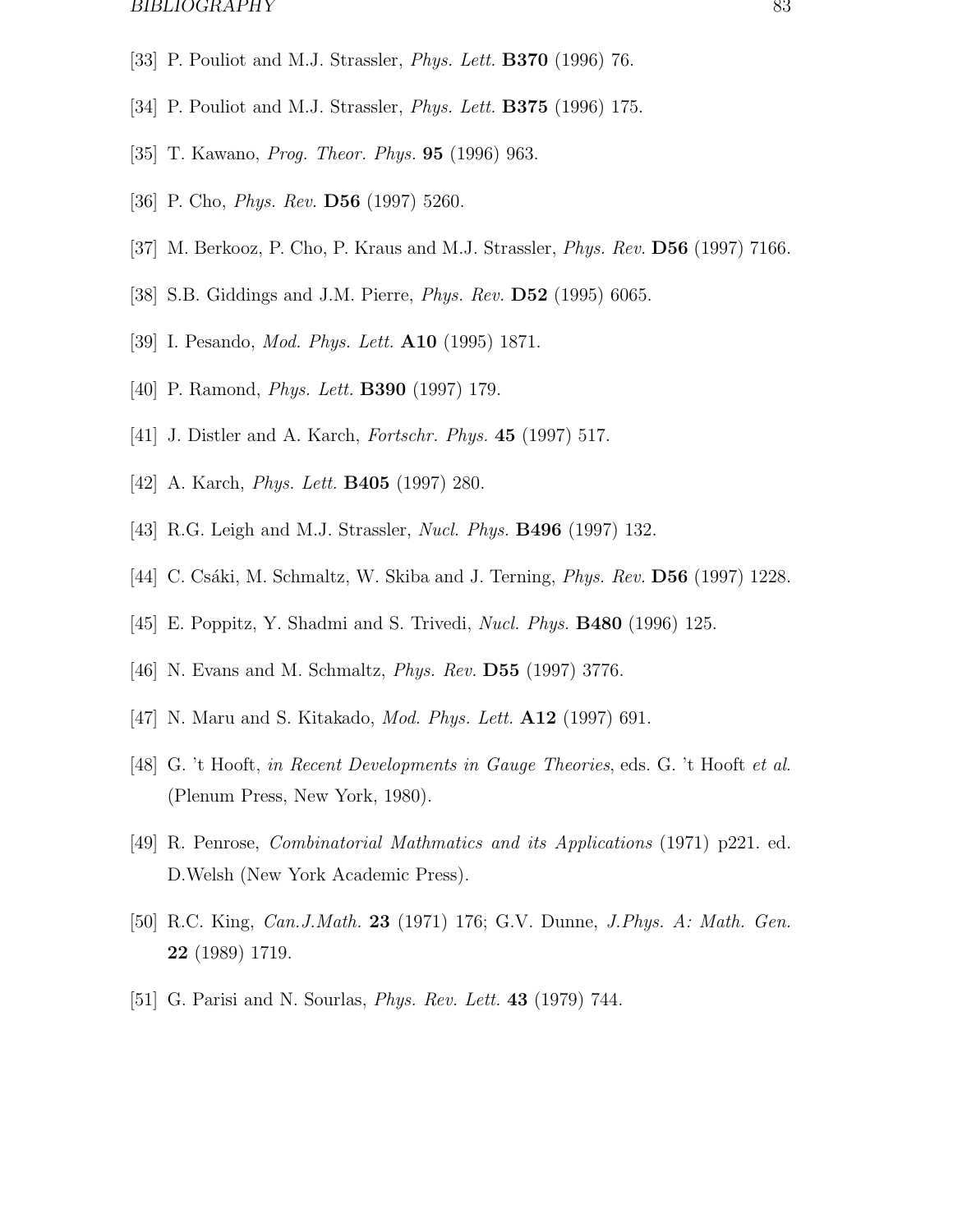#### BIBLIOGRAPHY 84

- [52] P. Cvitanović and A.D. Kennedy, *Phys. Scr.* **26** (1982) 5.
- [53] P. Cvitanović, *Nucl. Phys.* **B188** (1981) 373.
- [54] N. Maru, Mod. Phys. Lett. **A13** (1998) 1361.
- [55] K. Intriligator, R.G. Leigh and N. Seiberg, Phys. Rev. **D50** (1994) 1092.
- [56] P. Cho, Phys. Lett. **B400** (1997) 101.
- [57] B. Grinstein and D.R. Nolte, Phys. Rev. **D57** (1998) 6471.
- [58] P. Cho, Phys. Rev. **D57** (1998) 5214.
- [59] M.J. Strassler, hep-th/9709081.
- [60] I. Affleck, N. Seiberg and M. Dine, Nucl. Phys. **B256** (1985) 557.
- [61] M. Luty and W. Taylor, Phys. Rev. **D53** (1996) 3399.
- [62] R. Slansky, Phys. Rep. **79** (1981) 1.
- [63] K-I. Izawa and T. Yanagida, Prog. Theor. Phys. **95** (1996) 829.
- [64] K. Intriligator and S. Thomas, Nucl. Phys. **B473** (1996) 121.
- [65] G.F. Giudice and R. Rattazzi, hep-ph/9801271.
- [66] S. Ferrara, L. Girardello and F. Palumbo, Phys. Rev. **D20** (1979) 403.
- [67] L. Alvarez-Gaum´e and E. Witten, Nucl. Phys. **B234** (1984) 269.
- [68] E. Witten, Nucl. Phys. **B188** (1981) 513.
- [69] N. Haba, N. Maru and T. Matsuoka, Nucl. Phys. **B497** (1997) 31.
- [70] E. Witten, Nucl. Phys. **B212** (1982) 253.
- [71] H.P. Nilles, Phys. Rep. **110** (1984) 1.
- [72] M. Dine and A.E. Nelson, Phys. Rev. **D48** (1993) 1277; M. Dine, A.E. Nelson, and Y. Shirman, Phys. Rev. **D51** (1995) 1362.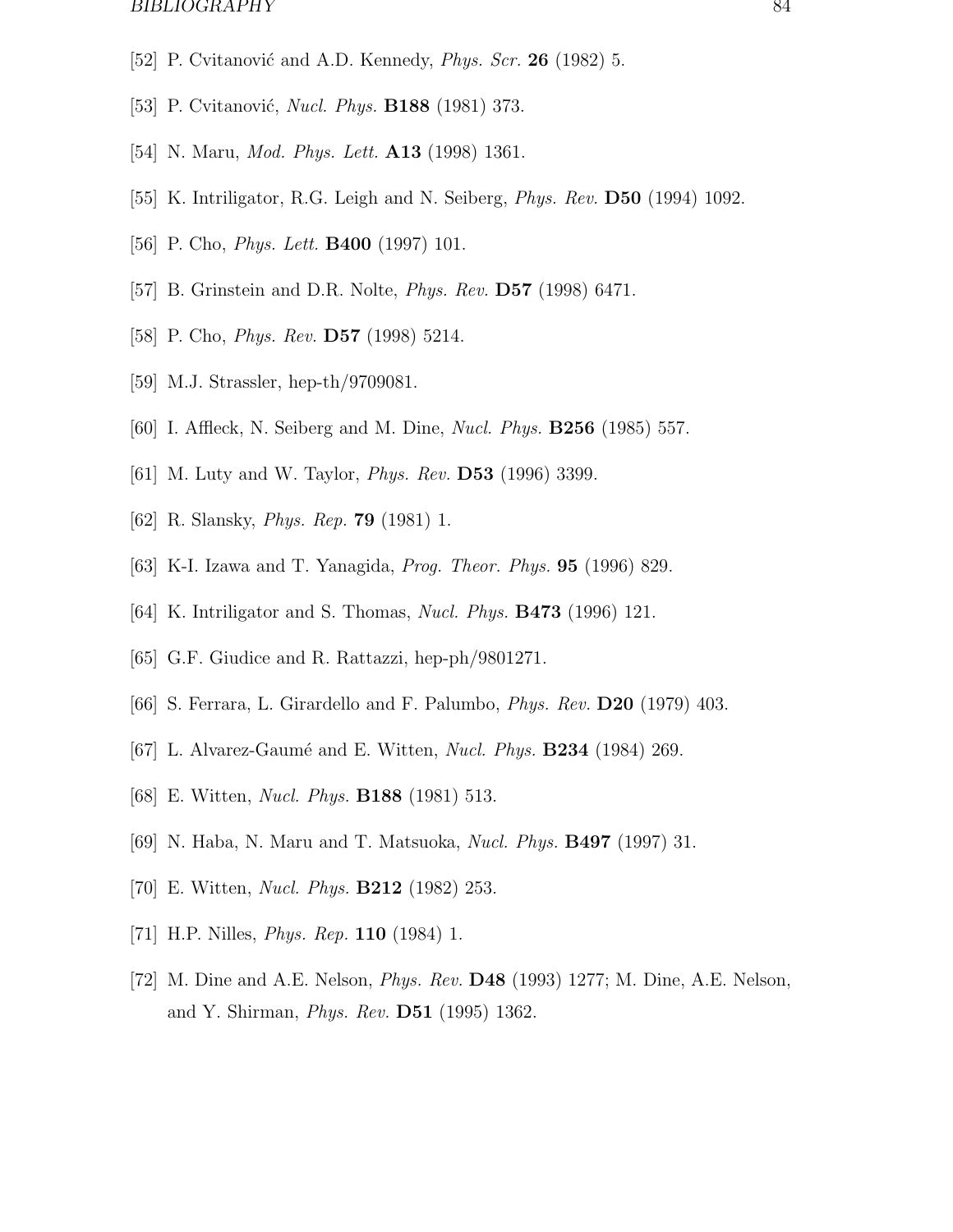- [73] M. Dine, A.E. Nelson, Y. Nir, and Y. Shirman, Phys. Rev. **D53** (1996) 2658.
- [74] I. Dasgupta, B.A. Dobrescu, and L. Randall, Nucl. Phys. **B483** (1997) 95; N. Arkani-Hamed, C.D. Carone, L. Hall and H. Murayama, Phys. Rev. **D54** (1996) 7032.
- [75] M. Dine, Y. Nir, and Y. Shirman, Phys. Rev. **D55** (1997) 1501; S.P. Martin, Phys. Rev. **D55** (1997) 3177; S. Dimopoulos and G.F. Giudice, Phys. Lett. **B393** (1997) 72; S. Dimopoulos, S. Thomas, and J.D. Wells, Nucl. Phys. **B488** (1997) 39.
- [76] E. Poppitz and L. Randall, Phys. Lett. **B336** (1994) 402.
- [77] N. Maru, Phys. Lett. **B436** (1998) 311.
- [78] T. Hotta, K.-I. Izawa and T. Yanagida, Phys. Rev. **D55** (1997) 415.
- [79] L. Randall, Nucl. Phys. **B495** (1997) 37.
- [80] Y. Shadmi, Phys. Lett. **B405** (1997) 99.
- [81] C. Csáki, L. Randall and W. Skiba, *Phys. Rev.* **D57** (1998) 383.
- [82] E. Poppits and S. Trivedi, Phys. Rev. **D55** (1997) 5508.
- [83] N. Arkani-Hamed, J. March-Russel and H. Murayama, Nucl. Phys. **B509** (1998) 3.
- [84] H. Murayama, Phys. Rev. Lett. **79** (1997) 18.
- [85] S. Dimopoulos, G. Dvali, R. Rattazzi and G. Giudice, Nucl. Phys. **B510** (1998) 12.
- [86] M.A. Luty, Phys. Lett. **B414** (1997) 71.
- [87] S. Dimopoulos, G. Dvali and R. Rattazzi, Phys. Lett. **B413** (1997) 336.
- [88] K.-I. Izawa, Y. Nomura, K. Tobe and T. Yanagida, Phys. Rev. **D56** (1997) 2886; Y. Nomura, K. Tobe and T. Yanagida, Phys. Lett. **B425** (1998) 107.